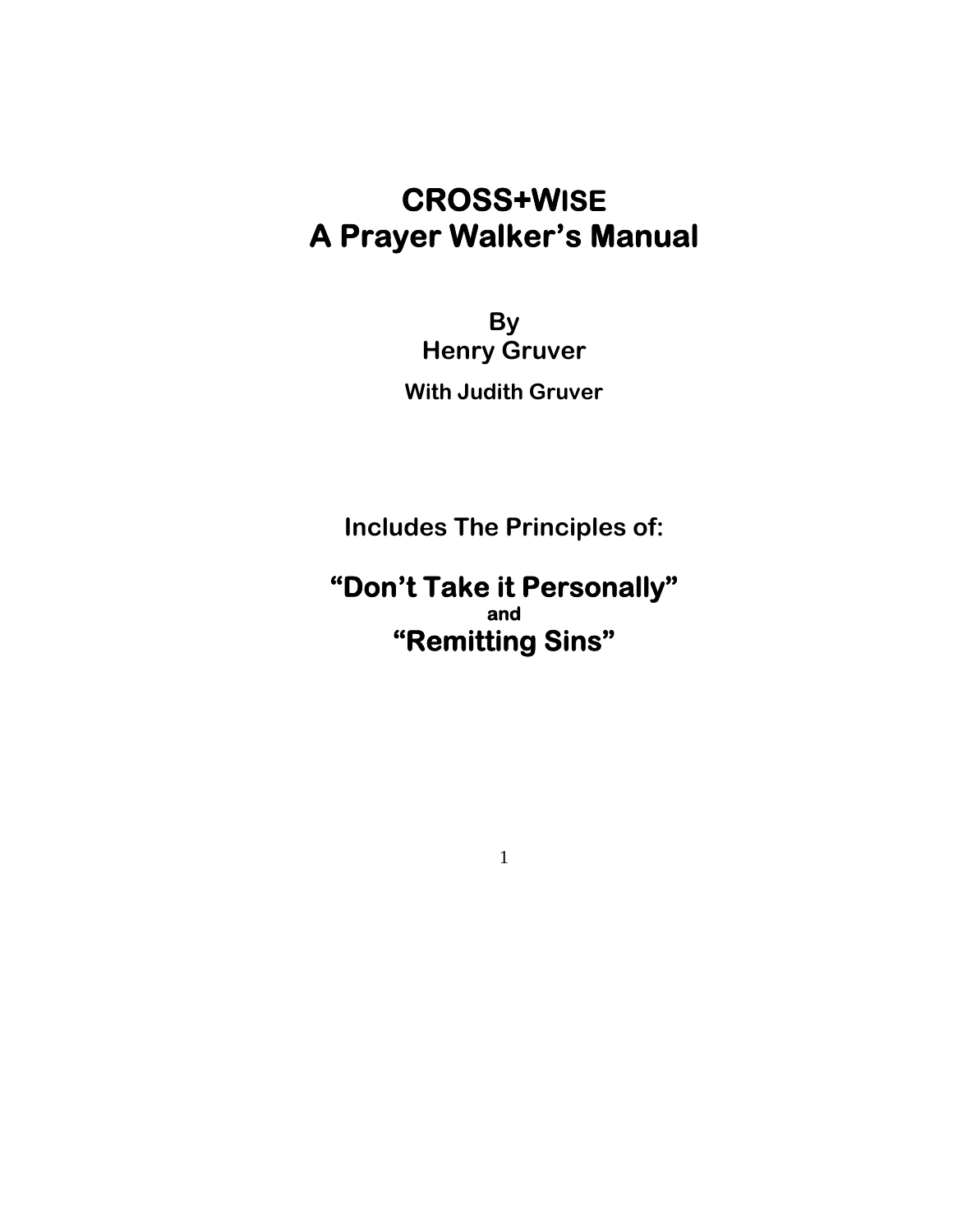Excerpts from the manuscript for: "CROSS+WISE—The Journal of a Walker" By Henry Gruver

"The Bully, Alex and Manuel" "Frank! What's it to 'ya?" "The Killer Intersection" "The Rope" All rights reserved

Step by Step Prayer Walking Manual With a Sample "Prayer of Declaration" And a Sample "Prayer of Renunciation"

> Second Revision, October 1998 All rights reserved

Third Revision, March 2003 Includes New & Comprehensive Topical & Scriptural Indexes All rights reserved

Fourth revision, June 2006 All rights reserved ISBN 1-931600-47-3

Published by: Joyful Sound Ministries, Inc. P.O. Box 144 Woodbine, IA 51579-0144

> Printed at OmahaPrint 4700 S. "F" Street Omaha NE 68117-1482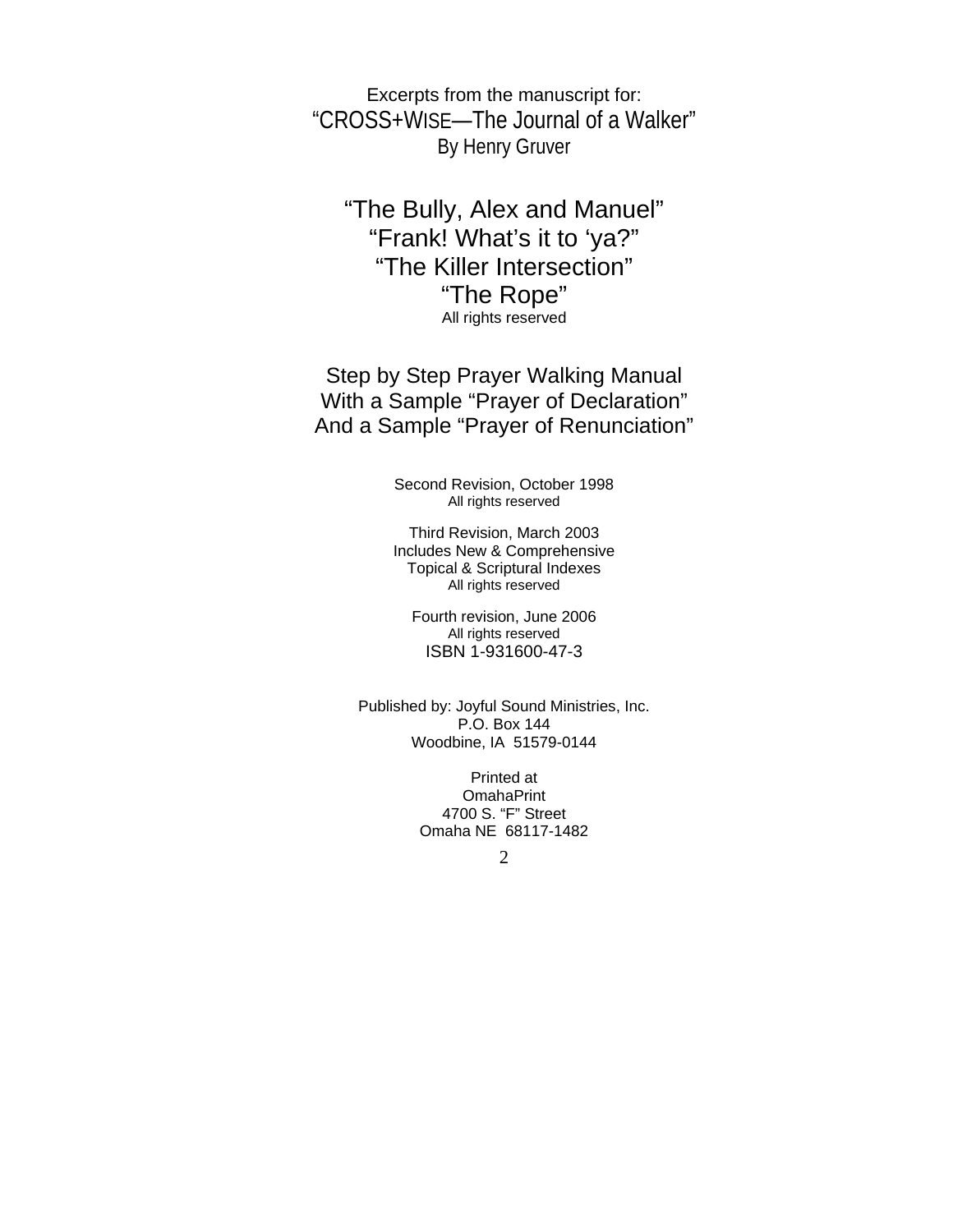### **Joyful Sound Ministries Henry and Judith Gruver**

June, 2006

Dear Reader,

It's time to communicate with you once again. It has been such a pleasure to write for you. It has been eight years since we first published this manuscript; and it was taken from teaching sessions that Henry held in 1995. Since then, nothing has changed in text; however, there are many testimonies of lives being transformed. Individuals, cities, and even nations have incorporated these principles of prayer with truly amazing results.

A special and heart-felt, "Thank you!" is still needed. Without the many people who have helped us with transcribing Henry's teachings, in English and in Japanese, and now in Italian, this book would still be only available on audio and videotapes, and CD's. Throughout many years, people all over this country and world have prayed for us, as Henry endeavored to write a book. Many of you have "put feet to your prayers" as you offered and gave help and encouragement in unique and differing forms.

THANK YOU! Thank you for all your prayers and support. We truly appreciated every word and deed each one of you has given from your heart.

Sincerely, and in the love of Jesus, **Judith** 

*Most scriptures are quoted from The King James Version; however, Judith has applied modern rules of punctuation and capitalized all pronouns referring to the Godhead. {This tends to thoroughly confuse my computer's spelling and grammar check. (jg)]*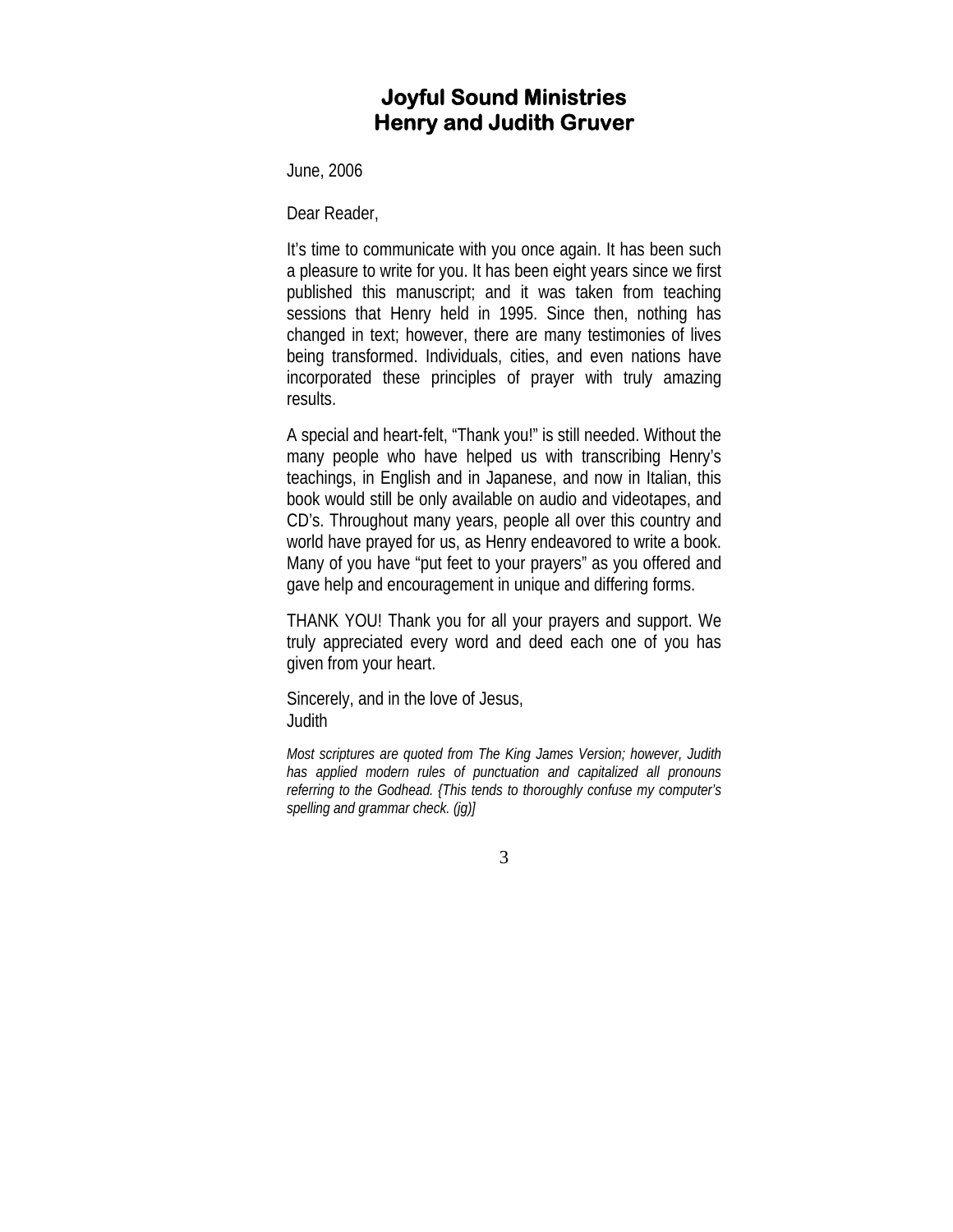## **PRAYER WALKING A Prayer Walker's Handbook**

By Henry Gruver

The Principles of "DON'T TAKE IT PERSONALLY" AND "REMITTING SINS"

### **INTRODUCTION**

I was at a convention not long ago with a very well known Bible teacher. We both held teaching sessions, but I felt very small and inadequate in the presence of this spiritual giant. He had a way with the Word, teaching profound truths and bringing forth depths of revelation that made me feel like I was still learning my ABC's. Yet the Lord used both of us in those meetings—one complimenting the other; and because of the work that was done, our hearts became knit together.

This great Bible teacher stood up in one of his sessions and said, "You know something? I feel very inadequate to minister here." I thought to myself, *"I know the feeling."* He continued, saying, "The love of the Lord at times has been so strong that I have had difficulty ministering." That was a surprise. Listening to him, I would never have known he was having a hard time.

He is a rather dignified man, but he shared from his heart, "I just wanted to fall on my face and worship the Lord. I don't feel that way very often in a conference like this. I'm not the kind of a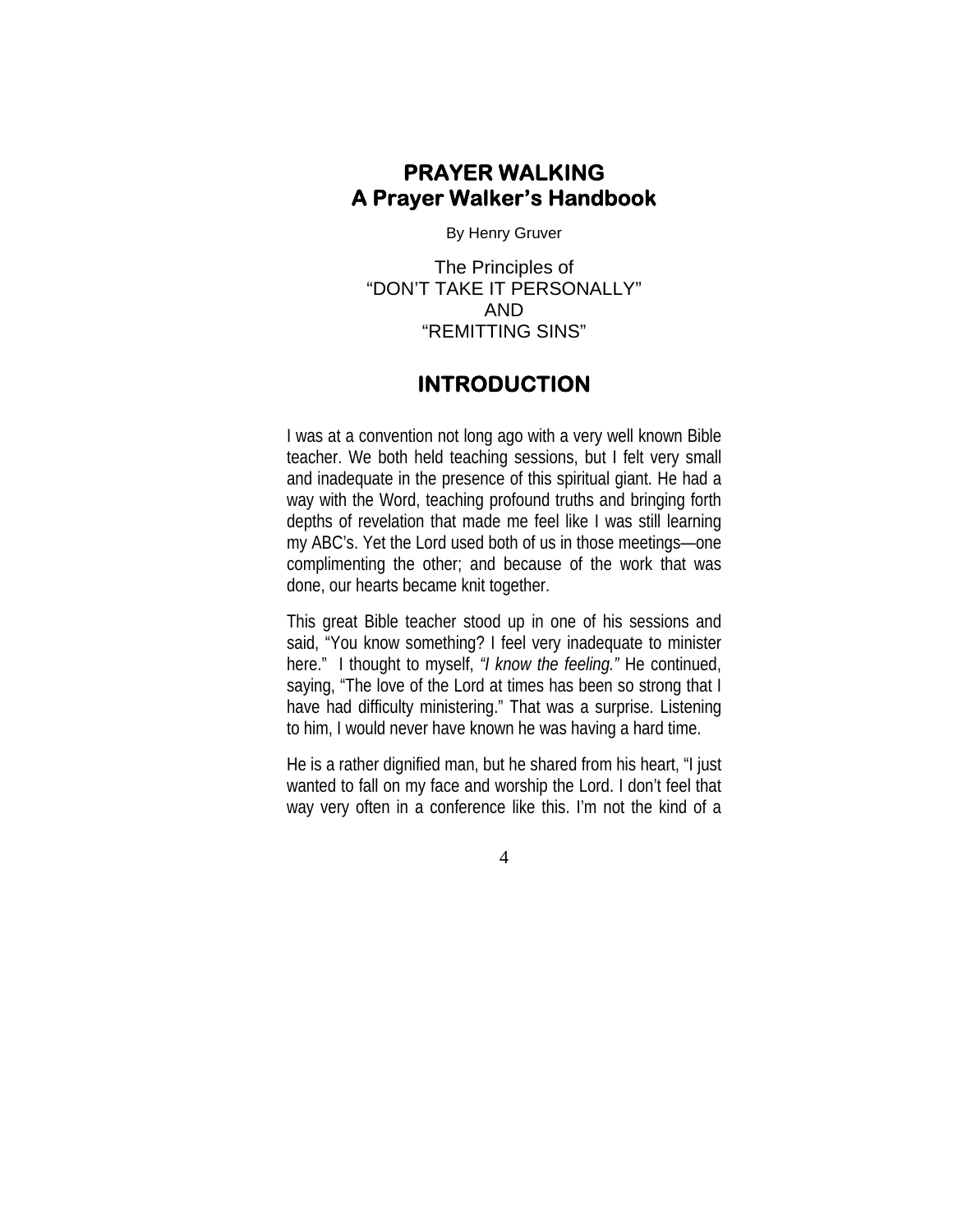person who normally expresses that type of emotion in the presence of others. But I had great difficulty restraining myself."

We had some precious fellowship together after that, because I began to feel confident that he and I could talk the same language. His background is that of a philosopher, an Oxford graduate, and a man with many degrees. He was very successful in the business world before entering the ministry, and would be termed as "a man who had everything going for him." In comparison, I was a mere peasant; for the only things I could share were things that I had learned while walking.

Nonetheless, one very important thing the Lord has taught me is *The Principles of "Don't Take it Personally" and "Remitting Sins.*" It is something I learned while walking and communing with Him in cities and towns and rural areas all over the world. It was learned while simply putting one foot in front of the other, little by little, from time to time, often while being reduced to nothing, or, while filled with fear and trembling for this life. It was learned while surrounded by armed gangs, where there was no way out except to try and run through them. It was learned while out in the wilderness, where there were wild animals all around me. It was learned in situations where my own family was under siege, and I knew not what the outcome would be.

It was also learned in situations where I knew I had to put these principles into practice, but my flesh did not want to. My flesh wanted to run and hide, or to go home and forget the whole thing. But do you know what? I did not go home; I did not run and hide. It was in those dire situations I learned that when I was weary or fearful, the most comforting place I could find was right between the covers of God's Holy Word. If you will just crawl in between its pages, you will find great comfort—it worked for me. David said it perfectly in Psalm 34:4—*"I sought the Lord, and He heard me, and delivered me from all my fears!"*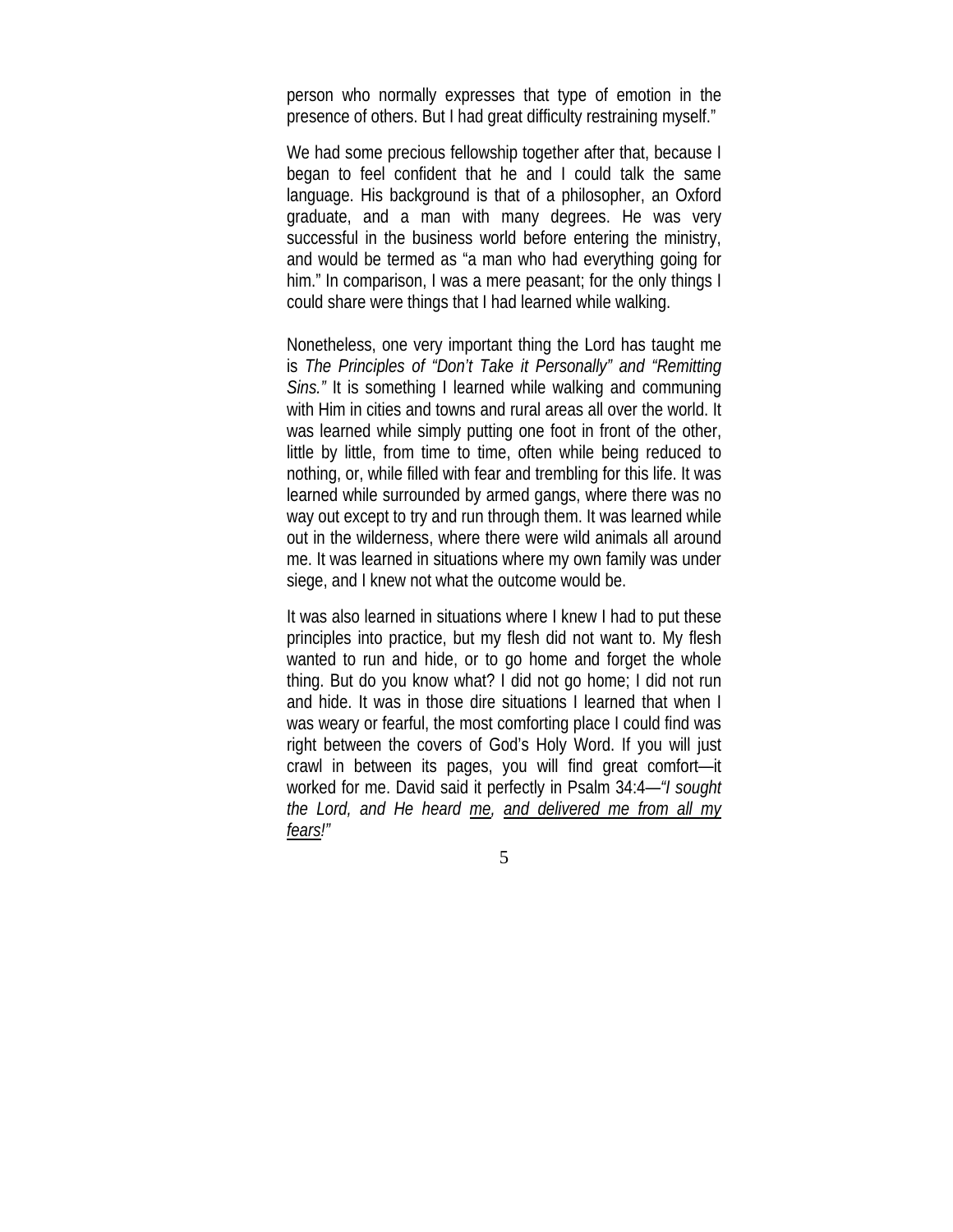### **DON'T TAKE IT PERSONALLY**

### **PART ONE THE KILLER INTERSECTION**

August 1979

#### An Excerpt From: **"CROSS+Wise—The Journal of a Walker"**  By Henry Gruver

It was August of 1979 and we were moving our family from a small Oregon community along the Columbia River into a house in the St. Johns district of North Portland, Oregon. The house was situated on a heavily traveled five-point, double-curved intersection that led to the international shipping terminals for the Port of Portland.

The children were excited to see the television cameras from the local station filming the intersection and interviewing the neighbors. They ran into the house, calling out, "Daddy, come quickly; the news people want to interview you!"

When I went out to see what they were talking about, the media was interviewing the neighbors who lived across the street from us. Their distress was very evident as they related the account of the most recent tragedy, which had involved a young man on a motorcycle who had been decapitated when he failed to navigate the double curve going through the intersection.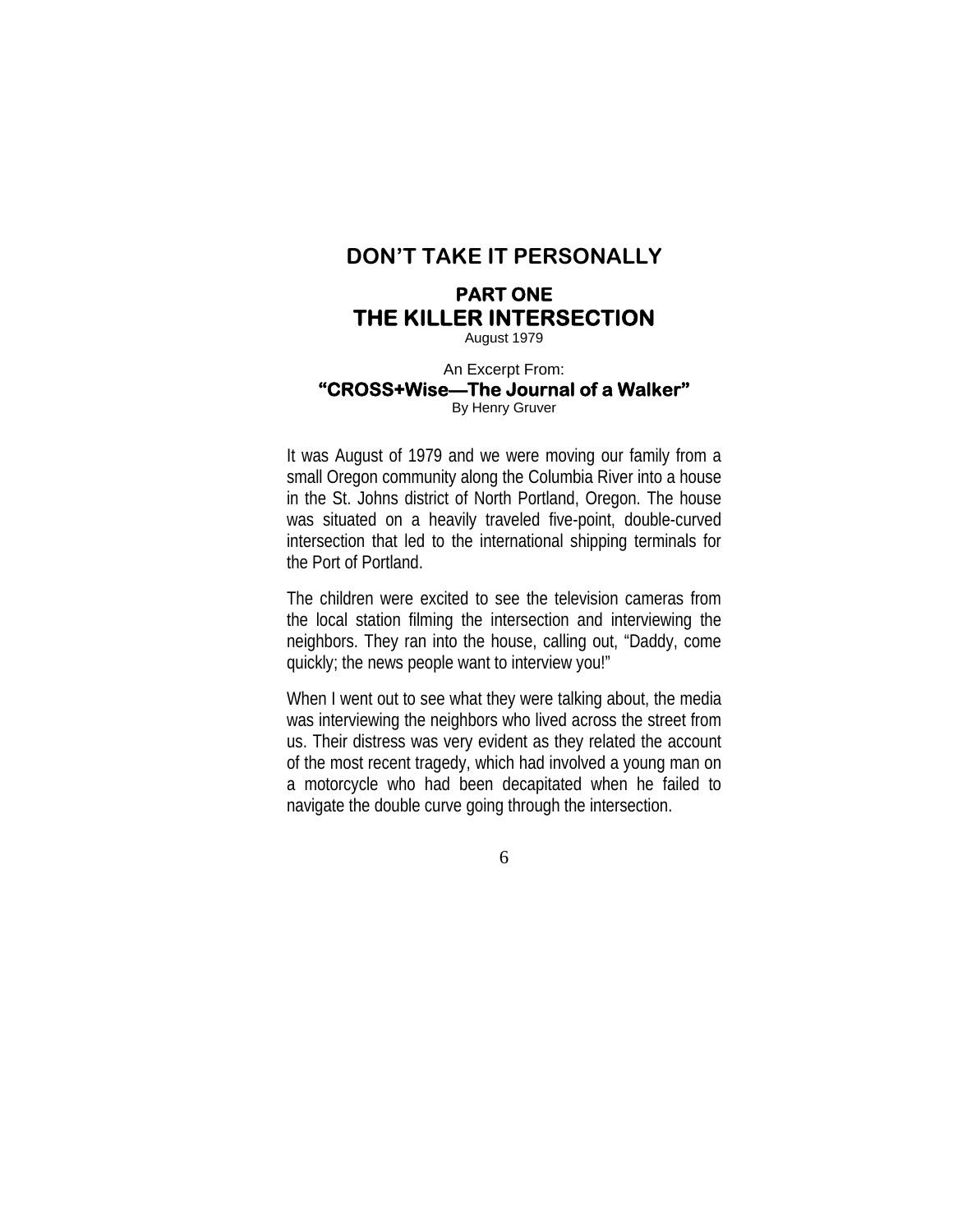The interviewer then turned to me, asking, "What is your name? And how long have you lived here?"

My answer, of course, caused them to immediately lose interest in the interview; and they had no more to say to me. However, my Heavenly Father would have much more to say to me in the following weeks.

It didn't take us long to realize why the media had come to that intersection. All hours of the day and night there were head-on collisions, power poles knocked down, and victims trapped in cars and crushed vehicles. The sirens would blare from police cars, emergency vehicles and fire trucks. Time and time again, our house would shake from the impact of trucks and cars colliding, which sometimes shook the whole family out of a sound sleep.

It became commonplace for me to be stirred in the night by my Heavenly Father, who would call me to "Wake up and come and walk with Me." Many mornings we would fellowship, as the new day would dawn, walking together along that curve. As He shared His heart with me concerning the passersby and the people of the community, I would pray.

The climax to these events came one mid-afternoon when I was sitting at the dining room table and the house thundered and shook, accompanied by the sound of crushing metal and breaking glass. I jumped to my feet, grabbing my coat as I ran out the back door, claiming and proclaiming, "The Blood of Jesus! The Blood of Jesus! The Blood of Jesus!"

As I came around the outbuilding on our property, I saw a sight I did not want to see. There was a small compact car literally dissolved into the face of a "Mack" semi-truck, fully loaded with steel from the Port of Portland's international shipping docks up the road. The steam and smoke coming from it caused me to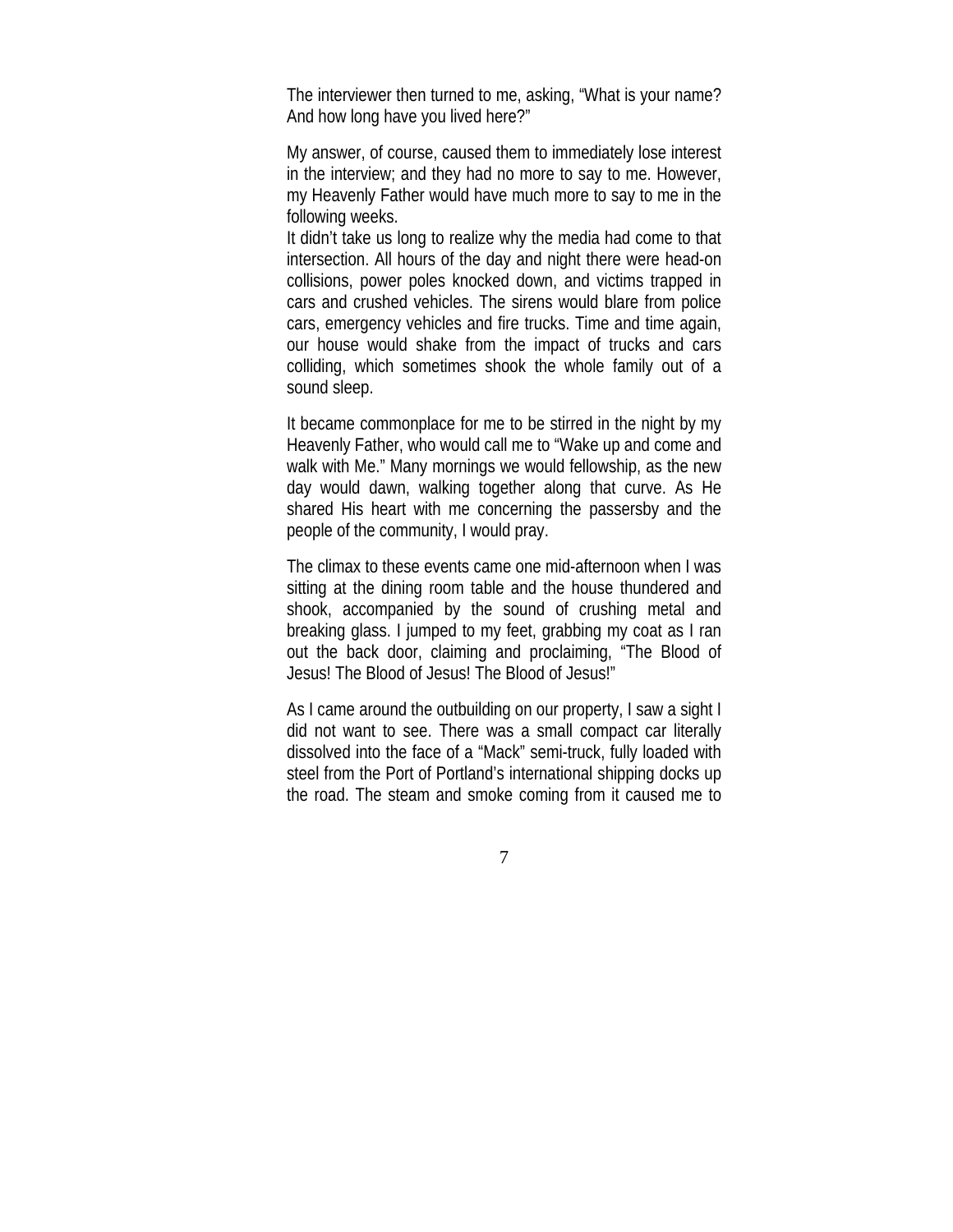think, "I must move fast. This could go up in flames at any moment!"

Arriving closer to the scene, I could see two ladies, both unconscious, one draped over the front seat, the other fallen into the steering wheel, which was crushed into her chest.

As I forced the side door open, I was praying for the woman, and she began to regain consciousness. At that moment the truck driver came climbing out the front window of his cab, down over the wreckage, calling out, "Don't move her!"

"I'm not," I reassured him, "I'm praying for her." At the same time, a little boy with blood all over him, crawled out of the wreckage, right up into my arms. While carrying him to the side of the road, in order to get him out of the traffic, and trying to wipe the blood from his face and eyes, I began to pray for him. His shaking body became calm and peaceful. His crying stopped and he tried to look around.

"Where is Matthew? Where is my son?"

I turned to see the truck driver assisting the woman who had been bent over the front seat of the car. The crowd that had gathered was trying to calm her down.

"I can't see! I can't see," she cried! "Where is my son? Is he alive?" The little boy in my arms was looking at her, when I said to her, "Don't cry. He is all right. He's right here looking at you."

Her fears and questions persisted, as she continued to cry out, "But I can't see! Is he all right? Is he breathing?"

I gently coaxed her, "Give me your hand." As she obeyed, I put it in front of his face, and said, "See, he's breathing. He's looking at you. He's okay."

While heading back to the scene of the accident, I put him in his mother's arms. As I approached the driver of the car, who had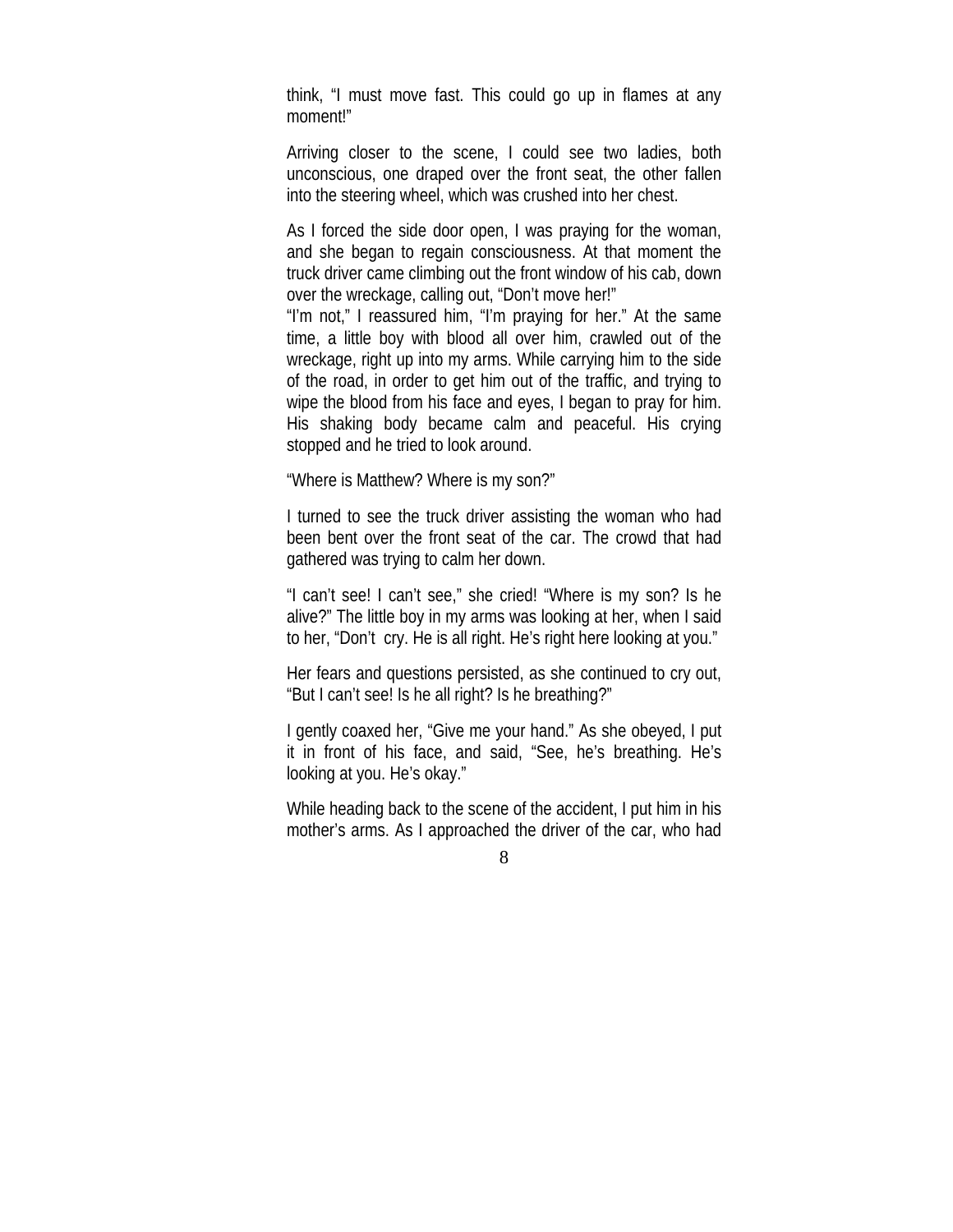been regaining consciousness, I heard her faint voice asking, "Who was praying for Matthew? Please pray for me. Please! Please! It hurts so bad I think I'm going to go out again."

As I prayed out loud for her, she looked at me and smiled and said, "I don't hurt anymore. The pain is all gone. Thank you. But I still can't move. I feel like I am all stuffed in."

The fireman standing at my side said, "You certainly are, ma'am; but hold fast, we're going to get you out of there in a jiffy." With that, he allowed me to stay, comforting her, while they removed the hinges from the door in order to get her out. As they were putting her on the stretcher, she asked me not to leave her side. The emergency personnel then allowed me to come inside and sit beside her while they were preparing her for transport to the hospital.

Matthew's mother then asked me if I would call her husband who would be coming home from work soon—and not know where they were. She gave me his phone number at work, thanking me for my prayers and for helping all of them. I asked the attendant which hospital they would be taking them to, and quickly left the ambulance and ran home to make the call.

After the call I fell down on my knees and cried out to my Father, pleading with Him, "Why won't You stop this? Why does it have to go on and on and on?"

He spoke so clearly to my heart as He challenged me with these words, "Why don't you claim the same protection over the intersection, as you do daily for you own house and family? You have no difficulty trusting the covering of the Blood of Jesus for protection from destruction and death for them. Why not believe it for this corner, as well?"

I related to my family what the Lord had shared with me; and we took Him at His word from that day forth—every morning, in our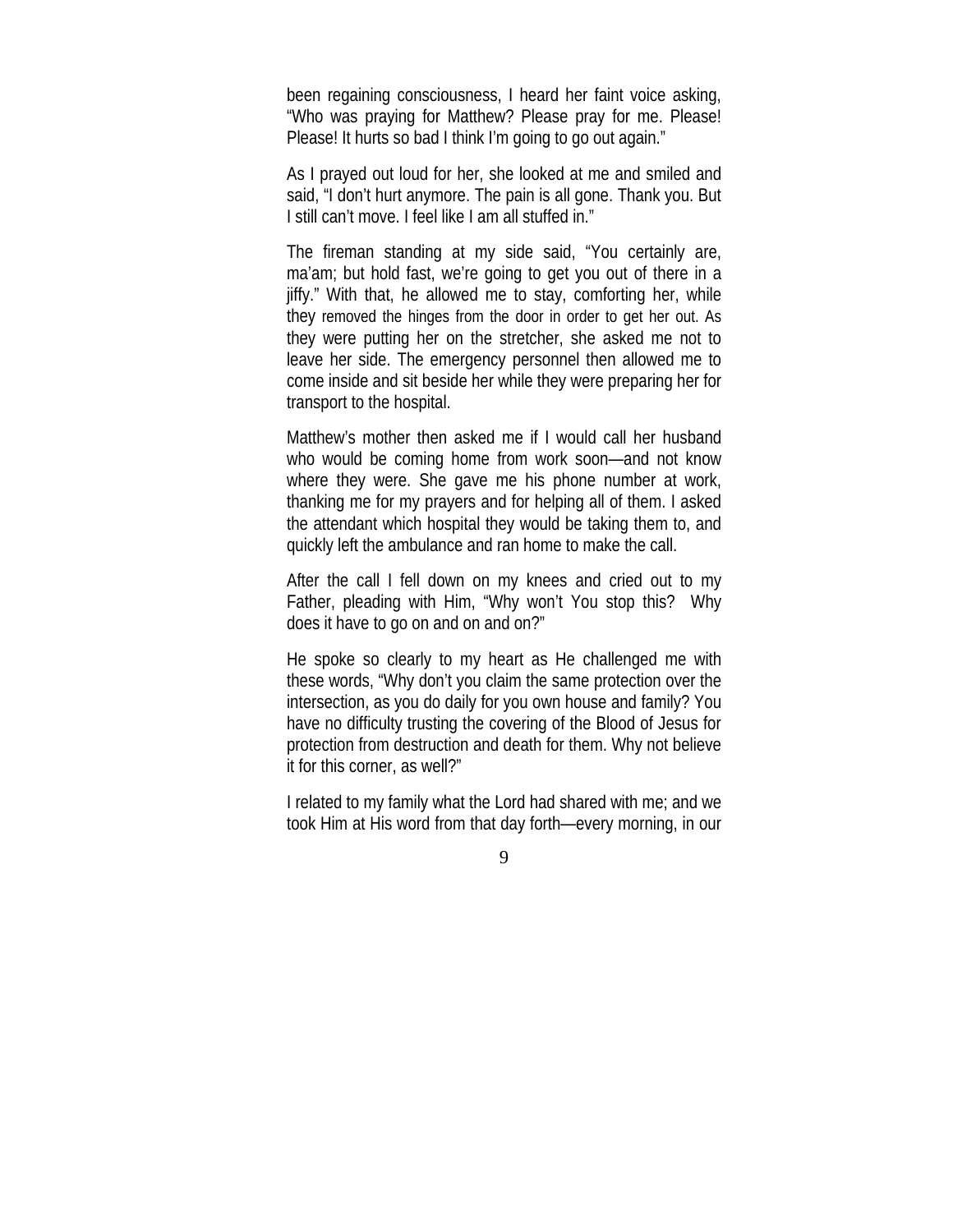devotional time with Him as a family, we included the "Killer Intersection" in our prayers. From that time, until we moved away ten years later, only two accidents occurred. When we first started praying, there was an accident, on the average, of one every 36 hours.

The first accident occurred about four years later. We were holding a Bible study in the outbuilding we called, "The Chapel", when we heard a slight screech of tires, and a "Bang!" As I ran out the door, a young woman came running in, saying, "Please, let me come in. I don't want anyone to know I was in that pickup with him. If my husband finds out, he'll kill me."

Judith came up then and took her into the Chapel. We noticed her ear had a slight scratch on it where her head had bumped the window on impact. I went out the door hearing Judith, and the others who were there, praying for her.

Instantly an officer was at the scene, and he called a tow truck to come because the pickup's fender had bent into the tire and it couldn't be driven away. Upon the arrival of the tow truck, I overheard its driver saying to the officer, "What did I do wrong? You haven't called me for several years; and I used to be called to this intersection at least four times a week. Who have you been calling instead of me?"

"No one," the officer testily replied. "This is the first call I, myself, have had to this intersection in years. I don't know about the other shift, but we haven't been called to respond to accidents here anymore."

I walked away, going back to "The Chapel" with a thankful heart, knowing that the Lord had really shown to the neighborhood His sovereign protection in direct answer to our family's prayers.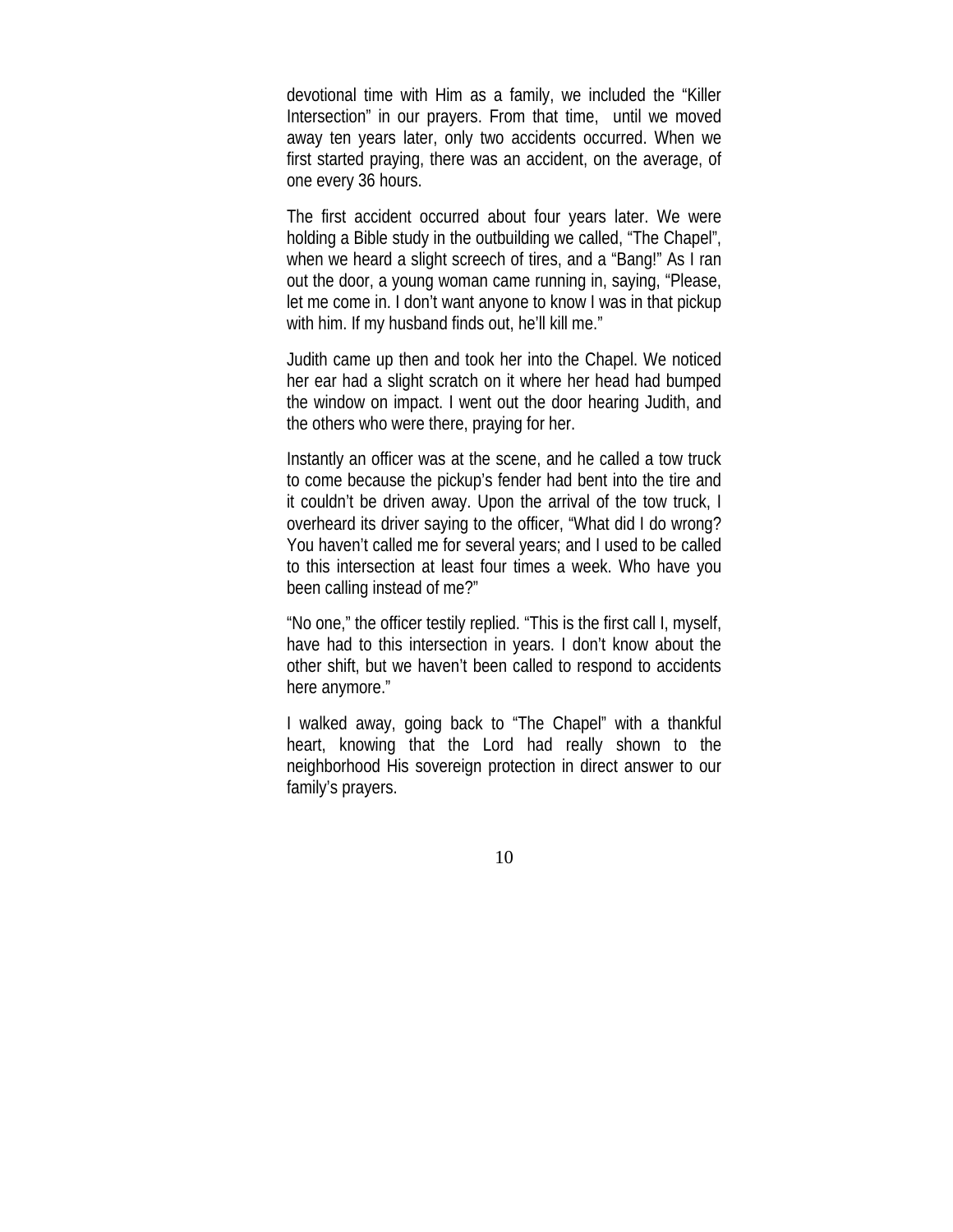Often, in my walks with the Lord, I come to areas where there have been many accidents. The evidence shows itself by debris, crosses placed there in memorial; or, people, as they hear these testimonies, tell me of tragedies repeatedly happening in certain areas of their lives. In the section on, "Remitting Sins", this problem will be addressed in more detail.

The second accident on that curve occurred about 4:30 a.m., around a year and a half before we moved away from Portland. I was awakened by the sound of skidding tires and a "Boom!" I jumped up, quickly pulled up my britches and headed out the door to make sure everyone was all right. I was shaking my head, and questioning, "Lord, what is going on here? We've been faithfully claiming the Blood of Jesus and Your protection over this intersection.

It turned out that a '71 Ford Econoline van had a one-vehicleaccident, involving two men on their way to an early morning of fishing. The passenger asked the driver what kind of bait to put on his hook. While he was answering him, he looked and pointed to the shrimp, which caused him to swerve and swing too wide for the curve. He ended up clipping off a telephone pole! They wound up on the other side of the road, heading into the curb. Neither of the two parties was seriously hurt; and they both were standing outside of the van, telling me what had happened, when the officer arrived.

As the men tried to explain to him what had taken place, he became very irritated and said, "How do you expect me to believe this? Who are you covering for? Where is the other car that hit the pole first? Who were you chasing? Or, who was chasing you? All you have is a very small dent—not even breaking your windshield, or bending into the body of the van; and you're telling me that *you* clipped of that power pole? There has to be another vehicle that you are covering for."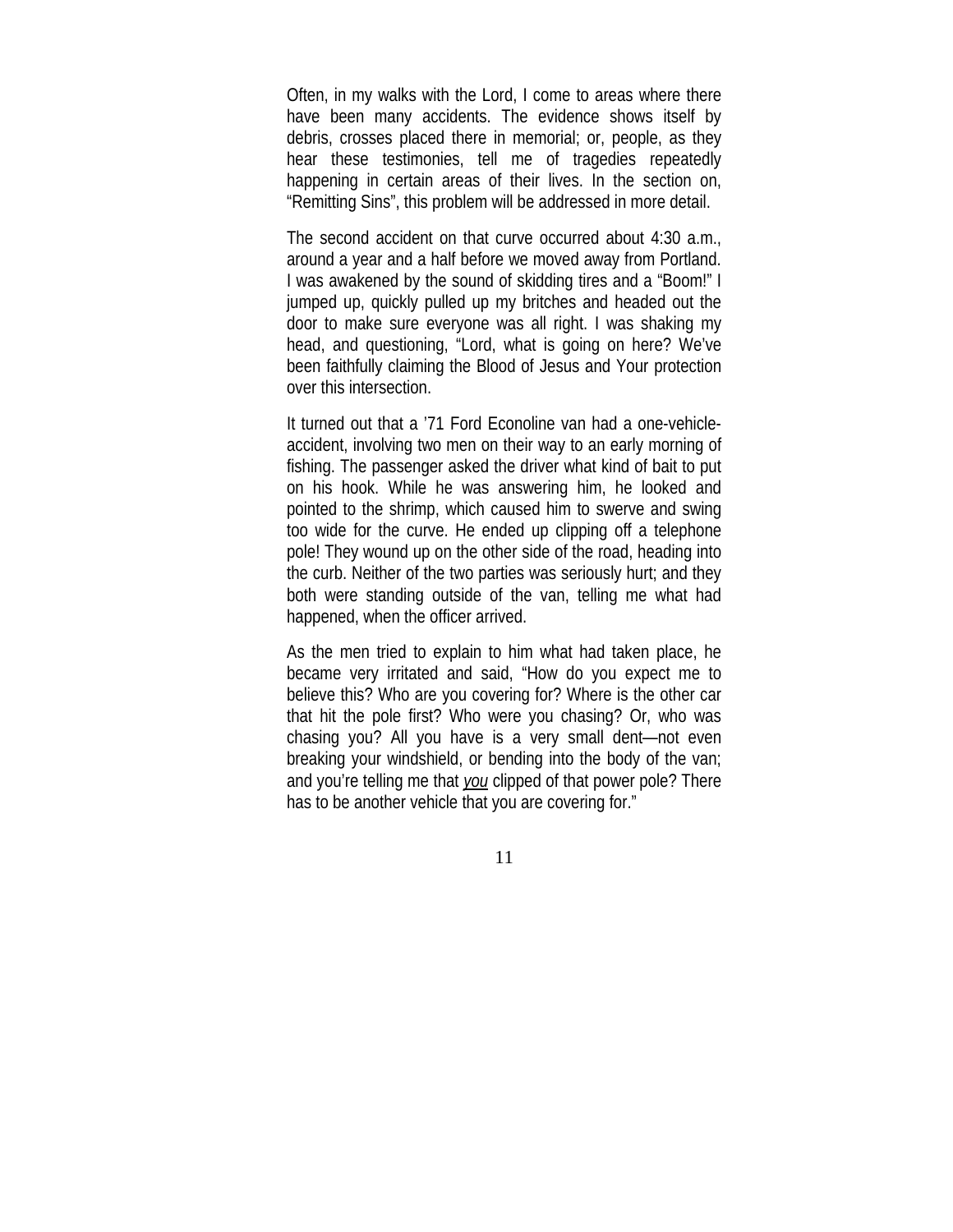"No, Officer," the driver protested, "there is nothing over there for evidence of anything or anyone else. We don't know either, how we broke the pole off so easily, without more damage to the van, or ourselves. We were only on our way to an early start for a day of fishing. You can check in the van. The shrimp and the worms are in there. I was telling my friend to use the shrimp for bait, when I swerved and hit that pole." The officer finally seemed satisfied that there was no cover-up.

I walked away, chuckling, though, as I heard the officer repeatedly saying to himself, *"How do I write this up? They'll never believe me. How can you clip off a power pole that size and not even break the windshield? They'll never believe me. They'll never believe me. How can I write this up?"*

My prayer was brief, but heartfelt. *"Thank you, Lord. You did it again!"* 

### **DON'T TAKE IT PERSONALLY**

### **PART TWO**

Teachings and Testimonies from: **"CROSS+WISE—The Journal of a Walker"**  By Henry Gruver At Izumi-no-mori, Japan

October 6, 1995

This teaching, "Don't Take it Personally", has come forth through many valuable lessons I have learned, and am still learning in my life—one of which was confirmed to me in a most vivid and unusual way. It happened right in front of my family, not twenty feet from the "Killer Intersection". However, before I relate the story of "The Rope" to you, I want to share a study explaining the expression, "Don't Take it Personally".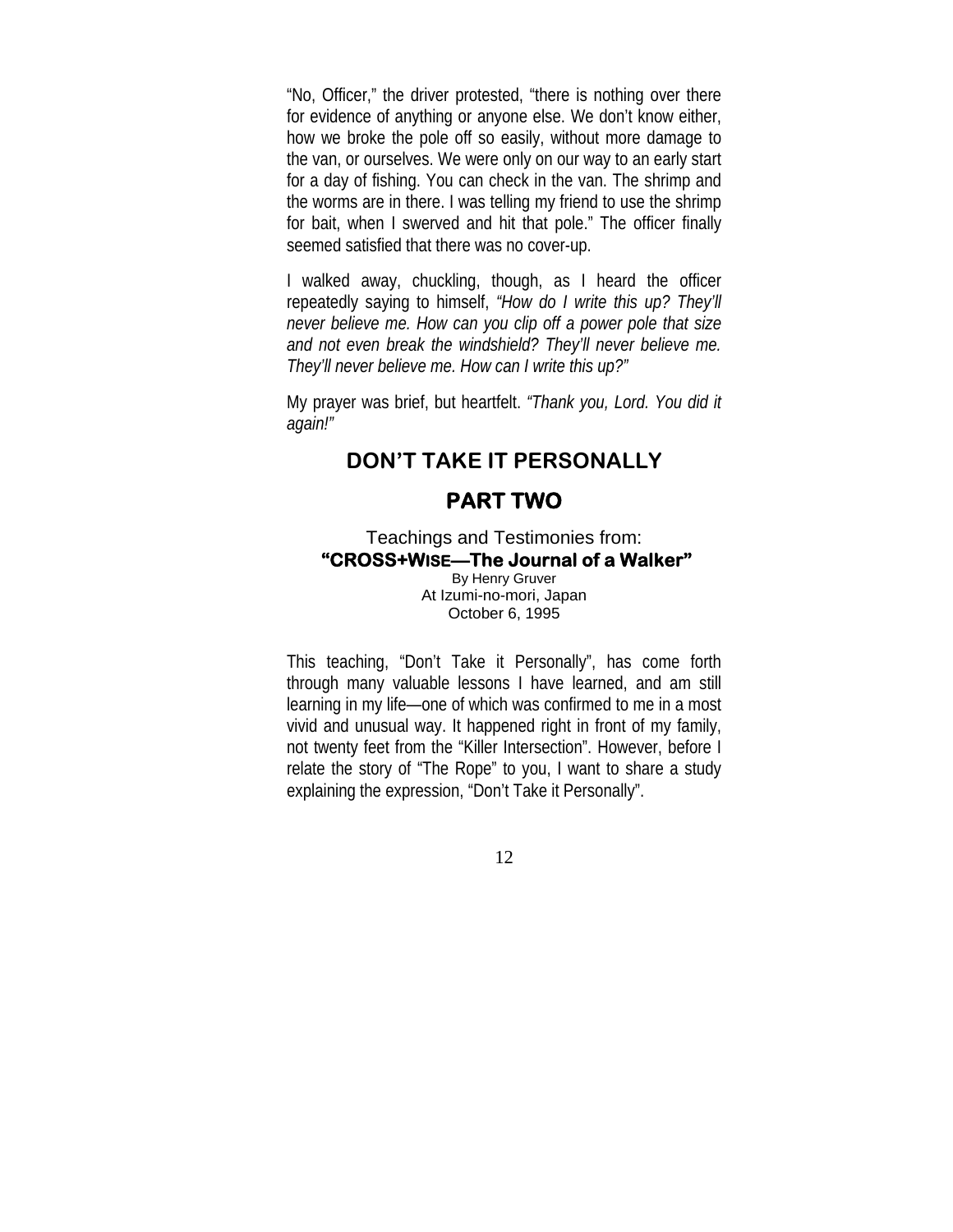We understand from the scriptures that giants controlled, or ruled, the city called Hebron. According to *Strong's Exhaustive Concordance Hebrew Dictionary (#2275),* the word Hebron means "seat of *association*". It's primary root is #2266, and is sometimes translated as, to *have fellowship.* If you have ever heard me minister, you will know that I continually stress how wonderful and how necessary it is to have "fellowship" with the Lord.

In Numbers 13:22, 33, we read, *"…the children of Anak were* (in Hebron)*"...and, "there we saw the giants, the sons of Anak, which come of the giants, and we were in our own sight as grasshoppers, and so we were in their sight."* 

In this study, we are going to work on not looking at our lives from the perspective of our flesh. The children of Anak were the giants. If you will remember with me, the first battle we have in the Bible that David fought, was against one of the children of Anak. He was called a champion of the Philistines and his name was Goliath.

Again, according to *Strong's (#1555)* the name, Goliath, means something very interesting to us. Its primary root word (#1540) means, to *denude*, (especially in a disgraceful sense.) This word was used with the words, advertise, disclose, publish, remove, reveal, shamelessly show, tell, and uncover, among others. I believe that society in general has gone one complete circle, and we are facing another Goliath today.

Our society in the United States has degenerated, because it publishes and shamelessly shows, too much that is unclean. We were once a very clean nation; but now we are showing ourselves as filthy. I used to pride myself when I came home from different parts of the world, in knowing that I would be coming back to a country with clean restrooms and a people who took pride in cleanliness.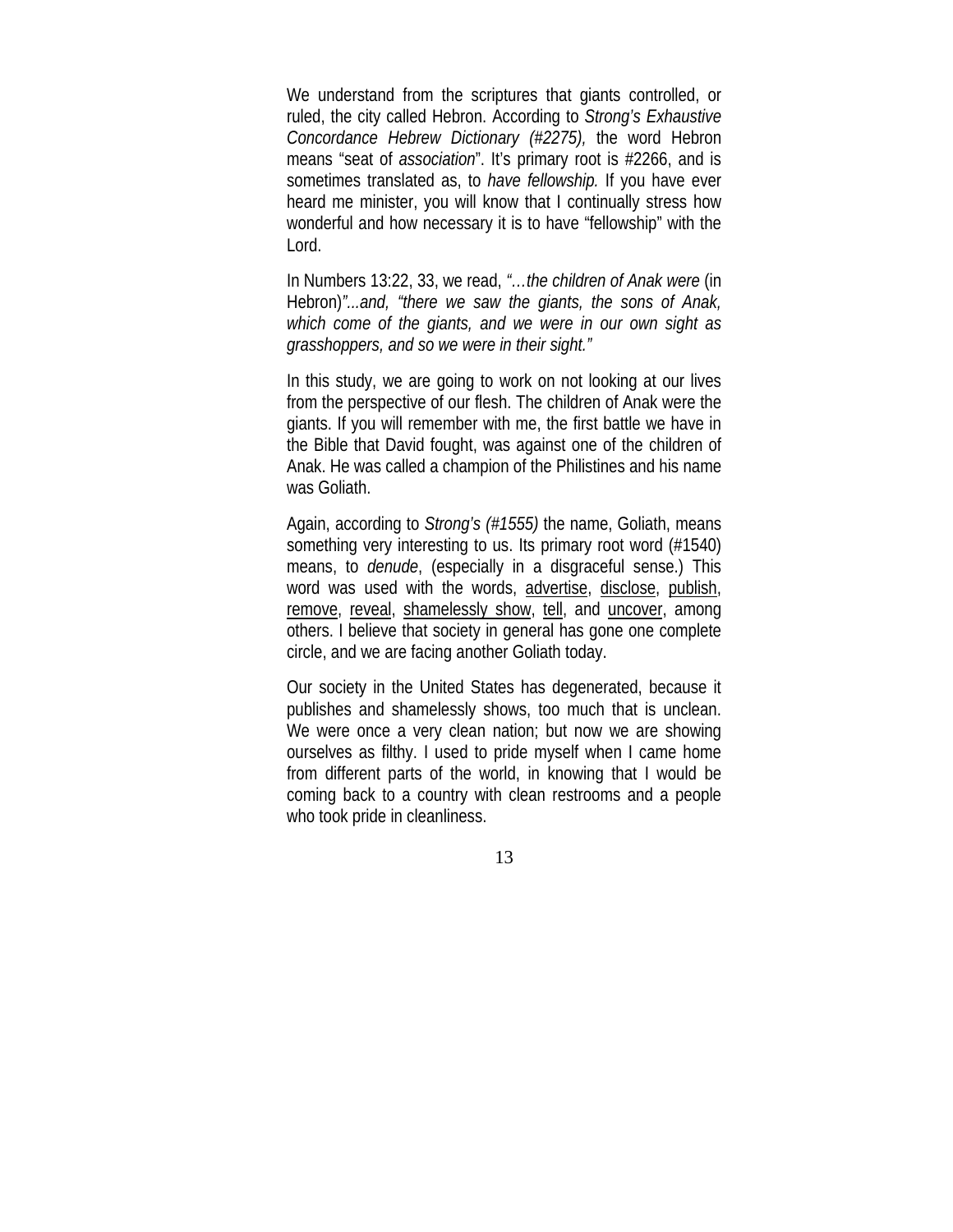Because of this spirit of Goliath on our televisions, videos, newspapers, magazines, and in our conversations, we have come to believe in the expression, "Everything is all right"—and we sincerely believe that it is. In fact, one of the early expressions of teenagers in the 90's was: "It's all good." Our politicians have even begun to pass laws to condone these unclean lifestyles.

We know from the Word of God that this is the farthest thing from the truth. God has laid down principles of cleanliness and principles of holiness. King Saul and King David both fought the giants; but it was published of David that he overcame his enemies. Of Saul, it was reported the he only vexed or harassed them.

What does this have to do with our relationship today with Jesus? It has everything to do with it. I have many people say to me, "How do I change my life?" "How can I make things different? I start by telling them, *"Don't take it personally."*

#### **CHRIST IN YOU—THE HOPE OF GLORY**

Often, their reply goes something like this, "Well, how can I help but to take things personally? I'm a human being. I have feelings; and I am moved by them."

"You must understand," I explain, "that the only way to 'not take it personally', is to take it immediately to the Father."

In Hebrews 5:8-9, we read this account of our Lord and Savior, Jesus, *"Though He were a Son, yet learned He obedience by the things which He suffered; and being made perfect, He became the author of eternal salvation unto all them that obey Him."* How could He, the very Son of God, have to be perfected by suffering? He, Who is the epitome, or the perfection, of beauty? Why would He have to be perfected by suffering?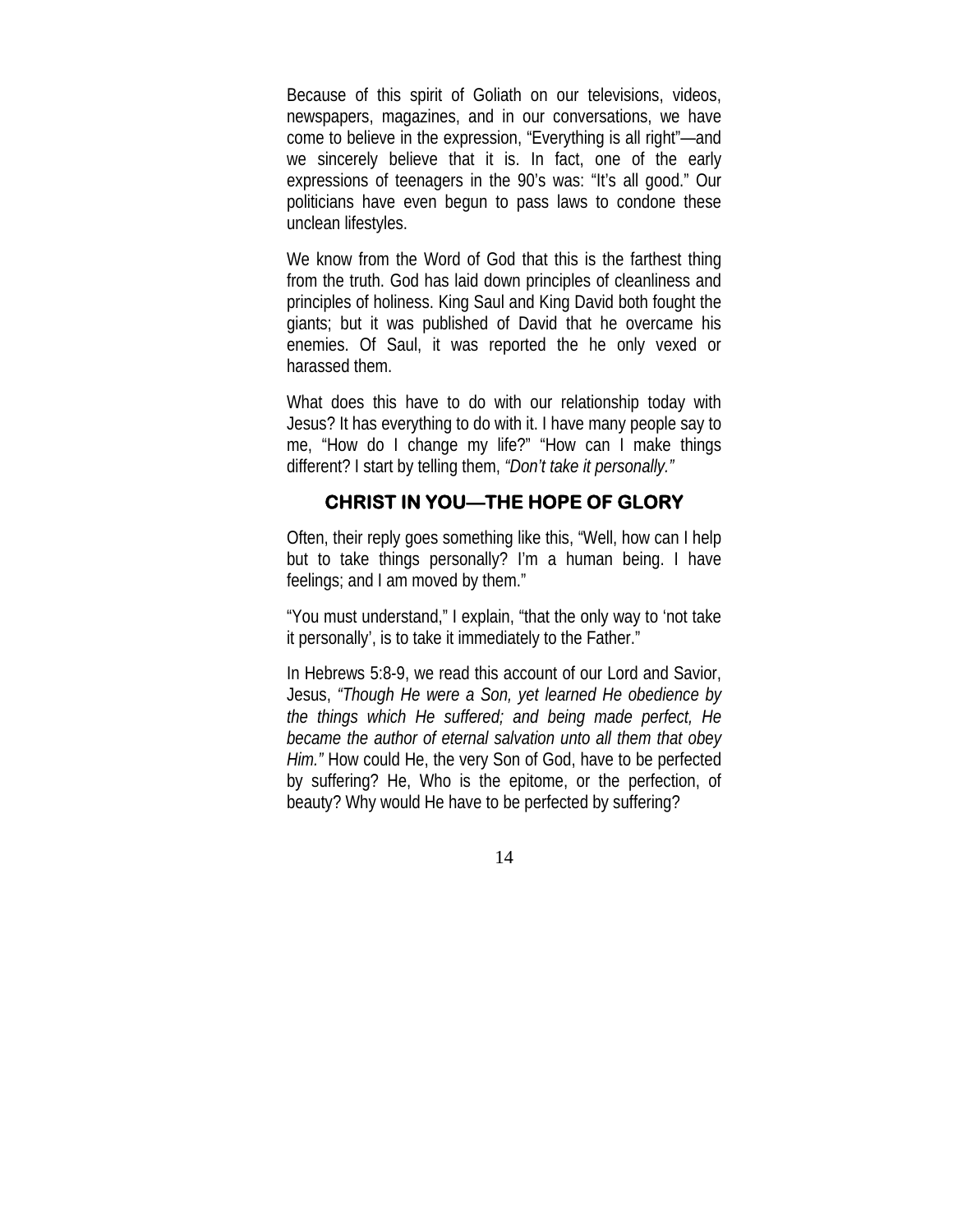If it were only the Father, the Son, and the Holy Spirit, there would be no need for our perfection. But that isn't where it ends, is it? In the Word of God, we are told that Jesus is to have a Bride—glorious, and without a spot or wrinkle. If Jesus is to have a bride that is gloriously perfect, then He must be able to understand His Bride. He must suffer as a flesh and blood man in order to do that.

Maybe this example will help to explain what I am saying. If I came to Japan, a foreign country, alone, without my wife, Judith, and then returned to America and tried to relate to her all that I experienced there, she would not be able to relate fully to the Japanese culture. Had she experienced what I experienced by living in the midst of them, and she would fully understand how beauty and order are inherent in Japanese culture—from the lace seat covers in cars, to the individually wrapped and sized fruits in the stores. She would not have personally seen the trimmed and cultivated plants and shrubs around the homes and storefronts, and the many, many beautiful little touches in the everyday life of the Japanese people. I couldn't even fully understand it, not being Japanese myself. For Judith, it would be impossible. For me to convey perfect understanding to her is impossible, having not been born to the culture. In the same way, Jesus had to be born to the experience of personal human suffering, in order for him to personally understand us in our sufferings.

Colossians 1:21,22—*"And you that were sometime alienated, and enemies in your mind, by wicked works; yet now hath He reconciled in the body of His flesh, through death, to present you holy, unblamable and unreprovable in His sight."* How can He present you holy, unblamable and unreprovable to the Father, if He had not come down here in the flesh and suffered the things that you and I suffer? To me, that is what this expression is talking about in Hebrews, Chapter Five.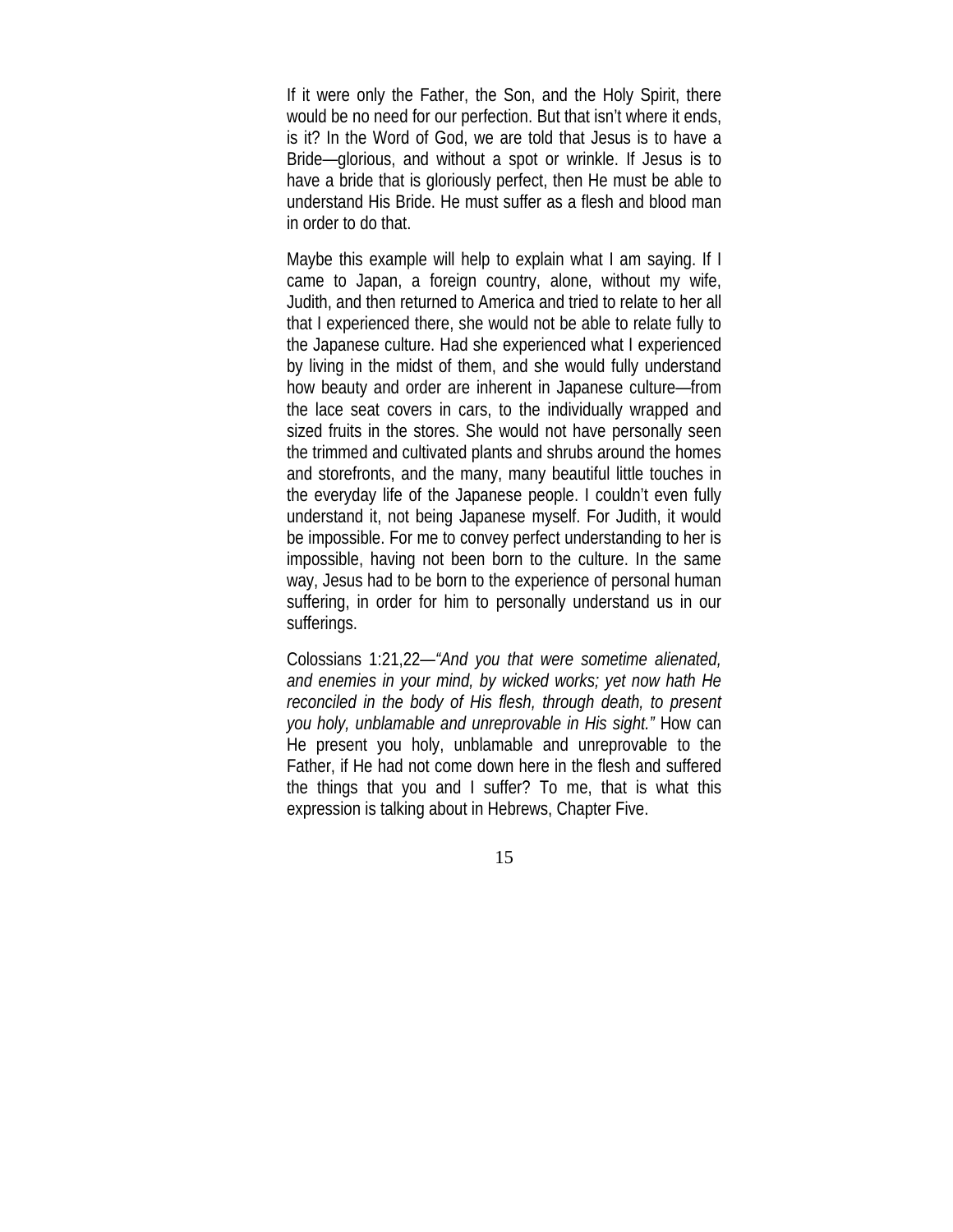The Apostle Paul makes a statement that troubles many Christians when he says in Colossians 1:24—*"[I] now rejoice in my sufferings for you, and fill up that which is behind (lacking) of the afflictions of Christ, in my flesh, for His Body's sake, which is the Church."* Here is the part that helps us as ministers. In verses 25-27, it says, *"Whereof I am made a minister, according to the dispensation of God which is given to me for you, to fulfill the Word of God—even the mystery which hath been hid from the ages and from generations; but now is made manifest to His saints. To whom God would make known, what is the riches of the glory of this mystery among the Gentiles; what is: Christ in you—the hope of glory."*

This is what this teaching is all about. It is about getting Christ in you—Christ, the hope of your glory. We are talking about the transition that takes place from a "knowing" experience, to a "personal" experience. We are talking about that transition that comes from fellowshipping Christ in *His* sufferings, in a way that we know *what* we are experiencing; but we *"don't take it personally."* We must finally come to an understanding that we can no longer be comfortable with our present thought patterns. If we don't change that which is "within", we cannot succeed in portraying Christ in our everyday living.

#### **REMEMBER, YOU ARE ALREADY DEAD**

People ask me all the time, "How do you hear God's voice?" How do you know when you are hearing it?" I tell them that when I *don't take it personally* it disciplines my life to stay dead in Christ Jesus.

Are you beginning to see a picture now? *Don't take it personally.* What does that mean? After all, I'm a human being; I have feelings; I can be hurt. My feelings can be hurt. I can be offended. And, besides, don't I have my rights? (In America, we hear a lot of that today.)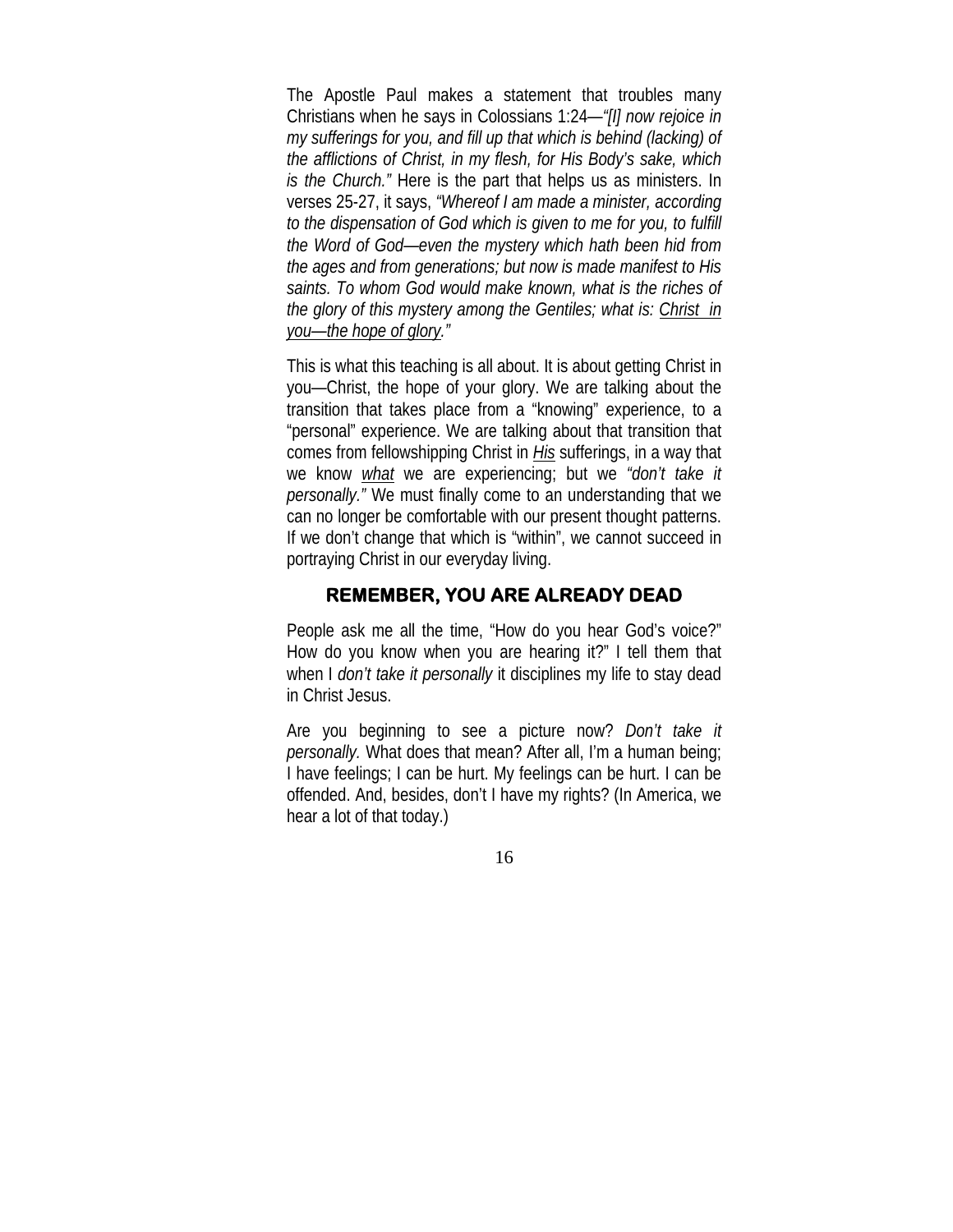Let's go back to the book of Colossians, in Chapter Three, verses 3,5-7. It says, *"For ye are dead, and your life is hid with Christ in God. Mortify* (kill, deaden, or, put to death), *therefore, your members which are upon the earth* (or, whatever belongs to your earthly nature that is employed in sin): *fornication* (sexual conduct outside of marriage), *uncleanness* (impurity), *inordinate affection* (lust), *evil concupiscence* (fulfilling forbidden desires), *and covetousness* (greed) *which is idolatry. For which things' sake the wrath of God cometh on the children of disobedience; in the which, ye also walked some time, when ye lived in them."* Notice it says, *"you used to"* walk and live this way. That verse tells me that you can walk and live in things that are hurting the heart of God.

Verses, 8,9 and 10 give us directions for our walk with God. They say, *"But now ye also put off all these: anger, wrath* (rage), *malice, blasphemy* (curses and slander), *filthy communication out of your mouth. Lie not one to another, seeing that ye have put off the old man with his deeds; and have put on the new man, which is renewed in knowledge after the image of Him that created him."* That last verse is the key to what we are talking about. It will help you to understand Hebrews, Chapter Five.

Let's return there, keeping in mind that Jesus learned obedience by those things which He suffered, thereby becoming the author of salvation unto all them that obey Him.

How do you obey Him? How did Jesus obey the Father? Was He obedient to the Father? Let's listen to Jesus describe His daily walk. John 10:37—*"If I do not the works of My Father, believe Me not."* John 14:10,11,31—*"Believest thou not that I am in the Father, and the Father in Me? The words that I speak unto you, I speak not of Myself—but the Father that dwelleth in Me, He doeth the works. Believe Me that I am in the Father, and the Father in Me. Or else, believe Me for the very works'*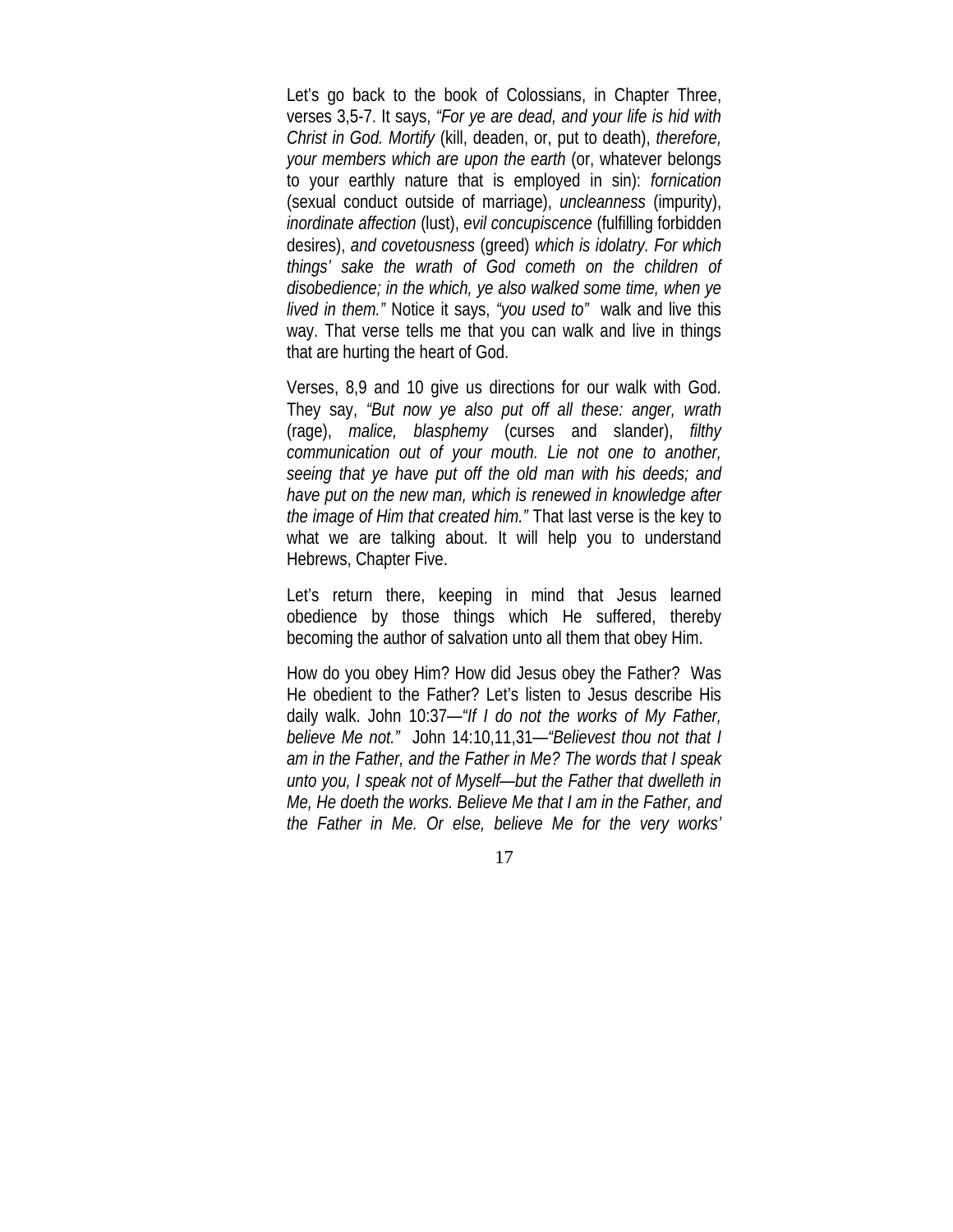*sake"…"But that the world may know that I love the Father; and as the Father gave Me commandment, even so I do."*

Jesus didn't say, or do anything, unless He heard, or saw, His Father say it, or do it. He continued His discourse with the disciples in John 16:12-15—*"I have yet many things to say to you, but ye cannot bear them now. Howbeit, when He, the Spirit of Truth, is come, He will guide you into all truth. For He shall not speak of Himself; but whatsoever He shall hear—that shall He speak; and he will show you things to come. He shall glorify Me; for He shall receive of Mine, and shall show it unto you. All things that the Father hath are Mine. Therefore said I, that He shall take of Mine, and shall show it unto you."*

Jesus learned how to walk in every aspect of life by fellowshipping and having communion with the Father. He made provision for us to have the same learning experiences through the Holy Spirit that He would send to us. In Romans 8:26, Paul tells us, *"Likewise, the Spirit also helpeth our infirmities. For we know not what we should pray for as we ought, but the Spirit* (Himself) *maketh intercession for us with groanings which cannot be uttered.*

Whether we read in John, Colossians, Hebrews, or Romans, the subject has been fellowship and communion with the Father. Why is this fellowship with the Father so important?

Do you remember when the disciples said to Jesus, *"Lord, teach us to pray?"* What did He answer them? Did He not start with *"Our Father which art in heaven?"* We must always look to the Father. Jesus points us to the Father.

In John 15:1-7, Jesus says, *"I am the true Vine, and My Father is the Husbandman. Every branch in Me that beareth not fruit He taketh away; and every branch that beareth fruit, He purgeth it, that it may bring forth more fruit. Now ye are clean through the Word which I have spoken unto you. Abide in Me, and I in*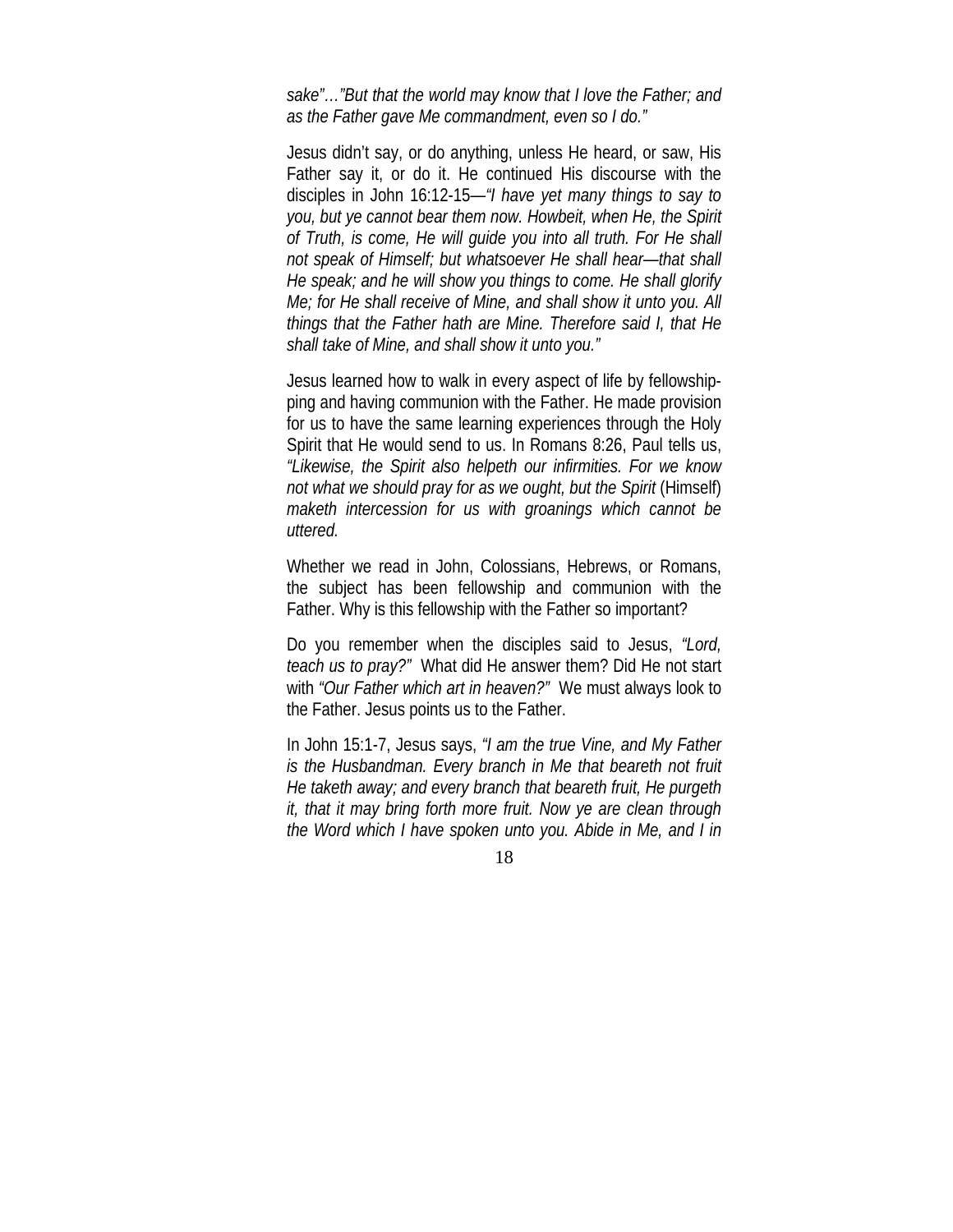*you. As the branch cannot bear fruit of itself, except it abide in the vine; no more can ye, except ye abide in Me. I am the Vine; ye are the branches. He that abideth in Me, and I in him, the same bringeth forth much fruit. For without Me ye can do nothing. If a man abide not in Me, he is cast forth as a branch, and is withered; and men gather them, and cast them into the fire, and they are burned. If ye abide in Me, and My words abide in you, ye shall ask what ye will, and it shall be done unto you."*

Is He talking about a relationship here? In verse 15 He says, *"Henceforth I call you not servants; for the servant knoweth not what his lord doeth; but I have called you friends, for all things that I have heard of My Father I have made known unto you."*

In John 16:23,25-27, Jesus tells His disciples, *"In that day ye shall ask Me nothing. Verily I say unto you, 'Whatsoever ye shall ask the Father in My name, He will give it you.'"* Here He is transferring over our fellowship, or conversation, to the Father. He continues, in verse 25, *"These things have I spoken unto you in proverbs, but the time cometh when I shall no more speak unto you in proverbs, but I shall show you plainly of the Father. At that day ye shall ask in My Name, and I say not unto you that I will pray the Father for you. For the Father Himself loveth you, because ye have loved Me and have believed that I came out from God."* Jesus is continually showing us the importance of speaking and communicating with the Father for ourselves as individuals. He wants it to be an individual relationship. That is the key in learning to *not take it personally.*

In John 17:20-23, Jesus cried to the Father in His last recorded prayer before His death. His words echo His heart's cry for the same communion to take place between His disciples and His Father, as He and His Father had. *"Neither pray I for these alone, but for them also which shall believe on Me through their word."* Do you believe He was praying for you and Me, today? Aren't we, *"those who will believe,"* mentioned in verse 20? He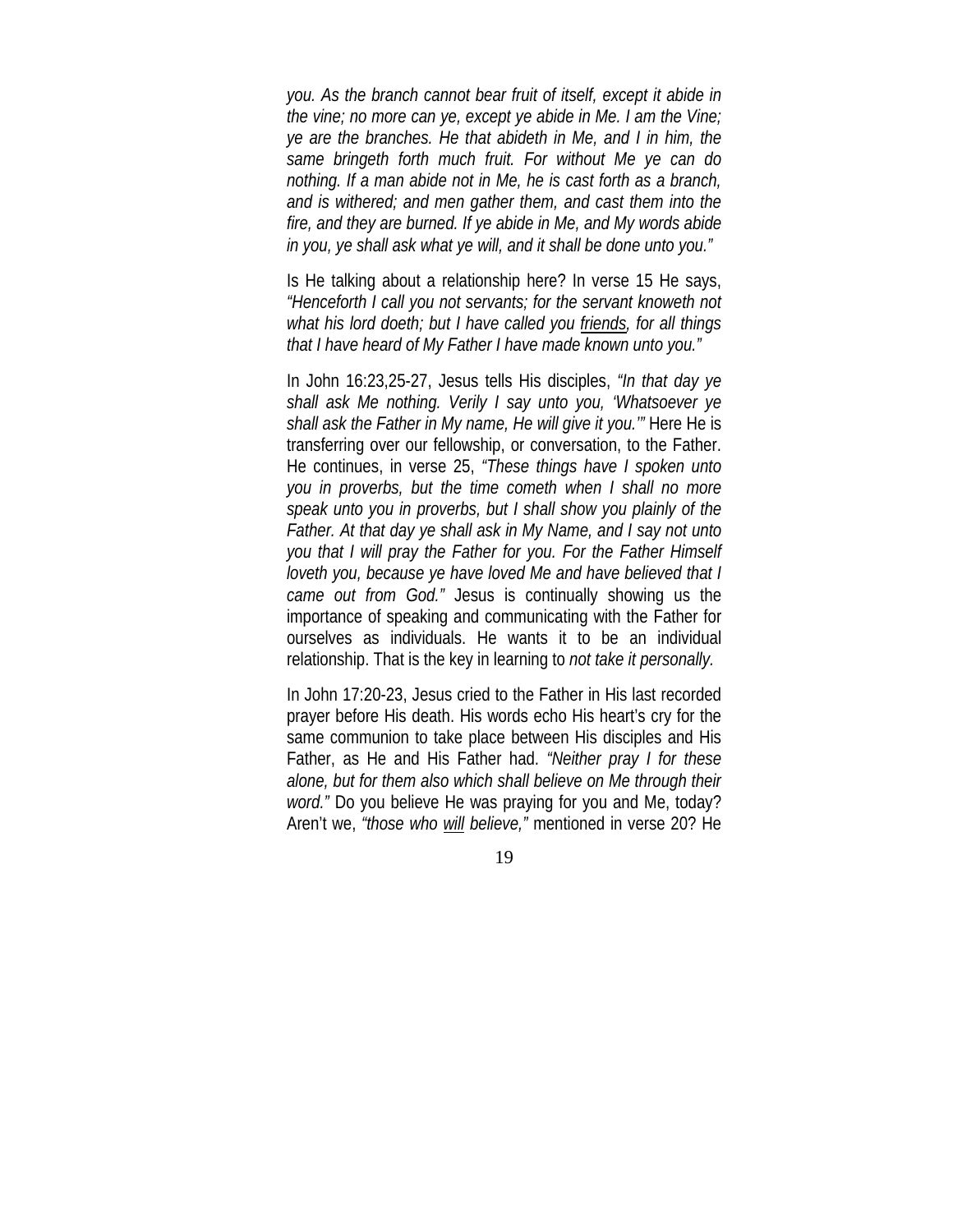continues, *"that they all may be one; as Thou, Father, art in Me, and I in Thee, that they also may be one in us, that the world may believe that Thou hast sent Me. And the glory that Thou gavest Me, I have given them; that they may be one, even as we are one. I in them, and Thou in Me, that they may be made perfect in one; and that the world may know that Thou hast sent Me, and hast loved them, as Thou hast loved Me."* 

Do you see the language that He is speaking there? Do you feel the cry of His spirit that we all be made one? Let us continue on in Hebrews 5:11,12, for it says in plain words. *"We have many things to say, and hard to be uttered, seeing you are dull of hearing. For when for the time ye ought to be teachers, ye have need that one teach you again which be the first principles of the oracles of God; and are become such as have need of milk, and not of strong meat* (solid food)*."* I have met so many Christians who were Christians most all of their lives, and they are still drinking milk. It is about a style of life. This is talking about getting your feelings hurt. It is about being offended; or, being offensive. In other words, it is about *taking it personally*! I hope you are beginning to understand.

For, if you are dead; and your life is hidden with Christ, you cannot take things personally. If you do; and, because of your testimony for Jesus, a person puts a gun in your face and says, "I'm going to kill you!" you will run to try and save your life. Remember, according to Colossians 3:3, *"Ye are dead and your life is hidden with Christ in God."* If your life *is* hidden in Christ, at that time are you going to try to find it, in order to save it? It must *stay* hidden in Christ!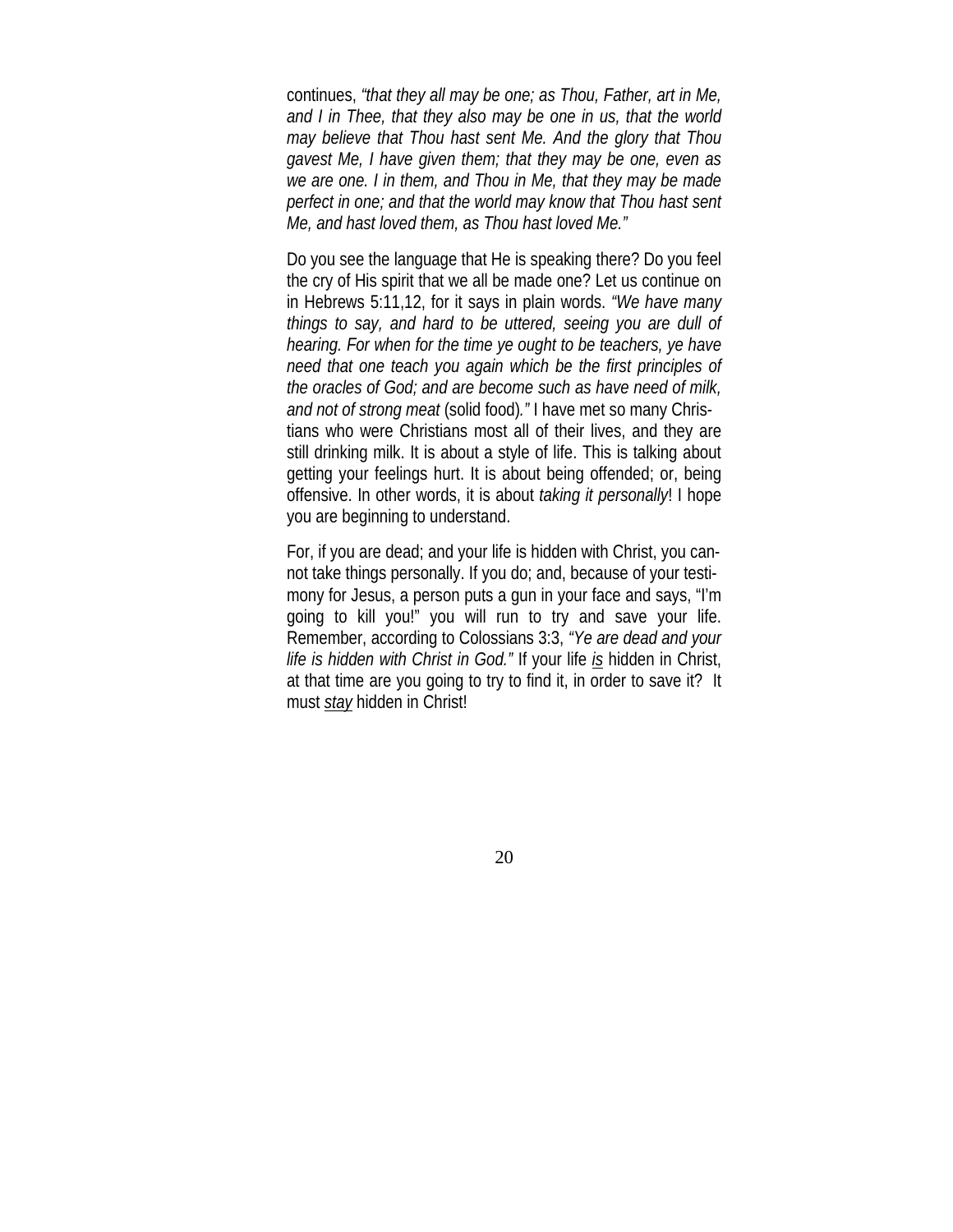

### **PART THREE THE ROPE**

Sometime in the 80's

#### An Excerpt From: **CROSS+Wise—The Journal of a Walker**

I had just arrived home from the state penitentiary, after a full day of counseling with accused murderers. It took many hours of driving to there and back; and now there was no doubt about it—I was tired!

Previously, a man had loaned a rope to our neighbor. The people who owned it wanted to come by and pick it up; but the neighbor wasn't able to be home to give it to them. So, I told the man that I would put the rope on my front steps so that he could come by and pick it up at his convenience. While I was parking my car, one of my boys came running up to me.

He cried, "Dad, Dad, they're gonna' steal the rope!" Then he took off running around the building. I followed him and could see my children out under a tree, with the rope handing down. Contrary to my orders, they had taken the rope from where it was to be picked up, tied it to a tree, and were swinging on it.

Arriving at the site, I looked up and saw a boy in the tree with a knife ready to cut the rope down. I called up to him, "Don't touch the rope!"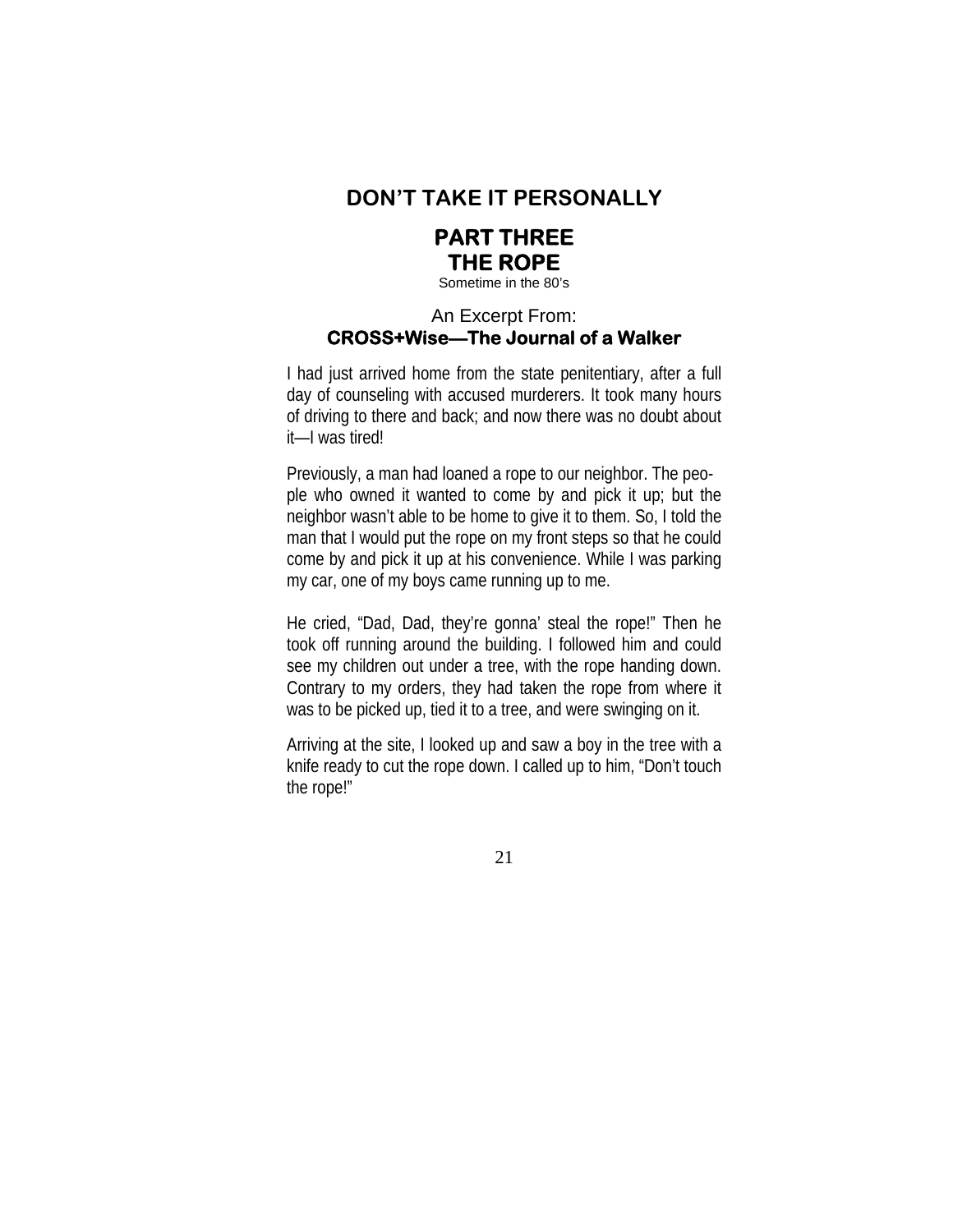While my head was still looking upwards, a young man in front of me took out his knife and touched it right to the middle and underside of my chin. Then he ordered, "Eric, cut it down!"

In order to be able to talk, I had to open my mouth without dropping my chin, or the knife would stick me, so I didn't really want to talk at all. However, my ears heard my mouth say these words *(Now here is where you don't take it personally)*, "You can't have it! It's not mine!" In my mind, I wanted to say, "You can have it! Take it! Just leave my family alone.!"

The young man with the knife to my throat very pointedly stated, "We're not *asking* for it; we're going to take it." I looked into his eyes and could see he was very high on drugs. He said, "Don't say another word, or I'll cut your throat."

My heart and mind cried out to God, *"Father, this boy could cut my throat and he wouldn't even know it. What is my responsibility to You in this situation? I need Your wisdom."*

Several of my children were standing there watching this. In my mind, I did not want them to see their father's throat slit in front of them; but our Father in heaven knew something that I didn't know. He knew how to help me say the right words to get to the boy's heart. Romans 8:28, says, *"And we know that all things work together for good to them that love God."* However, I could hardly believe myself, when I heard the words coming out of my own mouth after getting the answer from the Father.

Once more, I very carefully spoke these words, "You don't understand; you can't have the rope. It's not mine."

My mind was saying, *"Tell him to take the rope."* But the voice of the heart of the Father was to speak to him that he couldn't have the rope.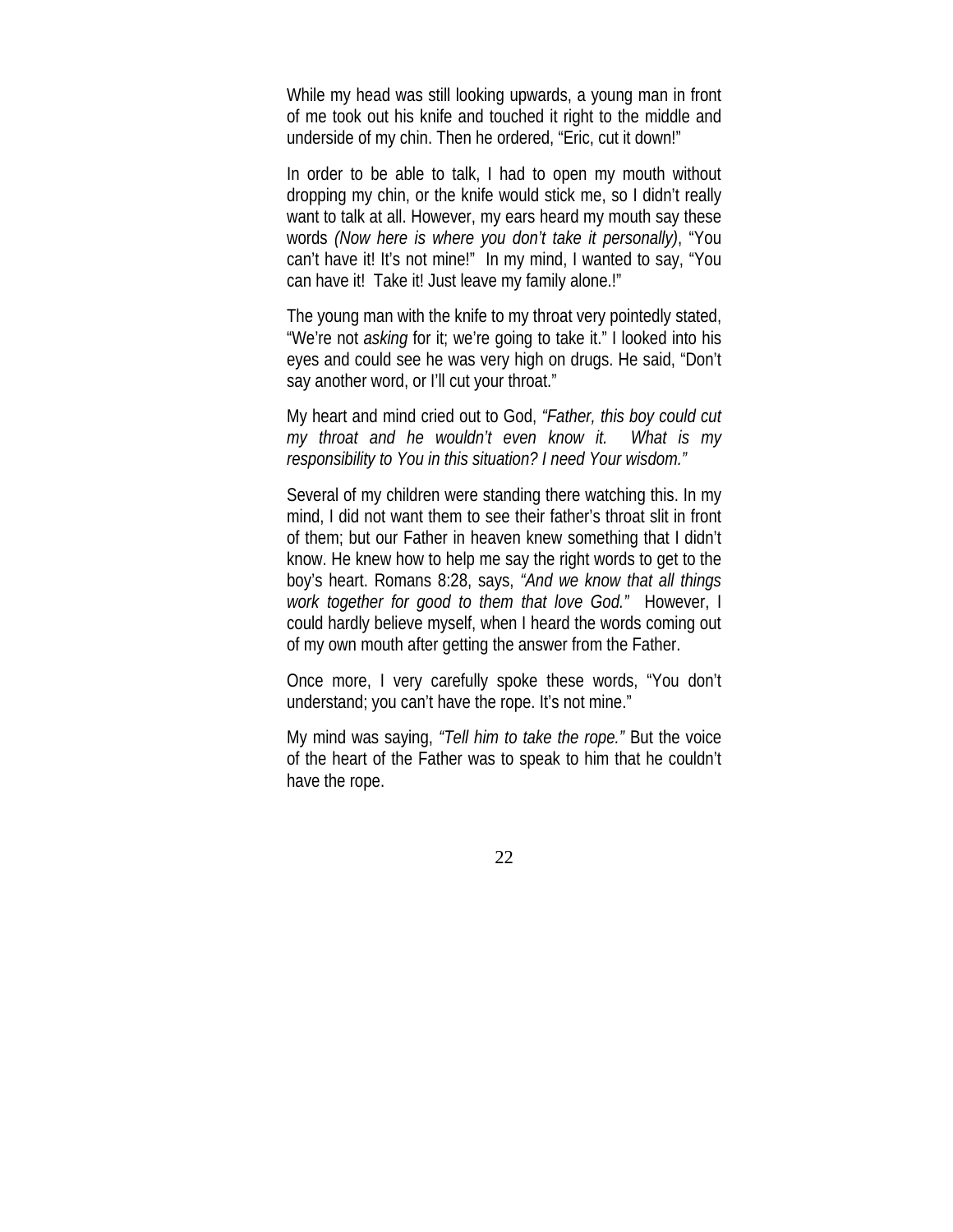By this time the boy was even angrier as he repeated his threat, "If you don't shut your mouth, I'm going to cut your throat. I'm not *asking* for the rope; I'm *taking* it! Eric, cut it down!"

Again, I heard myself make the same statements, "You can't cut it down; it borrowed. You can't have it."

The boy with the knife began to tremble, folded up the blade, put it in his pocket, and looked into my face. Then he looked up into the tree. "Aw, Eric," he said, "come on down. I don't want the stupid thing anyway."

Unexpectedly and abruptly, he looked back at me, and asked, "Why weren't you afraid?"

I replied, "I was very scared!"

"Mister, you sure have a funny was of showing it. I may be high on drugs; but I know when someone is scared or not; and you were not scared. Why?"

My answer was simply, "I belong to Jesus."

"Could I come back and talk to you sometime when my mind isn't so messed up?"

"Yes, you are always welcome any time, day or night." I also told him, "My door is always open to you."

This very boy had once taken a hammer in hand while chasing one of my boys into the house, because he wanted to beat his head in. He had also kicked in my basement window, and cursed my mother and my wife. In another incident he had broken the window pane in my front door, to try and get the door unlocked so he could get at one of my other sons. He stood outside the front door and calmly begged us to, "Just let me at him for five minutes so I can beat his head in!" He thought that I would allow him to do that to my son.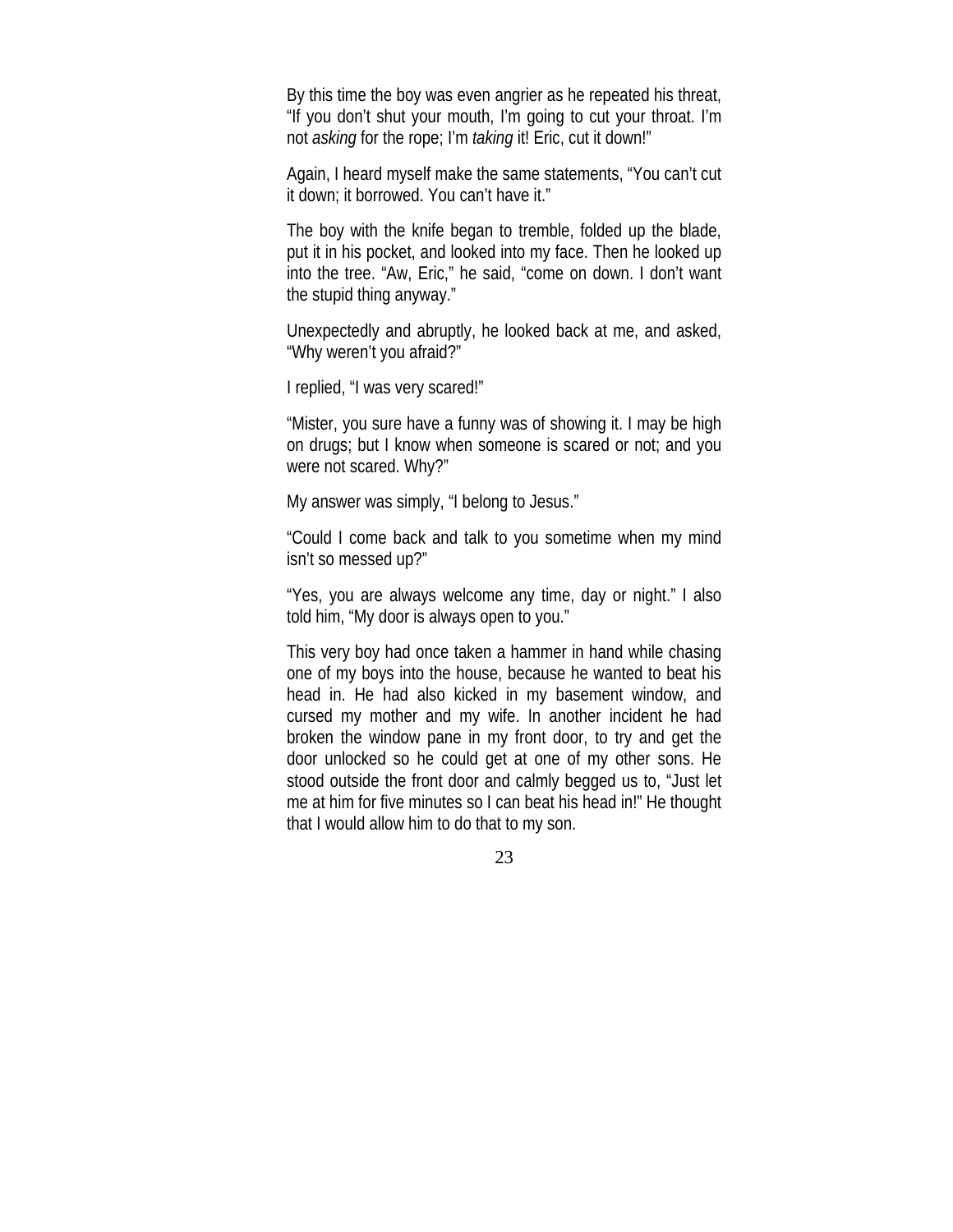It's not hard to see there were a lot of reasons I could have taken it personally. However, because of the heart of the Father, I could not hate the boy.

One reason that it is very important we don't take things personally, is, because from our eyes, we only see one side. Before that night of "the Rope", I knew nothing about his home life. However, the heavenly Father knew it all. The Father always sees the whole picture.

He saw a boy that his father had abandoned when he was very small. I saw a pest—and a dangerous one, at that. He saw a boy's mother whose boyfriends abused him and his sister. I saw a boy who threatened my boys and girls, and my mother and wife.

Facing me was a boy who was angry at the world, and, especially men; but this time he faced a Man that did not condemn him. He saw Jesus—in me—who was not afraid of a knife and threats. That began a change in his life.

Before we moved from that house, he gave his heart to the Lord. We were ready to drive away in a big rental truck, full of our furniture, when I looked out the rear-view mirror and saw him sitting on the curb of the street with his two elbows on his knees, and chin resting in his hands.

'I'll be right back," I told my two boys who would be traveling with me in the truck, and went out and sat down beside him. I did the same thing with my hands—cupping my chin, propped on my knees.

He was crying, and this is what he said, "I don't understand. I got my hair cut; I don't do drugs anymore; I don't cuss and swear; I read the Bible and I pray. I go to church; my sister gave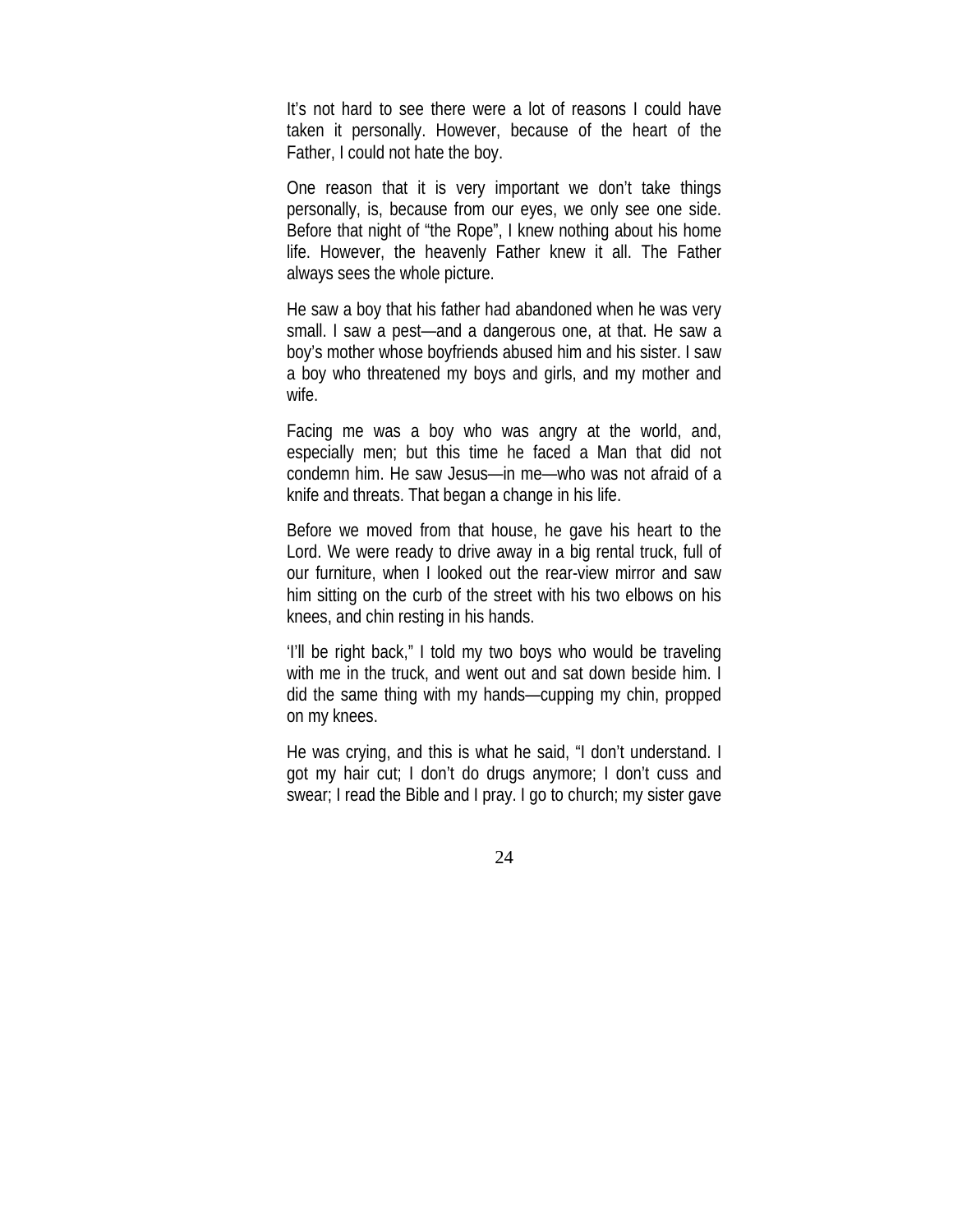her heart to Jesus; and now, God is taking you away from me. Why?"

That was very hard for me. I could only tell him that there were others like him in the world that Jesus wanted me to reach; that he was now part of a family with Jesus; that we would keep in touch; and, most importantly, that I was proud of him.

What if I had taken it personally, that night? What if I had called the police when he did what he did to my house, my mother, or my wife?

# **DON'T TAKE IT PERSONALLY PART FOUR EXERCISE—THE KEY TO GROWING UP**

Now, I want to spend some time helping you to know what to do in these situations. I want to encourage you, that if you ask the Lord to help you understand this, He won't start you with someone with a knife at your throat. He will start out with smaller things—like a disagreement with your brother or your sister, your husband or your wife, your neighbor, or somebody on the highway. How do you know what you should do in those times?

Hebrews 5:14 holds a vital key of understanding. It says, *"Strong meat* (solid food) *belongs to them that are of full age*  (mature)*—even those who, by reason of use, have their senses exercised to discern both good and evil*.*"*

"Have their senses exercised"…there are a lot of people today who are exercising their senses. They could tell you all about Goliath. They could tell you all the details of brutal murders, rapes and killings of all kinds. They could describe the immoral things they saw in newspapers, magazines or movies. They can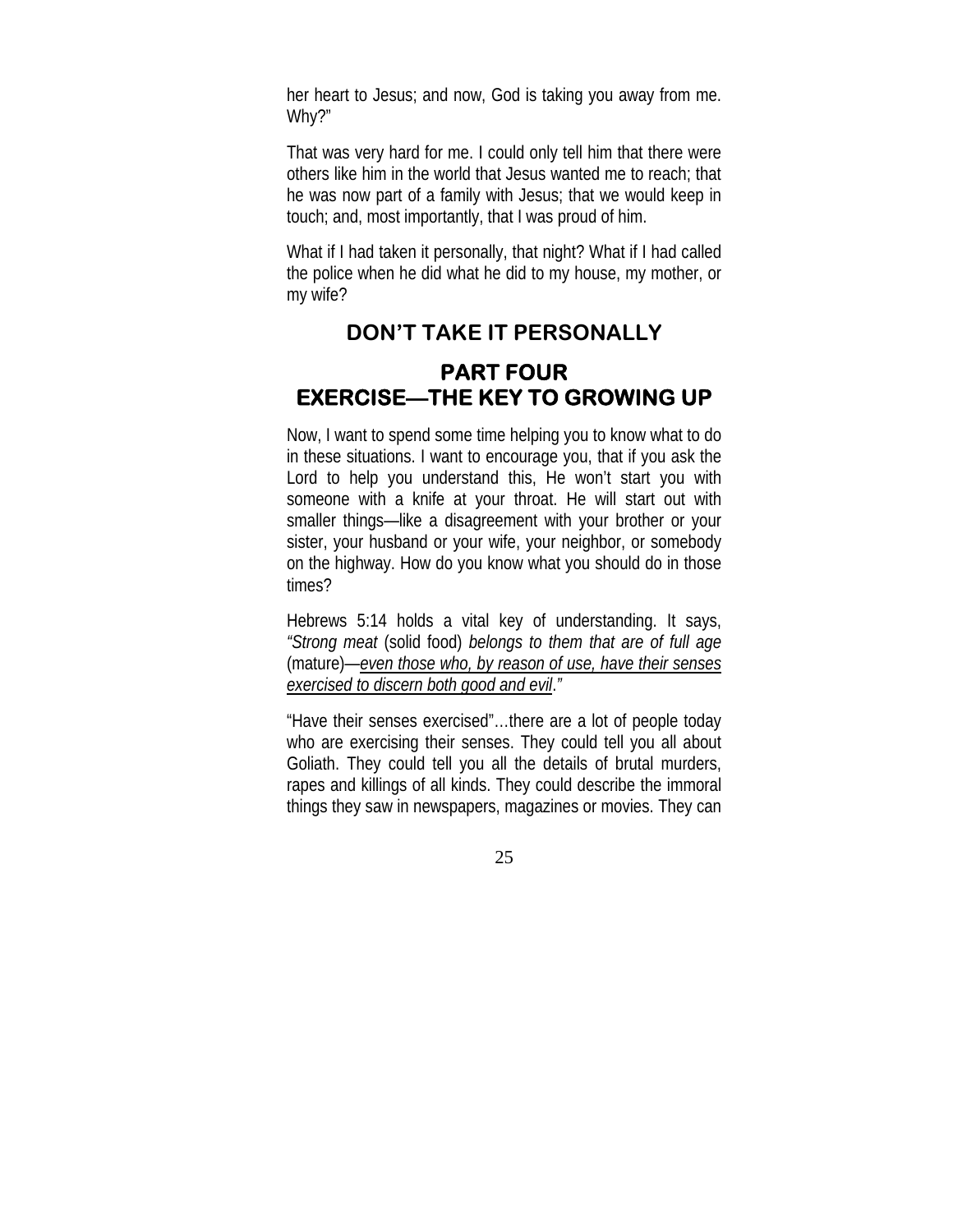even sound like they are frustrated with it all, or be angry about it; but that won't change it, will it?

What does it mean to "exercise your senses"? This verse says constant use of your senses (seeing, smelling, hearing, tasting, touching) will enable you to tell the difference between good and evil.

People tell me all the time, "I don't have any discernment." My answer to them is that your senses are communicating information to you 24 hours a day.

You see. You think about what you see.

You hear. You think about what you hear.

You smell. You think about what you smell.

You touch. You think about what you touch.

How you think about what you sense, is the act of exercising your senses.

Is it clear in your mind? If I see evil, I know it is evil, don't I? If I smell something good, I know it is good, don't I? God does not stop you from seeing and hearing and smelling and touching and tasting. He gave you those senses. These are what I call "whiskers to a cat in the nighttime." The cat may not be able to see, but he can feel, he can sense, can't he? The whiskers are part of his senses.

In our lives, we must begin to exercise our senses to discern two things—either good or evil. You may be saying, "Henry, I know the difference. What's the problem?" The problem comes if we take it personally, and we don't take it to the Father. How do we take it to the Father?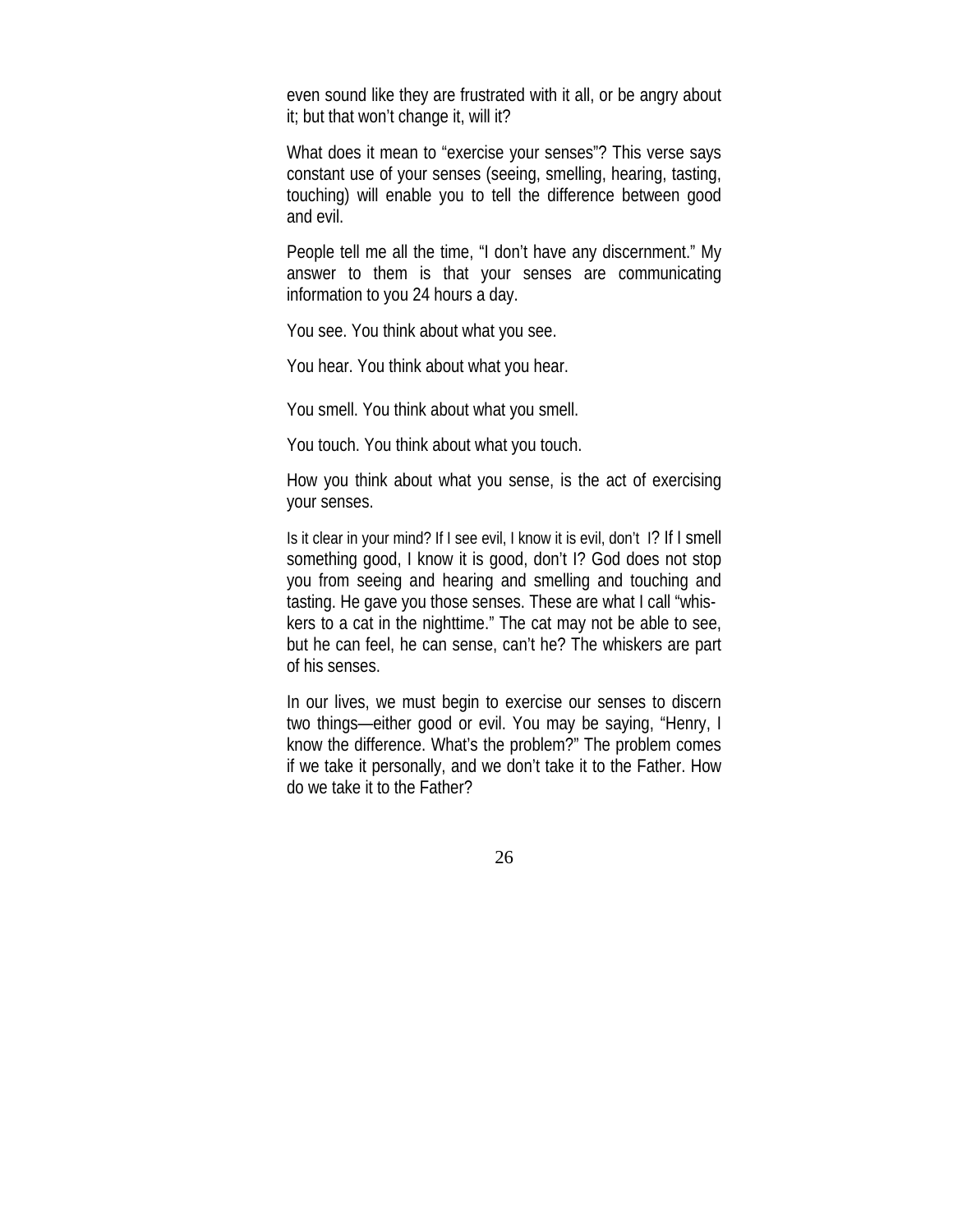Perhaps I see something that causes my mind to think lustfully. What do I do with that thought? If I take it personally, I think about it in my mind; and it will become sin. However, I am not allowed to do that; because I remember that Colossians 3:3 tells me that I am dead and buried with Christ in God. In order to find my life, I have to find out where He hid it.

When sin enters our body, we die, because sin cuts off our fellowship and communication with the Father. In the Garden of Eden, God told Adam, *"But of the 'Tree of the Knowledge of Good and Evil', thou shall not eat of it. For in the day that thou eatest thereof thou shalt surely die"* (Genesis 2:17). That meant lost fellowship with the Father. Every day He would come in the cool of the evening and walk and talk with Adam. After Eve came into the Garden she also understood God's commandment. He warned them that their fellowship with Him would end, if they sinned by eating what they were commanded not to eat.

 What happened to them? They ate, didn't they? And their communion and fellowship with their Father was severed. They lost the ability to easily talk with their Creator about anything they didn't understand. They could sense good and evil; but they were powerless to keep the evil from overcoming them. Sin began to rule in their bodies; and, eventually, they died—and all of mankind that followed is born to die. When sin comes, and rules in your body, you die!

When sin comes and rules in your body, you lose fellowship with your Father. Thank God, through Jesus Christ, you are not condemned and sentenced to death anymore! You can confess your sin; and He is faithful and just to forgive you!

The question is not *whether* you have sinned. The question is, rather, what do you do *with* sin when you see it, hear it, smell it, taste it or touch it?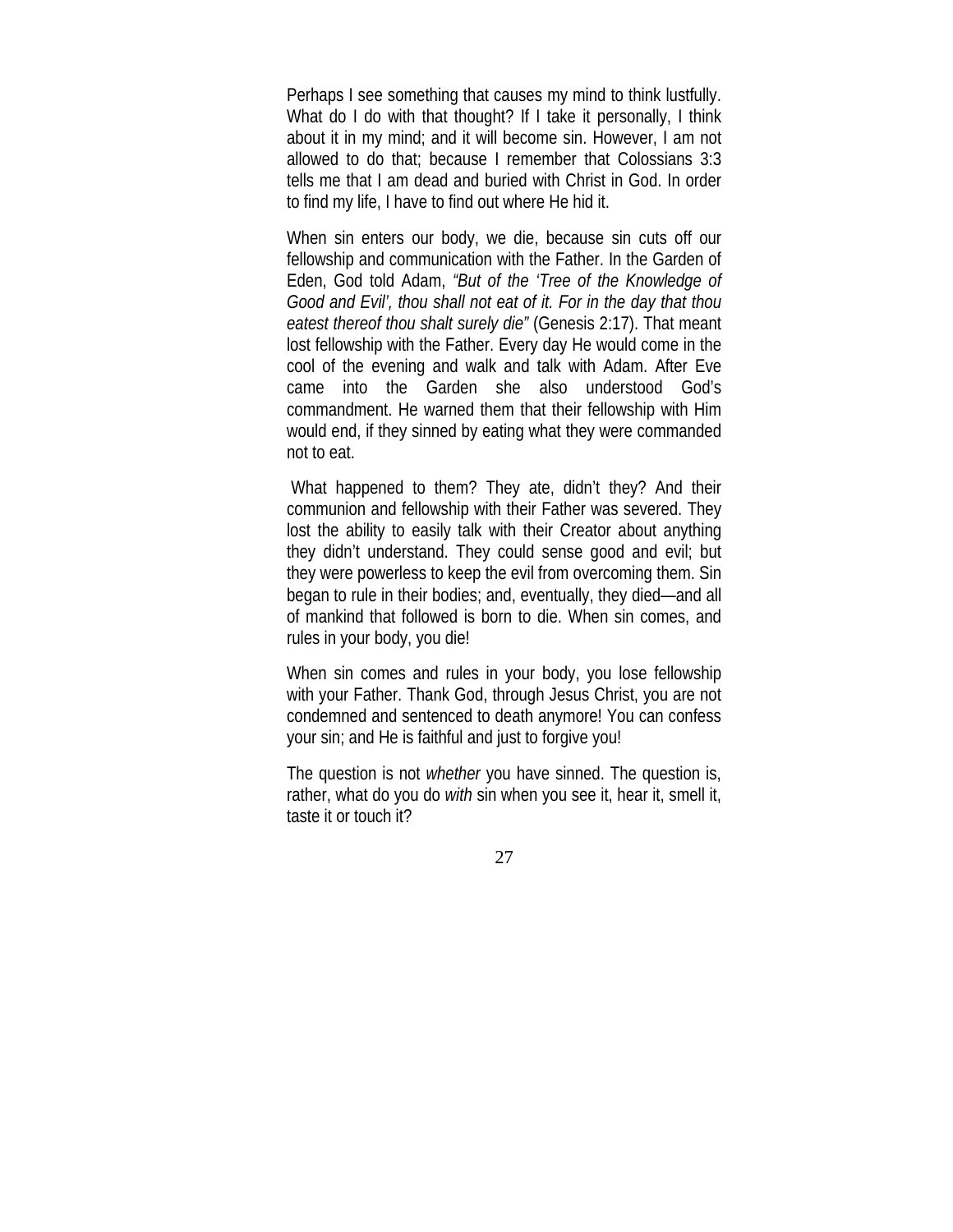Do you take it personally and try to deal with it with your own wisdom; or do you take it to the Father? We are talking about walking in fellowship with the Father, and not allowing anything to break that fellowship. In Romans, Chapter Eight, Paul asks if *anything* or *anyone* can separate us from the love of God that is in Christ Jesus our Lord? He answers that question with a resounding, "No!"

We must agree with Him, and allow nothing and no one the ability to separate us from fellowship with our Father. He desires that from us. It is absolutely vital that fellowship with Him is restored. It was lost in the Garden of Eden; and the Father said that in order for it to be restored, the woman would bear children in hard labor; and that her Child (Jesus—the Messiah) would bruise the serpent's head.

Are you one of her children? Are you one of the sons or daughter of Adam and Eve? Jesus taught us by word and example how to bruise Satan's head and be restored in fellowship with our Father. If, as you are reading this book, you realize that you have never taken the "good news" of Jesus' birth, death and resurrection personally, now may be your time to begin exercising your senses unto life and not unto death.

#### **Please pray with me**:

My Father in heaven, I come before You as You made me, recognizing the fact that I was born to die. I now receive the faith to believe in You as a God that has eyes that see, ears that hear, hands that can touch, a nose that smells, and a taste that can tell the bitter from the sweet, and the good from the evil. You are also a God, who listens and wants to hear my voice, while walking in the Garden of Eden.

From this day forth, with my will, I desire that fellowship to become a reality in my daily walk throughout the rest of my life.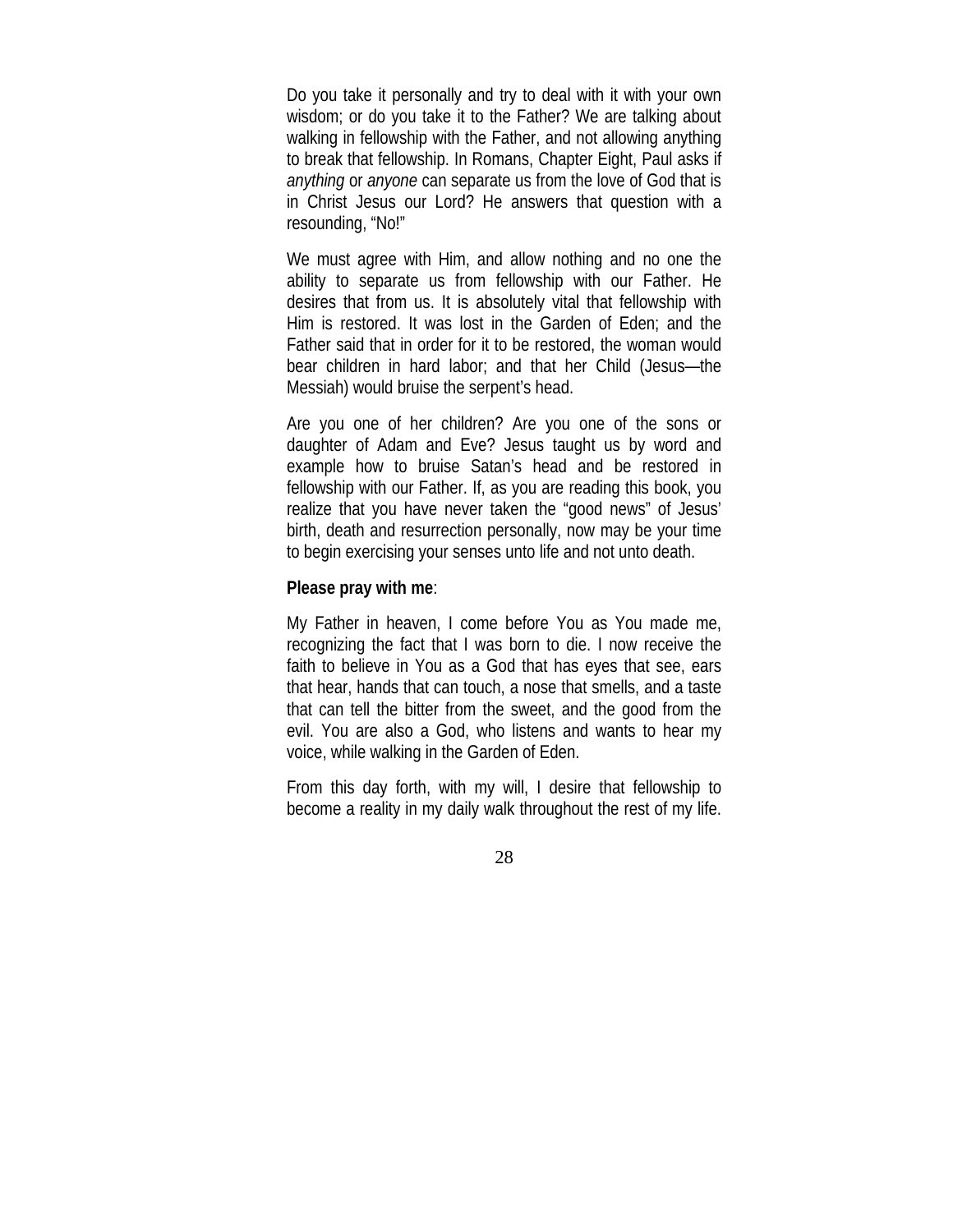I ask You to come into my heart and my life, freely giving to me that ability to communicate and fellowship with You.

I recognize that I have been dead in fellowship with You because of my sins. I have hidden away as Adam and Eve hid themselves; and have sought to provide my own covering for my sins, as they did with fig leaves.

Now I realize, that in doing this, I have never really known true fellowship and forgiveness. I believe you are the only One Who can save me with an eternal salvation when I call upon You. I believe You will restore me to fellowship with yourself as my Creator-Father-Friend, and as the One Who promises He will never forsake me or leave me to myself again.

Thank You, Jesus, for coming to this earth and showing me how to be restored to our Father. Thank You, Jesus, for paying the penalty that was required to cover my sins—Your own precious Blood, spilled from the cross. Thank You, Holy Spirit for coming into my heart now, in answer to Jesus' prayer to teach me how to *not take it personally* anymore. Amen.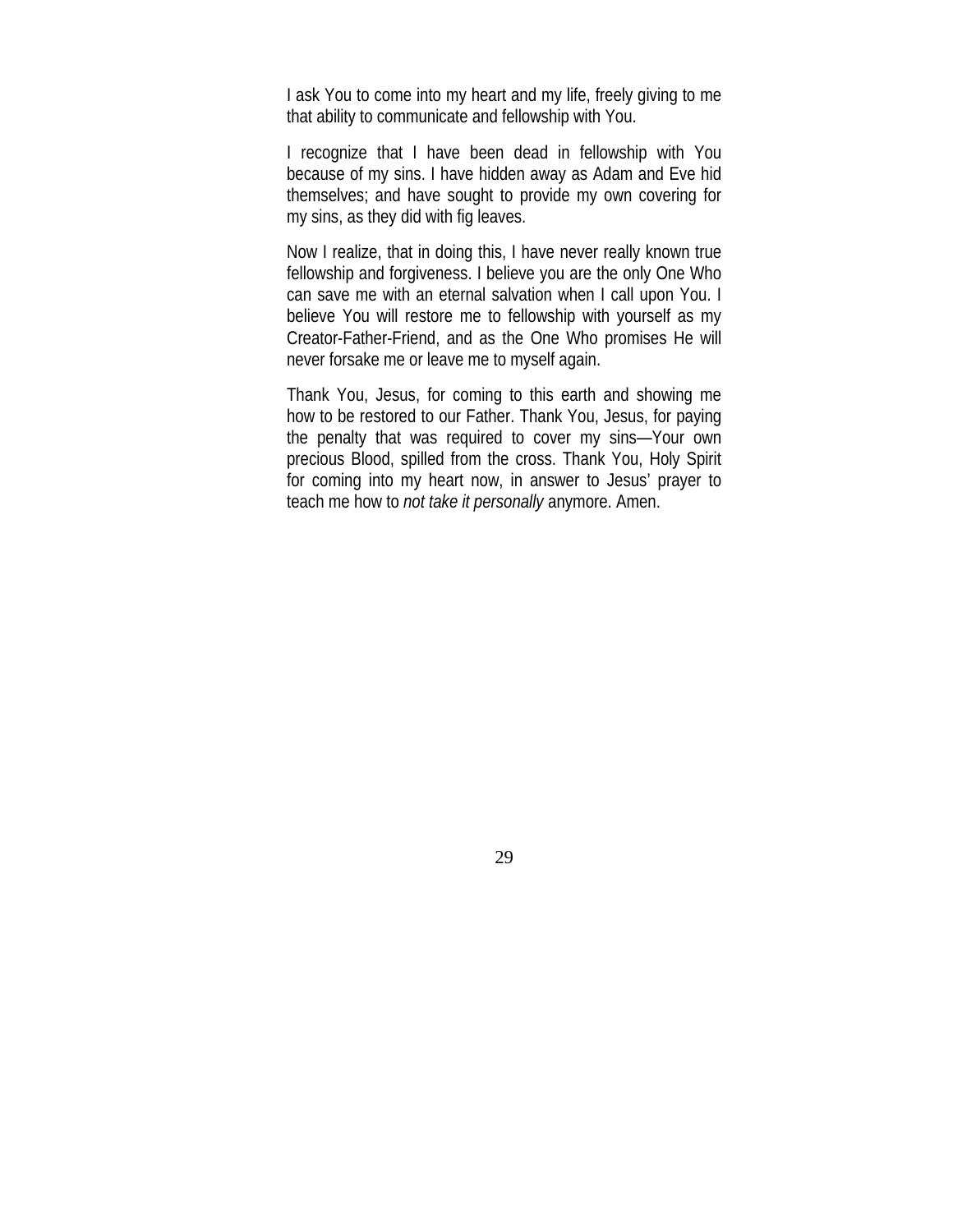#### **REMITTING SINS**

# **PART ONE THE BULLY, ALEX AND MANUEL**

The New Year, 1961

#### An Excerpt From: **"CROSS+WISE—The Journal of a Walker"** By Henry Gruver

During the same evening I made a vow for 1961 that began one of the most important phases of my life. The Lord is still building on the principles of walking and praying that began to be planted in my life that night, as I vowed, "Lord, one night a week I will take 100 gospel tracts into downtown Phoenix, and not come home until I have personally handed them out."

I enthusiastically started fulfilling that vow on January 1, 1961. By the end of February I was walking the streets of Skid Row and passing out tracts as I had promised the Lord that I would; but I was very discouraged. My tracts wound up blowing about, getting soaked by the rain, and tossed aside as common trash. I cried out to the Lord and asked for something different to happen. What I was doing was not producing fruit for the Lord just jobs for the trash collectors.

The Holy Spirit challenged me with a very simple statement, *"When you walk and give out tracts, only walk where and when*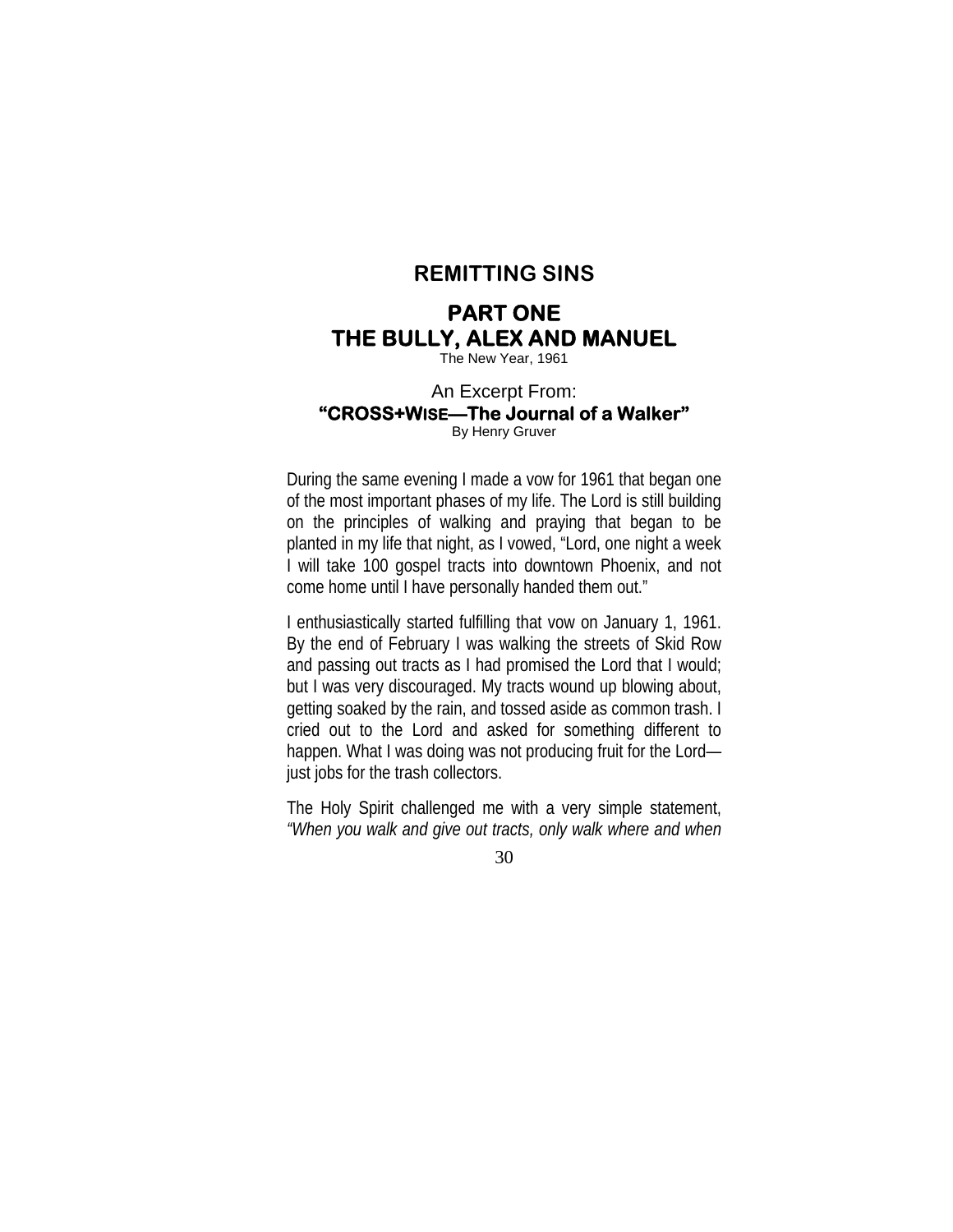*you have full peace; and only give out tracts in the same peace."*

I understood that to mean that if a question of whether I should keep going one way, or another came to my mind, I should just stop and try the other way. If peace and a song returned to my heart, it meant I should keep going in the same way I had been going. If peace and the song in my heart left me, it meant I should stop, and try another direction. That elementary teaching was to be the beginning of the stories and principles that I am finally putting down in this book.

With that in mind, I began to walk the streets of Phoenix with the peace of God in my heart and a song on my lips. That first night as I began to cross a street, heading toward a group of people, both my song and my peace left me. So, I turned around and started back to where I had come from. Then people across the other side of the road, to my left, caught my eye. As I headed that way I lost peace again. It was time to turn back, straight over to Washington Street. I couldn't see any people in that direction; but I had extreme peace, as well as humming a song again. I was thinking, *"I'm not seeing any people to whom I can give tracts; but I will continue to follow this peace."*

At the next intersection I went through the same thing and wound up going in a leftward direction again, thus completing one half square block; but giving out no tracts or words of testimony. Basically, I went through the same actions at the next corner. I came in contact with no people, nor did I give out any tracts; and I had now completed three-quarters of a square block. Still, the peace ruled in my heart and directed my feet.

I turned to go to the right where people were walking, but I lost my song. By this time I thought, *"Lord, is this really You? Or, is this just my mind?"* I realized that was a question about the direction I was going, so, I turned around—and the peace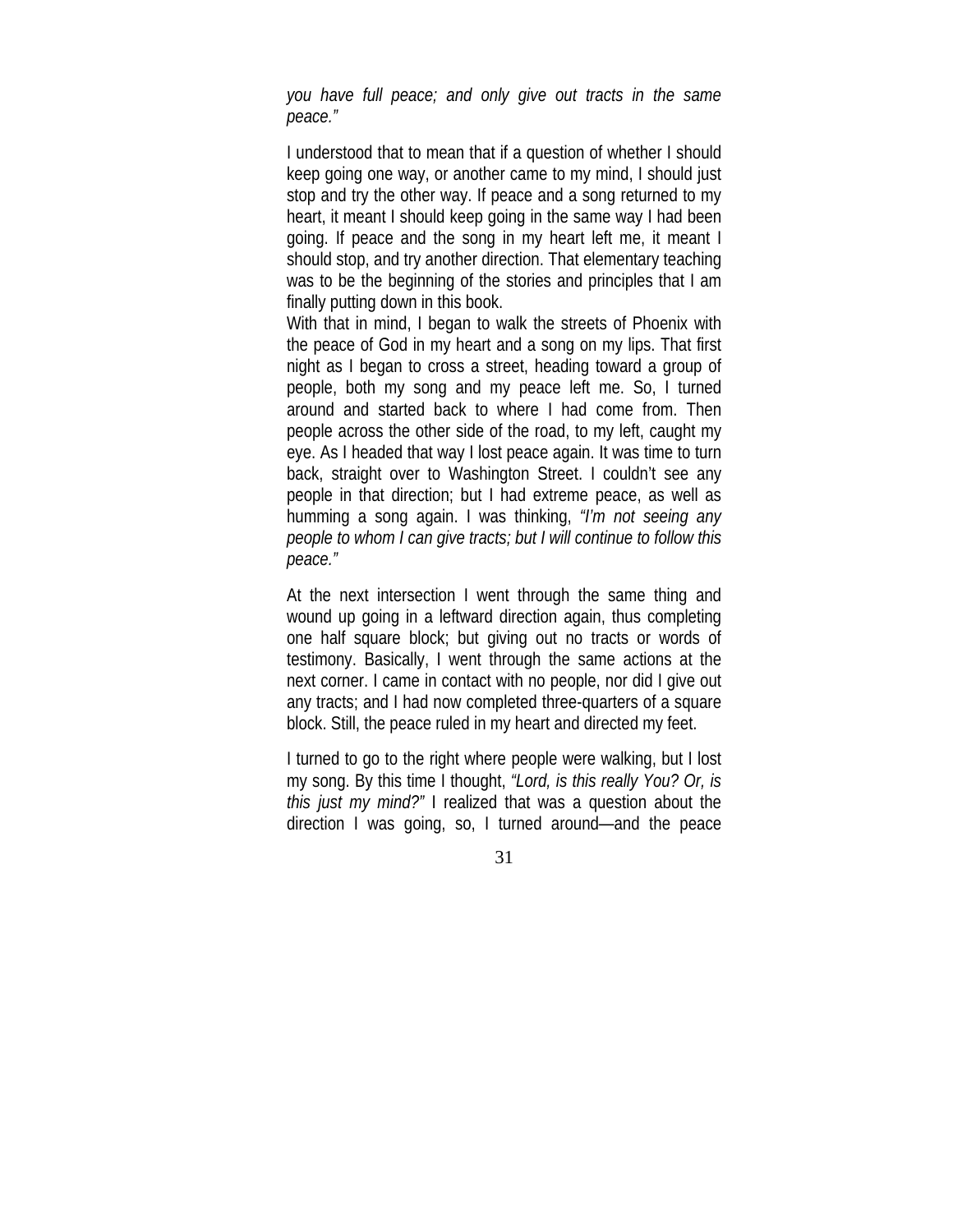returned. By this time I was heading for the same mid-block area where the Holy Spirit first challenged me to walk in peace. When I had returned to that very spot, I looked to the left and saw a tavern door. On the door was a sign, "Minors Under 21 Forbidden!!" Since I was only 18, I didn't qualify to go in there. I made an about face and started across the street, where four people were just standing and talking outside a tavern. The Holy spirit again spoke to my heart with these words, *"You are about to walk outside of the crosswalk; that is jay-walking and against the law."* "Whoops!" I said, "Sorry, Lord," and turned around, going back up on the sidewalk, turning right and losing peace. So I turned around and walked in great peace—until a few steps later when the peace again left me.

Here I was—just stopped. I couldn't cross the street to where the people were—that would be "jay-walking". I looked to the right and saw the same tavern door, with the sign prohibiting me from entering; but as I turned my body toward it, the peace returned. I said to myself, *"Lord, I'm just going to stand here in this peace until You tell me to leave or something happens."*

At that moment, a big husky, bearded man came out the door, cursing at the top of his voice—right up in my face. He was swinging his fists past my ears and was very angry. I just stood there smiling while he kept spitting in my face and loudly cursing. He couldn't seem to hit me; and this made him even angrier.

This went on for some time as I stood there praying for his precious soul to be saved. From the corner of my eye I noticed quite a crowd was being drawn. I didn't want to turn completely around to look, because he would have put his fist in my nose, as he was already fanning my ears. He was about my height; and when I looked off to the side of his left ear, I saw a man next to the tavern door making his way toward me. Our eyes met and then he began wiping the tears from his face. The bully let out one final grunt, turned around and elbowed his way back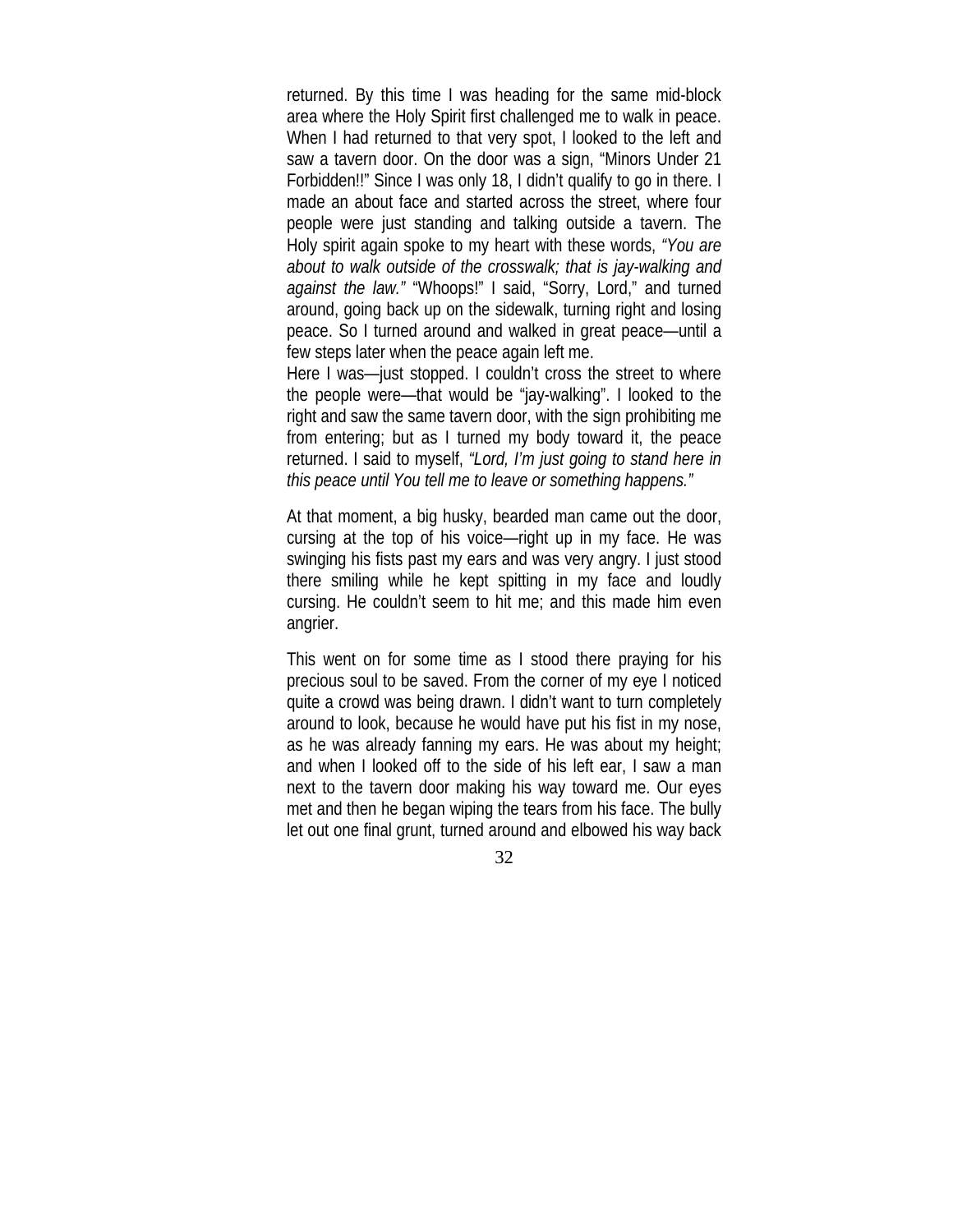into the tavern. This left me with a crowd of people, which made me think, *"I can easily give out all my tracts now, in a few minutes;"* all the while making my way to the man who was wiping his tears and sobbing.

When I reached him, I asked, "What is your name?"

"Alex", he replied.

"Alex", I acknowledged, "Alex, do you know Jesus loves you?"

Hearing that he went straight down on his knees, loudly repenting and saying, "Oh, Jesus, I know You love me. Thank You, Thank You for forgiving me and loving me.

Well, he was doing such a god job of talking to the Lord, that I figured he didn't need me; so I stood up. Next to me was a tall Pima Indian man, vigorously slapping his face, saying, "Indian man don't cry. Indian man don't cry."

I repeated the question I had just asked of Alex, "What is your name?"

"Manuel."

"Manuel, Jesus loves you; and those are good tears. Don't be ashamed to cry."

Through his sobs he explained, "I have done much wrong; but when I see this man finding God like that, it makes me cry."

 "Manuel", I said, "Why don't you kneel down beside Alex and pray like he is praying?"

Manuel and Alex were in good hands; so I turned to start giving out my tracts to the crowd. About that time a police paddy wagon came up with lights flashing and an officer pressing his way through, gruffly asking, looking in my direction, "What's going on here?" He continued, none too happily, "These people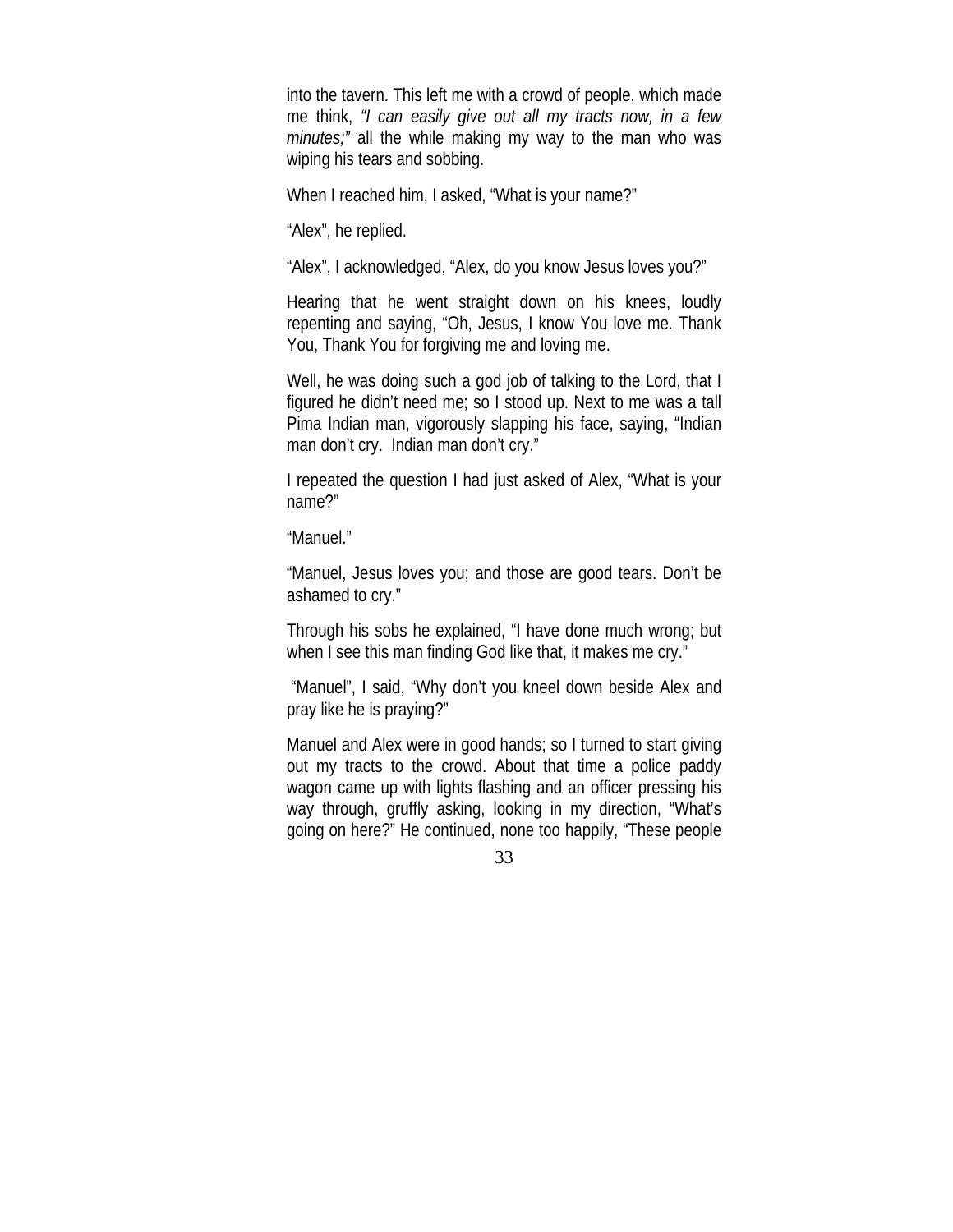are blocking the road and cars can't get through! You'll have to go around the corner so we can get the road cleared."

The crowd began moving down around the corner; and I cheerfully rejoiced while giving out the rest of my tracts. After witnessing the Bully, Alex, and Manuel, people were actually reading with interest what I had to offer. Others just stood by, exclaiming, "This is God! This is God!"

The crowd thinned out and people went about their business, giving me a chance to talk to Alex. He began to relate who he was and how he had gotten to this place at this time. He told me that he lived in Los Angeles and had gotten off work after payday. He and some buddies went out for a beer; and they talked him into coming over to Phoenix with them. When his money ran out, he woke up and found himself in an alley with no wallet and no buddies in sight. His shame kept him from heading straight back home to his waiting family. He became more and more depressed as he walked around asking about his friends; but no one knew anything about them.

When he got to the tavern with the sign on the door, "Minors Under 21 Forbidden!!" he found a man who seemed to have a heart to listen to his troubles. He bought Alex a drink; but left when the big burly fellow came in and sat down beside them. The big guy also offered Alex a drink, and then he began gulping down one after another and getting louder and more abusive by the minute.

Suddenly he just got up and headed out the door, yelling as he went. The people who were still inside the tavern could hear him outside and began, one by one, to go out and investigate what the commotion was all about. Soon there were only two people left inside—the bartender and Alex.

As Alex continued telling me his story, he explained that he had already determined he was not leaving that place. Upon waking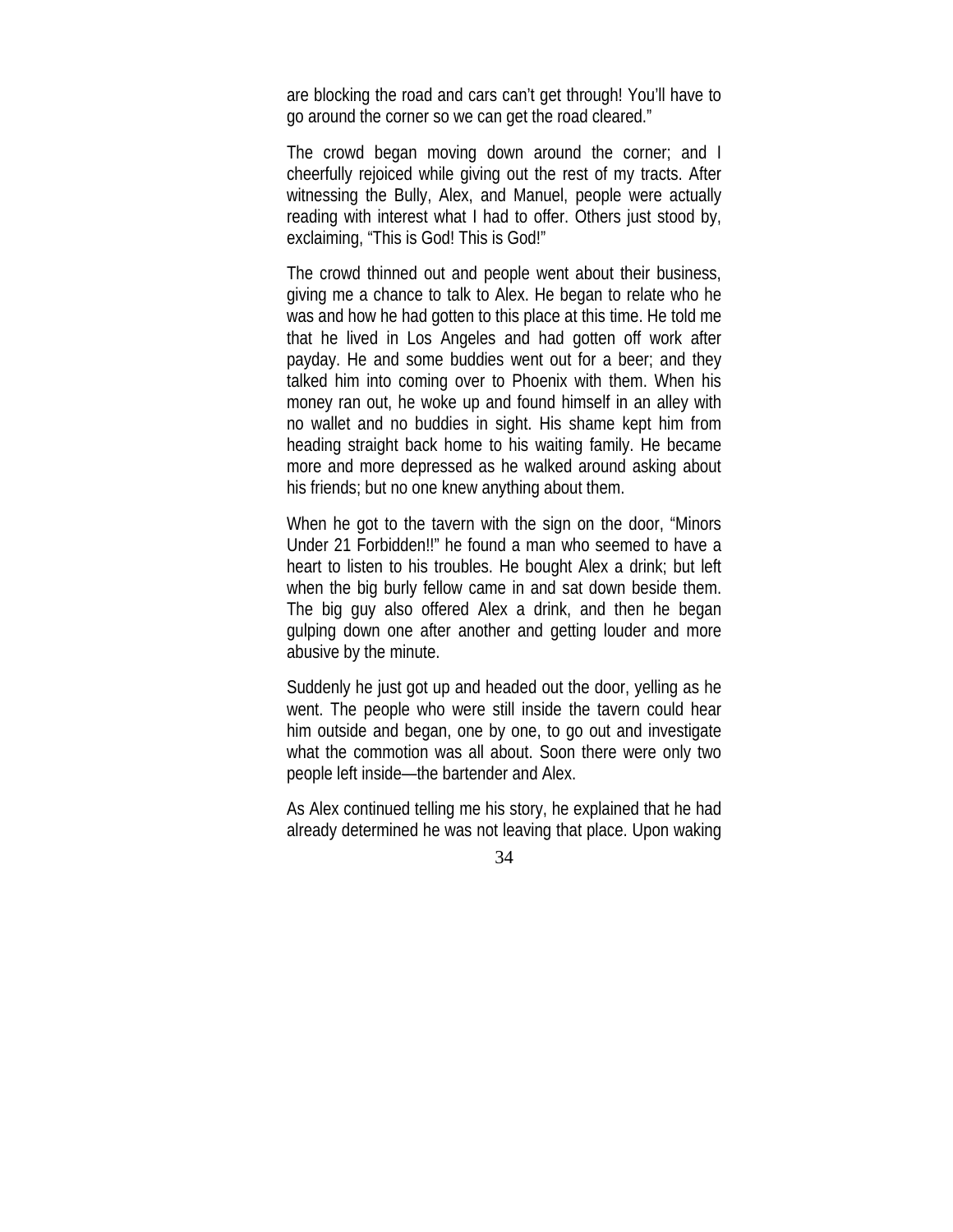in the alley and realizing the seriousness of his position, he had cried out to the Lord, *"If there is any way that you can still love me, please send someone to tell me, 'Jesus loves you.'"* In his depression, he had decided that if no one came to him before the tavern closed that night, he would go over to the railroad tracks and run in front of a train to kill himself.

The bartender wanted to go out and investigate; but couldn't leave his post with Alex still sitting there; so he said, "I've already lost my paying customers and you don't have any money; let's go and see what's happening out there." Alex made his way outside, walking along the wall, where he could see the bully beside me swinging his fists around. No one seemed to be fighting with him; so he moved over to try and see better. That was when he saw my smiling face, and the man trying, unsuccessfully, to hit me. When my smile was directed to him he couldn't hold back his tears any longer; because he realized that God had indeed sent me to tell him, "Alex, Jesus loves you."

Alex was helped financially to get back to Los Angeles; and I took Manuel back to the Indian reservation and prayed with his sister and mother. Praise God for His patience to teach us His ways of goodness to mankind!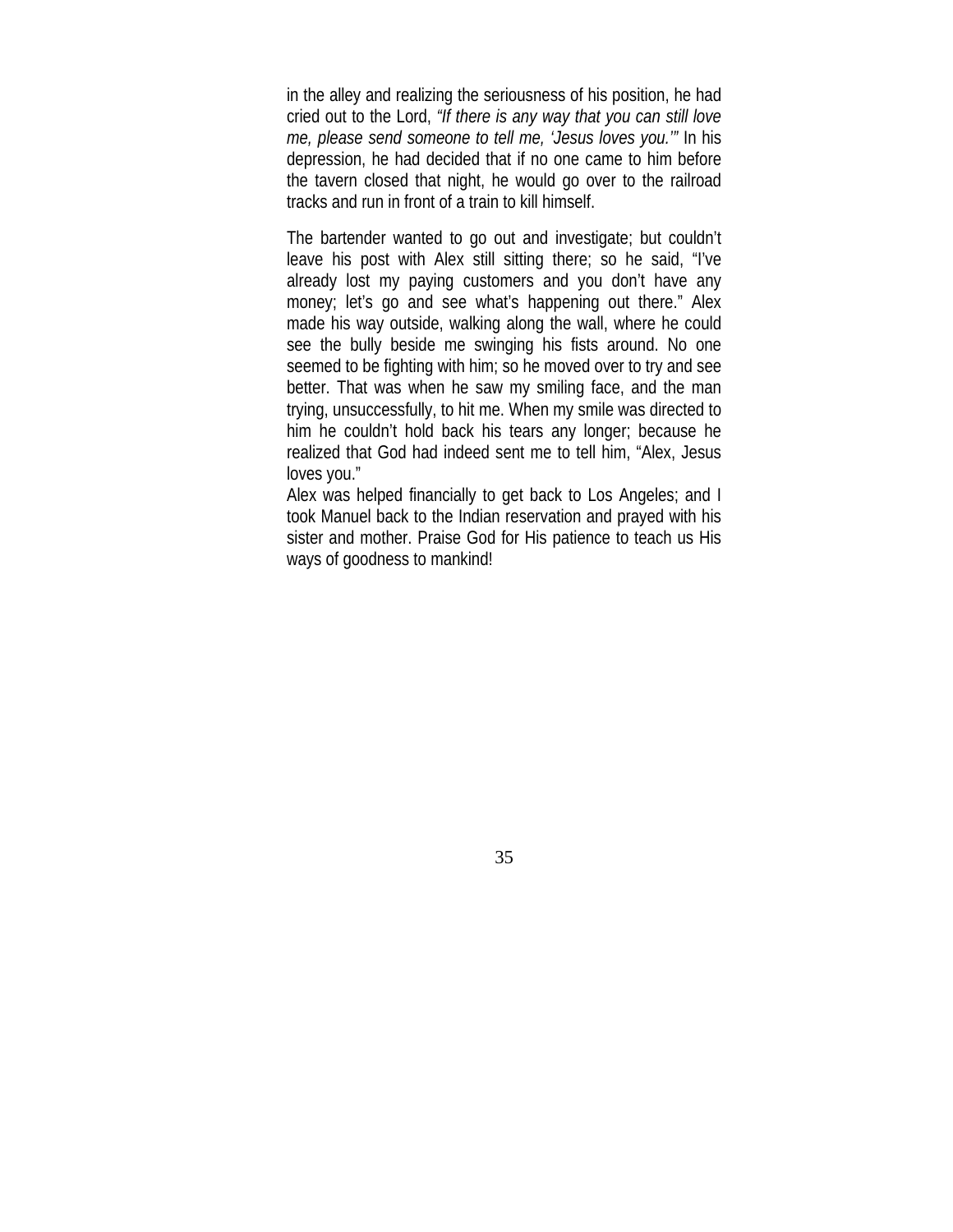#### **REMITTING SINS**

# **PART TWO "Frank! What's it to ya'?"**

It is still 1961

#### An Excerpt From: **"CROSS+WISE—The Journal of a Walker"** By Henry Gruver

If there is one thing I became convinced of after a very short time on Skid Row, it was that when a person is intoxicated they seen to be sure of two things. One, you are deaf; and two, you can't see beyond your nose. This next testimony involves a man who scored right at the top in both categories.

I first met him, or more accurately, heard him, as he approached me coming out of a tavern, cursing loudly. I didn't realize at first that it was me he was addressing. He was about a half block away and I couldn't see anyone behind or in front of me, so I looked around to see with whom he was so angry. It didn't take him long to reach his target—which was me; and when he did, he came right up in my face, still cursing full volume. As abruptly as he started, he took one step back and stopped yelling. *(It reminded me somewhat of Legion coming out of the tombs, crying loudly, "Why have You come to torment me before my time?")* Then he just stood there, looking at me.

I asked, "What is your name?"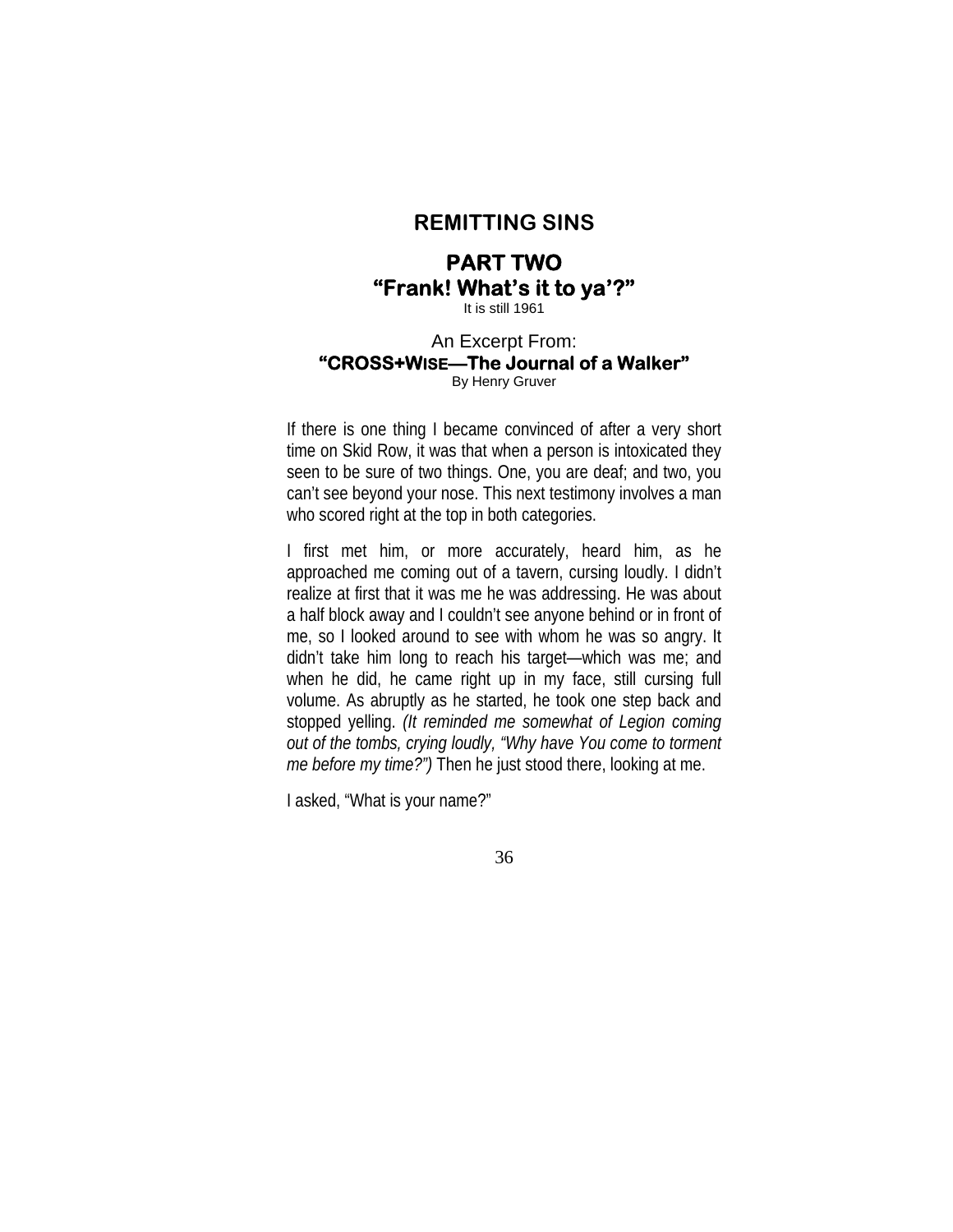Quickly and belligerently he replied, "Frank! What's it to ya'?"

My heart went out to him as I saw the left side of his face. It was caved in and looked like one big scar, with a slightly disfigured eye and ear. I asked Jesus what I should say to him, and only these words came to me, "Frank I just had to come and tell you that Jesus loves you."

His retort was loud and still right in my face, "If there really was a God of love, why did He let me live when that shell blew up in our trench? And why did He let that boy right to the left of me, who was reading his Bible, be blown to pieces?" As quickly as he spat out his reply, he turned away and went back into the tavern, continuing to curse in bitterness all the way.

This same scenario happened again and again as I walked those streets, fulfilling my New Year's Eve vow. I never knew exactly when or where, but sometime during the evening, he would come out of a door, as though he knew I was coming just for him. Each time I patiently listened to his litany of cursing and bitterness, waiting for him to come to a halt. With his face in front of mine, I would cry out in my spirit, *"Lord, how do I reach him? He seems to have a legitimate complaint. I just don't know how to answer him."* But when he would finally stop, all I could say to him were the same words, "Frank, I just had to come and tell you that Jesus loves you."

It would evoke the same response and then a quick retreat back to the tavern he had just come from, "If there is a God of love, then why did He let me live and allow that boy reading his Bible to be blown to pieces?"

This went on week after week as I went back to Skid Row, until the night came when the Holy Spirit awakened me out of a sound sleep, saying, "Get up! And go downtown, now!" it was a cold February night; and I just lay there praying and asking, "Why?" I didn't receive any answer, but the same urgency to get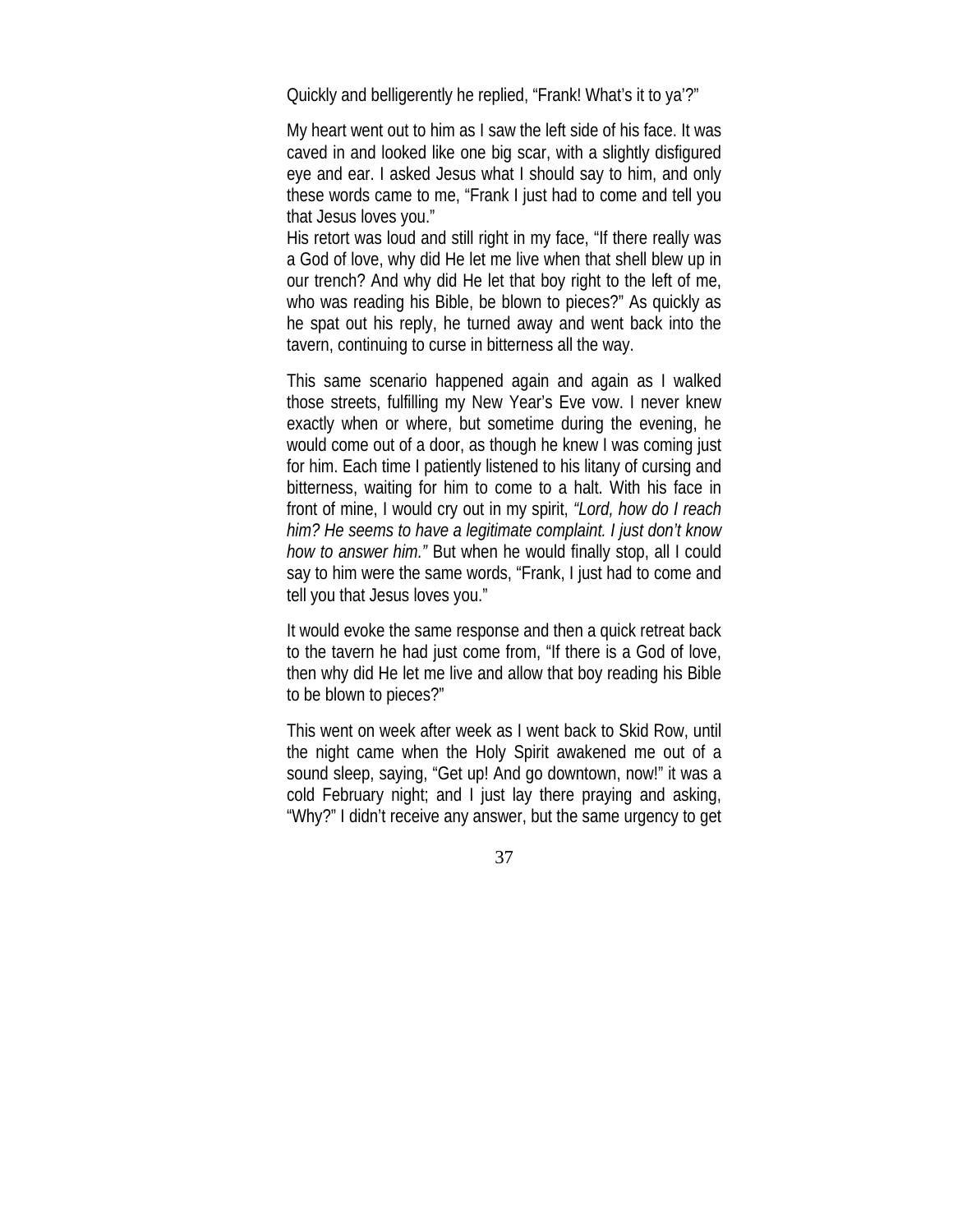up and go persistently tugged at me. So, I got up and drove the 15 miles into downtown Phoenix. By then it was after 1:30 in the morning. My mind had all kinds of reasons why I should just stay home. I thought, *"Nobody will be out on the streets tonight. It's too late."* When I arrived, it was just that. There wasn't a soul in sight. Plenty of voices came from the cheap hotels and an occasional tavern owner was leaving his establishment. Twice, a police car slowly cruised by, eyeing this young man who appeared to be too young to be on the streets this time of the morning. My mind may have wrestled with obedience; but my spirit had made the commitment with the Lord to walk in His peace and song. I had both, so I continued walking and praying. Nothing seemed to be happening, so I talked to the Lord about it, "I am going to go back over this road; if nothing happens by the time I get the block and a half to my car, I will go on back home, with the confidence I have obeyed. Perhaps You just wanted me to walk this area and pray it; or, I missed what You were telling me."

Just before I was going to head back to my car, I glanced up into a window above a door leading into one of those cheap hotels and caught a glimpse of Frank handing something to the night clerk. Then he turned and saw me standing down on the street. Down the stairs he came, and, as usual, cursing loudly all the way. I cried out, *"Please help me, Jesus, because if he continues that yelling at this hour, we will both land in jail!"*

The lateness of the hour didn't deter him; he continued down those stairs right into my face—as always. Only this time, instead of stopping and just glaring at me; he took a step backwards, looked at me and grabbed my hands, starting to rub them together, and exclaimed, "Young man, it's cold out here! Don't you have any better sense than to come out to these streets at this time of the night?"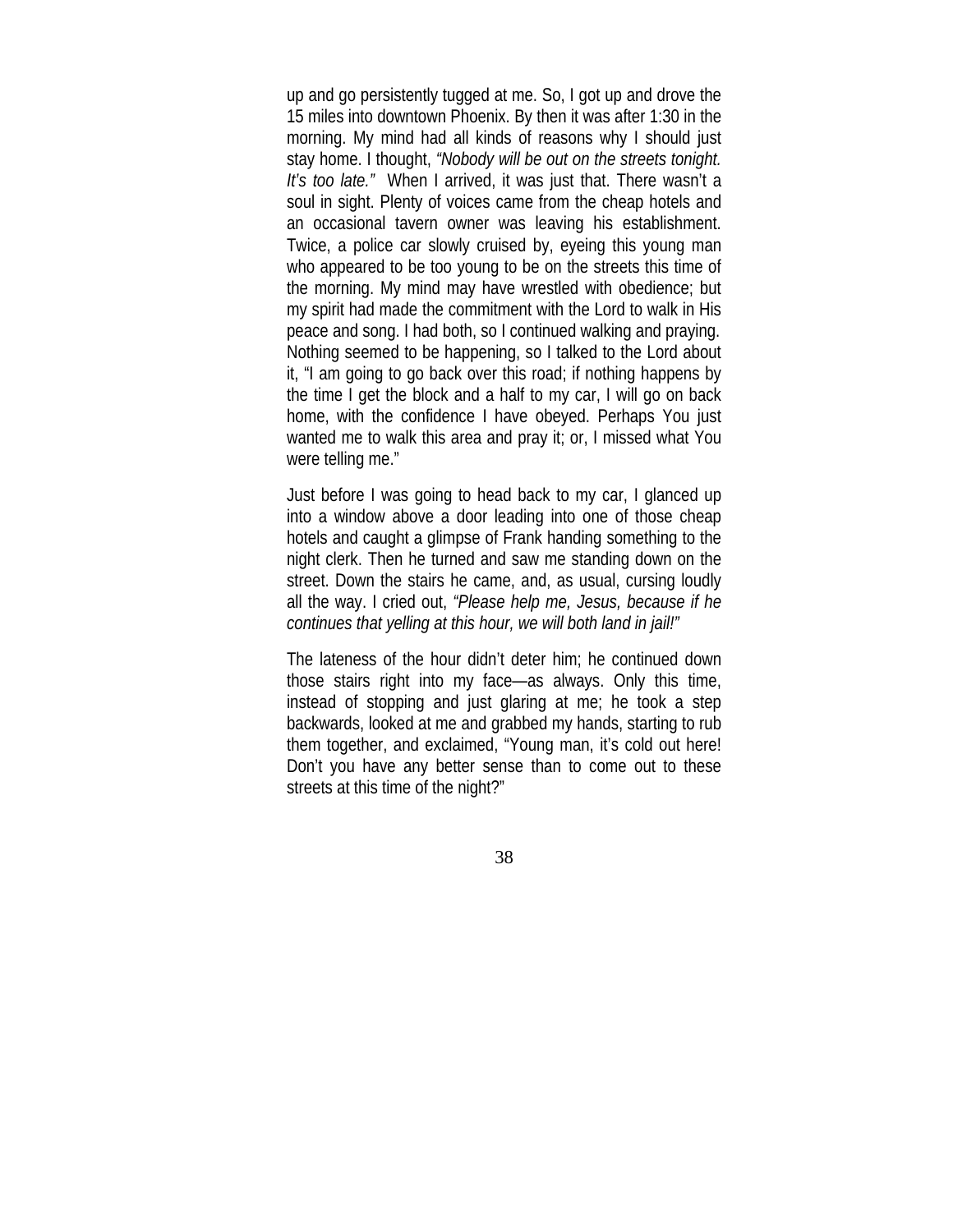My heart was so overwhelmed, I just blurted out, "Frank, I just had to come down here one more time and tell you that Jesus loves you!"

As I repeated these words he fell to his knees, crying out, "Oh, God. You really do love me. I have been so bitter at You all these years. I have left my wife and family because of my bitterness; and they have stayed faithful. This young man has shown me You still love me. Oh, please help me and forgive me."

As he an I wept together my heart was so full of gratitude for this jewel of God's grace right before my eyes. Then he said, "Come upstairs with me. I have something to show you." We went up to the night clerk and Frank asked for his letter back. It had just been sealed; and my heart was moved as I read the words he had written to his faithful wife and children. He had told them that by the time they received this letter, they would already have known of his death. He explained that he just couldn't stand to be a trouble to them anymore; and he wanted them to please forgive him for taking his life, but it seemed the only way out.

That day he had gotten a gun and brought I up to his room. As the evening wore on he knew he must end it; but after midnight his heart cried out, "Oh, God, if You really do love me, then send that young man just one more time to tell me tonight. I won't kill myself if you send him." Then he went out walking the streets until about 1:45. when I didn't show up, he became even more depressed and went back to his room and wrote the letter.

What joy we shared when he reached the part of handing the letter to the clerk and glancing down to see me! At that very instant he told me I would never see him on the streets of Skid Row again, because he was going home to his wife and family. I can truly relate to you that I never did see him there again; and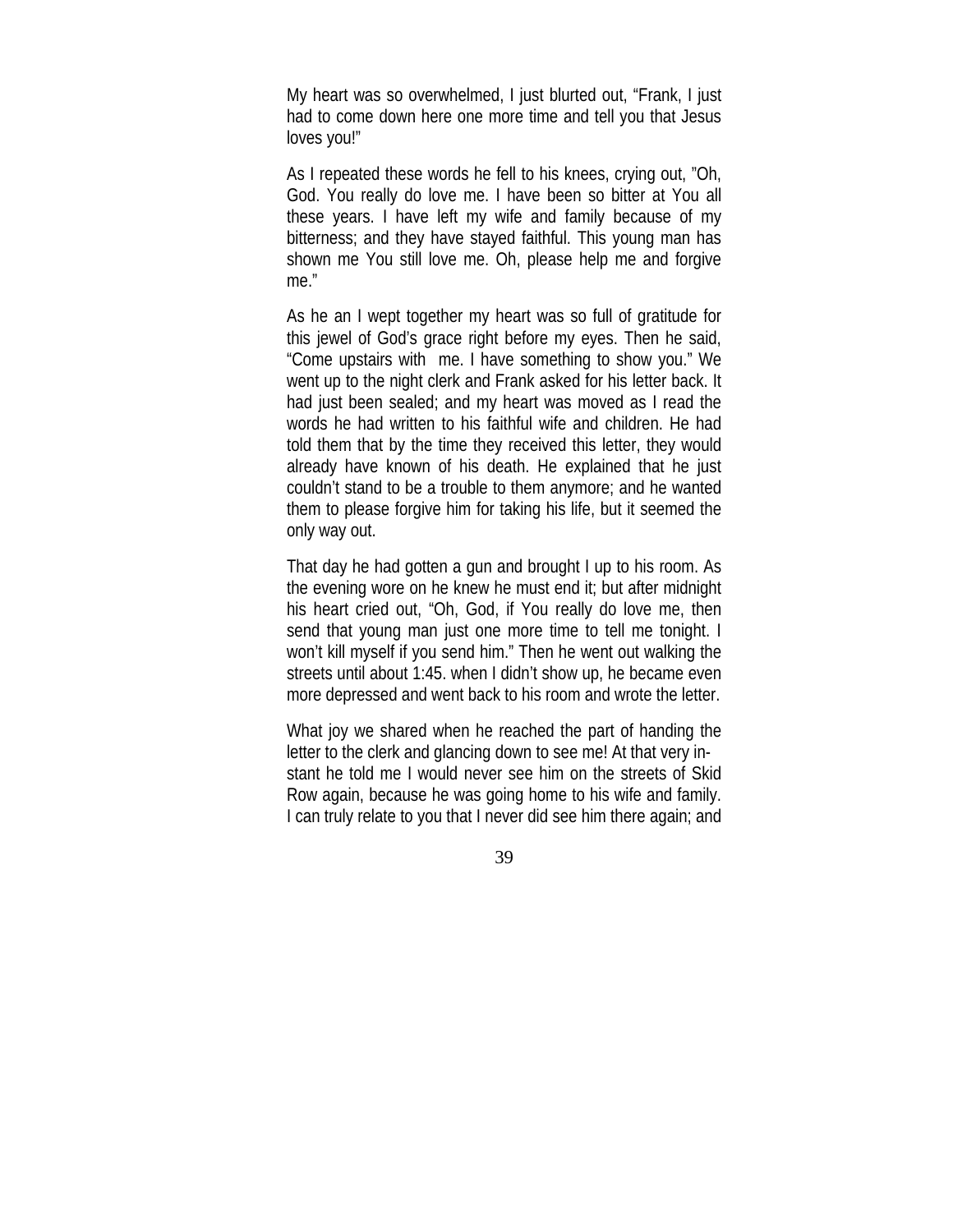except for an occasional burden to pray for him and his family, I believe that the next time we meet it will be on the pure, golden streets of Heaven.

## **REMITTING SINS**

# **PART THREE THE DEVIL'S PULPIT**

One beautiful, calm May morning I was walking and praying along the border between England and Wales. The spring wildflowers were in full bloom, and the hillsides were alive with the beauty and colors of the season. It was a most pleasant thing to walk along that path that morning. Little did I know that in a matter of minutes, the whole scenario would change radically. In a moment, the serene countryside would be transformed into a battlefield, on which, it seemed that all the demons of hell were manifesting their full fury.

As I walked along, I came upon the top of a mountain. The nearest little crossroads of a town was eight miles away. It was there that I found myself confronted by evil forces greater in magnitude than I have ever encountered in all my life. I was walking alone, except for the Lord, and I had stumbled into an area known as the Devil's Pulpit, right above Tintern Abbey, one of the most ancient and well-reserved abbeys in the British Isles.

Let me give you a little bit of history:

*Back in the early 1500's, when King Henry VIII of England could not get the Pope's permission to divorce his wife in order to*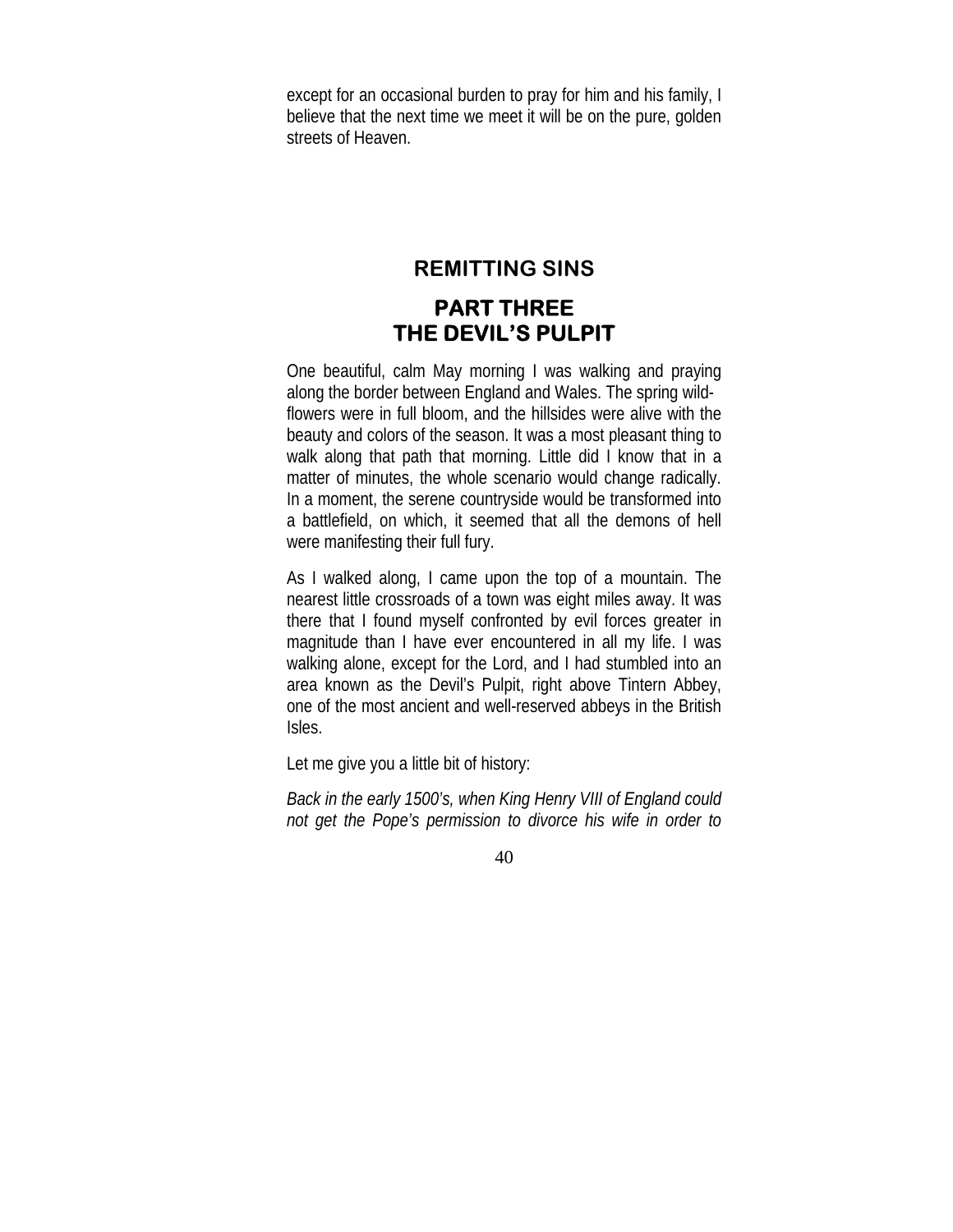*marry another, he became angry and kicked the mother church in Rome out of England. He then formed his own church, which became know as the Anglican Church, or the Church of England. He was king, so his word was already law in secular matters. With the establishment of Anglicanism, he also became head of the church in the land, and his word was also law in the church. Every monarch since has held both titles.*

*When Henry, as the secular authority, took control of the Christian Church in order to give license to his own immorality, it opened up the country to all manner of corruption. In a situation like that, a spiritual multiplication factor goes into effect, and spiritual conditions begin to plummet rapidly.*

*That was the door that Henry VIII opened in his realm; and Satan wasted no time at all in stepping in and taking control. While the Crown was busy with the organization of its new religion, Satan moved in, setting forces in full array. He fully understood that the freedom to move, had unwittingly, but surely, been given to him.*

*As he set up his domain there, in the British Isles, it became a very powerful center for the occult. Sorcery, Druidism, and ancient Celtic rituals and expressions began to come for and spread rapidly and powerfully. Spiritual wickedness in high places became prevalent throughout the kingdom.*

Before I finish this story, I need to share some Biblical background and related testimonies.

### **WHICH MOUNTAIN DO YOU WANT TO CLIMB?**

Deuteronomy 11:26-29—*"Behold I set before you this day, a blessing and a curse. A blessing, if ye obey the commandments of the Lord your God, which I have commanded you this day; and a curse, if ye will not obey the commandments of the Lord your God, but turn aside out of the way which I command you*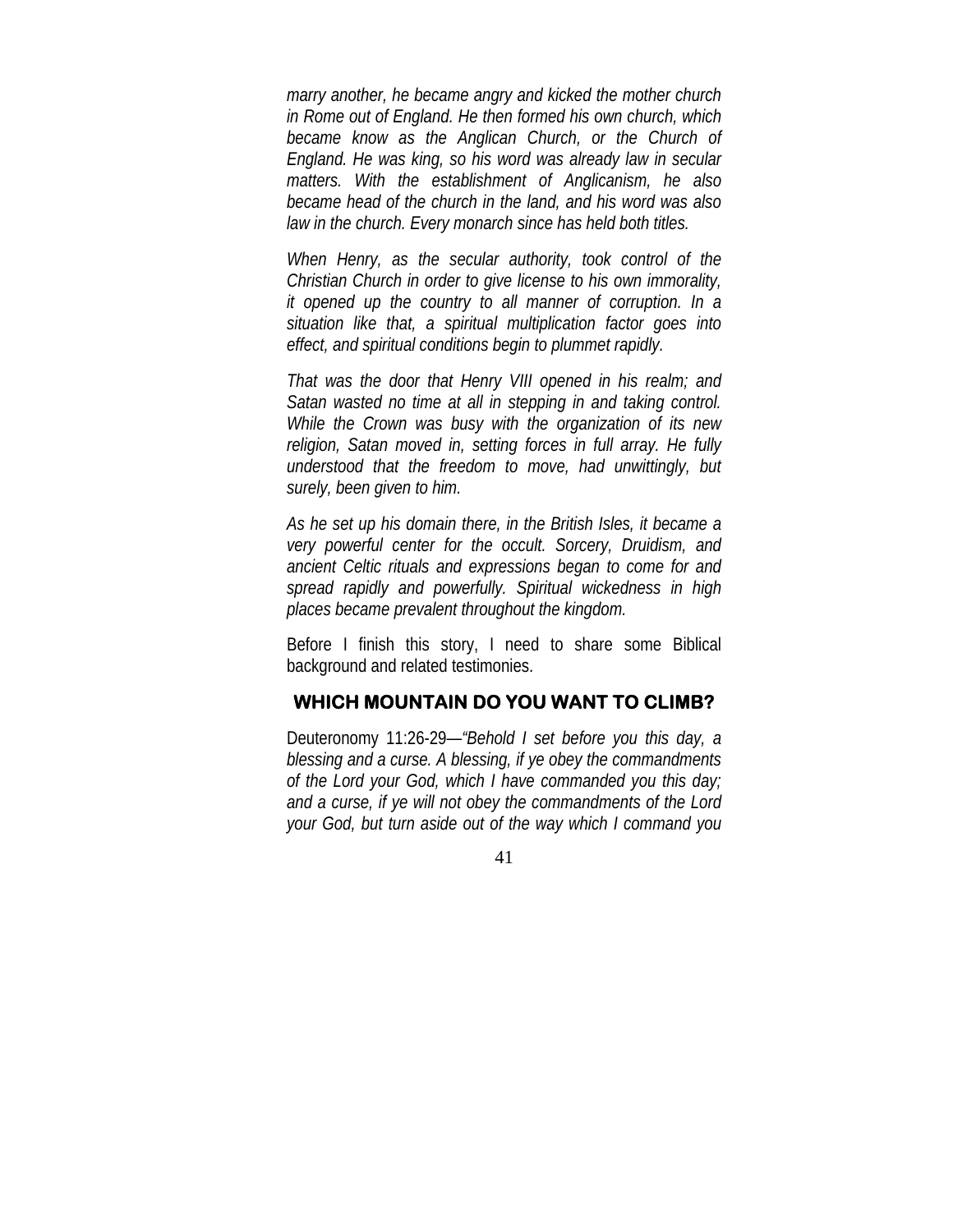*this day, to go after other gods, which ye have not known. And it shall come to pass, when the Lord thy God hath brought thee in unto the land whither thou goest to possess it, that thou shalt put the blessing upon Mount Gerizim, and the curse upon Mount Ebal."* The Lord promised the children of Israel a blessing if they obeyed Him, but He also promised that a curse would come upon them if they disobeyed and turned away.

But why did He say it the way He did? Why did He tell the children of Israel to put the blessing upon one mountain, and the curse upon another? He was saying, "I'm setting a choice between blessing and cursing before you, and I want you to be reminded of it every day. Which one will you choose?" The Lord was showing them that, "You must remember this every morning. When the sun rises and you see both of those mountain peaks, you will remember that you must choose one or the other that day." Jeremiah reminds us that the Lord's mercies are new every morning (See Lamentations 3:22,23). Every day the choice stands before us. Those two mountain peaks confronted the Israelites every new day as a daily reminder of their choice between receiving a blessing or a curse.

God had them put the curse upon one mountain to remind them that he allows a curse to come forth when we make the wrong choice. A curse can only rule and reign in our lives when we make the wrong choice. When my children want to do something that isn't right, or isn't good for them, I say, "Well, I'll tell you what. You can do that; it is your choice, it is your decision. You are of the age of accountability now; but what kind of fruit do you want in your life? Your choice will determine whether you get a blessing or a curse."

A curse turns you over to the devourer. It brings pure drudgery into your life. Don't try to demand that a blessing come upon you if you have chosen the curse; it won't happen. That's why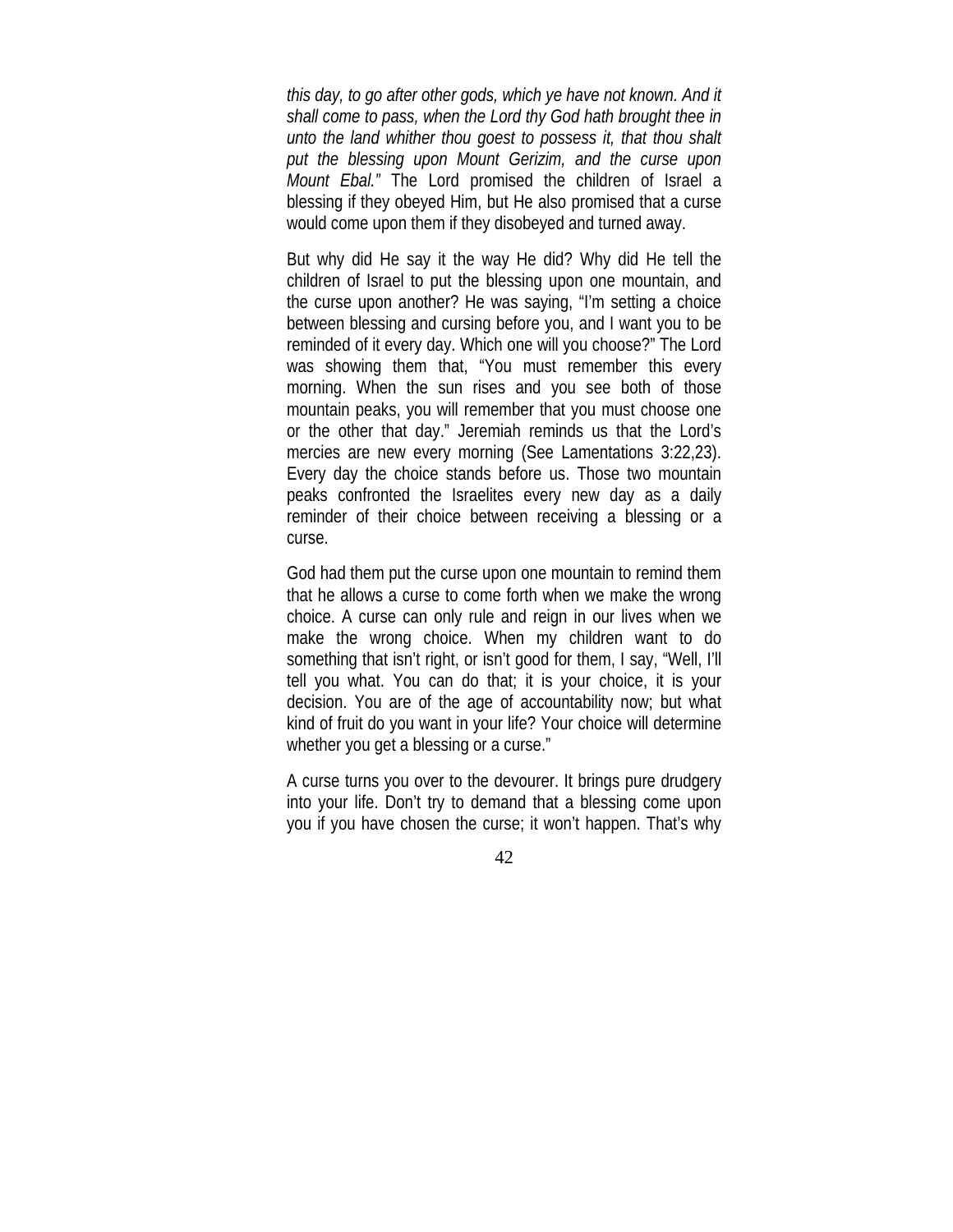the Lord said, "Put the blessing on one mountain and the curse on another. You have a choice. Which mountain do you want to climb?

## **THERE'S HONEY IN THE ROCK!**

When we were kids, my brothers and I used to climb mountains all the time. Maybe you have done some climbing, too. Did you ever try to climb two mountains at once? Yes, its impossible. God didn't make us that way. We can only climb one mountain at a time.

Sometimes, when you are trying to get over a steep mountain cliff in life, you feel as though you are being stretched to the limit. You fine yourself reaching out as far as you can, trying to find something solid to touch and give a foothold so you can conquer that hard place. You don't want to let go with your left foot until your right foot is secure. You want to make sure that both hands can get hold of something stable before you take your next step, because if you let go too soon and the footing is unsteady, you just know you will fall to destruction.

I nearly did something like that when I was about 14 years old. My brothers and I climbed Lookout Mountain in Paradise Valley, Arizona. I had always wanted to climb to the top of that mountain. After all, mountains are there to be conquered, at lease in the mind of a 14-year-old boy. Young people always seem to be looking for adventure, don't they?

When we got to the top, I found myself looking over a cliff to see bees bussing around. As Winnie the Pooh would say, "Where there's bees, there's got to be honey." I kept looking, and sure enough, I say a big beehive down in the face of that cliff. It reminded me of a song we sang in church—"There's honey in the Rock, my brother; there's honey in the Rock for you."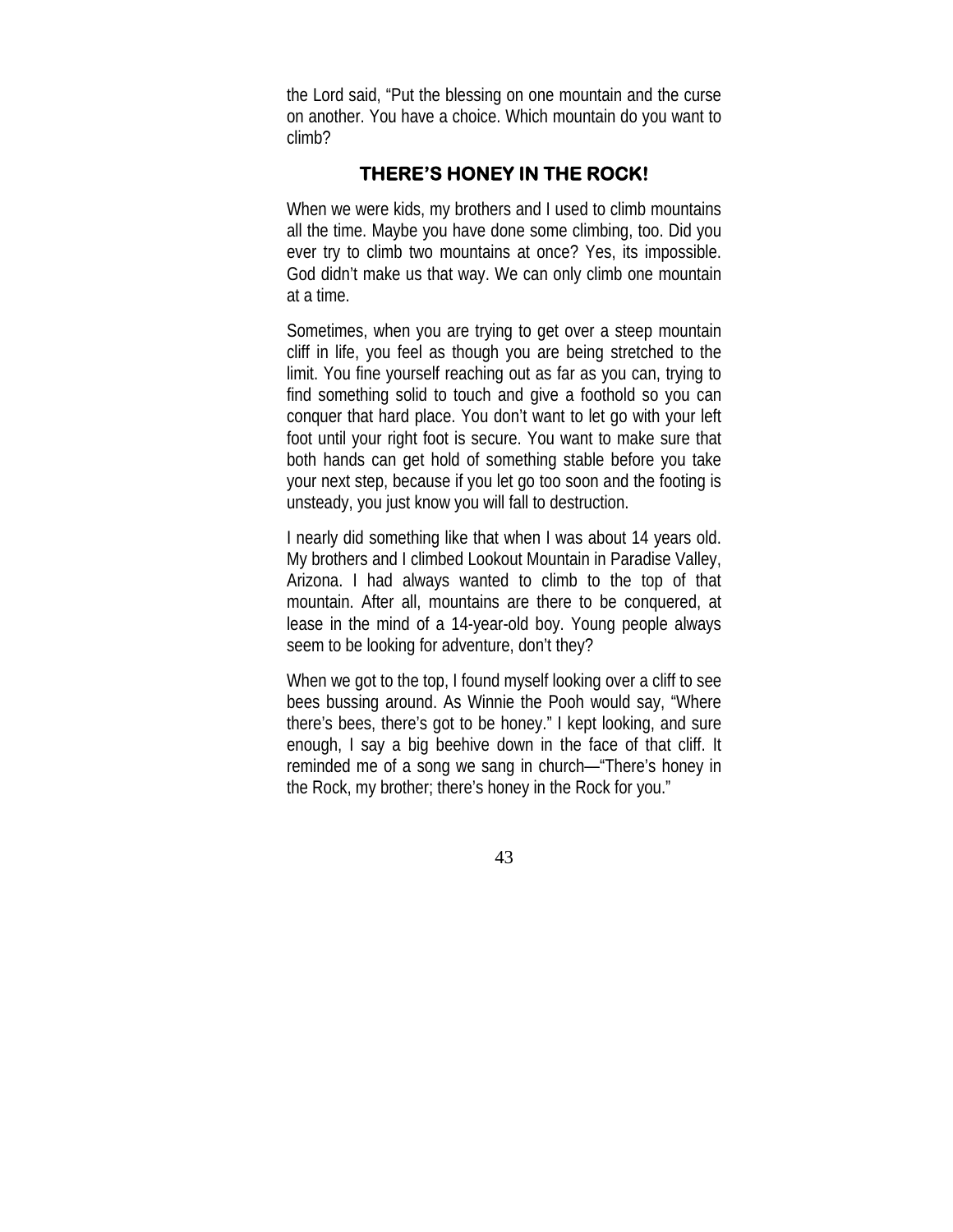Earlier, in my grade school days, we had once found a beehive between cracks in the wall of the school. Part of the building was an old military barracks that had been converted into classrooms, and some bees had built a hive into the wall. On cold mornings—it did get cold enough in Phoenix at times that bees wouldn't fly—we loved to take a stick and poke around in there, and wedge out a piece of honeycomb. We'd eat it on our way to class. Then we'd have to hurry up and wash our hands, because they would be all sticky from the honey. But oh, those bees were good to us!

After I found that beehive in the face of the cliff, I was determined to go back again. One morning I decided to get up much earlier than usual. I wanted to get to the top of Lookout Mountain before the day warmed up, so that I could get some honey out of that hive.

When I went outside, my heart sank. I couldn't even see the peak of that mountain; it was completely shrouded in fog. Wouldn't you know? It was a rare foggy morning in the desert, and I thought, *"There goes my chances for getting up there to get that honey."* It was spooky to me; but I decided to go climbing anyway.

Never climb a mountain alone. It is a stupid and foolish thing to do. I didn't even tell Mom and Dad where I was going—I guess I knew they would have said, "No."

I made my way to the mountain and began scaling the cliff. I took my time, and before each step, I made sure the foothold was going to support me. Gradually I got closer and closer until finally I could see the opening to the hive. No bees were flying in and out of it. I started to get excited, and I made my way to a place where I thought I could just about reach in and get my hands on some of that honey.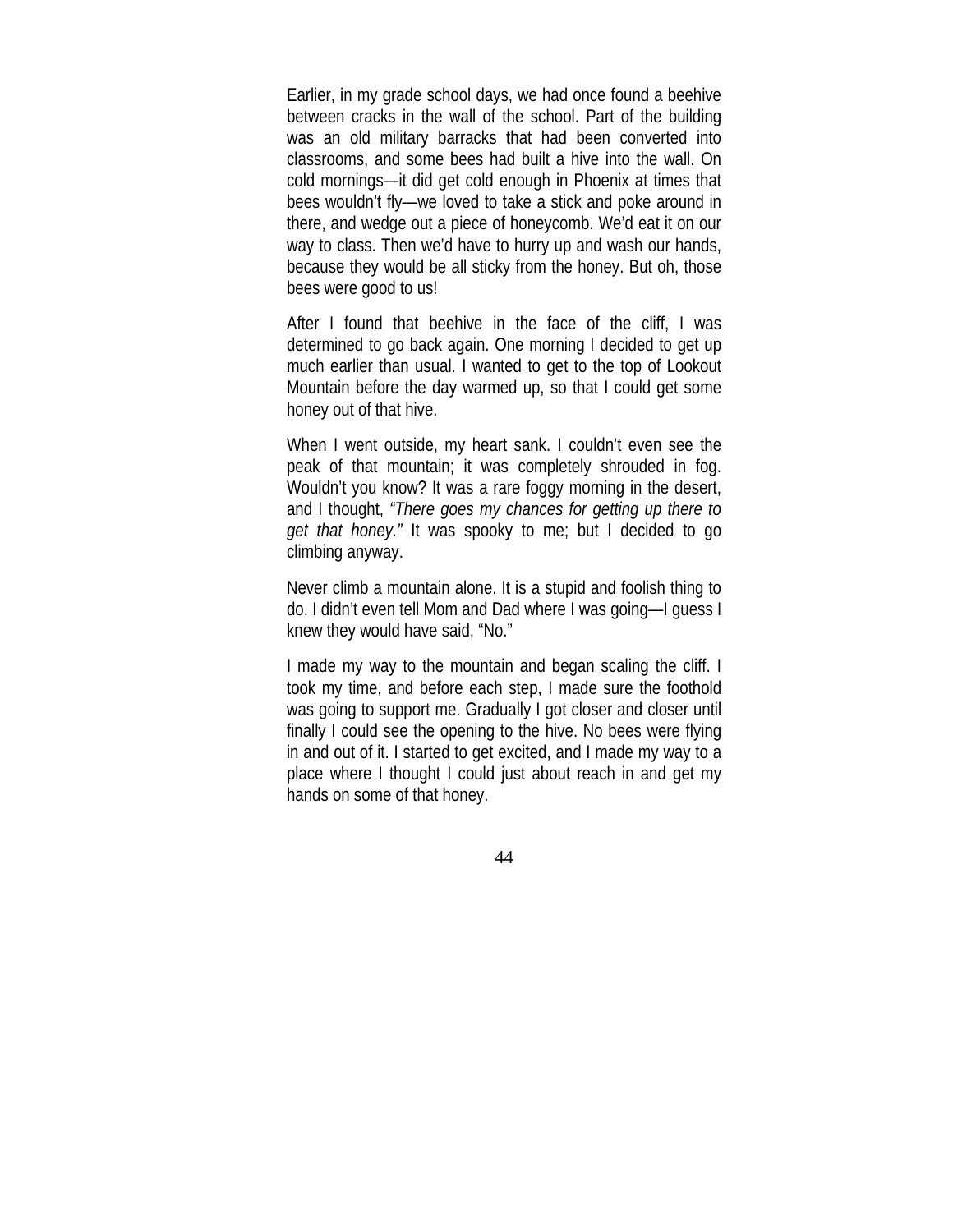Looking back on it now, of course, I realize that it was a really stupid thing to do. I mean, reaching into a beehive in the face of a cliff, 60 or 70 feet directly above a ledge of slick shale and exposed rocks? That wasn't very bright. But I wanted a taste of that "honey in the rock". I was always one who thought that if you talked about something, or sang a song about it, you might as well experience it as to sing or talk about it!

So there I was, working my way around the face of the cliff, maneuvering to the place where I thought I could reach into the hole. Sure enough, bees were in there, but I also saw sections of honeycomb with no bees on them. Some of the honey was protruding out; however, I was not quite close enough to be able to reach in and get hold of it, and also hang onto the side of the cliff.

I decided to make one more move to get closer. I inched my way forward, and got to where I could just reach in. then I grabbed onto a rocky outcropping with my right hand. Now that honey was almost in my grasp—except, instead of honey coming loose, my hand caused rocks to come tumbling down.

The rocks fell in front of me, and fortunately, I didn't lose my balance. Things didn't seem to be too bad until I looked down and saw a small army of tiny scorpions, each one about 3/8 of an inch long. I had unearthed their nest!

In my mind that horde of scorpions was already crawling all over me, and I though, *"How do I get out of here? It took me forever to get here!"* To this day, I do not remember how I climbed back down that cliff. I made it, but I have no idea how it was accomplished.

I never went up there after honey again. In fact, you still couldn't get me on that mountain for all the honey in the world. I lost all fascination with it. As far as I was concerned, the bees could keep their honey!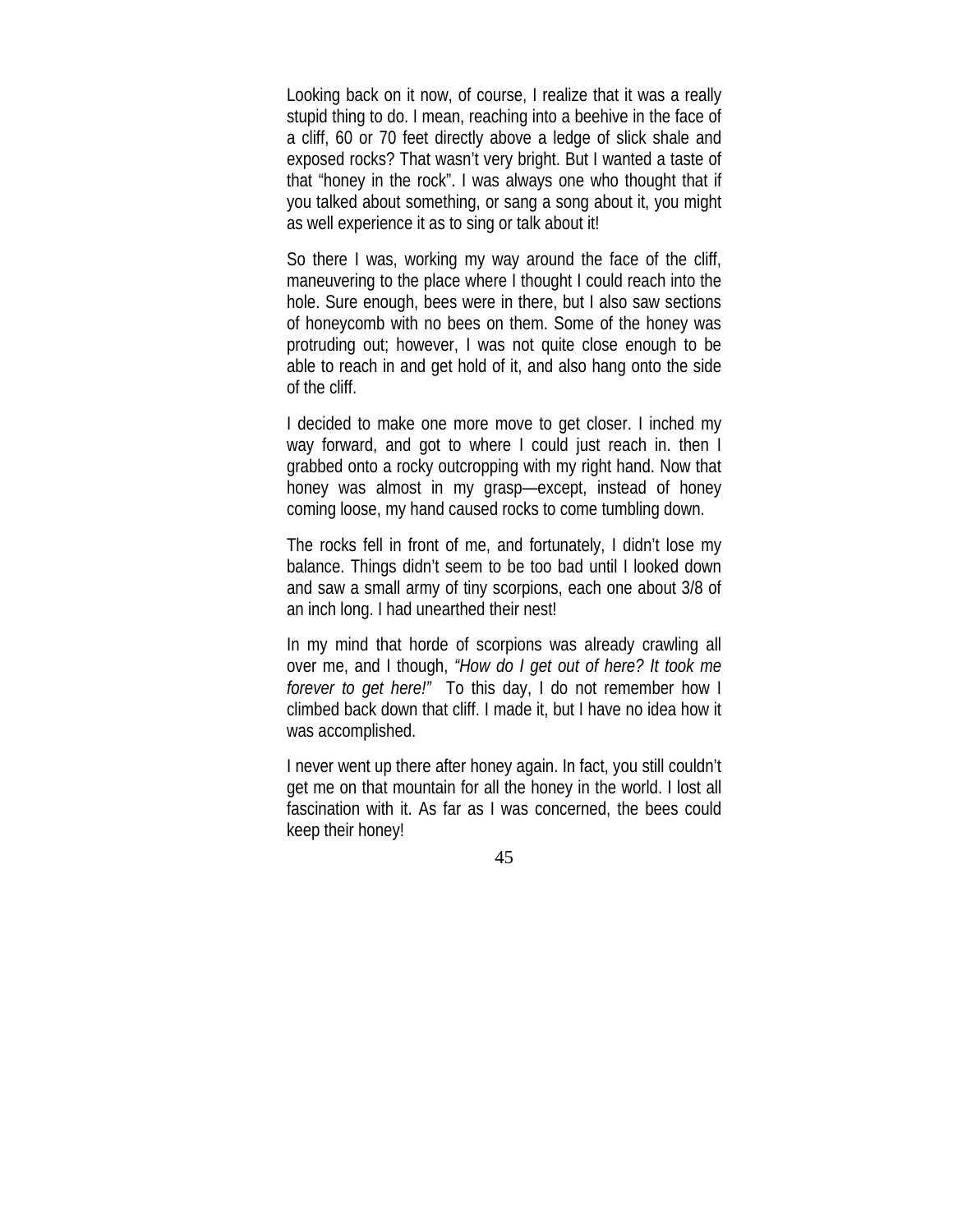Well, there are times in life when we become fascinated with something that looks really good, but when we get right down to it, we find out that it is dangerous—sometimes, even lifethreatening.

I was always taught that smaller rattlesnakes pack a more powerful wallop than big ones, and that little scorpions have a more dangerous sting than large ones. I don't know if that is true or not, but Dad always used to say that their venom was more concentrated. I don't know; maybe he just wanted us to be cautious.

We are on a journey in life, and God wants us to use wisdom along the way. As a faithful Father, He wants to equip us with everything we need to make the journey successfully. He doesn't want us falling off cliffs and hurting ourselves. He doesn't want us to be foolish and wind up getting stung. He wants us to know the right way to go, and He tries to make the choice obvious.

That's why He said to the children of Israel, "Here's one mountain, and there's another." Mountains are very definite things, aren't they? You can't miss them. He was giving them a clear choice: Either you choose blessing, or, you choose curse. There is no gray area. No one can climb two mountains at the same time. But on this journey, we have to make daily decisions that will cause us either to be blessed, or to come under a curse.

I believe it's the Father's love that does that. A loving Father wants us to know all the details; He doesn't want to put us in slippery places where we can slide over the line one second and slide back again the next.

## **THE BASICS OF REMITTING OF SINS**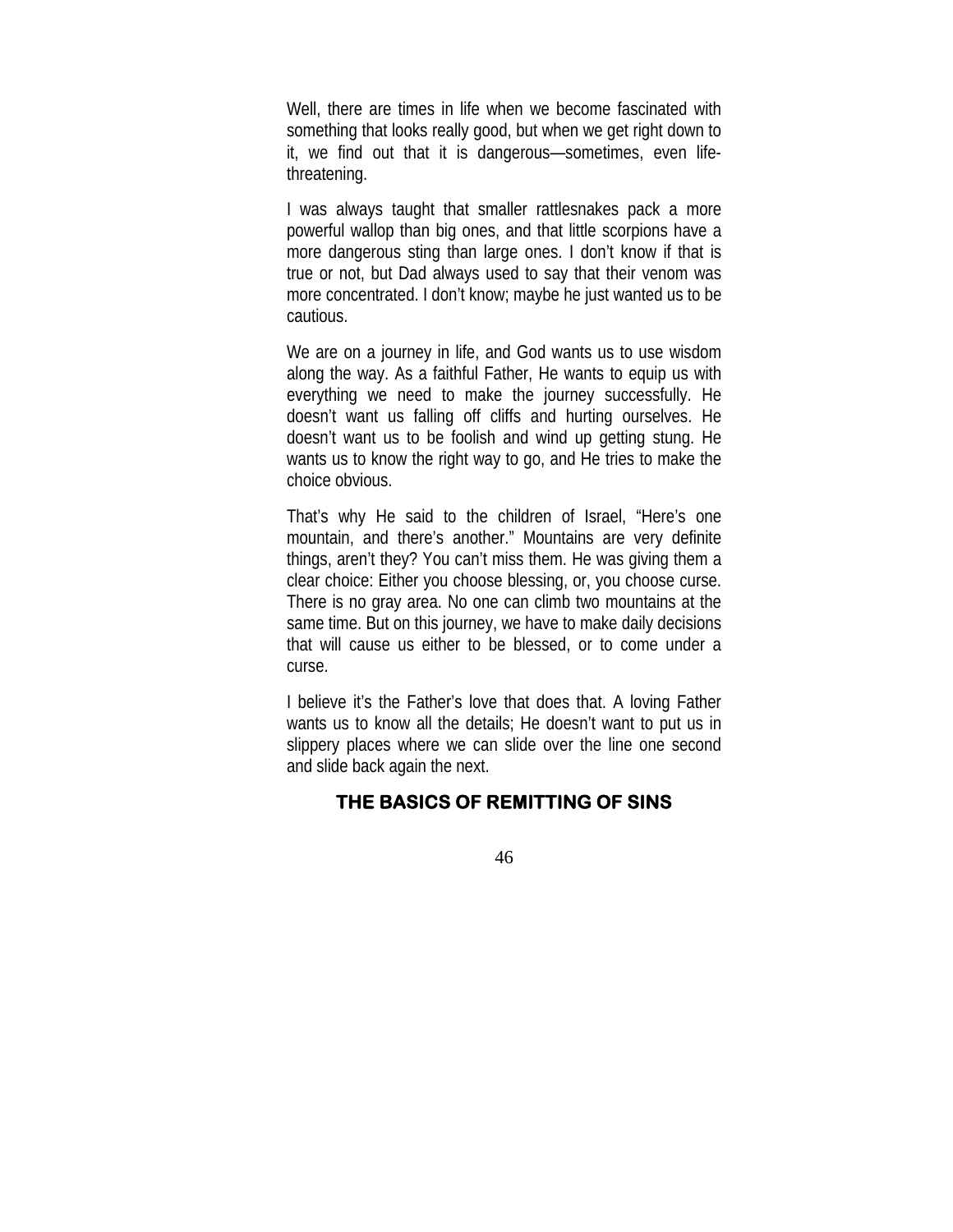After His resurrection, Jesus told His disciples, *"Whose soever sins ye remit, they are remitted unto them; and whose soever sins ye retain, they are retained."* (John 20:23) What does it mean to remit sins? What's the purpose of it? Also, I want to look at a closely related issue: What does it mean "to redeem the land"—to claim the land back for the Lord and bring it back to Him? By that I mean to be really possessing the land, not just co-existing in it with the forces of evil.

King Saul didn't redeem the land. He fought against his enemies, and I Samuel 14:47 tells us he "vexed" them, but he never overcame his enemies. He made those who survived into his servants. He made "hewer of wood" and "drawer of water". That is not ruling over your enemies, is it?

Let's go into this study with a definition of the word "remit". Then we'll go into the Bible and look at some verses and passages that give us the scriptural basis for remitting sins. One method of defining a word is to give you its synonyms.

When you remit, you: *relax, absolve, release, pardon, discontinue, acquit, surrender, leave off, moderate, mitigate, alleviate, desist,*--as in "cease and desist." That should give you an inkling of the kind of power there is in remitting someone's sins. Here is another synonym that is really powerful: *soften.* Have you ever met a hard callused person? You can begin to soften those calluses by remitting that one's sins. Here are some more synonyms: *relent, excuse, overlook, exempt, forward, dispatch, transmit, convey, transfer, consign,* and *deliver.* Think about those words in relation to sin. Clearly, there is power there!

On the other hand, if you *don't* remit someone's sins, what are you doing? Consider these antonyms for the word remit: *hold, withhold, keep, retain, reserve, tie up, persist, continue, exact, control, command, sway, dominate, avenge, take revenge, get the upper hand, impose a duty on, bind, enjoin, render*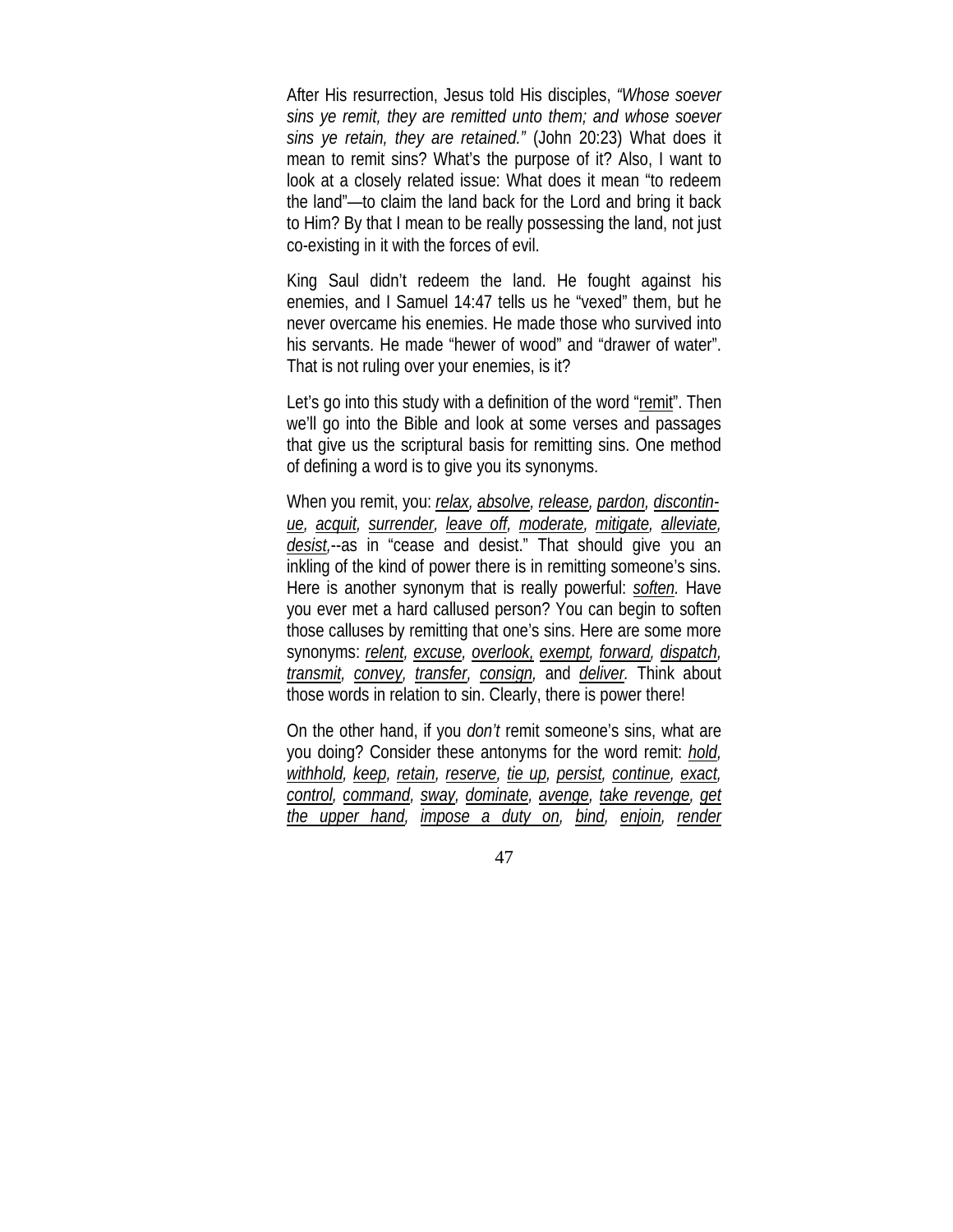*obligatory, make responsible, repress, suppress, restrain, restrict, prohibit.* Antonyms and synonyms will help you to understand whether or not you are choosing the right mountain.

Are you getting the picture of those two mountains in front of you—the Synonym Mountain of Blessing, and the Antonym Mountain of Cursing. Which mountain have you been climbing? Which act have you been performing? Have you been releasing others? Have you been sending them forward? Have you been dispatching and transmitting and conveying and transferring and consigning and delivering them? Then you have been remitting sins! If you have been making others responsible, placing them under obligation, repressing, restricting, restraining and prohibiting them, you have not been remitting their sins. You have been retaining them!

At the risk of repeating myself, I will say it again. You can be either a blessing or a curse. Choose the blessing and live.

Looking at the Greek Strong's Dictionary for the word translated as "remit" in the New Testament, we find that it means "*to cry, or, forgive, to lay aside, or, forsake."* It comes from a root word meaning *"off"*—as in, *"Get it off from me!" "Shake it loose!"* According to Strong's Concordance, this root word "usually denotes separation and departure.

#### **REDEEMING THE LAND**

When we speak of redeeming the land, what are we talking about? We are talking about reclaiming it for God. We know there is a lot of territory in this world that needs "separation and departure" from sin and the curse. There are a lot of things that need to be removed from our land, as well as many iniquitous yokes from the generations which came before us that need to be separated out from the land.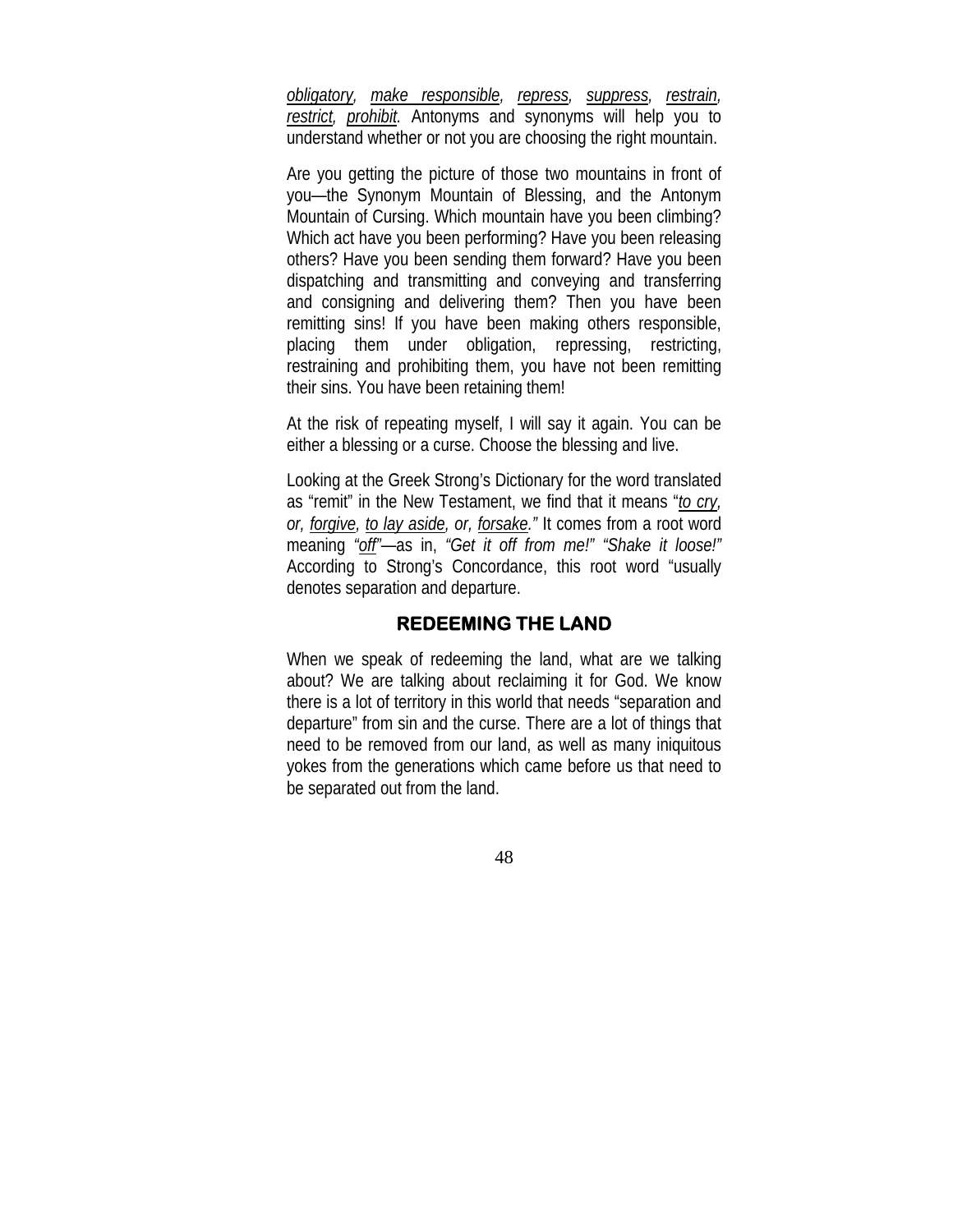Does that sound strange to you? Consider Leviticus 18:25— *"...and the land is defiled. Therefore I do visit the iniquity thereof upon it, and the land itself vomiteth out her inhabitants."*

I will never forget the look of terror on the face of a 17-year-old girl that came to a Friday night prayer meeting. The Spirit of the Lord began to show me her sins. I saw that she was playing the field with all the boys.

I went over and unobtrusively sat down beside her, and inquired of the lady who was with her, "Are you her mother? She said that she was, so I then asked, "Do you mind if I talk to your daughter for a minute?

"Not at all," she replied.

As I began to relate to the young lady her affairs with young men, I explained why the Lord had shown them to me. I conducted the conversation in a whisper so that other people in the room couldn't hear what was being said.

I continued, "You were raised in a Pentecostal church. You know better; but what you don't realize, child, is that every time you join your body in a sexual union with a young man, you are becoming a partaker of all the wickedness and filth and corruption of every generation in his entire lineage. Now you wonder why you find yourself thinking about taking your life."

She began to cry, nodding her head. Then, all of a sudden, she literally yelled out, "I will never leave Billy! I love Billy!" I quickly prayed and asked, "Father, who is Billy? He explained, "He's a warlock, and he has her under his spell."

When this young girl cried out, "I will never leave Billy!" she seemed to stiffen. I pleaded with her, "Please listen, Billy has you under his control; but he is a warlock. You thought he was just dabbling in the occult; the truth is that he is into it big time.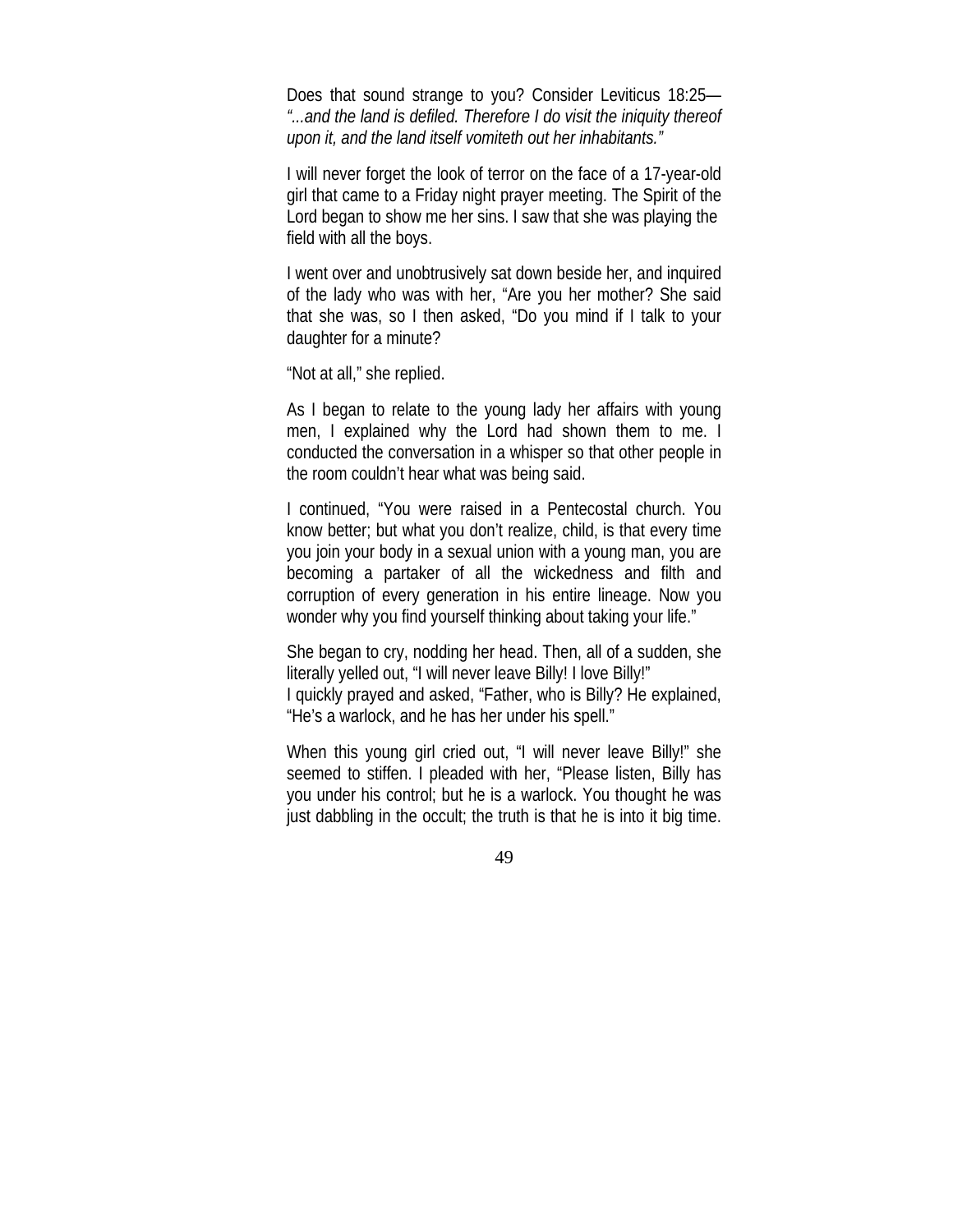He has taken a covenant; and when you join yourself to Billy, you partake of all the covenants he has made in that black witchcraft. Is that what you really want out of life?"

In response she jumped up and declared, "I'll live my own life. You leave me alone!" then she walked out.

I felt terrible, and thought, *"Well, Lord, don't show me anyone else's sins."* I had fully expected her to come right down front and repent. That is what I thought she would do; but she certainly did not respond the way I thought she would to the word of the Lord.

After that evening, I observed her for two years. She went deeper and deeper into sin, and fought with her mother more and more frequently, until finally she left home to live with Billy at his house. She wound up actively involved in the occult until the day came that she found herself in a critical care unit at the local hospital after a near fatal accident.

You might say she was on her deathbed, but it was the day that young woman came back to the Lord. He was merciful, and she was able to come off that bed and leave the hospital. As she gave her testimony, she explained that when she had begun living that kind of life, everybody liked her. She became popular in school, where before nobody liked her because she was a Christian. Yes, she became popular; but she didn't realize that she was marching to the beat of the wrong drummer. The enemy got a strong hold on her, and she found out he was playing for keeps. She became bound.

I don't relate these things to cause anyone to fear. I had a burden for that girl that I don't think I would have had if I hadn't gone over and talked with her that evening. The mother was a Christian; the father wasn't. I also understood the cries and intercession of that mother for her daughter, and had joined in agreement with her.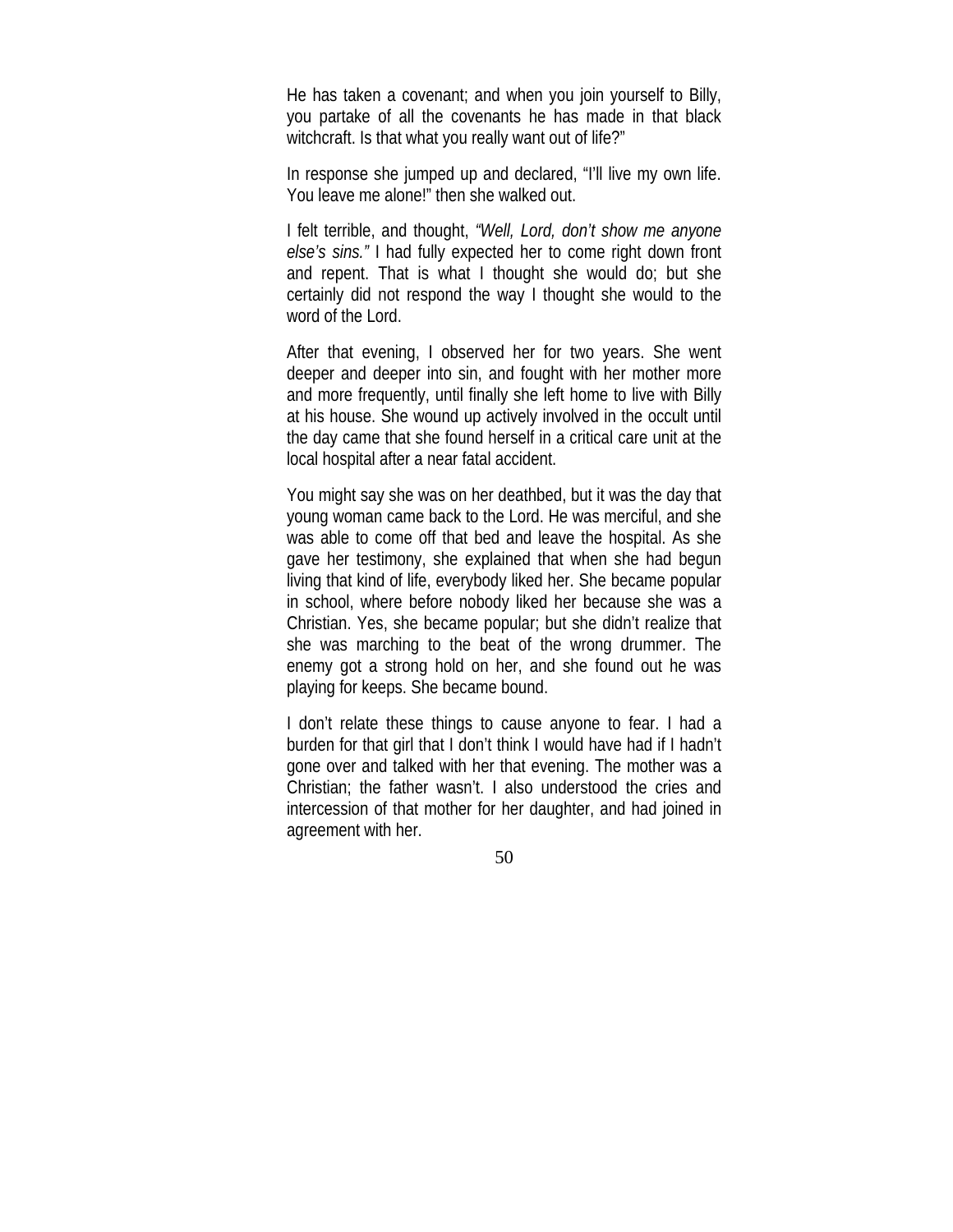When you are interceding in a situation like that, and you wonder what you can do; continue to remit the person's sins. Even if it seems hopeless, *remit, remit, remit—never despair of remitting.* Paul expresses this kind of intercession perfectly in II Corinthians 2:10-11. He is talking to the Corinthian church and expounding on the need for agreement in intercession and forgiveness*.* He said, *"To whom ye forgive any thing, I forgive also. For if I forgave any thing—to whom I forgave it—for your sakes forgave I it in the person of Christ; lest Satan should get an advantage of us; for we are not ignorant of his devices."*

#### **WALKING AND REMITTING— AMBASSADORS FOR CHRIST**

Why remit a person's sins? Matthew 26:28—*"for this is My blood of the New Testament, which is shed for many for the remission of sins."*

This teaching grew out of a cry of my heart, *"Oh, God, Your Word says to love your enemies, bless them that curse you, and do good to them that despitefully use you. But, Lord, I don't know how. I have told them, 'I love you.' I have said, 'I forgive you, however, Lord, I still didn't like them. It didn't release me. It didn't set me free. I can't really live it, from my heart. Something is wrong, Lord. I'm not reaching these people. They just laugh at me, or spit in my face, or stomp on my feet, push me back, and say, 'Get out of my face, you religious freak!'*

*"Lord, I'm not reaching them. Their hearts are not being pricked. I'm not getting right down to where they live. They are not feeling my sincerity. Something has to penetrate the hard shell of these individuals, or it is useless for me to be out here, trying to be a witness. I want to see results!'*

*"Lord, I can take my saw, my hammer, my drill, my measuring tape and my square, and make a piece of furniture. I can take*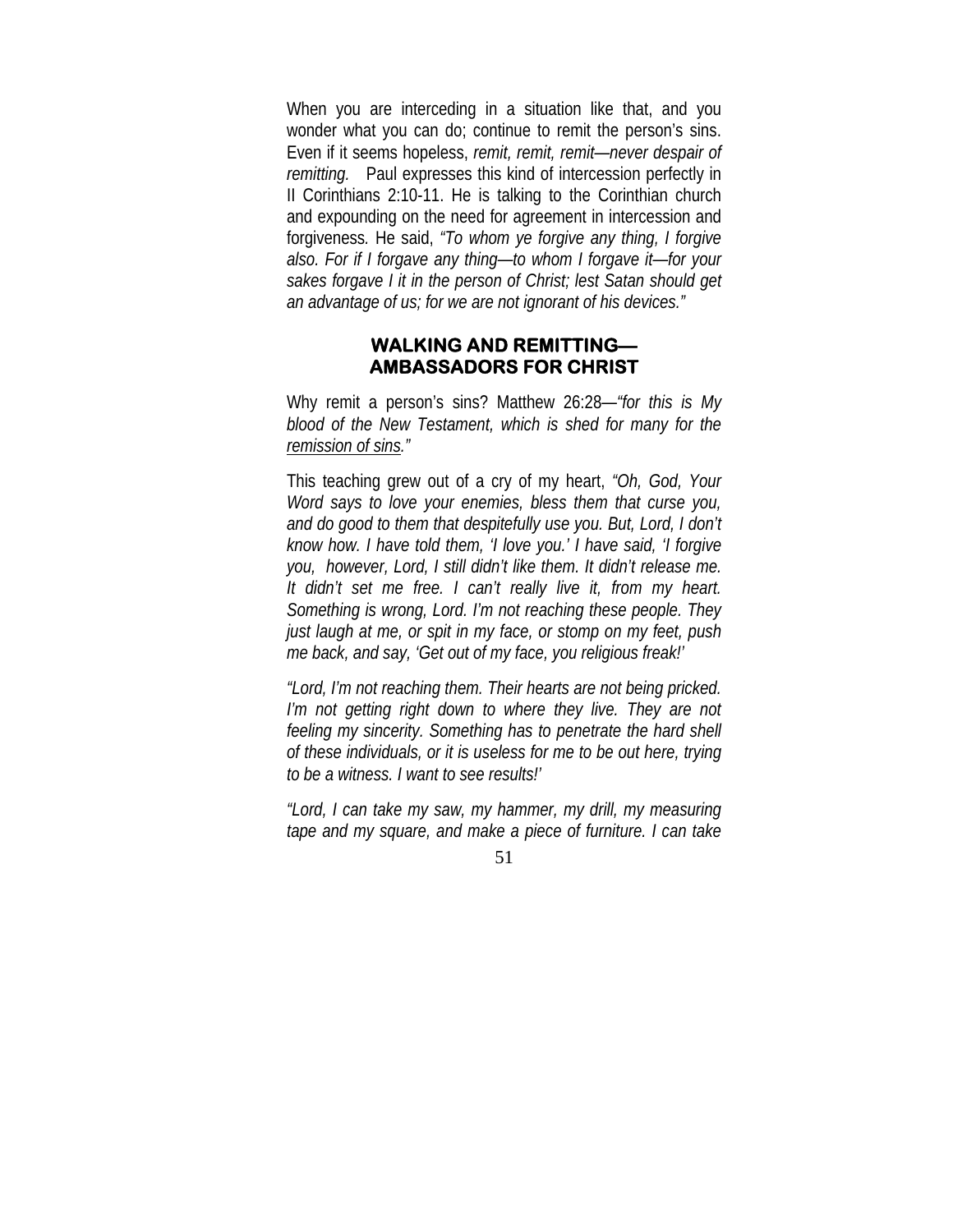*my paintbrush and some varnish, and put a nice finish on it. I can make it shine. Lord, that's something You gave me the ability to do; but I'm not getting anywhere with mankind. I'm not getting results.'*

*"I don't know when I'm cutting. I don't know when I'm joining. I don't know when I'm sanding. I don't know when I'm planning. I don't know when I'm routing or painting or varnishing. I want to see fruit from my labors. I read in Your Word that even King Agrippa said to Paul, 'Almost thou persuadest me to be a Christian.' Paul got results. The disciples got results. Philip was even translated! He won a nation's treasurer to You. I want to see those kinds of results! I'm not content with my religion. It's not doing the job."*

This was the essence of my cry after I had made my vow to walk the streets of Skid Row in 1961, and it seemed I was not making any headway. His answer was to *not* stop walking. His answer was to incorporate walking in His peace and His song. You've read the previous testimonies and know that it works; but, you still might ask, "Where is that in the Bible?

James 3:12-18 is the key. It speaks of the wisdom that comes from above. Specifically, it's the second attribute of that wisdom—it is peaceable. Its first attribute, James tells us, is purity. Keep your heart pure, because Jesus said, *"Blessed are the pure in heart, for they shall see God"* (Matthew 5:8). Do you want to see God in your circumstances? Do you want to see Him in your witnessing? Then start by being pure in heart. Don't let sin stick around in your mortal body. I don't go out walking and praying with unconfessed sin in my life. I'm afraid to, because I never know where my steps are going to take me.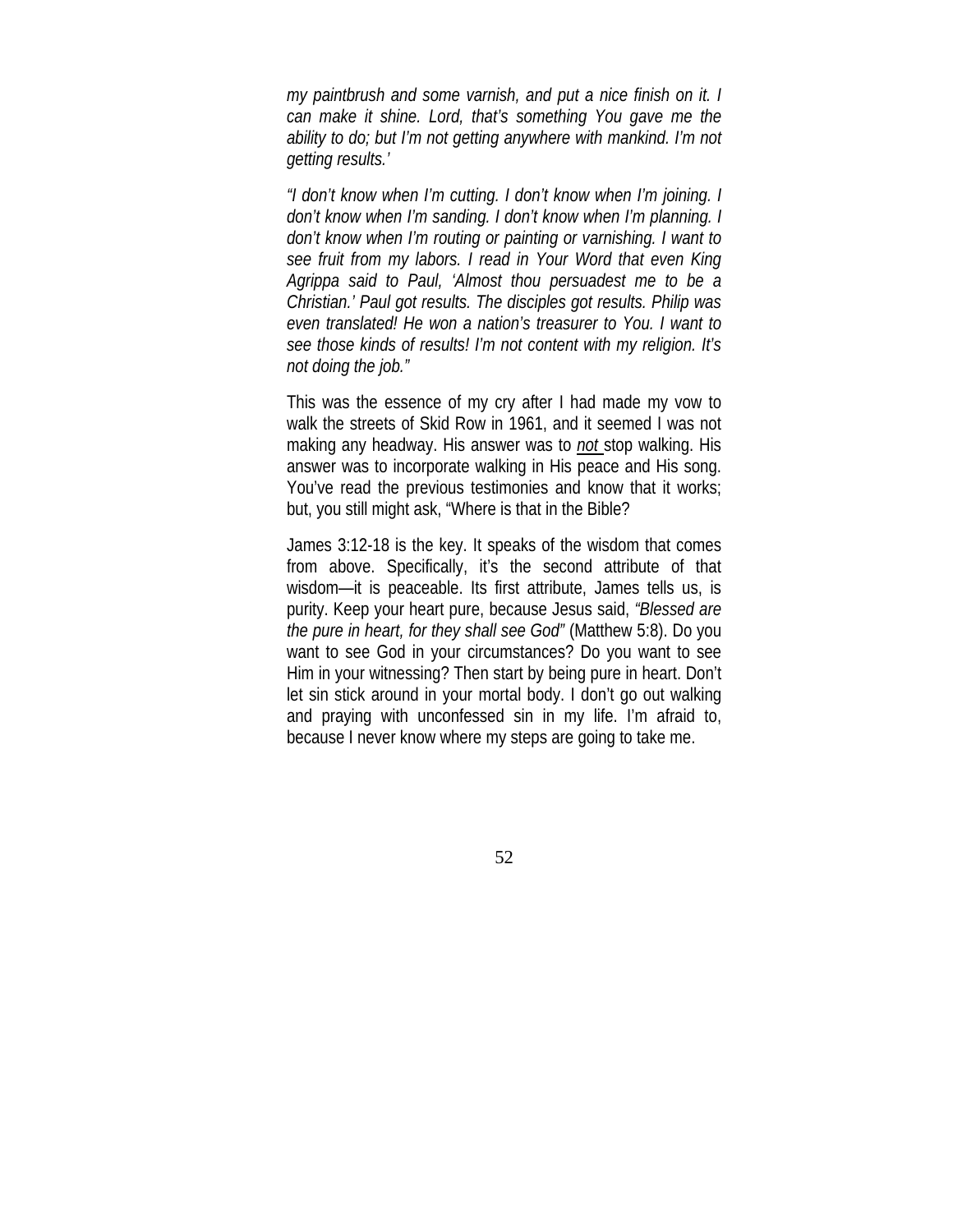## **THE DEVIL'S PULPIT—Continued**

The Devil's Pulpit was one of those areas that caught me completely unawares. When I started the task, I had no idea of the wickedness and evil that was to be found on that mountain. I had no preconceived ideas of what the Lord wanted me to address in the Spirit concerning that mountain. However, there I was, on what seemed at first appearances to be a heavenly mountain. I had come to the massive rock about 10 feet square and perhaps twenty feet high, jutting out of the mountain's side. It looked like a giant pulpit. Nearby, there was actually a little one-by-four board with an arrow on it, pointing to that stone outcropping, with the words, *"The Devil's Pulpit"* carved on it.

On down the mountain was another spot called, *"The End of the World".* Both places are literally named on the topographical maps of the area.

When I first came to that place known as the *Devil's Pulpit, I stood in that naturally carved stone over looking the valley and town below, and started reading the Word of God aloud over it. I read about the crucifixion of the Lord Jesus Christ, and then I began praising God and rejoicing. I took dominion over the devil there, with the intention of taking back that area. I didn't like the idea of any place being called the Devil's Pulpit.* The devil shouldn't have a public place from which to preach.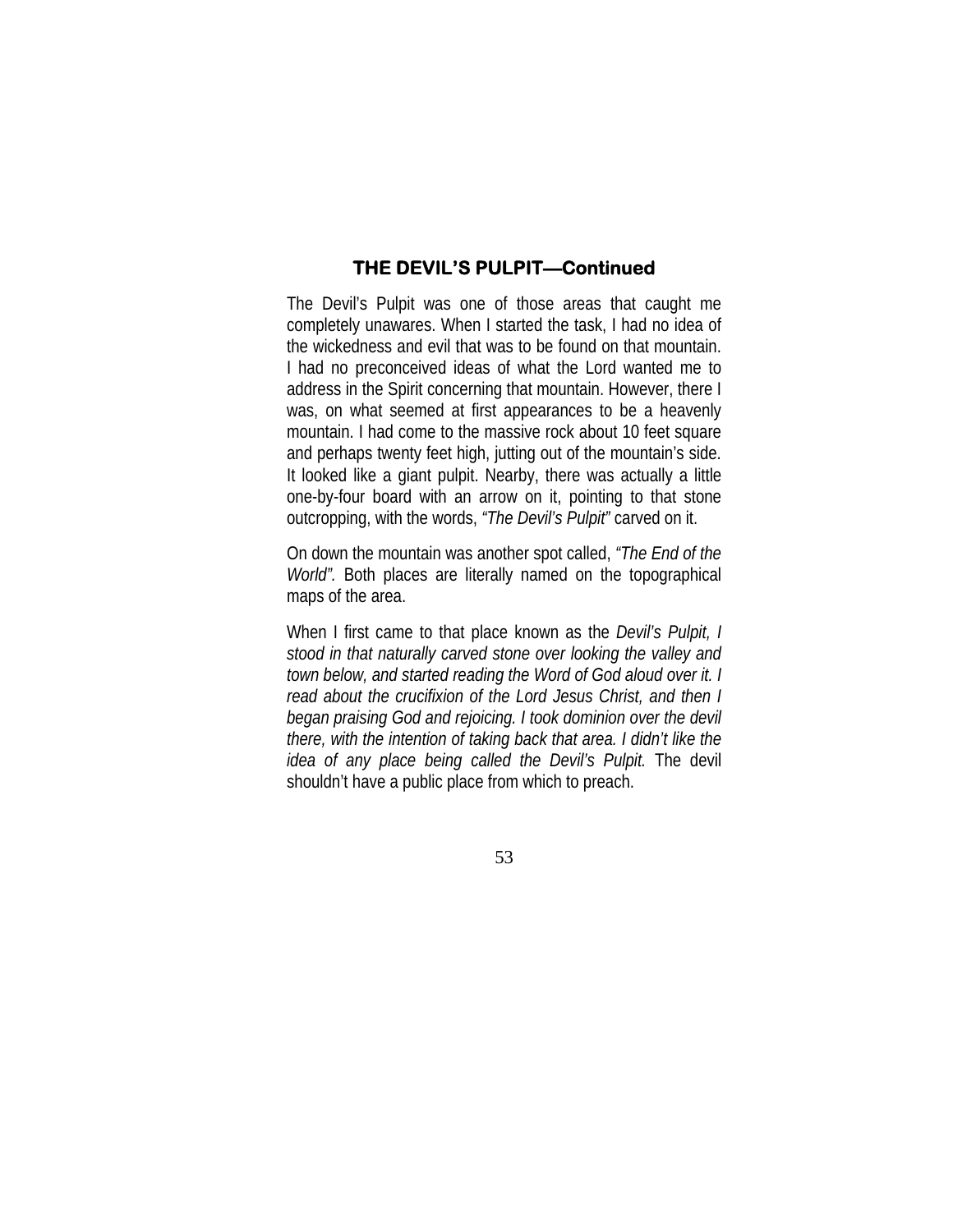I thought that took care of what needed to be done in that area, and proceeded on down the trail. As I made my way down the mountain, the Holy Spirit said to me, *"Go back up the mountain."* As I obeyed and turned back, that peace described in James, Chapter Three, settled over me. I was climbing up a little bit of a hill that was about 50 feet high, when I suddenly found myself looking down into a large concave area—large enough to hold a good-sized meeting. It was like a natural bowl, or amphitheater, near the top of that mountain, with giant beech trees growing all around it, soaring 150 to 200 feet in the air. As I continued investigating the area, I began to see and experience why the Lord told me to go back where I had been. Then the winds began to whip up around and about me, and as I watched, what had been a beautiful, calm, peaceful May morning, was now being overtaken by a great storm and howling winds. I am not making this up; it was not a figment of

my imagination; it actually happened. Before I realized what was going on, the wind was howling, and the branches of those huge trees were bending violently. I had an eerie feeling. Where had all that wind come from? As I proceeded down into that natural amphitheater I came upon a real stone altar, right in the middle of a circle of blackened earth. There was charcoal all around with large pieces of slate placed atop the charcoal.

Now remember, people in the occult like to walk over hot coals. They walk through the fire because it gives them the faith, they say, to have a stronger belief in their god. That is a Satanic counterfeit of God's Word, which says we can walk through the fire and not be burned (Isaiah 43:2). It really fascinates people to think that someone can walk on hot coals without getting burned. If you look up the origin of the word, *"fascinate"*, you will find that it means, *"to bewitch".* Many people are drawn into the occult by fascination, and then they become bewitched without realizing it. Yet, to them it is just something strange and exotic.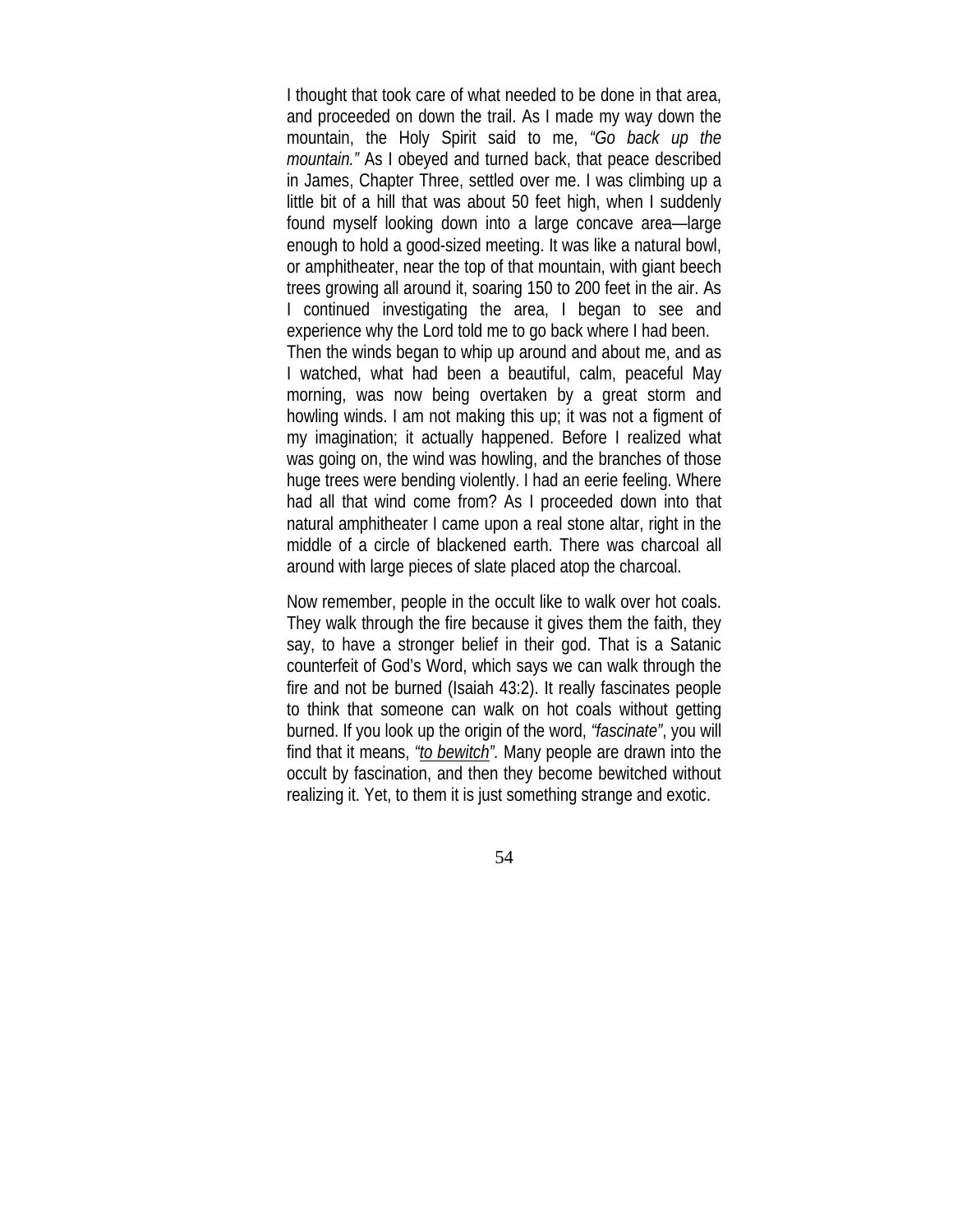At any rate, as I began to walk on those slate stones, my feet actually became as hot as fire. I reached down and held my hand just above the slate, and didn't feel any heat at all. I put my hand right on it, and found it was, as the saying goes, "stone cold", and the eerie feeling about the place intensified. My feet were burning as I was walking on those pieces of slate, which were sitting on top of charred wood.

I thought, *"Lord, what do you want me to do here?"* I began to walk around, praying in the Spirit, and my feet still felt like they were on fire. The Lord told me to stand on the altar. He said He had some words that He wanted me to declare.

Remember, one of the synonyms for the word remit, is "to cry, as in, to declare, or to make a declaration. When we are remitting sins and claiming back the land, God wants His Word spoken over that land. After all, when the earth was without form and void, His Word, spoken over the face of the deep, brought the world into existence. Then, He spoke every living thing into existence as well, except for man. He formed man from the dust of the earth with His hands, but He spoke everything else into being, didn't He? He said, "Let there be…Let there be…Let there be", and it was. However, He took you and me from the earth. Our flesh doesn't like to be reminded that it is made of dirt, but that is how He formed us; and then He breathed into our nostrils the breath of life.

As I walked back and forth in that big concave area I began remitting the sins of those who had committed lewd, filthy, vile, and wicked acts there. Walking up to the farthest edge of the bowl, I came upon areas where there were big piles of wood. I could see how they had gone up and girded the trees—they had cut circles through the bark all the way around so the trees would die. That gave them a supply of firewood. All those big piles of wood were ready to be used for their sacrifices. And even if their bonfire blazed up to the heavens, they couldn't be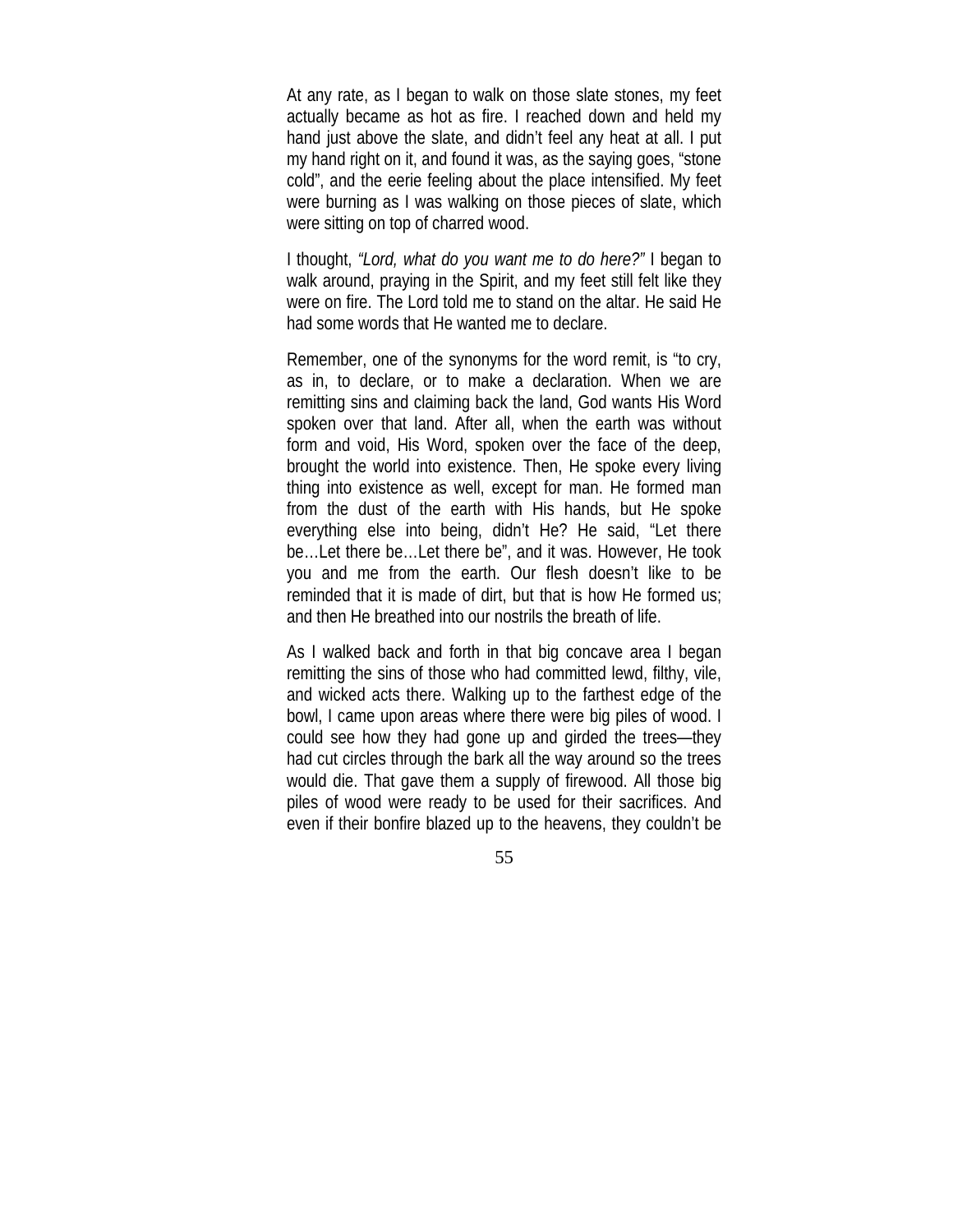seen from the outside because of the giant trees surrounding the natural bowl. The only way a fire could be seen would be from an airplane or a helicopter. The trees were such that they provided year-round cover.

As I mentioned, the Lord then said, "I want you to get up on that altar, and I want you to say a few words for Me. "I'm always ready to do that, because I am an ambassador for Christ. Isn't that what the scriptures say? *"Now then we are ambassadors for Christ…"* (II Corinthians 5:20). That means we are His representatives, His mouthpieces, and we are to deliver the message exactly as our Commander-in-chief gives it to us. We represent Him, and we speak by His authority.

As the wind was howling through the trees, I stood on that big stone altar and cried out, turning and facing the north, the south, the east, and the west. The declaration took form as I opened my mouth, and let it be known that from this time forth things would be different. Anyone entering this area intending to commit any act, deed or gesture to Lucifer—the god of this world—would come fact to face with the power of the shed blood of Jesus Christ and the power of the Holy Spirit. Their choices would be to either fall on their faces and repent for their hearts of wickedness, or, flee from this place.

It works! When *He* speaks it, it *really* works! Confirmation of what took place around that altar came several years later when I was staying with a medical doctor and his family in South Wales. The doctor asked me if I would mind meeting with a certain husband and wife after church on a Sunday afternoon. He warned me that this couple was "unusual" and explained that I didn't have to meet with them if I didn't want to. He had been talking to them about me and my times of walking and praying all over Wales, and they had expressed a desire for a meeting.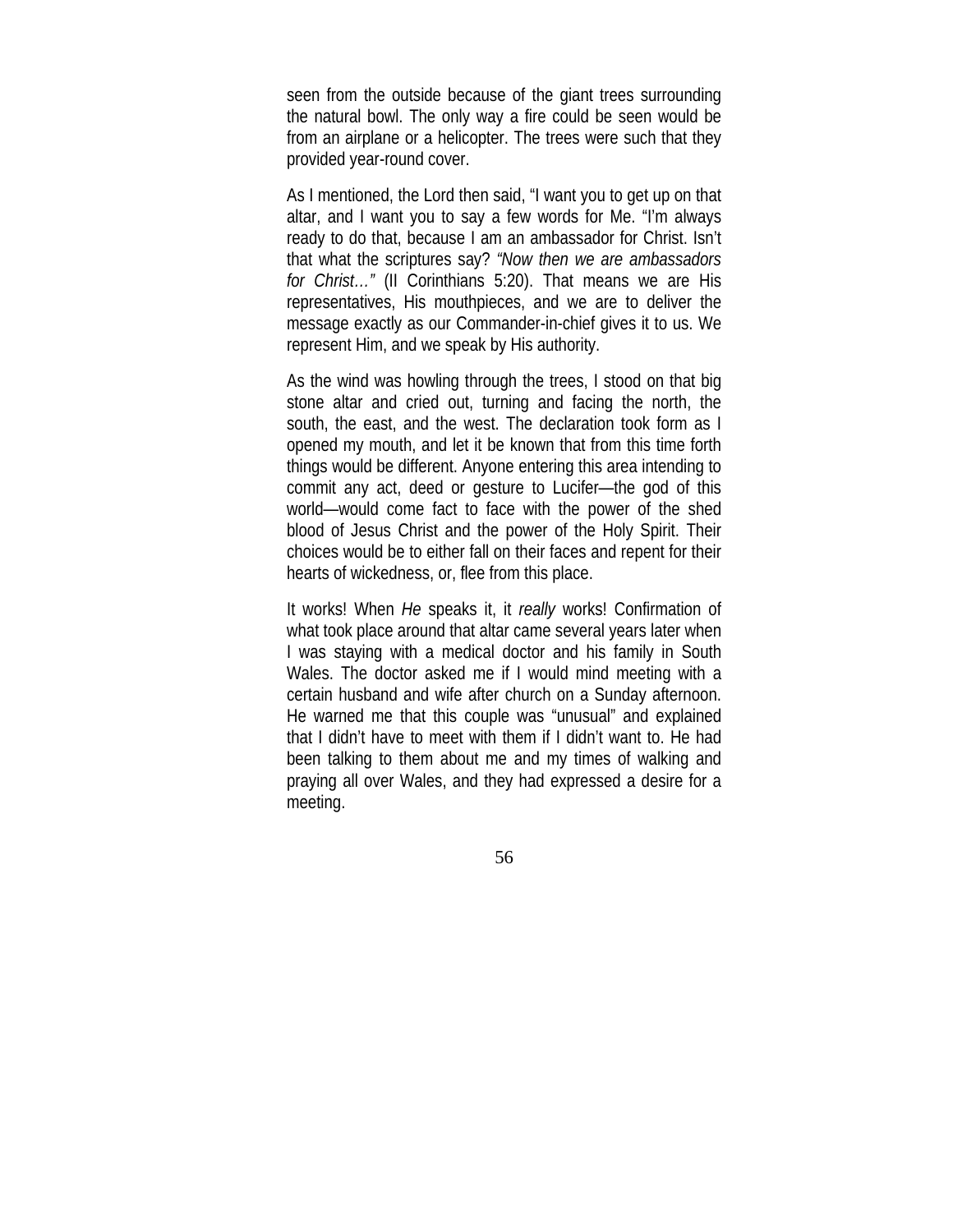Sunday afternoon came and with it the confirmation I had been hoping to hear. It turned out that the man was a Satanist high priest. His first words to me were delivered proudly and sarcastically, "So, (pause) you walk cities and pray over them, do you?"

"Yes, I do."

"Big deal!" he snorted. "What do you accomplish by walking cities and praying?"

Well, he didn't know it; but I "had his number". He hadn't been introduced to me as a Satanist high priest, but I knew the spirit in him, having wrestled with it on many of the mountains in that country. I figured that I might as well redeem the time and get right down to the nitty-gritty with this man, and tell him about the first high place in Wales that the Lord sovereignly led me to find.

As I casually shared that experience his countenance changed from proud and haughty to slightly chastened. However, he wasn't chastened enough to give up yet, so he scoffingly and confidently said, "You didn't go in there. They wouldn't let you in."

"I didn't, huh? Let me tell you exactly where it is, and exactly what it looks like. I will tell you the color of the paint of the symbols on the stones that are placed around it. I'll tell you the size of the altar. I could take you right to it, right now."

I then began to tell him exactly where it was, and exactly what it looked like, and the color of the paint. He became agitated and interrupted me, saying, "So, *you're* the one! *You're* the one! You're dangerous!"

It was my turn to interrupt him, "No, Stop right there. *I'm* not the one; and *I'm not* dangerous. I stay under the covering of the blood of the Lord Jesus Christ. *He's* the One Who is dangerous to you. Henry Gruver is dead, and don't you ever forget it. You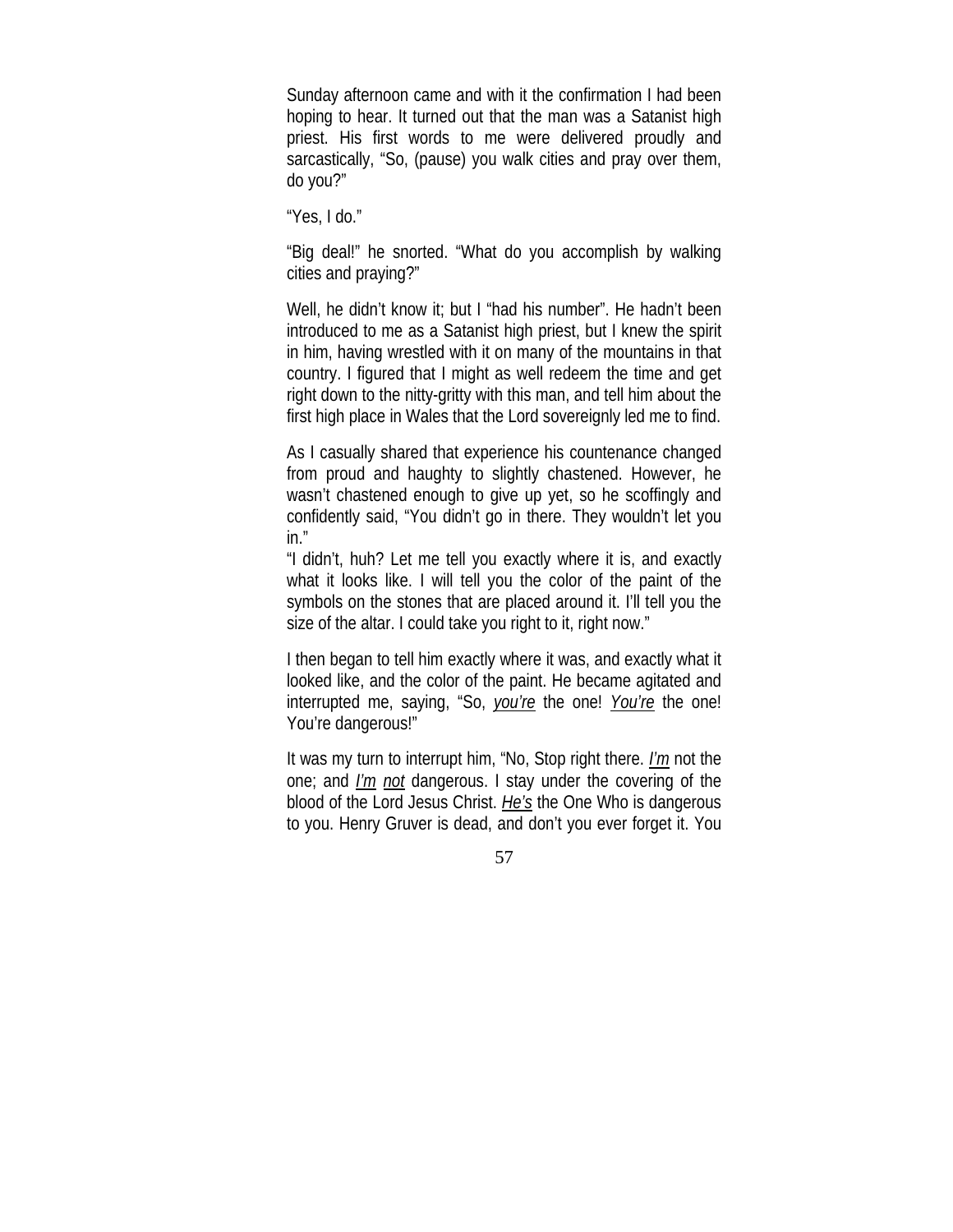can't do anything to Henry Gruver, because Henry Gruver is dead. Jesus is the One Who did it—*not* Henry Gruver."

It is important to always keep that straight when you are dealing with demonic powers, because when you get to thinking you are something, they will plow into you full tilt, and you are in trouble.

The high priest changed his tune and asked the doctor, "Have you a topographical map? Something that shows the elevations of the land—the hilltops and the valleys?"

"Yes, I do surgeries all over this country and I have to know every road and every hill. I get called out to hospitals all over Wales; so I have to know my way around. I'll get one for you."

When the doctor returned with a map in hand, he gave it to the man, who then spread it out and said to me, "Now, you show me which mountains you have been on. *"Surely, I can call this man's bluff,"* he thought. As I pointed out each one, he began to tremble and shake so badly that he could hardly stand on his feet. "You're *dangerous*!"

"*I'm* not dangerous."

"All right, all right," he said, "*You're* not dangerous; but you caused us a lot of trouble." "No, *I* didn't. *Jesus* did."

"Oh, get off that! You know what I'm talking about. You know what you did. You took out all our high places, all over this country. Every year we were losing high places and we didn't know who was doing it."

For many years I had to walk alone, not understanding why. Various ministers and teachers had volunteered to go with me, and they had been excited about going. But when the actual time came, they never showed up. You see, alone, I could slip in and out of places like that. If I had taken a group with me—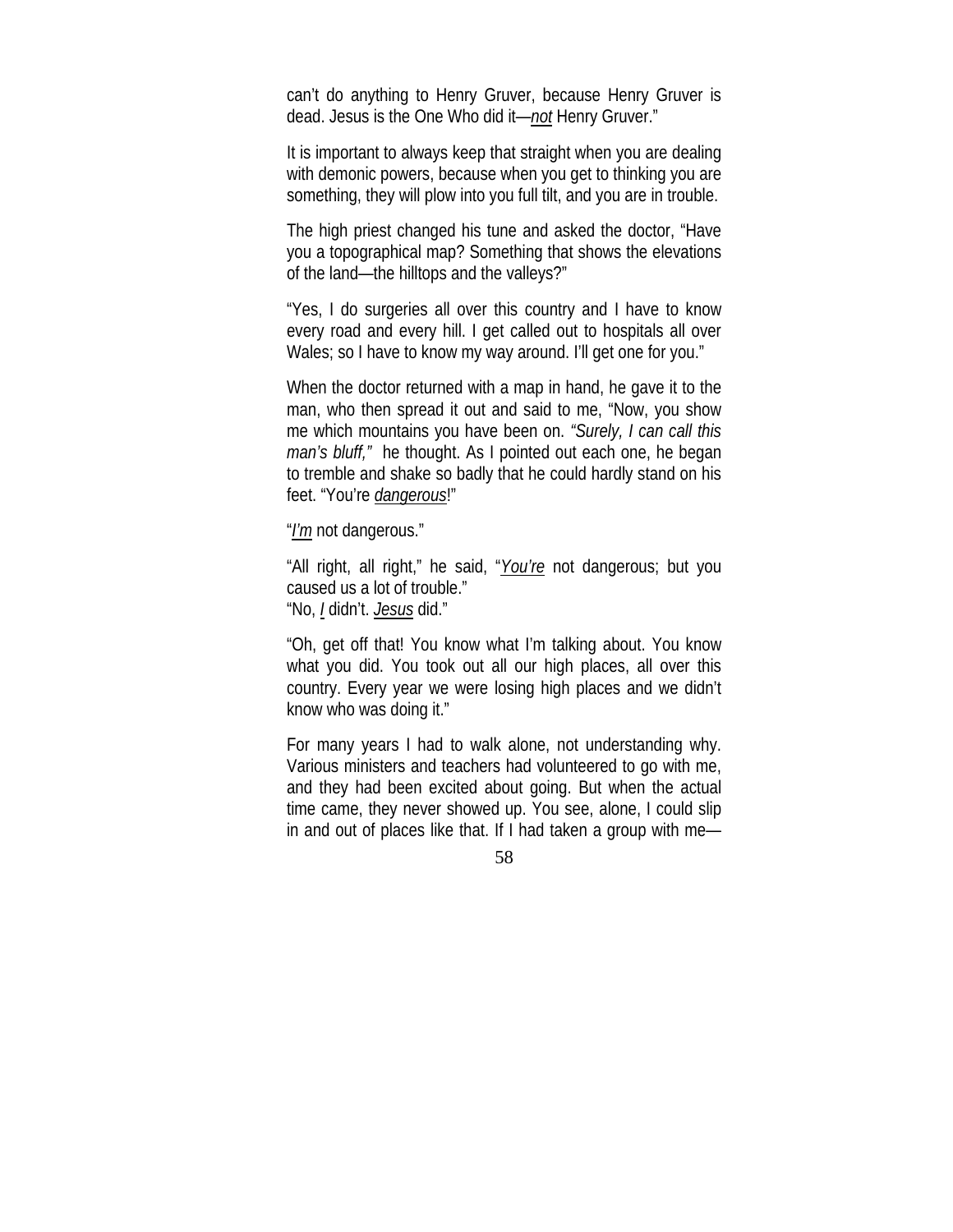even two or three—we would have been too conspicuous. Somehow the Lord enabled me to disappear. Without even realizing it, I would slip right past their guards and sentries into those high places.

Revelation 3:7 tells us that Jesus is the One Who opens and no man shuts; and shuts and no man opens. I can testify that the Lord has done that for me many times, as I have walked and prayed all over this world.

#### **WHERE IS THE WORD, "REMITTING" IN THE WORD?**

Let's look at some more scripture. Mark 1:4—*"John [the Baptist] did baptize in the wilderness, and preach the baptism of repentance for the REMISSION OF SINS*." The life and ministry of John the Baptist shows us clearly that repentance and remission of sins are closely linked. That's very important. Paul said it is by *"the foolishness of preaching"* that men are saved. That doesn't mean we preach foolishness, but it means that men get saved through the preaching of something that *seems* foolish—repentance for the remission of sins.

Now, let us look at the first chapter of Luke, as we lay a little more of the foundation. To me, this is the most awesome scripture of all dealing with the remission of sins. It begins with verse 73—*"The oath which He swore to our father Abraham."* Are you Abraham's seed? If you have been born of the Spirit and are a child of faith, you are of Abraham's seed, and the rest of this promise is for you. Verses 74-79*—"That He would grant unto us, that we being delivered out of the hand of our enemies, might serve Him without fear, in holiness and righteousness before Him, all the days of our life. And Thou, Child, shalt be called the Prophet of the Highest, for Thou shalt go before the*  face of the Lord to prepare His ways; to give knowledge of *salvation unto His people BY THE REMISSION OF THEIR*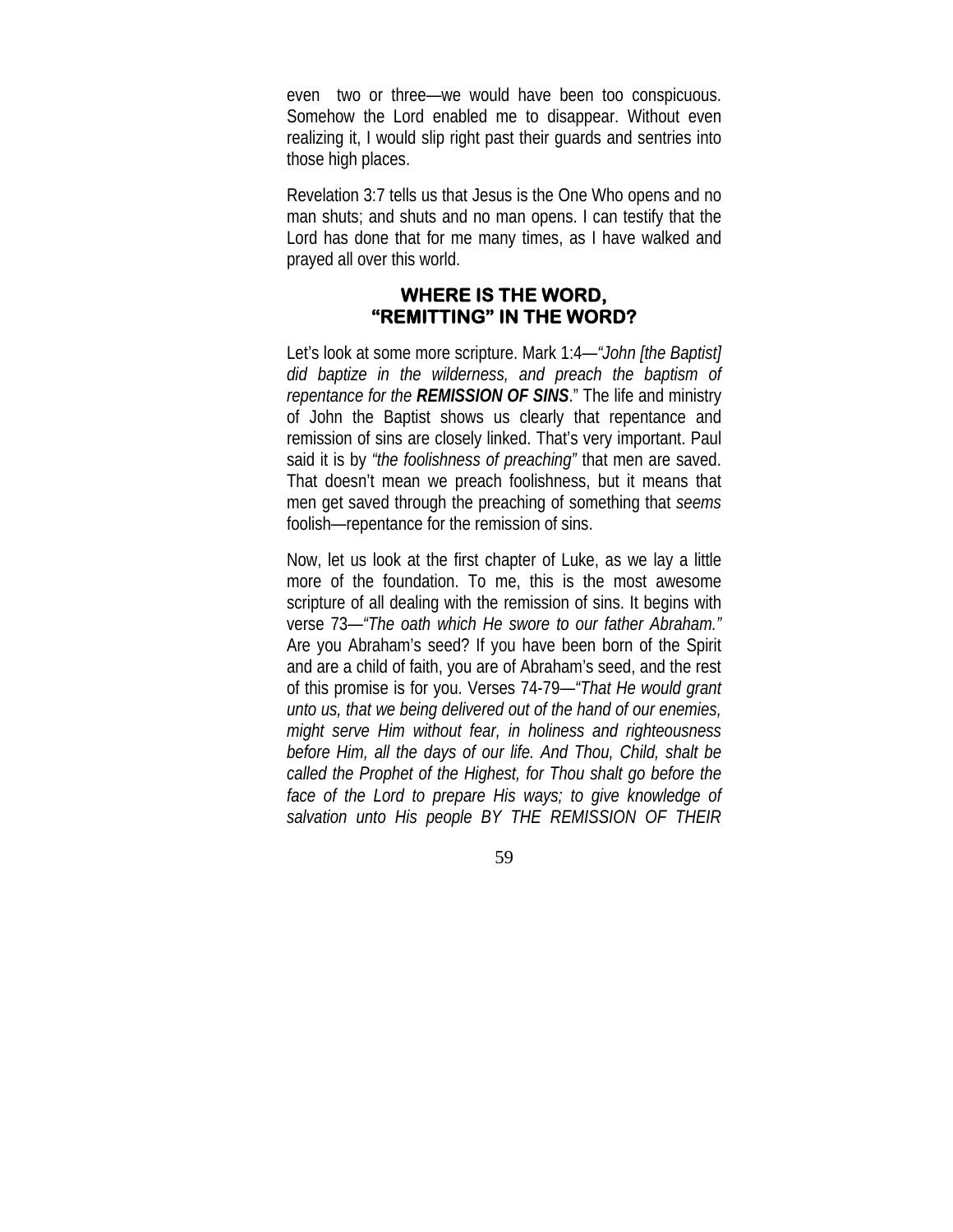*SINS, through the tender mercy of our God. Whereby the Dayspring from on high hath visited us, to give light to them that sit in darkness and in the shadow of death—to guide our feet into the way of peace."*

How much clearer can He make it? Who is our peace? Jesus Christ is our peace. If we walk in His steps, He gives us light, and then we are able to impart that light to those who sit in darkness.

Now, I know that passage is talking about Jesus remitting our sins. But Jesus said, *"…he that believeth on Me, the works that I do shall he do also…"* (John 14:12). To refuse to acknowledge that this promise is to you and me, is to stop short of the whole counsel of the Word of God. Was that not the main purpose of Jesus' life and death—to redeem the lost? He said, *"…They that are whole have no need of the physician, but they that are sick. I came not to call the righteous, but sinners to repentance"*  (Mark 2:17).

When Jesus was told that His mother and His brother wanted to see Him, He told them, *"…Who is My mother? And who are My brethren?...For whosoever shall do the will of My Father which is in heaven, the same is My brother, and sister and mother"*  (Matthew 12:48,50). Isn't that precious?

That is what Jesus said, and that is what Jesus lived. I have to believe what He said—that I must also be willing to leave house, and brethren, and sisters, and father, and mother, and wife, and children and lands to go out and fulfill the Great Commission. After all, He Himself left something far more glorious—the splendors of heaven—to come to earth and die for me. The question is not whether he loved Mary and His brothers or not. And it isn't that I do not love my wife and children, and my brothers and sister after the flesh. I do love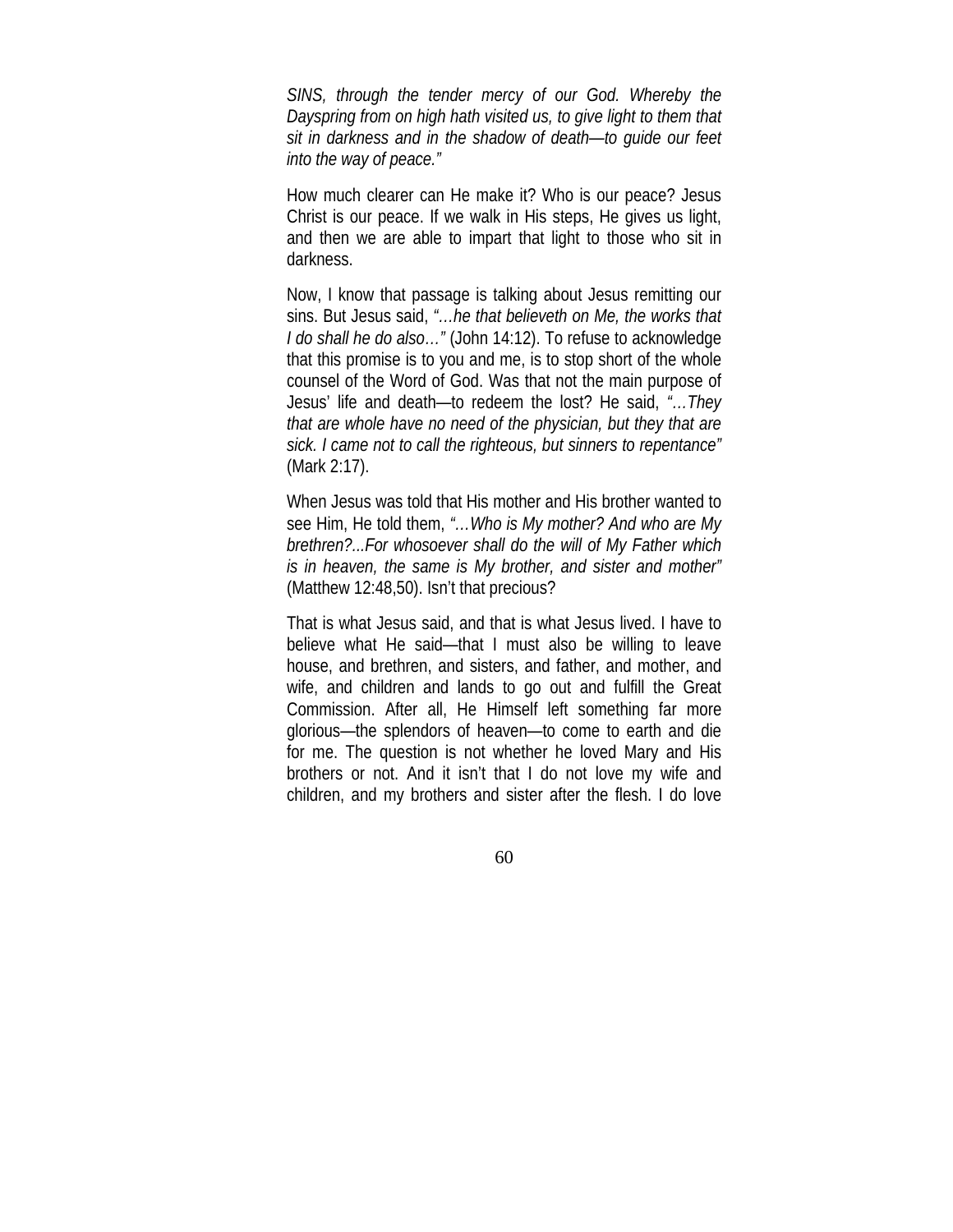them. But all those who need Him are also my mother or my brother or my sister or my son or daughter.

Yes, it is a sacrifice for me to leave my home and family. But if I am dead, and my life is hid with Christ in God (Colossians 3:3), then I really left them way back when I gave my life to Him. I just get to enjoy their fellowship when the Lord sends me back home.

In the Third Chapter of Romans is another passage that will help you to understand the declaring, or crying out, which we talked about earlier, in connection with the remitting of sin and redemption of the land. Verses 23-25; & 4:1-8—*"For all have sinned, and come short of the glory of God; being justified freely by His grace through the redemption that is in Christ Jesus, Whom God hath set forth to be a propitiation through faith in His blood, to DECLARE His righteousness for"—what?—"the REMISSION of sins that are PAST, through the forbearance of God. To declare, I say, at this time His righteousness, that He might be just, and the Justifier of him which believeth in Jesus."*

*"And what shall we say then that Abraham our father, as pertaining to the flesh, hath found? For if Abraham were justified by works, he hath whereof to glory; but not before God. For what saith the scripture? Abraham believed God, and it was counted unto him for righteousness. Now to him that worketh is the reward not reckoned of grace, but of debt. But to him that worketh not, but believeth on Him that justifieth the ungodly, his faith is counted for righteousness. Even as David also describeth the blessedness of the man, unto whom God imputeth righteousness without work,* saying, *'Blessed are they whose iniquities are forgiven, and whose sins are covered. Blessed is the man to whom the Lord will not impute sin.'"* 

We have the power to declare the remission of sins, through *His* righteousness. What sins? The sins that are *past*. It does not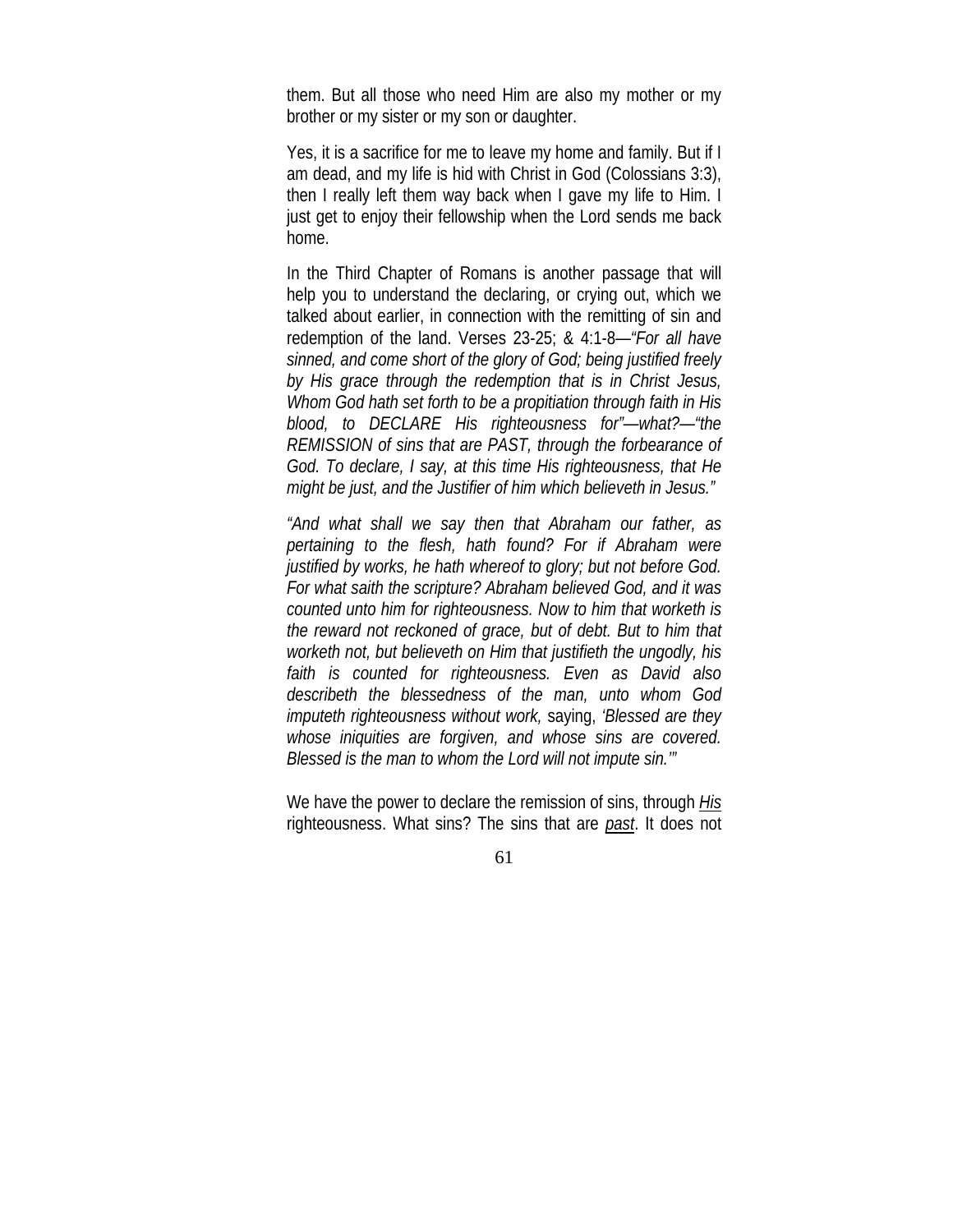say, "the recent past", or, "last week", or even, "all the sins one person committed in the past". It says, "sins that are past"—that includes all the past sins in an individual's life, in his father's or his mother's life, in his grandfather's or grandmother's life, and in the life of any of his ancestors.

I can almost hear some of you who are reading this, saying, "Now wait a minute, Henry. Are you getting into some kind of new doctrine here? Do you mean to tell me that we have the power to declare remittance for the sins that are past—even those committed in the generations that came before us?"

That is exactly what I am saying. What else could this scripture mean? How far back is "the past"? However, I am not making up a new doctrine. This is simply what the Bible says concerning the remitting of sins.

## **THE CRIES OF INNOCENT BLOOD AND THE SINS OF THE PAST**

This is one of the most vital truths of all when it comes to redeeming the land. I can't begin to tell you how many times I have entered into an area, begun to walk it, and heard the cries of innocent blood coming from that land. Countless times I have seen visions of the abominable acts that were committed there—acts which defiled that land.

I have been sharing about England and Wales, so let me give you an example from that part of the world, to show you how He taught me about this. I was walking along the Wye River in Great Britain. As I came near the base of a cliff, I heard the cries of young teenage girls. Even today, I could take you right to the place. I have six girls of my own. I know what 13 and 14 year-old girls sound like, and the cries I heard told me that they were about that age.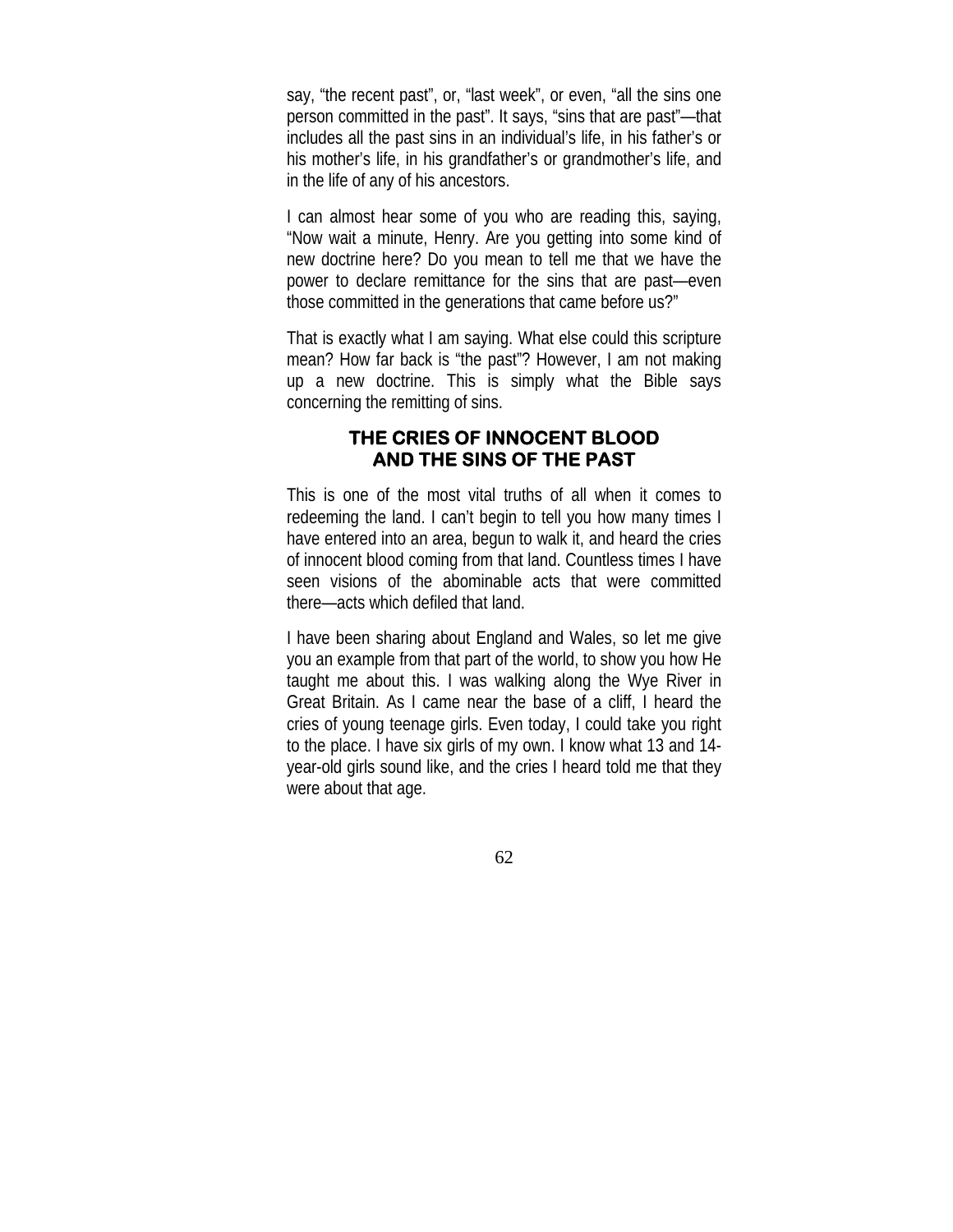I began making my way through the dense undergrowth, praying in the Spirit, when a righteous indignation rose up in me. "*Whoever is hurting those girls are going to have to deal with me," I thought.* My ears were hearing cries of desperation, the cries of young girls who were being brutally molested and violated. *"Lord, give me the strength to knock heads. I don't care if there are thirty of them, or a hundred," I prayed. "No one has the right to treat children like that!"*

As I continued making my way through the brush, the Holy Spirit began to speak to me. He said, "Don't take this personally."

"Lord," I asked? "What are you talking about? Nobody has the right to do such a thing! I couldn't see what was at the base of the cliff. When I heard the cries, I honestly thought several girls were being molested right there, at that very moment.

Breaking into a clearing at the base of the cliff, I found that the ground was packed solid, like the ground I had seen in the concave area above the Devil's Pulpit. Nothing was growing there. There was another big circle of stones, too, and charcoal from many fires.

It was all I could do not to fall on my hands and knees and begin clawing at the ground with my bare hands, trying to dig down to find those screaming girls. I thought they were under a thin layer of earth or something, and I was hearing their cries coming up through it. At that point a vision from the Lord came before my eyes. I saw Roman legions encamped in the area and soldiers going through the villages grabbing young girls, killing some and taking other captive. They brought them to the very spot where I stood, and they abused them. Then they murdered them and threw their bodies into the river. I saw lifeless bodies floating down the river.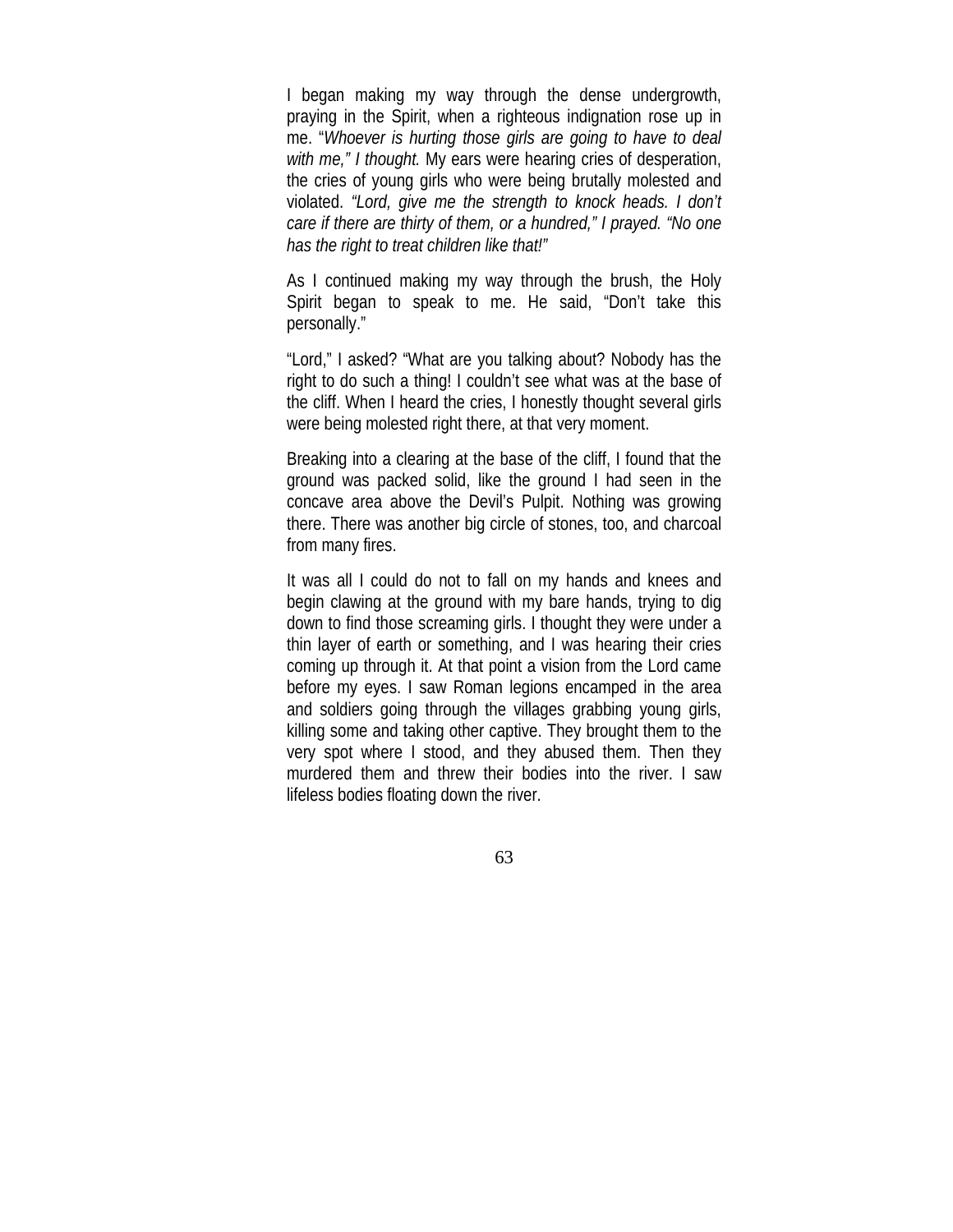The Lord said, *"This happened back in the third century, and their innocent blood is still crying from the ground."*

*"Lord," I countered, "I don't understand. What am I to do? What is my responsibility concerning this? Why would You show me such a thing if there is nothing I can do about it?"* 

*His reply was simple and to the point, "You remit those sins." My thoughts were the same as some of yours when you first heard this teaching, and I voiced them to the Lord. "I don't have the power to remit sins that happened way back in the third century!"*

Isn't it wonderful that when James first penned the description of the Lord's wisdom, one of the attributes he noted was that it is "easy to be entreated" (James 3:17). That Wisdom is still easily entreated. He won't get upset if we question what He says. He won't turn us away or humiliate us for asking Him what He means when He speaks to us or teaches us.

His reply to me was, again, simple and to the point, "Open my Word," I did just that; and my Bible opened up right to this passage in Romans 3:24-26. I looked down with my eyes, and there it was. "*to declare His righteousness for the remission of sins that are past.*" That was good enough for me. I was excited, "I'll take it, Lord, I'll take it!"

He then further explained to me that, "You will not redeem this land back unless you take this stronghold, because to this very day, molestations and seductions and orgies are taking place around these fires. And the reason it is allowed to happen is because that innocent blood sealed a deed with the god of this world, giving him the right to take this place as one of his strongholds. Take it back, and I won't let such things happen here anymore. You will free this ground, and not only the ground, you will free the entire creation around here. This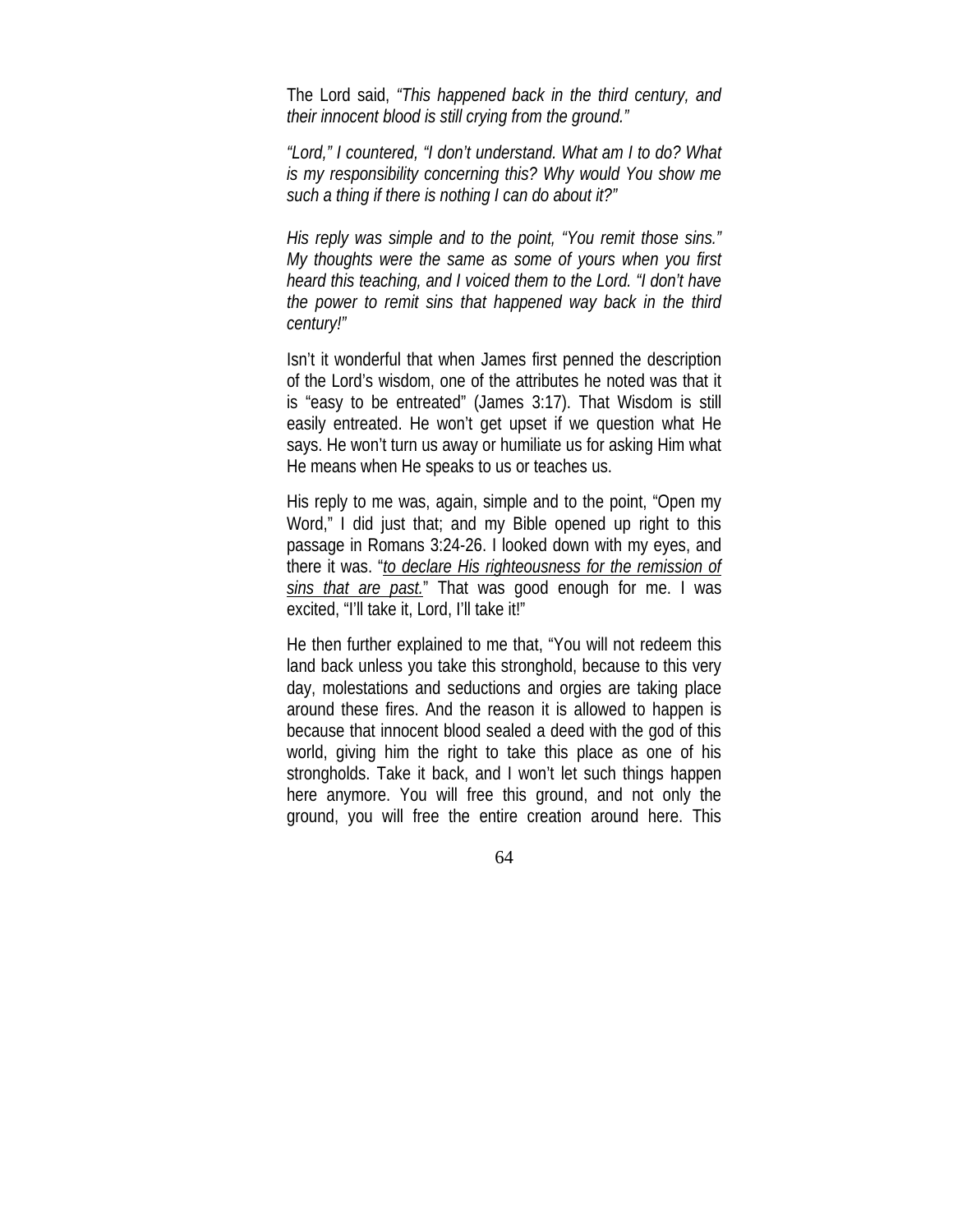ground will begin to come forth with life in it. No one will come in here to commit those kind of acts anymore.

I did just as He commanded. I walked over that ground, praying and remitting the sins of those Roman soldiers, as well as the sins of their descendants. I prayed for that generation, and right on down to those who were alive that very day, who were still suffering under the grievous yoke that was the result of every sin and abuse their forefathers had committed on that land.

#### **RELEASING THE GOODNESS OF GOD**

What do you do *after* you have remitted the sins that were committed in an area? Then it is time to release the goodness of the Lord over the land, and over those who are currently living there. *"…Despisest thou the riches of His goodness and forbearance and longsuffering, not knowing that the goodness of God leadeth thee to repentance?"* (Romans 2:4)

Next, you ask the Father to restore His creation. Ask Him to bring back His breath of life and to move His hand over that desolate area where the ground is hard-packed and nothing is growing anymore. Ask Him to cleanse that ground and let flowers and grass and trees begin to come forth and be nourished. Ask Him to let the squirrels and the rabbits and the birds come back to that area. In other words, ask Him to let life come back to the land once more.

This may sound like a new doctrine to you, but I assure you that it is as old as the New Testament. God has been waiting a long time for us to begin to take hold of the power of His Word and reclaim the land that has been defiled by sin.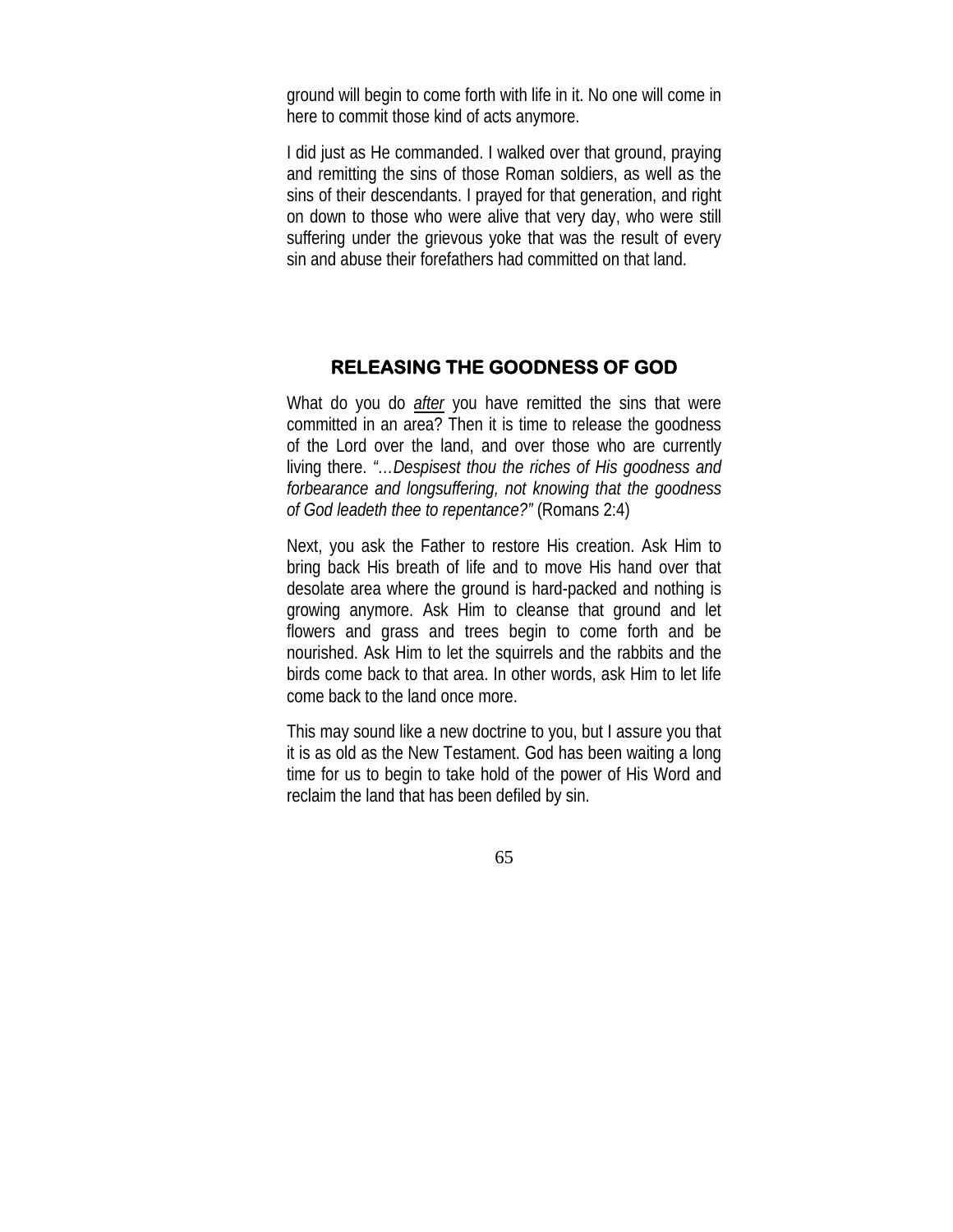God's people will be the determining factor in this matter of God's judgments, not the wicked. We are the ones who will determine whether or not the plagues hit this land. We are the ones who will determine whether or not famine will come to America. II Chronicles 7:14—we quote it as commonly as John 3:16—*"If My people, which are called by My name"— Christians—"shall humble themselves, and pray, and seek My face, and turn from their wicked ways; then will I hear from heaven, and will forgive their sin, and heal their land."* We have to start doing the things that verse admonishes us to do.

Romans 3:26, again—*"To declare, I say, at this time…"* That is in the present tense, isn't it? What are we to declare? *"His righteousness—can* you think of any better way to declare His righteousness than to remit sins? That is really the epitome of declaring His righteousness. When Jesus cried out, "It is finished!" The work of redemption was complete. That was declaring His righteousness. What was it that Stephen declared before he died? *"…Lord, lay not this sin to their charge…"* (Acts 7:60). Like Jesus, Who had prayed, *"Father, forgive them, for they know not what they do"* (Luke 23:24), Stephen remitted the sins of those who were taking his life. He was remitting sins right up until his last breath. As the stones were beating the life out of Stephen's body, his eyes were opened to see the glorified Christ standing at the right hand of the Father; and he cried out his last words: Lord, lay not this sin to their charge. Forgive them. They know not what they do. He remitted their sins.

In the Introduction to this little book I referred to "the distinguished Bible teacher" who was in a conference with me. He asked me, "Henry, where did you find that doctrine of remitting? That is a new doctrine."

I explained to him, "It isn't new; it's all over in the Bible."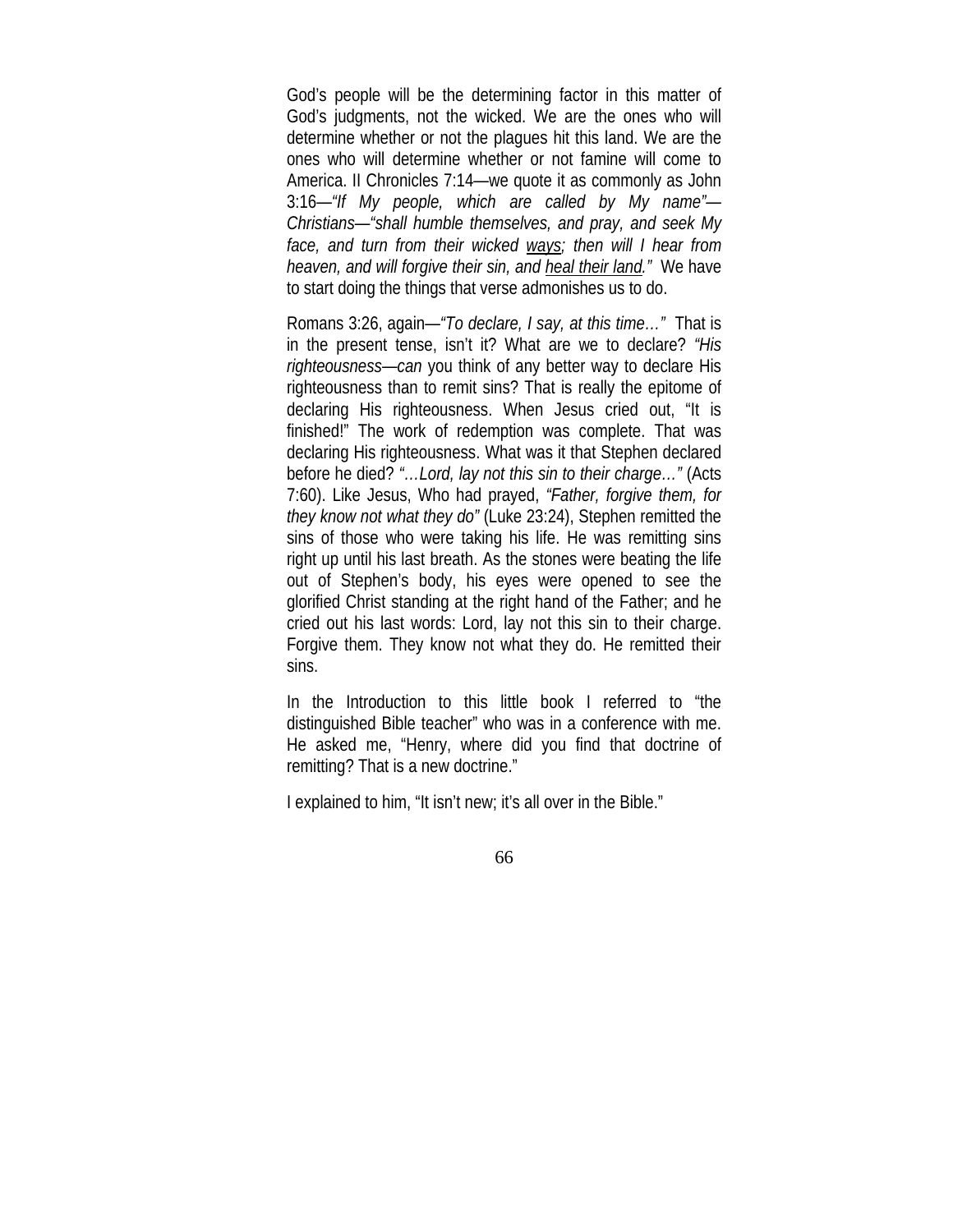"I know," he replied, "you have shown us that. Yet, I have not heard anyone else teaching it. Where did you get this?"

"You know," I said, "I asked the Lord that question myself." I told him the understanding I received was that this doctrine was lost when Constantine declared Christianity the official state religion of Rome. Thereafter, men became soft in their Christianity, joining all the pagan gods to Christ. They took their old pagan holidays and called them "Saint So-and-So's Day". You just can't find the purebred attributes of righteousness and purity in this kind of hybrid Christianity.

Have you been wondering why it is that true Bible Christianity doesn't seem to be spreading like it should? Everywhere I go in the world, I find that Islam is growing ten times faster than Christianity—in some places, a hundred times faster. Why? Because we have grafted into our Christianity a hybrid version, and in each generation we are getting less and less fruit. Our Gospel is degenerating.

We must separate ourselves. *"Wherefore come out from among them, and be ye separate, saith the Lord…"*(II Corinthians 6:17). Why? It goes back to the principle of remitting—*"though your sins be as scarlet, they shall be as white as snow. Though they be red like crimson, they shall be as wool"* (Isaiah 1:18). That is remitting! Isaiah understood this great truth.

#### **BLOOD GUILTINESS**

To make this teaching complete, I want to go into the subject of blood guiltiness in greater depth. What exactly is blood guiltiness, and what effect does it have on our land? What does it do to our neighborhoods, our communities and our cities?

Remember Cain and Abel? God, the Father asked Cain, "Where is your brother? And Cain replied, "I know not; am I my brother's keeper?" If you cease to believe that you are your brother's keeper, you will never enter into the truth of remitting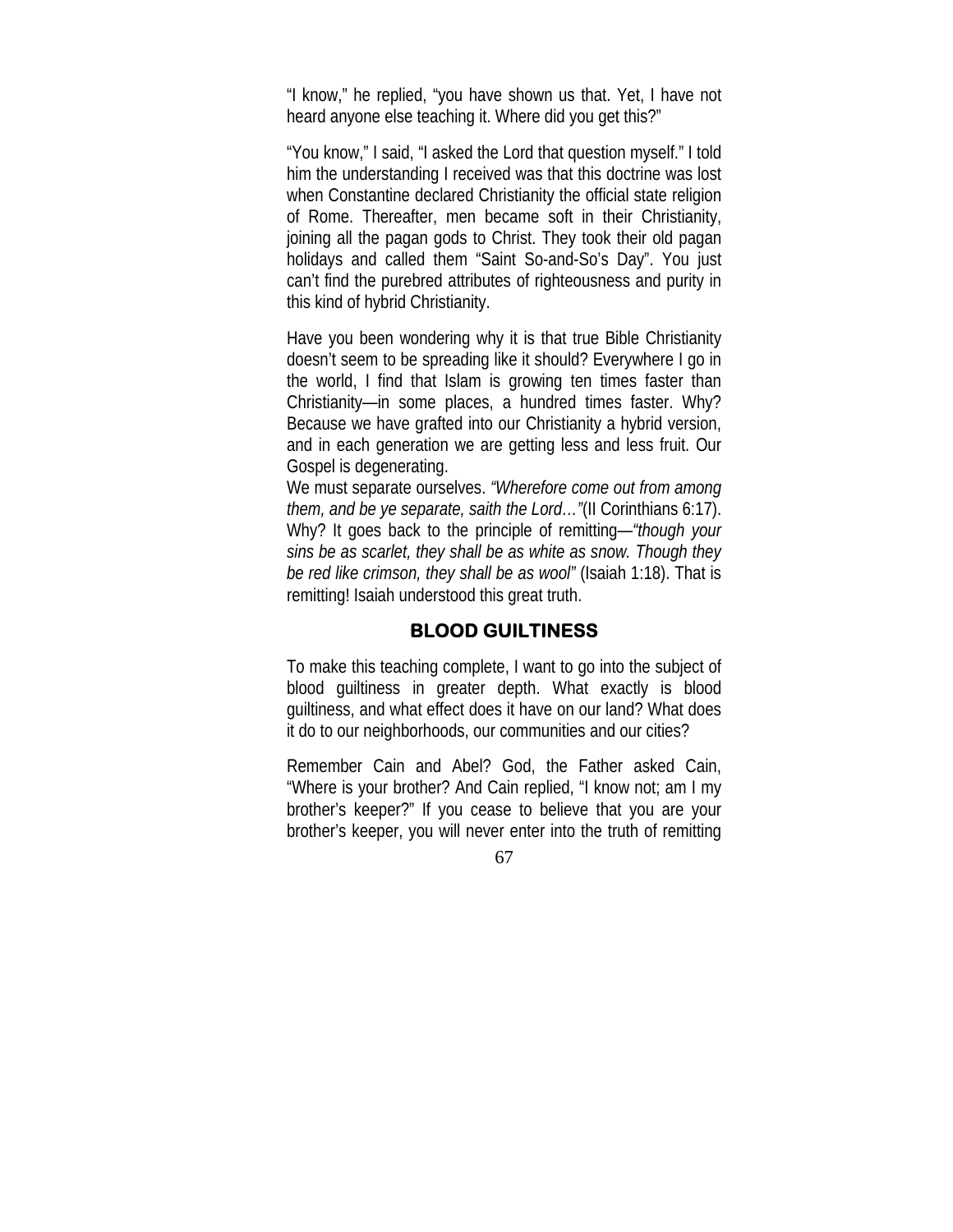sins. You will be content with the fact that murder was committed, and try to explain it away—even before God.

Cain knew where his brother was; he himself had buried him. He had spilled his own brother's blood, and the Father knew it. What did God say? "…*the voice of thy brother's blood crieth unto Me from the ground"* (Genesis 4:10).

I have heard innocent blood crying from the ground on several continents. As I have already written, it stopped me dead in my tracks when I first heard it. I have heard it so loudly at times that it was almost deafening. In an area of Siberia where many saints had been martyred, I could hardly sleep for nine days and nights, until I found myself at the point of exhaustion. I would fall asleep for about an hour and a half, then stir out of that sleep, hearing those cries. I would get up and walk the floor, reading Isaiah 53, clinging to it and embracing it. I would cry out to the Lord, "You haven't given me any understanding of what I am experiencing!" I had no idea what it was all about until the end of the ninth day.

As I was walking that city my bronchial tubes froze. It was April, the sun was shining and I didn't cover my face. What I didn't realize was that it was 20 degrees below zero. I didn't know what had happened to me. I just knew that the fever and the pain of every breath I took, combined with the inability to sleep more than an hour or so, was like torture. I kept walking because I kept hearing the cries of innocent blood, particularly on one hill above the city. I kept remitting the sins of the innocent blood, but the Lord wouldn't tell me what had happened on that hill.

The last day I was there, I asked a local man if he knew the history of the area, and of that hill in particular. He was a man of position and honor and spoke English very well.

"Oh," he explained, "that is called The Red Hill."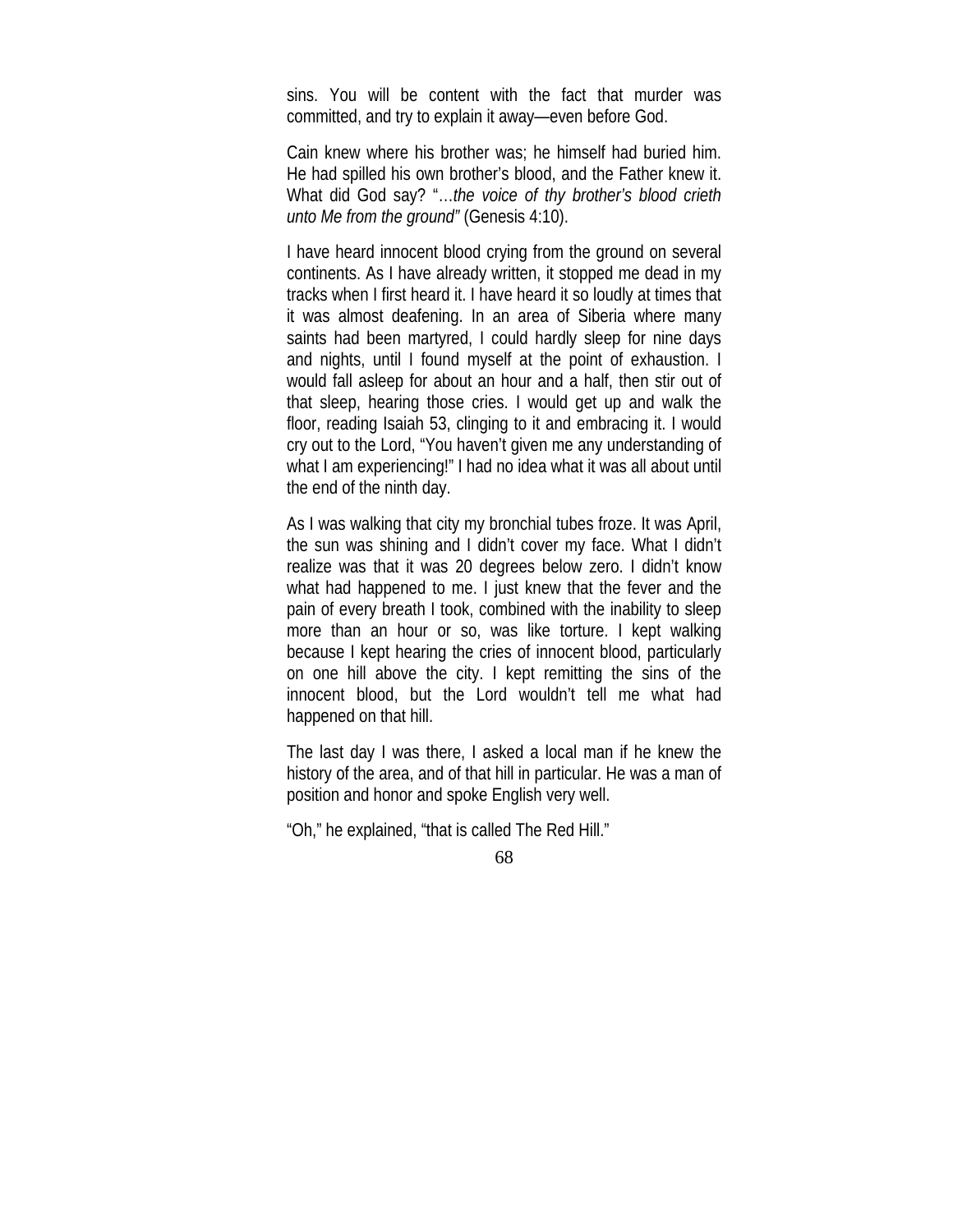It was covered with snow at the time, so I inquired, "Why is it called The Red Hill?"

"Well," he started to say, as he hesitated for a moment, "it doesn't make me happy to tell you this; but people like you? we took them up on that hill and lined them up, and machinegunned them down. We had to; we were order to do it. If we would not have obeyed those orders, we would have been shot also. We then used a bulldozer to cover their fallen bodies. That whole hill is full of bodies of people like you." *[He meant Christians.]*

That certainly explained why the cries persisted in my spirit. It was truly the cries of innocents—the cries of those who had given their lives. That evening the crusade team, of which I was a member, had a glorious healing meeting that went on late into the night. God came down and healed those precious people. Hundreds came to the Lord weeping. We passed out Bibles until we ran out of them. However, I hadn't realized the power of that innocent blood in that hill. Again that night I got my hour and a half of sleep before I awakened again to the cries of pain in my body. Once more I walked the floor.

Jesus, I don't understand," I told Him. "You healed all those people tonight. I don't think there was a single one there in need of healing that didn't get it. Why am I still battling this affliction? You know that physically, I cannot keep going like this. I have got to have some sleep. I cannot keep walking all day and be part of holding meetings every night."

As I was talking to the Lord that way, He spoke these words to me very gently and sweetly. "You are in a heated room. You can crawl into a comfortable bed for that hour and a half of rest. You can fellowship with the saints in this city without fear. Can I not count you worthy to enter into the fellowship of the sufferings of those who would not accept deliverance?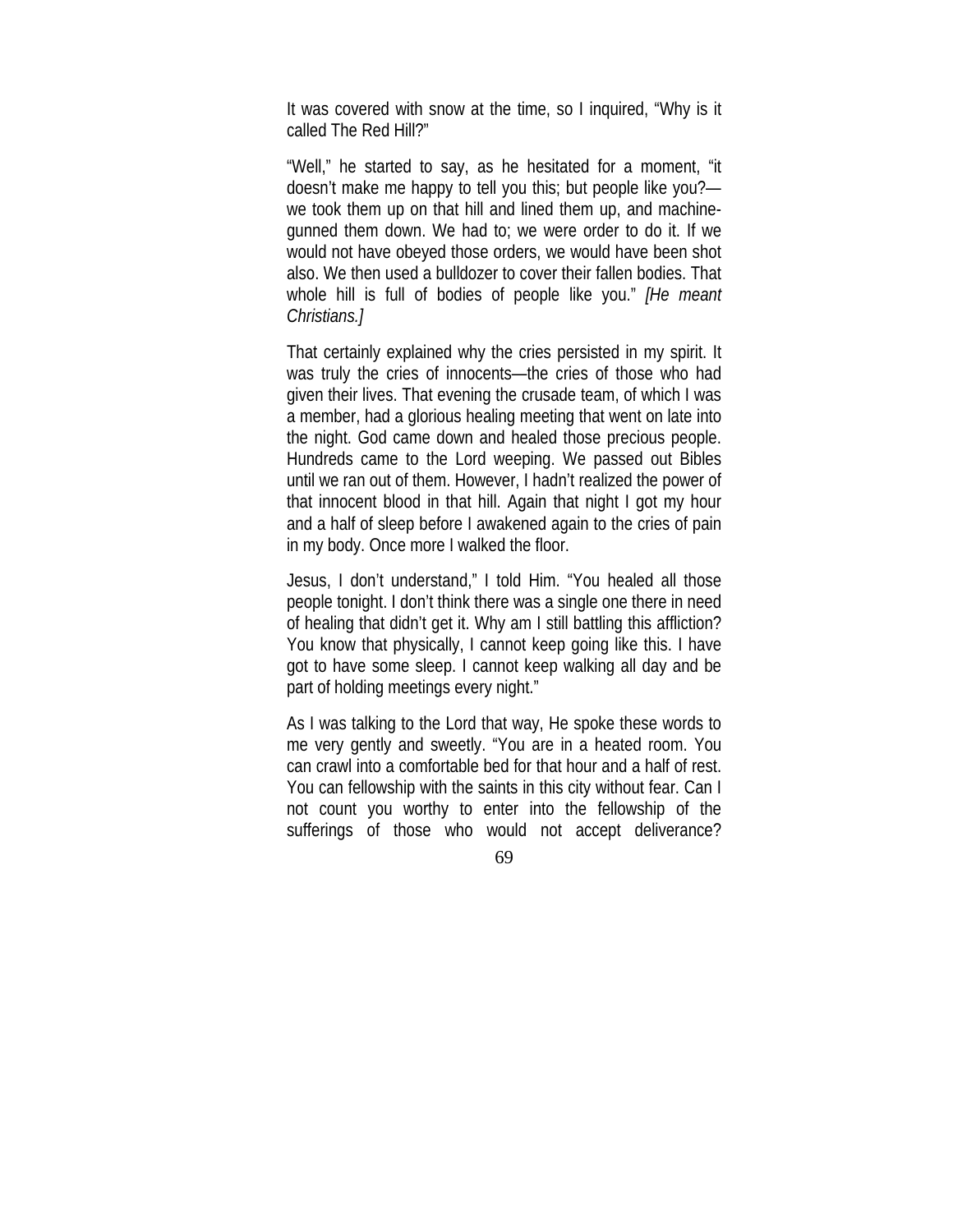(Hebrews 11:35) Can I not account you worthy to experience some of what they went through, "not accepting deliverance that they might obtain a better resurrection?"

Hearing those words, I fell on my face and broke into weeping. "Oh, Jesus," I sobbed, "don't ever take this off from me. I'm willing to carry this affliction the rest of my life, until I go to the grave. Don't take if off me, if it will bring glory to Your name." I sincerely meant every word.

Two days later we were back at Anchorage Christian Center in Alaska, having flown all night long from Sakhalin Island. I had preached in the Russian underground church Sunday morning, afternoon, and evening, then gone right to the airport in South Sakhalin, and arrived in Anchorage at 8:00 a.m. that same morning. I got off the plane and went through customs. My hosts picked me up and took me directly to the church, where I went straight to the pulpit and began to preach.

No one who was there that morning knew that I was afflicted. The anointing was on me, so no one could tell. That anointing lingered after I had finished preaching, as we went out to have a quick bite to eat. Then I went with some people from the church to walk the grounds of Earthquake Park.

They wouldn't tell me the history of the ground beforehand. They said, "What do you hear in this place? Do you sense anything here?" They were testing me. I said, "I hear the death cries of the wicked. I hear the cries of the wicked dying." I kept telling them that, and they would just mumble between themselves. They would never tell me whether I was on track or not—whether I was right or wrong.

Then we went up to the other end of the park, and they intentionally parked in an area that looked like plowed ground. There were mounds of earth there, with paved paths winding in and out among them.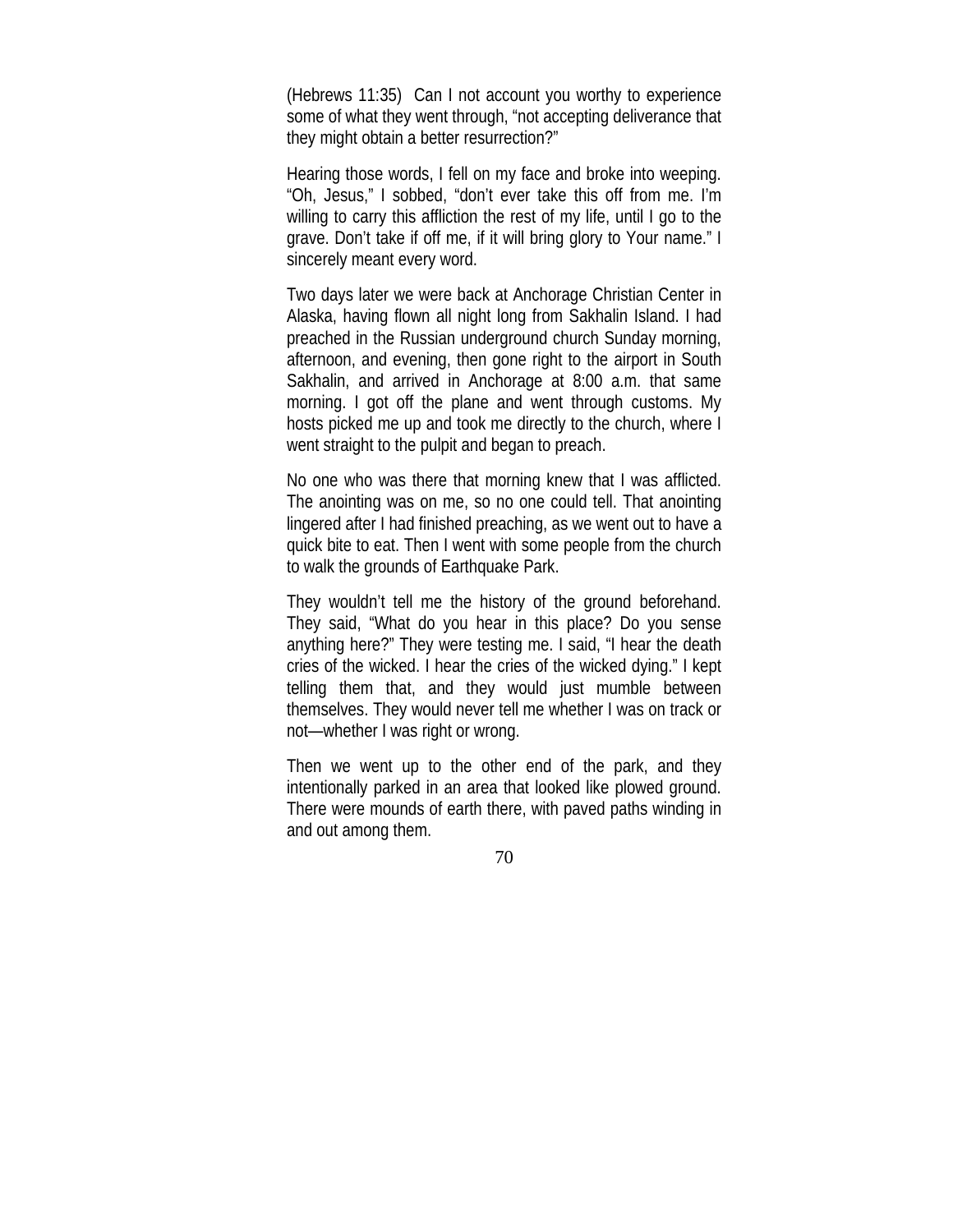When we got out of the cars on that end of the part, they said, "Come here, we want you to read this sign." It simply said, "Earthquake Park." I hadn't known that that was the name of the place. They kept asking me if I heard any innocent blood crying. I said, "No, I don't hear innocent blood crying. I hear the cries of the wicked. I hear them cursing God as they are dying."

That park was something like a quarter of a mile wide and a half-mile long. The elite of Anchorage had lived there in the 1960's. But that huge earthquake took the ground under that brand new, exclusive development of that city and churned it like a giant plow. I learned that those houses are now 45 feet under the ground. I thought, *"My word! That's the same distance underground that an archaeologist found those who had died in Korah's rebellion."* In Numbers 16:30-34, the Bible tells us that the earth opened up and swallowed them alive. There is something significant about that 45-foot depth, I guess. I did not know that as I walked over that land, I heard the dying cries of the wicked.

When I returned to Anchorage Christian Center that evening, we had a testimony meeting. At dinner that afternoon we had gotten all excited in the Lord, so His anointing had just stayed on me all day long. The folks there still did not know that I was carrying that affliction. If the anointing had come off from me, I would have broken out in a sweat, I would have had a cough, and my head would have felt like it was going to explode. I would have been in such a weakened condition that I would have been unable to minister that evening. Nonetheless, we just flowed through the testimony service and right into the evening service.

I began to minister that night, and the power of God came down. It was awesome! All kinds of things happened that night. For one thing, we got a choir going. The Lord told me to say,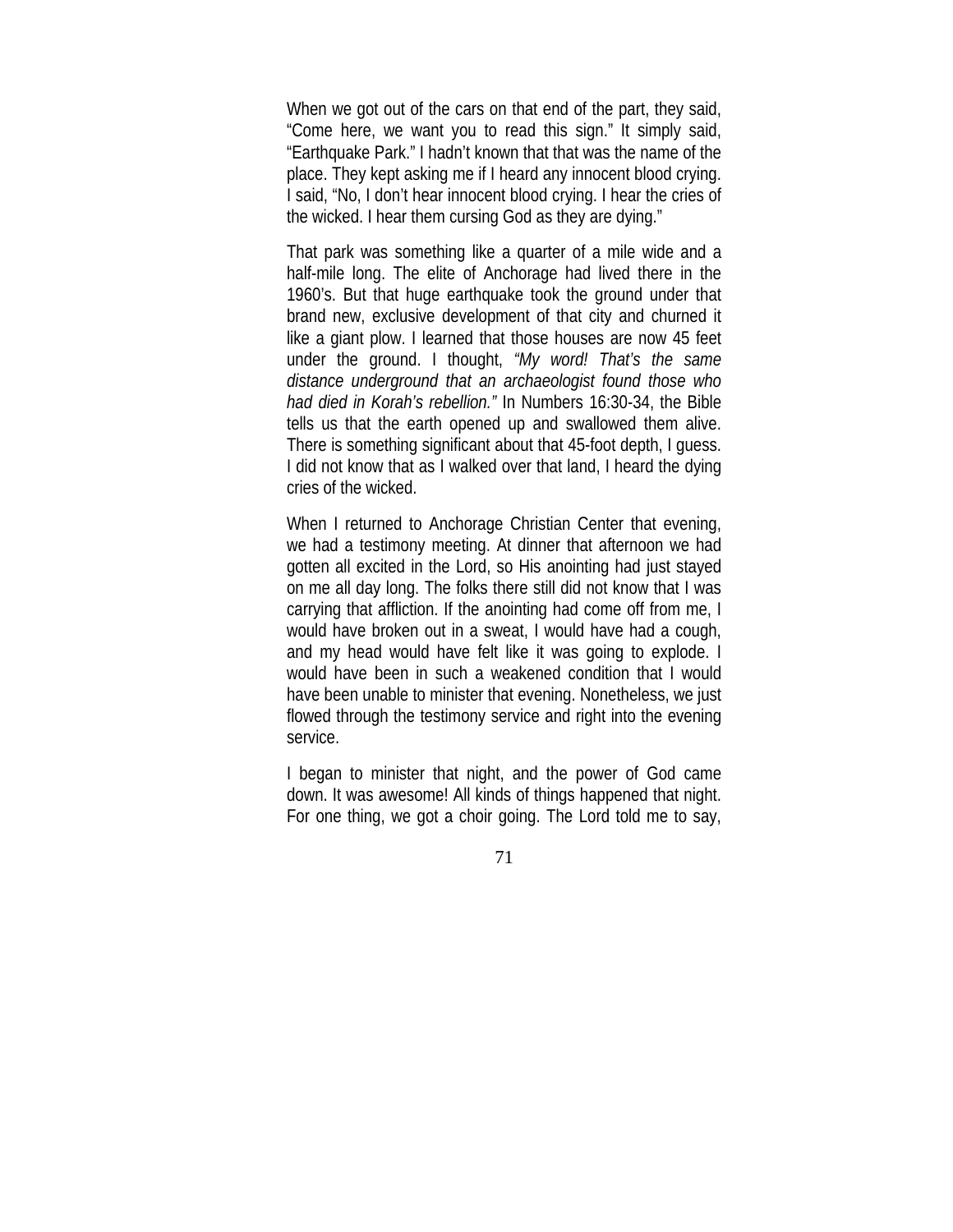"All of you who couldn't carry a tune in a bucket, come on up here! The Lord wants to tune you up. You have desired to sing praise to the Lord that sounds pretty, like other people's praise. You want to sound beautiful for the Lord. If that is your motive, get up here." About 250 people came forward that night. I just began going around and ministering to them as they were lifting their hands.

Their understanding of their singing ability was correct—their notes were *really* sour. I thought, *"They were right—they couldn't carry a tune in a bucket!"* My heart went out to them. I thought again, *"My goodness, if I had to stand next to one of these people I would have a hard time staying in pitch."*

But as I walked back and forth, they began to tune up. All of a sudden it sounded like a beautiful choir! As they heard their own voices they got excited, and heaven came down.

That was just one of the things that happened that night. We finally got done about 11:45, just before midnight. I left the pulpit and took the lapel mike off, and went down and stood beside Pastor Dick, saying, "Well, that's all the Lord gave me."

He looked at me and asked, "Are you sure that is all?"

By this time I had completed two very long Sundays in one, and I replied, "Yes, that's it. I'm finished."

"Well," he stated, and his next words took me back some, "the Lord isn't."

Now, mind you, I had told no one about my physical condition; but he continued, "Henry, the Lord has been talking to me about you while you were preaching tonight."

Curious, I replied, "He has, has He? What did He tell you?"

"He told me that you have been carrying this affliction in your body, and that a couple of nights ago you told him you would be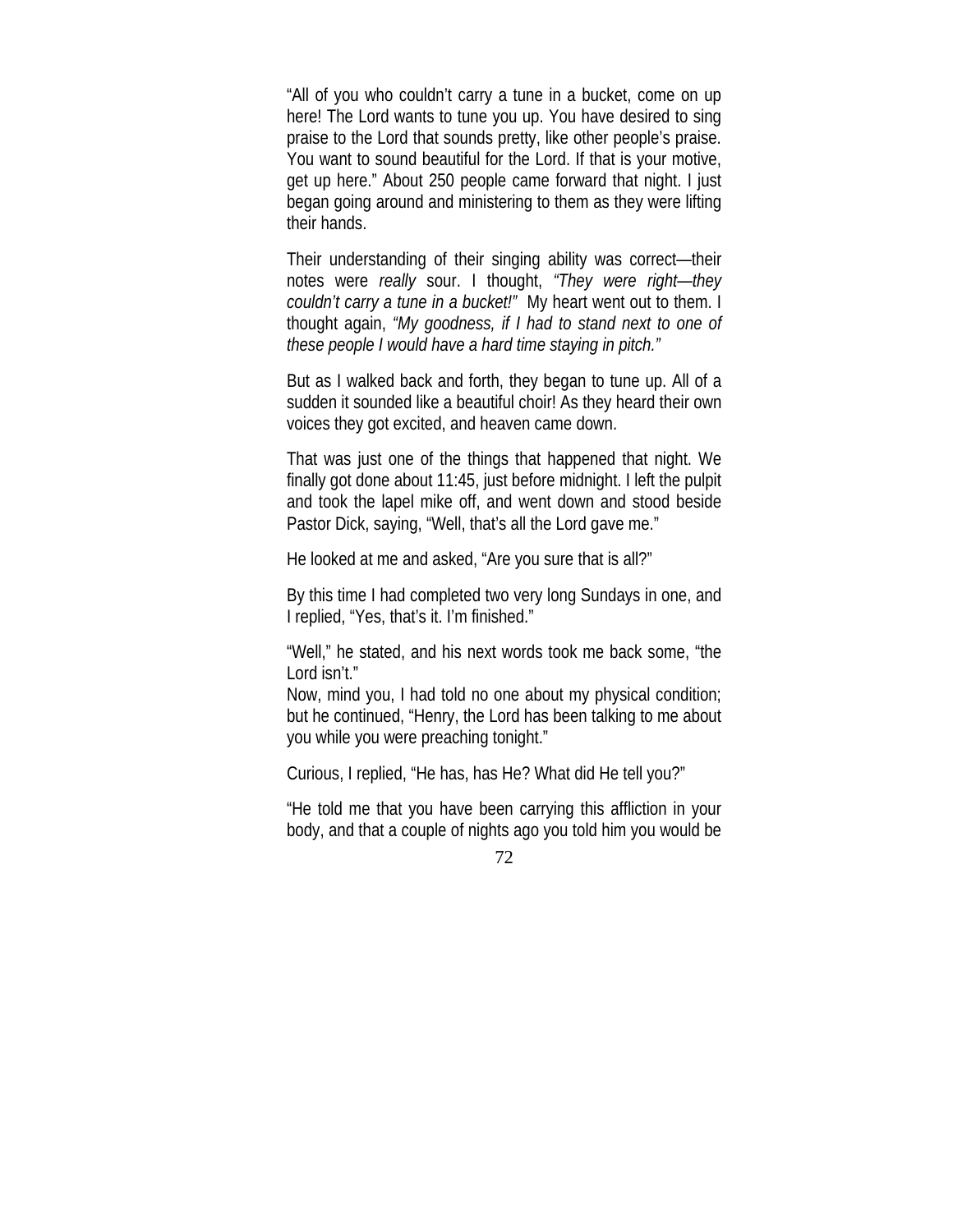willing to carry it the rest of your life. He told me to tell you that He has accounted to you as though you had carried it the rest of your life. You have the reward, but He is going to take it off from you, because He wants your strength to remain for many days."

You can be sure that I wasn't about to wrestle about that one! He pulled up a chair and began to explain the situation to the people, and they came forward and prayed for me.

### **RESURRECTION POWER**

I will never forget one man who was there. I think they called him Grizzly Jim, or something like that—combat boots, military fatigues, long, full beard, and long matted hair. He lived among the grizzlies. While I was preaching, he kept jumping up and shouting, "Hallelujah!" then falling flat on his face!

As the ushers started to drag him out, he hollered, "Preacher! Please don't let them take me out. I'm not drunk!" In fact, he was so drunk he couldn't stand up straight. But the Holy Spirit spoke to me and said to tell them to bring him up to the platform. The Spirit said, "You have been preaching it; now show it to them. Tell the people that I am going to sober him up, right before their eyes."

I love to see the Lord do things like that. And He did it for the Grizzly Man—after knocking him about 40 feet back under the chairs! He lay there for 15 minutes or so while the Lord was still tuning up that choir, then he crawled up again. As he reached out for me, I reached out toward him. The power of God came over him, and boom, he was back under the chairs again! The two deacons who had intended to haul him out went over to him. One of them looked at me and mouthed with words, "He's not breathing. He's in the arms of the Lord."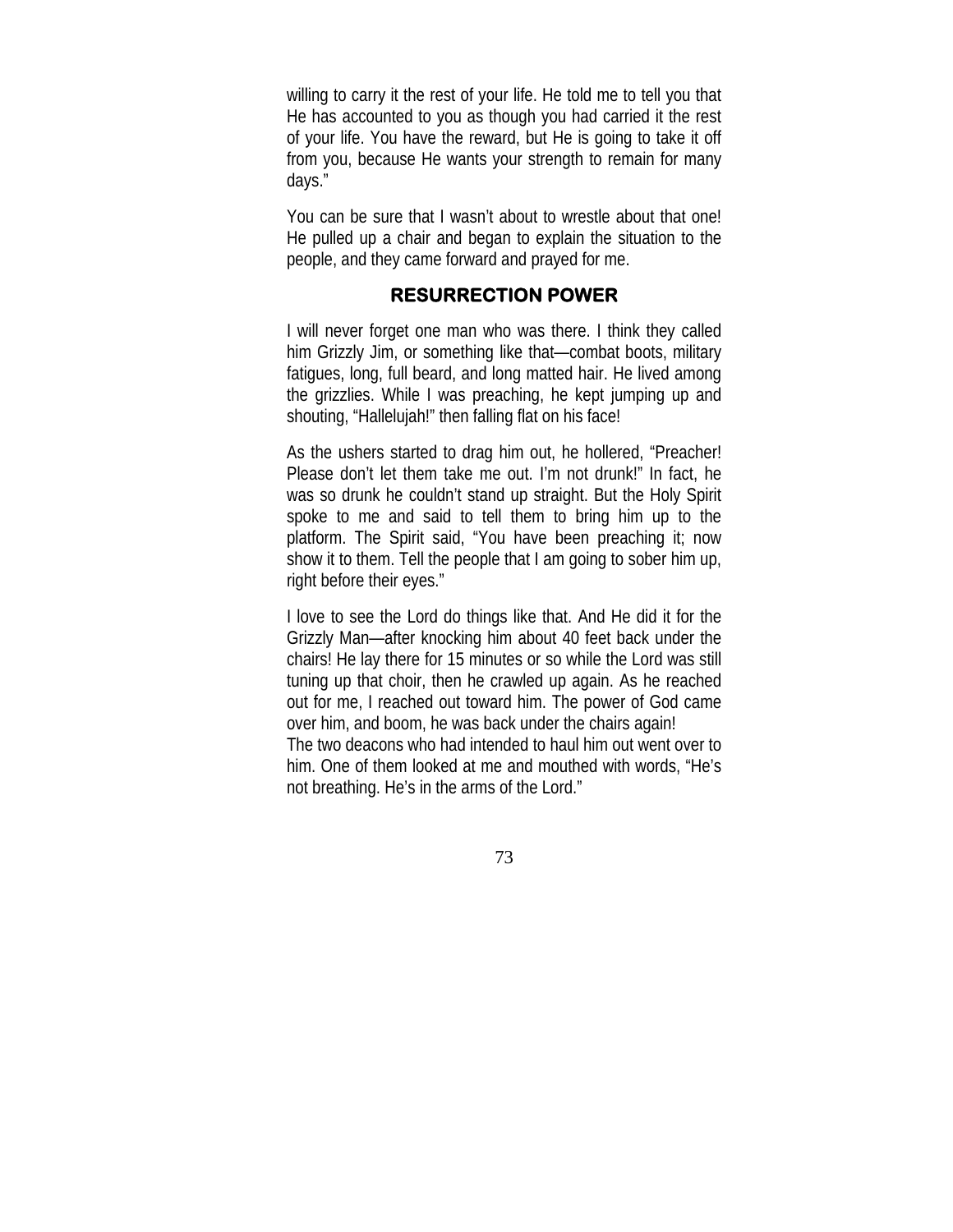*"Lord,"* I thought*, "I didn't know how You were going to sober him; but I didn't mean to kill him!* I told the deacons, "Leave him alone. God is doing the work." They said there was no evidence of life in him. He didn't seem to be breathing. But he had such a heavy beard you couldn't really tell if he was breathing unless you got right down on top of him.

When he finally got up from being under the power of God the second time, he was sober. I mean, he was *sober!* The rest of the evening, he stood in the back with his hands upraised, praising the Lord.

So, when the service ended, and I found myself sitting in a chair with my eyes closed, waiting for prayer, it was quite overwhelming to feel this rough beard and smell the smell of a grizzly bear embracing my head. Jim was crying and his tears were running down my face.

The stench of this man was truly terrible. The next thing I knew, my neck was being wrenched. He had a full nelson on me and wouldn't let go. I heard a deacon's voice say, "Come on now. Let go now. Let go of him; we are going to pray for him."

I managed to squeal out the words, "It's all right. Leave him alone.

He just went on crying and pleading. "Lord Jesus, You heard *me;* You can heal Henry." They anointed me with oil, and God touched me and healed my body. I went home healthy, and I have never, ever suffered that affliction again.

God will be no man's debtor. In this spiritual warfare, if He wounds, He will heal; if He kills, He will make alive. I am a witness to that. I was once dead for 27-minutes after a car accident; but He brought me back to life. So, like Paul, I can say to you, "I come to you as one who has come back from the dead." I know that He has the power to restore life. I know the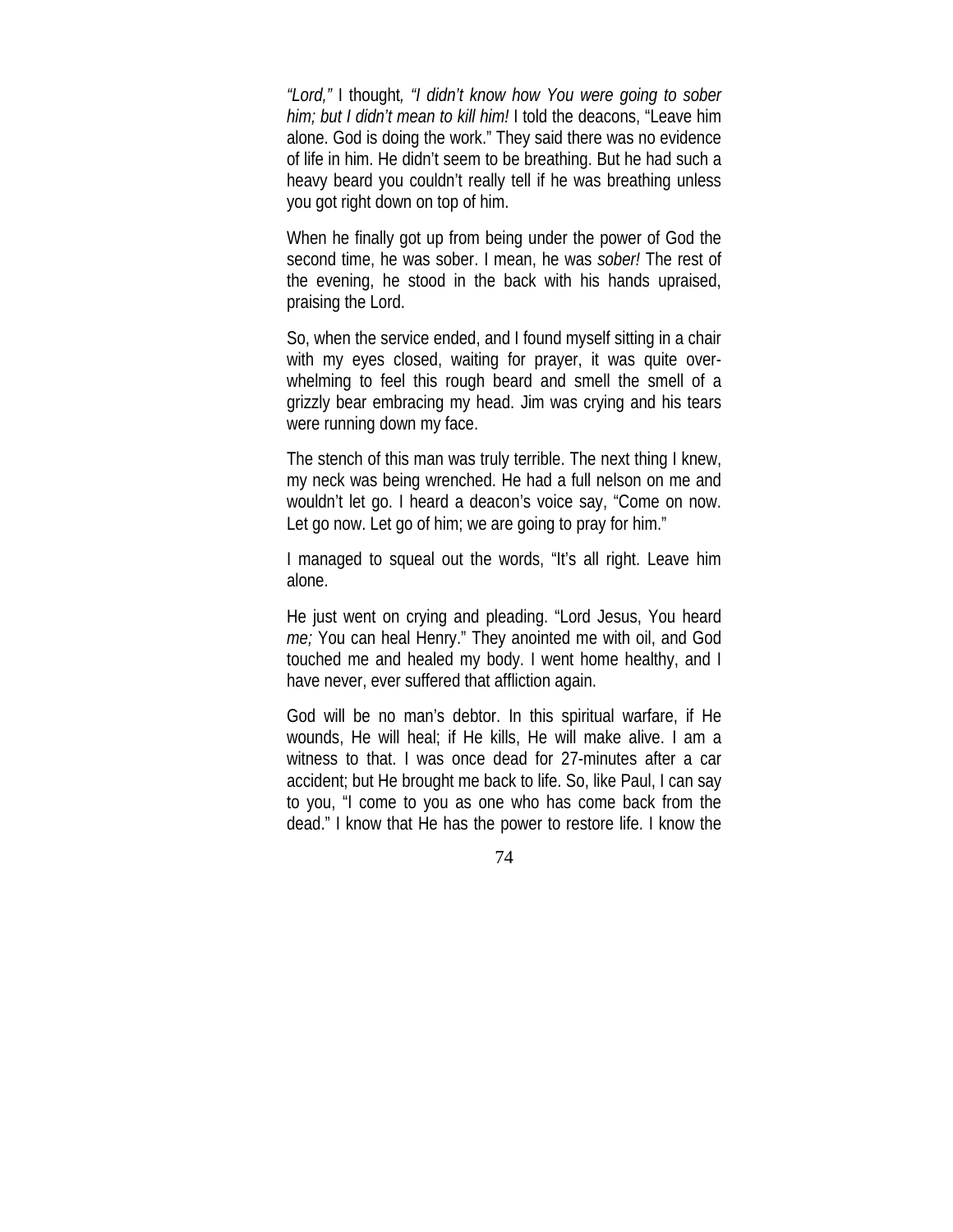power of His resurrection, and I want to know it in an even greater way.

I have personally witnessed six resurrections in my lifetime. One of them was my son, Peter. He was born dead, but the Lord raised him up. I believe in the power of His resurrection. I believe in the power and the demonstration of the Spirit of God.

God has given me a burden and a commission. He has told me that he could use me in meetings like the ones I have described, anytime I would put my hand to the task. But that is not His desire for me. He has told me, "I want My Body restored to fellowship with Me. I want the communion restored. I want them to start walking with Me and talking with Me and communing with Me, because the land will not be redeemed from the desolations of many generations unless they learn to walk and commune with Me again." That is my calling—to lead the people of God into that kind of walk with Him.

#### **MORE SCRIPTURES**

Let me give some more scriptures on the defilement of the land. Leviticus 17:10-14 tell us that the life of the flesh is in the blood. In Leviticus 18, after listing a number of sins—mostly sexual sins, plus the sacrificing of children to idols—verse 25 says that because of these things,..."*the land is defiled, therefore I do visit the iniquity thereof upon it, and the land itself vomiteth out her inhabitants."* Why did Israel lose her land? It was because she joined herself to all the gods of the heathen around her— Molech, Ashteroth, and so forth. She caused her children to pass through the fire in sacrifice to these idols. When the children start suffering and being sacrificed, you can know that God's judgment is on the way.

That is why I am very concerned about President Clinton's veto of the bill that would have banned partial-birth abortions. I am told that the original intent of the law was for this horrible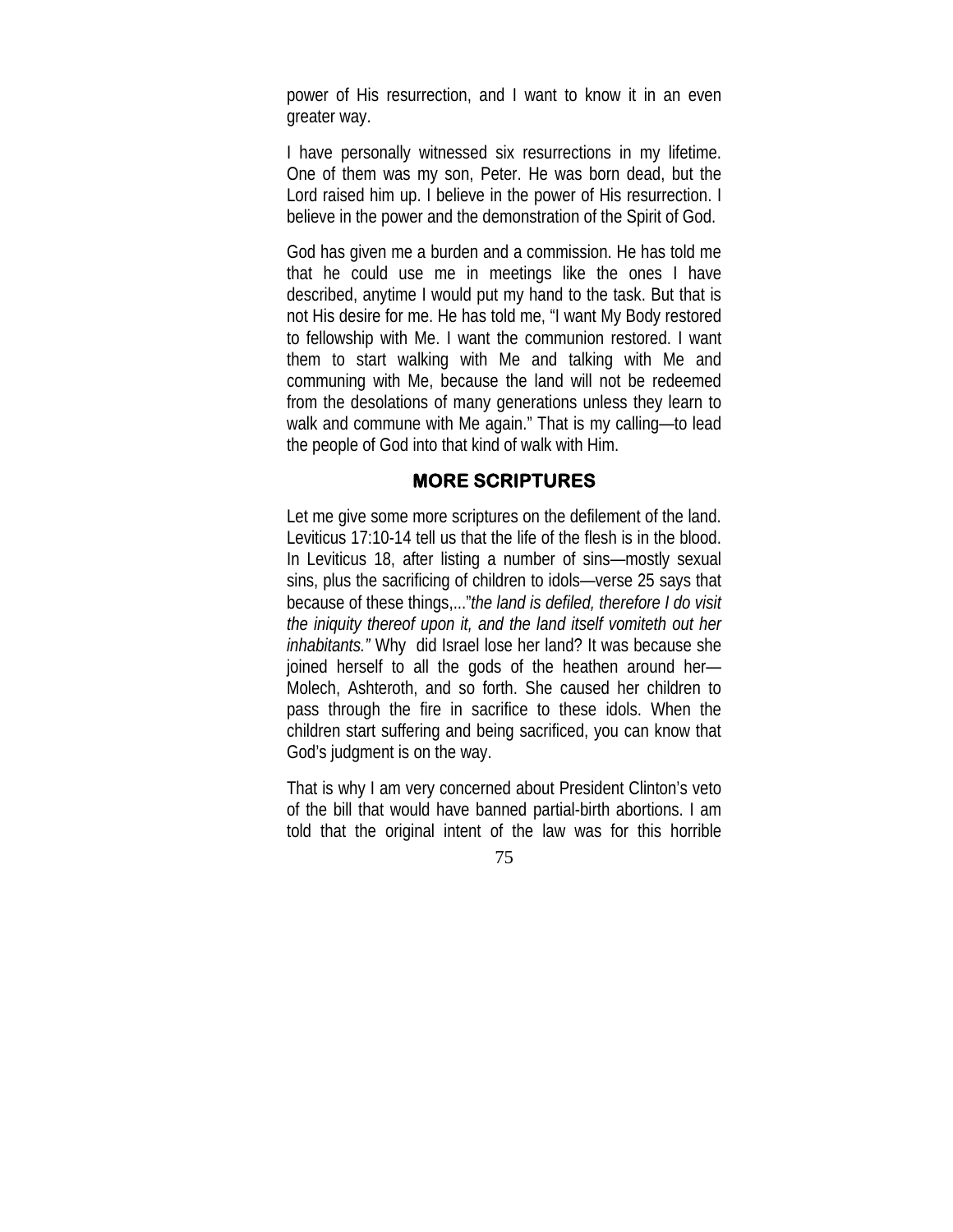procedure to be used only in the event of multiple births, allowing the healthy ones to be delivered at the expense of the deformed ones, or to save the life of the mother. However they have completely corrupted that, using this monstrous procedure at will. The law allows them to suck a baby's brain out, right up until the moment when it is beginning to be birthed. That is why it is called a "partial-birth" abortion.

People, we can only go on for so long in these things. As God's people, we had better fear and tremble for our nation.

Not long ago, I spoke at a Full Gospel benefit luncheon in Ohio. Afterward three pastors came up to me and said, "We think we would like to have you come to speak at our church, but we want to test you first on some things you testified about. There are a lot of people running around in the world today who are claiming things, but they don't really operate in them. You said that you are able to hear innocent blood crying out of the ground, right? And God shows you things about cities, right?

"Yes," I agreed, "but it doesn't happen at my will. It is at His will. I cannot just turn it on like a light switch by my own will. I hear innocent blood when God wants me to hear it, and I receive understanding when He wants to give it to me."

They replied, "If He wants you to teach this at our church, He'll let you hear it." They wanted to take me to a city outside Cleveland. I can't remember the name of the town; it is near Kent University. They said, "We know the history of this area. We want to take you on a drive through it. We're not going to walk it; we don't have time."

"I don't have much time, either," I said. "I could be late and not have time to catch my plane."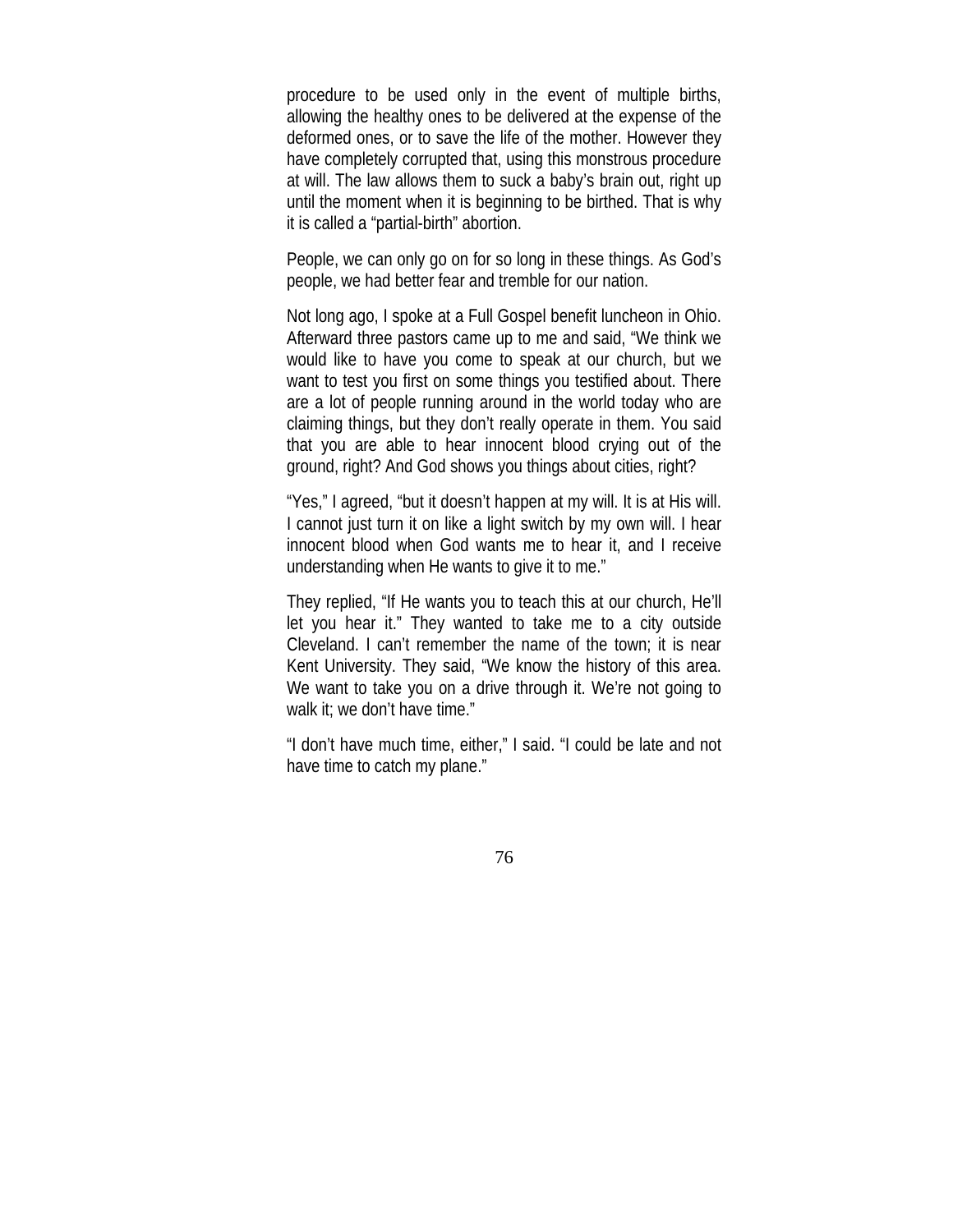"Don't worry," they assured me, "we'll make it. We are just going to go right up Market Street, and then we can get right on the freeway from there and get you to the airport on time."

Because I had my luggage and everything right there with me, I agreed. They asked the person who was to take me to the airport if they could take me instead, and he agreed.

When we got to Market Street, on either side of the road there was nothing—it was mostly vacant lots. The Lord did open my spiritual eyes, and I saw that this had once been a heavy Skid Row area. I saw gambling casinos and opium dens from far back in time. Now it had become overrun with gambling casinos and houses of prostitution.

As I shared what I was seeing with them, they just nodded their heads, but didn't say anything. I was sitting on the left side of the car, when I suddenly pointed and said, "Right out there, by that white line, there is innocent blood. I hear babies crying, right there down the middle of this road. Babies are crying. There has got to be an abortion clinic somewhere up this road. I can tell you it must be a big one, because there is a lot of blood crying out of this sewer."

"You are right," they nodded in agreement. That convinced them. They asked, "Have you been here before?"

"No, I've never been here before in my life. I am also hearing something on the left side of the road up there. I hear foolish jesting—men talking in very lustful ways. There are a lot of them. A large stronghold is up there, also. It is a heavy area of homosexuality."

"Yes, you are right again. There is an enormous nightclub up over the crest of that hill just ahead. It is all painted pink, and it is a gay bar—the biggest one in the city. Right across the street is the abortion clinic.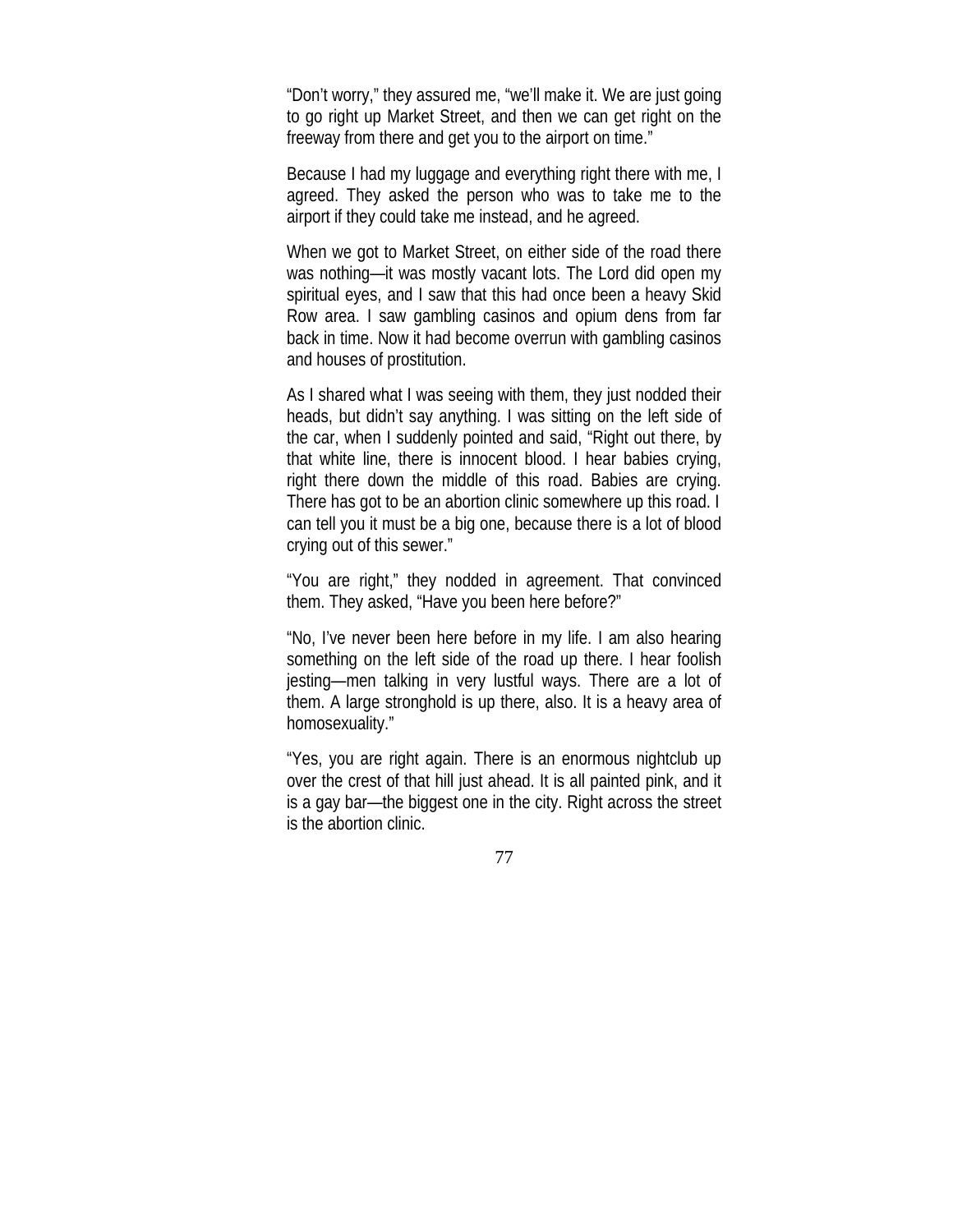"We don't have to go any farther. Let's get you to the airport."

## **WHEN THE LAND IS DEFILED**

Ecclesiastes 9:18—*"…one sinner destroyeth much good."* All it takes is one sinner to defile the land. Isaiah 59:3 speaks of the shedding of innocent blood and verse 12 says, in essence, that because of it, our sins testify against us. *"For our transgressions are multiplied before thee, and our sins testify against us…"*  Ezekiel 7:7-9, & 12 tells of the Lord pouring out His anger and wrath upon the land because of the iniquities and abominations that have been committed there. That is where you find desolate ground—where abominations and desolations have been committed.

Leviticus 25:23 and Deuteronomy 11:12 tell us that the land is the Lord's, and He cares for it. Revelation 11:18 tells us that He will destroy those who destroy the earth.

What is the most devastating way to destroy the earth? By defiling it with innocent blood, because the land is the Lord's. In Psalm 85, the whole issue is the restoration of the land. The Psalmist asks, *"How long will it be before Your glory dwells in the land?"* For His glory *must* dwell in the land.

In the course of my travels, I hear many prophecies. I have gone into cities where they said there was going to be great revival, and I asked them, "What are you doing to prepare for this great revival?"

Their replies are usually in this vein: "We are interceding, travailing, and fasting."

"That is good; but what are you doing for the land," I will ask? More than likely they will look at me as if I am from another planet. So I continue my questioning, "How long do you expect the revival to linger?"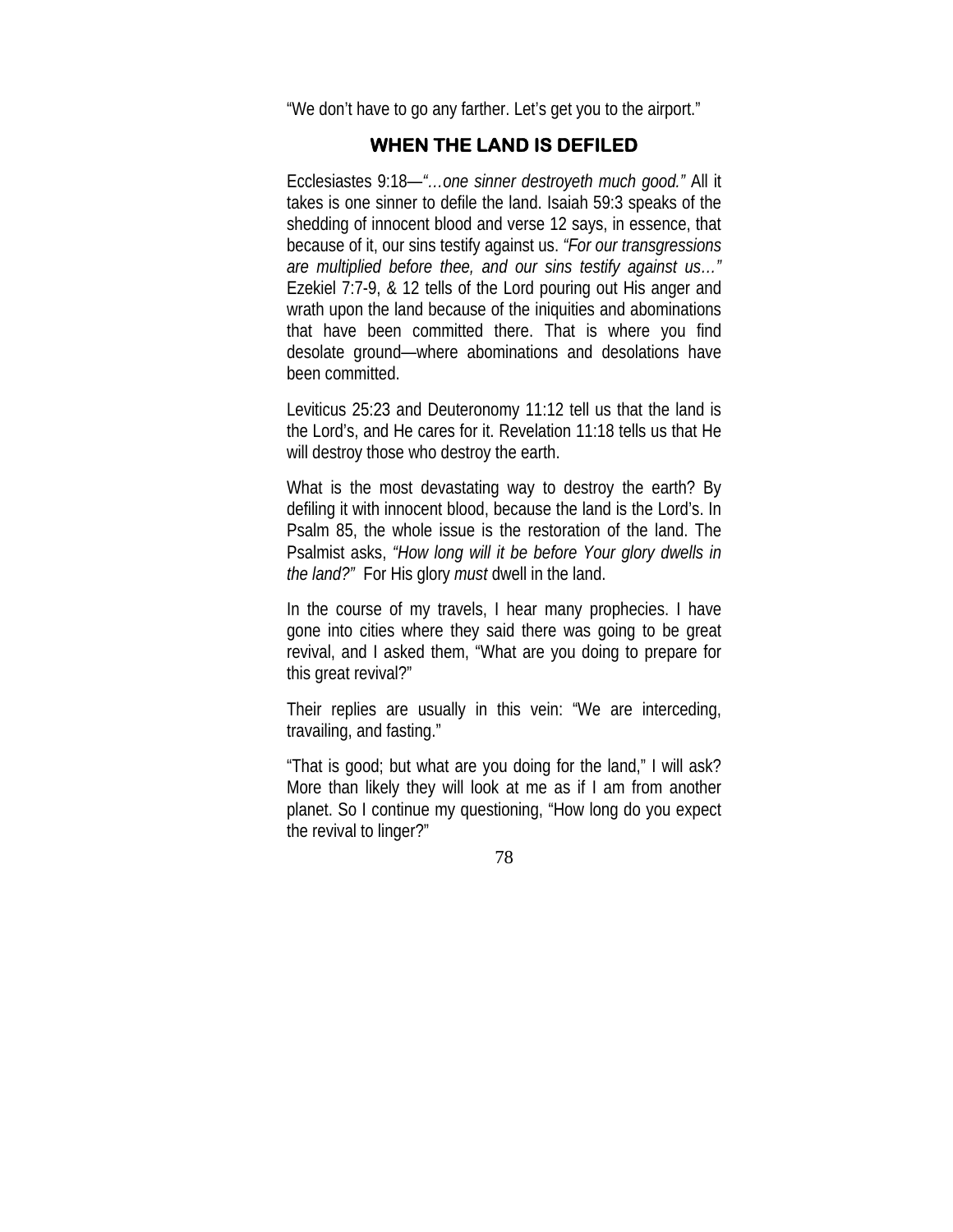A typical answer might be, "What do you mean? Revivals come and stay until they accomplish what God wants them to accomplish. Then they are over."

Persistently trying to make a point, I finally ask, "Wouldn't it be far better to have His glory *dwell* upon the land?"

As far as we know, the first place the Holy Spirit was poured out in America in this century, was in Topeka, Kansas. It happened in an old storefront-type church building, which is no longer there, at the original site. A university campus now encompasses the spot where there is a plaque that commemorates the event. I have stood there and seen it.

The name of the school is "Ichabod University", *Ichabod* is the English equivalent of a Hebrew word which means, *"the glory is departed."* Compared to those days of the past, the glory has surely departed form Topeka, Kansas.

More recently, it was the birthplace of something far less glorious: virtual reality. Virtual reality technology began as an excellent tool, saving the United States government billions of dollars by creating flight simulators that allowed realistic training of pilots without the risk of place crashes. But now that tool has been transformed into an instrument of perversion. People can now put on a unit that allows them to simulate having sex with any human being they choose—or, an animal, for that matter. They say it is the closest thing there is to the real thing. Now they are selling that equipment around the world, and they can't produce it fast enough; and Topeka has become the capital of virtual reality.

Why would Satan choose to corrupt Topeka? One reason is that it was the first place in this country where the Spirit was poured from on high (in this century—the  $20<sup>th</sup>$  at the first printing of this book). That, also, is what happens when we do not bring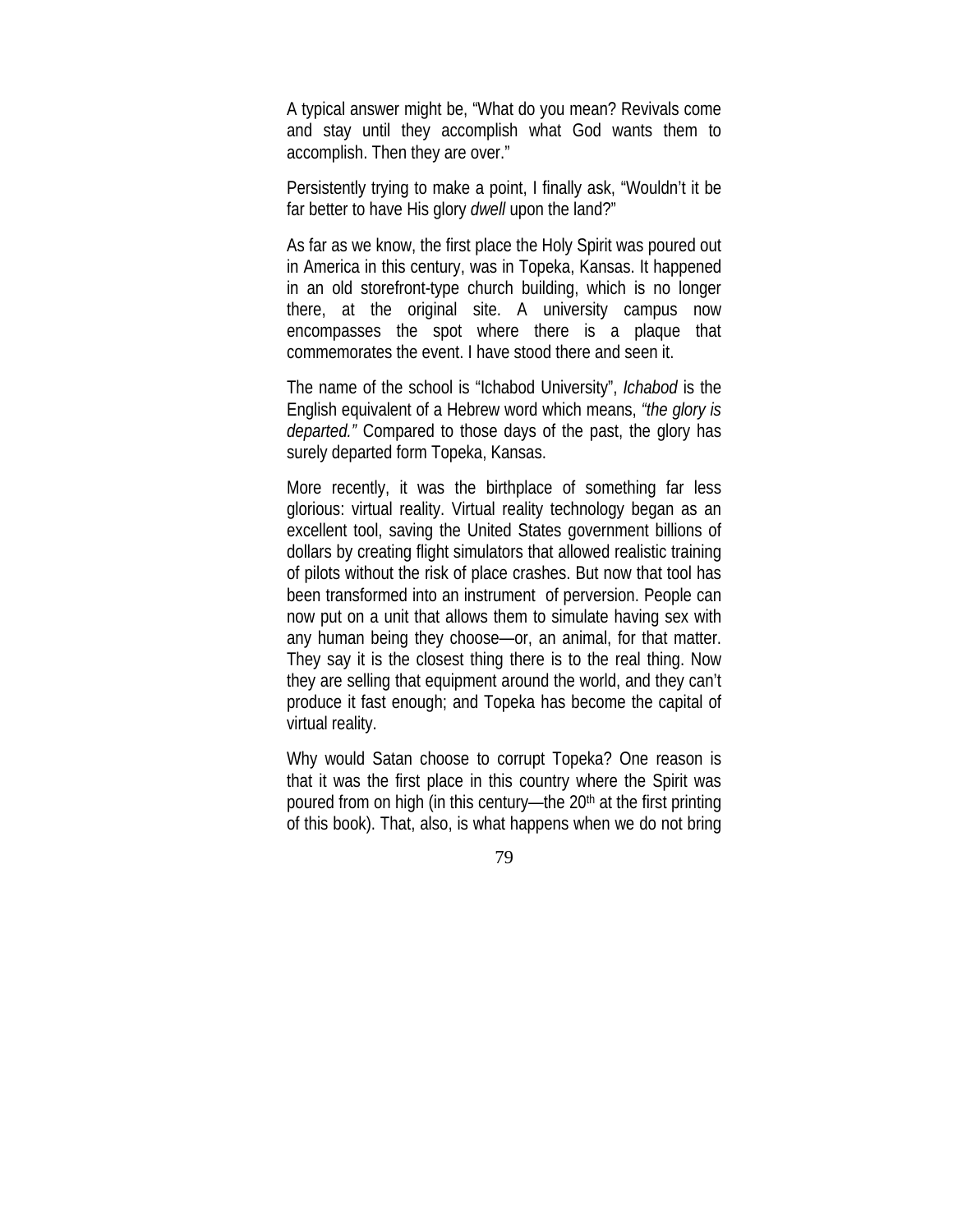down the high places in an area. We may have God's presence for awhile; but if we have not reclaimed the land for Him, the glory will depart.

Second Chronicles, Chapter 20, offers a sobering example of this. When the Ammonites, the Moabites and the Edomites joined forces to war against Judah, King Jehoshaphat won a glorious victory by sending the choir out ahead of his army to praise the Lord. The Lord turned the hands of the enemies against one another, and the Israelites didn't even have to fight in the battle. Afterward there was so much spoil that they spent three days gathering it. It was glorious—until we look at verse 33. *"Howbeit, the high places were not taken away; for as yet the people had not prepared their hearts unto the God of their fathers."* In just two verses later, we read of Jehoshaphat joining in league with the wicked King Ahaziah of Israel in a doomed maritime venture. And in spite of that glorious victory over their enemies, no revival took place in Judah.

# **THE FATHER'S HEART**

In all that I have been sharing with you from my heart, and what I also believe to be the heart of the Father, this is what I believe the Spirit is saying, to the churches and each of you as individuals. "*I want you to be restored to your Father. I want your fellowship and your communion with Me restored.*"

Taking our satanic strongholds in cities is not the issue. The issue is, are you motivated by the love of the Father for the souls in that city? Are you doing it because you love the souls who are held captive by those principalities? *Do you want to tear down those strongholds so they can never again take captive the souls in that region?*

- That is the real issue.
- That is the purpose of remitting sins.

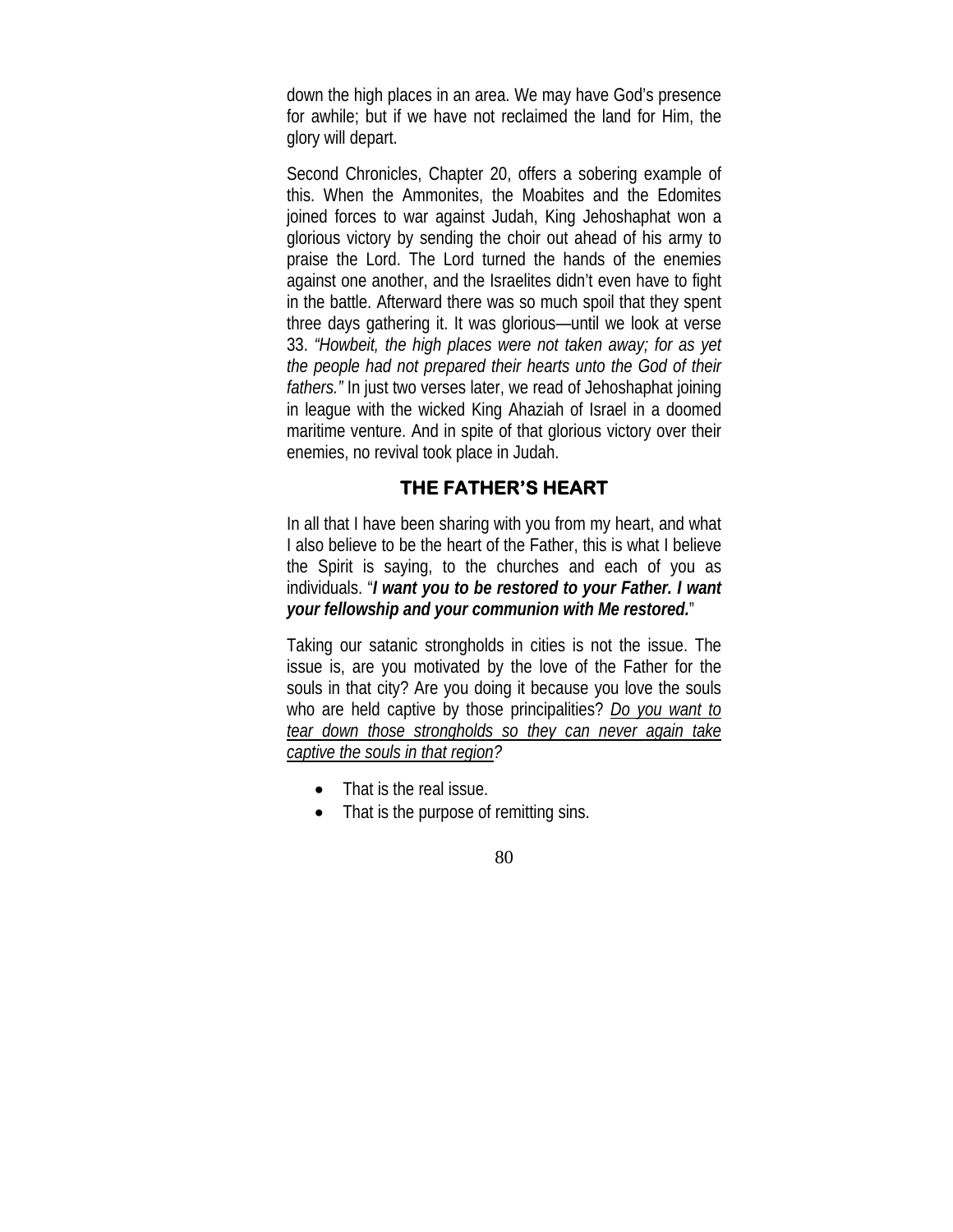• That is the proper motivation for engaging in spiritual warfare.

People give me books to read on spiritual warfare all the time, asking me to critique them. I can look at a book for five minutes and tell you whether or not the author is on target. If, in those first five minuets, I don't find a clear indication that the emphasis is on the redeeming of precious souls who are held captive by demonic powers, I hand it back to whoever gave it to me. If there is no clear indication that that is the author's motivation, I tell them, "I am sorry, but this is off target. Yes, there are some precious truths, but the motive is not pure. It will not bring lasting revival."

The high places will only come down as we prepare our hearts before the God of our fathers. When we do that, then the Father will begin to teach us His heart. When He was about to destroy Sodom and Gomorrah, He said, *"…Shall I hide from Abraham that thing which I do?"* (Genesis 18:17) He told Abraham, *"…Because the cry of Sodom and Gomorrah is great, and because their sin is very grievous"* (verse 20) Sin and degradation raise a cry to the ears of the Lord, and it breaks His heart. Then, when things reach a certain point, if there is no repentance, He has to bring destruction.

Abraham interceded. You and I can travail and intercede, too. However, in travail and intercession, we plead with God on the basis of an exchange. Abraham asked the Lord to spare the cities *if* He could find ten righteous souls there; and God agreed.

When you go forth in the power and demonstration of the Spirit, as Paul said in I Corinthians 2:2,4—*"For I determined not to know anything among you, save Jesus Christ, and Him crucified. …And my speech and my preaching was not with enticing words of man's wisdom, but in the demonstration of the*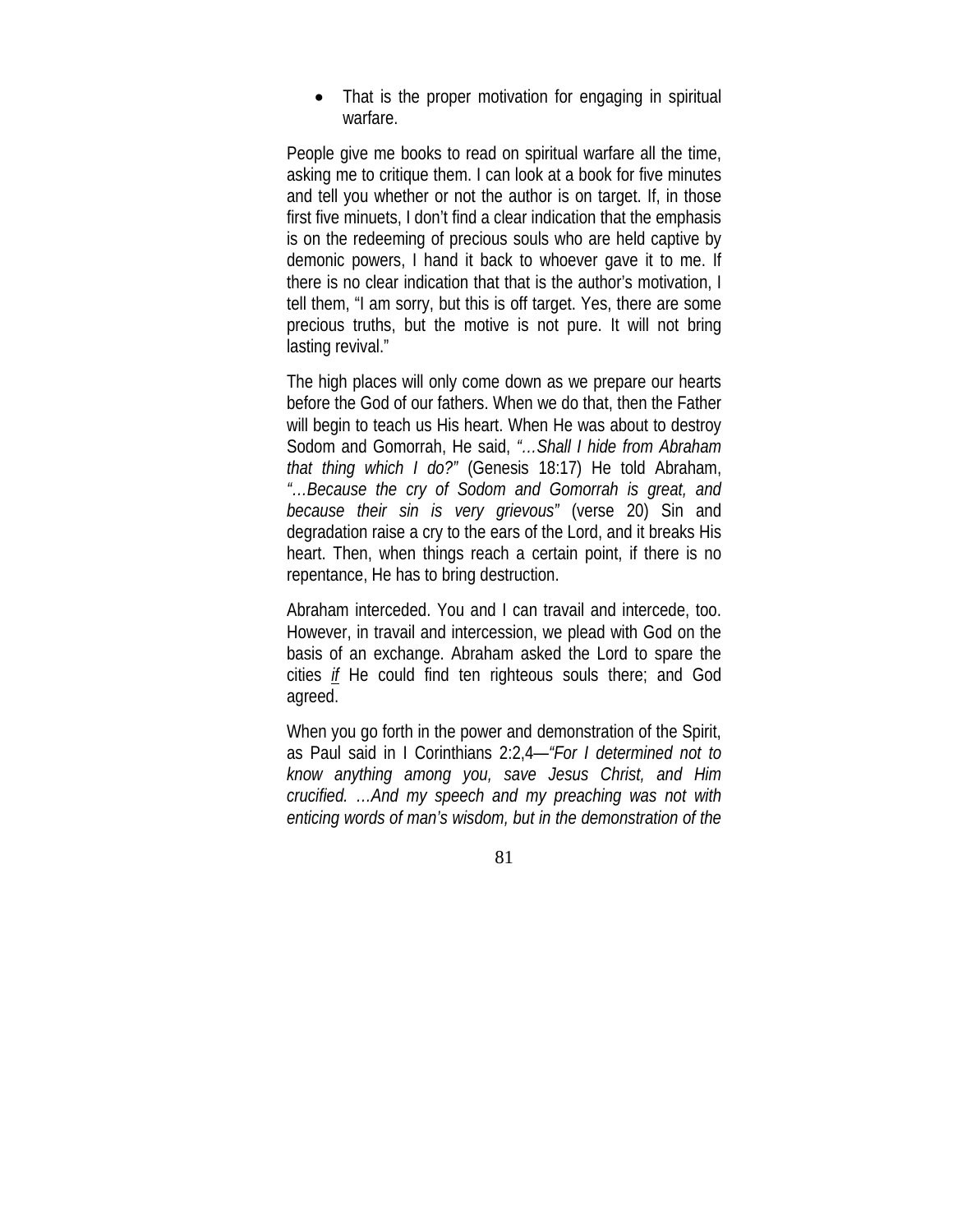*Spirit and of power."* That is when you will begin to redeem the land, and you will pave the way for souls to be saved to the uttermost.

By remitting, you lift the heavy load of condemnation off the people. God will still have to deal with them. They will still have to personally confess their sins and be converted. I am not excluding that—believe me. Remitting is only lifting the burden of condemnation off people so they can breathe again. As was said earlier, then you must release the goodness of the Lord unto them, according to Romans 2:4—*"..the goodness of God leadeth…to repentance."* When you have done that, cry out to the Lord of the harvest to send forth laborers into that area to harvest the souls that will respond to the Gospel.

If you take out the principalities and powers, remit the past sins of blood guiltiness, and cleanse the land, but do not release the goodness of the Lord unto them, and then ask the Lord to bring in a harvest—you will have put the cart before the horse. There may be a brief move of God and a temporary revival—but it won't last. The goodness of God that leads to repentance must come in to fill the void.

We have only enough time left for one clean sweep around the globe. We don't have time to keep going over the same ground again and again. As missionaries, evangelists, pastors, teachers, Christian workers and intercessors, we only have time to cover a geographic area once. Then we must move on. Romans 9:28—*"For He will finish the work, and cut it short in righteousness, because a short work will the Lord make upon the earth."* I believe that walking and praying and remitting is just one facet of that "quick work" that He wants to do in these last days.

I am reminded of the "Hallelujah Angelic Praise" tape that was going around back in the 80's. An Irish choir was warming up to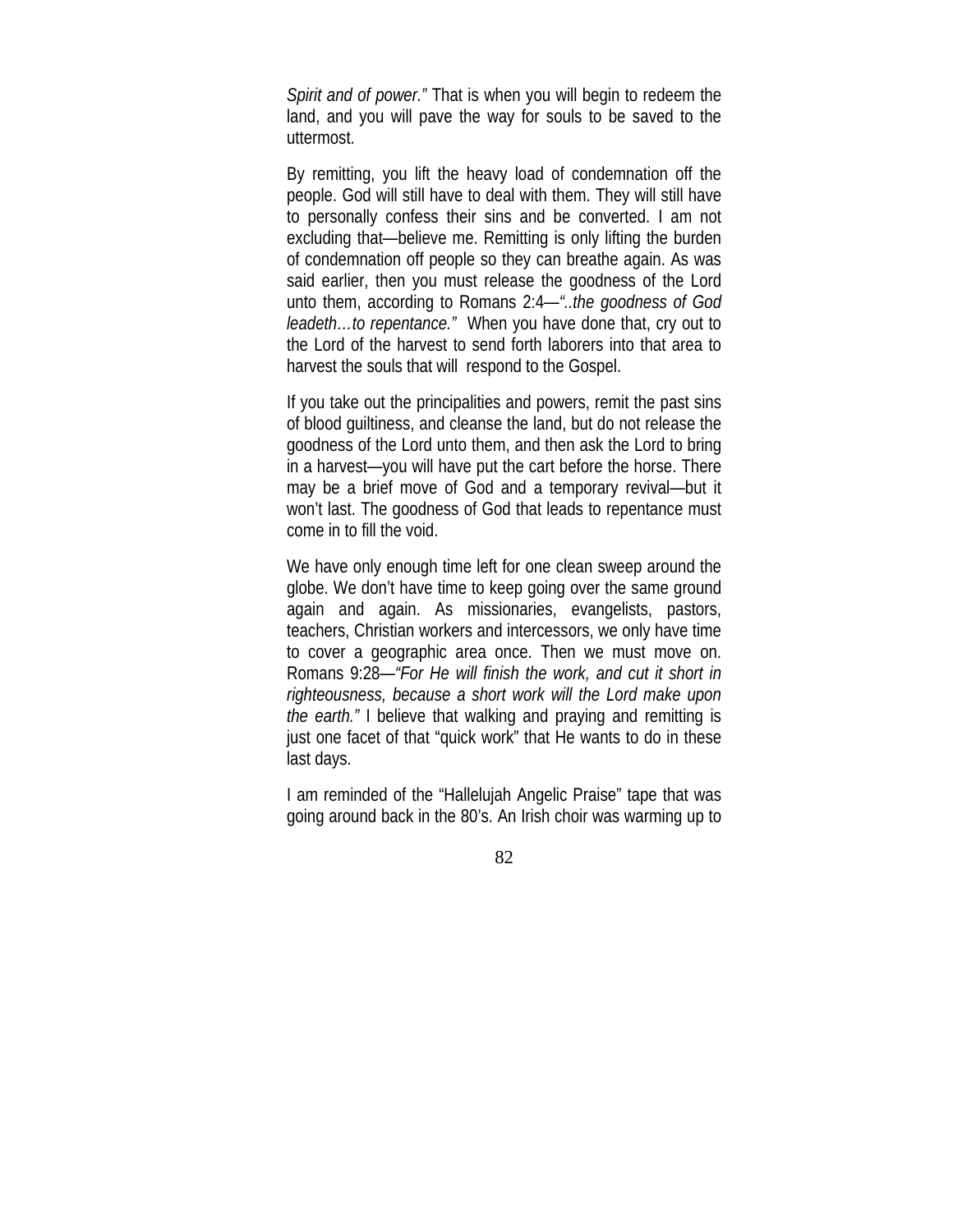the tune of the Gaither's "Alleluia", and someone turned a small tape recorder on. The choir was singing with no soloists and a cappella (no instruments). When the recording tape was played back there were myriads of voices, instruments—including French horns and harps—and a magnificent male soloist heard on the tape. As I listened to that recording, I heard an intercession in the midst of it. I could not properly discern the words because of all the voices and instruments. I could, however, make out that beautiful tenor voice singing this song: "Hallelujahs ringing all across the land; all the people singing at the Lord's command." [That is because they have their eyes on the Lord.]

In the midst of that glorious singing, all of a sudden there was this expression that could be heard. I could not make it out, so I asked the Lord, "Please, Lord, let me understand that voice, something deep down in my spirit wanted to bear witness with it, but I just couldn't understand the words.

As I was listening to it again one day, the Lord let my ears tune right in to that intercession in the midst of all the singing and instrumentation, and I heard these words, "Oh, Father, help us to come out of our carnality, with eyes only for this world. Help us to work in the light of heaven, to redeem the time in every land, so the harvest can come in."

I sat there and sobbed. "Yes, Lord," I said, "that's it! That is the cry of the Spirit." Church, there is no more time to argue over doctrines. There is no longer any time to dispute about the law. There is no more time to argue over our many interpretations. His return is drawing near; and when He comes, He *must* find us about our Father's business.

#### **Let us pray:**

*Heavenly Father, I ask for the mantle of Your anointing to be upon this message that it will be quoted accurately, with nothing*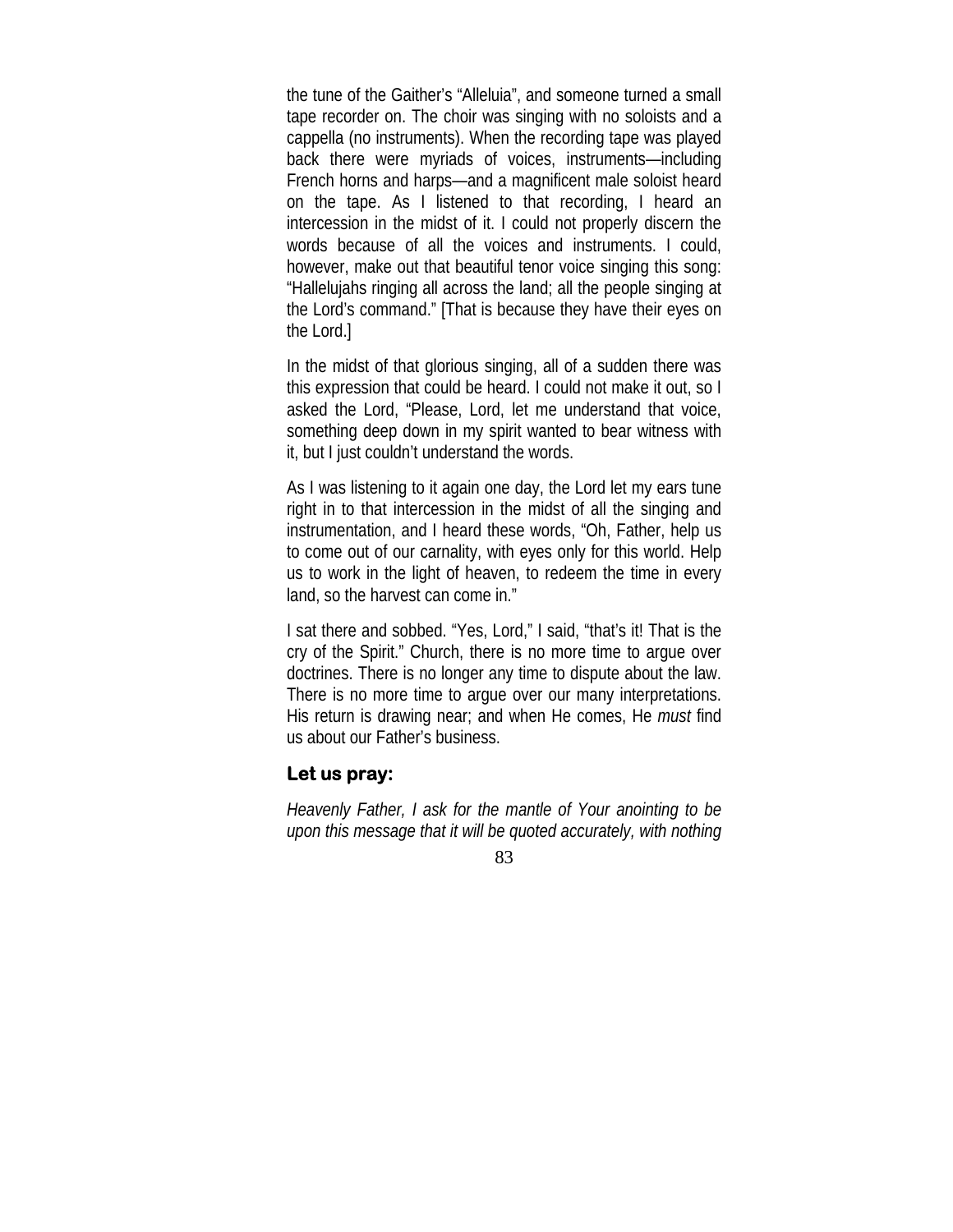*added to it or taken away from it, unless it is in the form of a testimony confirming that it works. I ask that You seal these words in the vessels of everyone who will hear and receive, until the working of the Holy Spirit within us gives us the wisdom and the understanding to be able to operate in it. Give us the earnest desire to walk in it, and then, the ability to fulfill our own individual obedience before You. As that obedience is fulfilled, be Thou glorified.*

*Begin to release this understanding and this truth from our hearts in the form of deeds and acts, that we may be found doing these things when You come. Let us be found praying to the Lord of the harvest to send forth laborers into Your vineyard to get the job done before the storm hits.*

*Seal this in our hearts through the Blood of Jesus, by the blessed Holy Spirit. Let us be found praying to the Lord of the harvest to send forth laborers into Your vineyard to get the job done before the storm hits.*

*Seal this in our hearts through the Blood of Jesus, by the blessed Holy Spirit. Let it bring forth after its kind, even as you commanded at the beginning of Your creation—that each created, living thing should bring forth after its own kind. Let these words bring honor and glory to You, and salvation, deliverance, reconciliation and restoration to the land and to the creation. We desire this with all our hearts, that we may have sheaves to lay at Your feet, that we may have a crown with many jewels in it, and that we may be clothed with a robe of righteousness—white and glistening—even like Your train that fills the temple. You deserve a Bride thus gloriously attired. May we begin to be clothed upon with Your righteousness in this area of ministry.* 

*In Jesus' name we ask it.* 

*Amen.*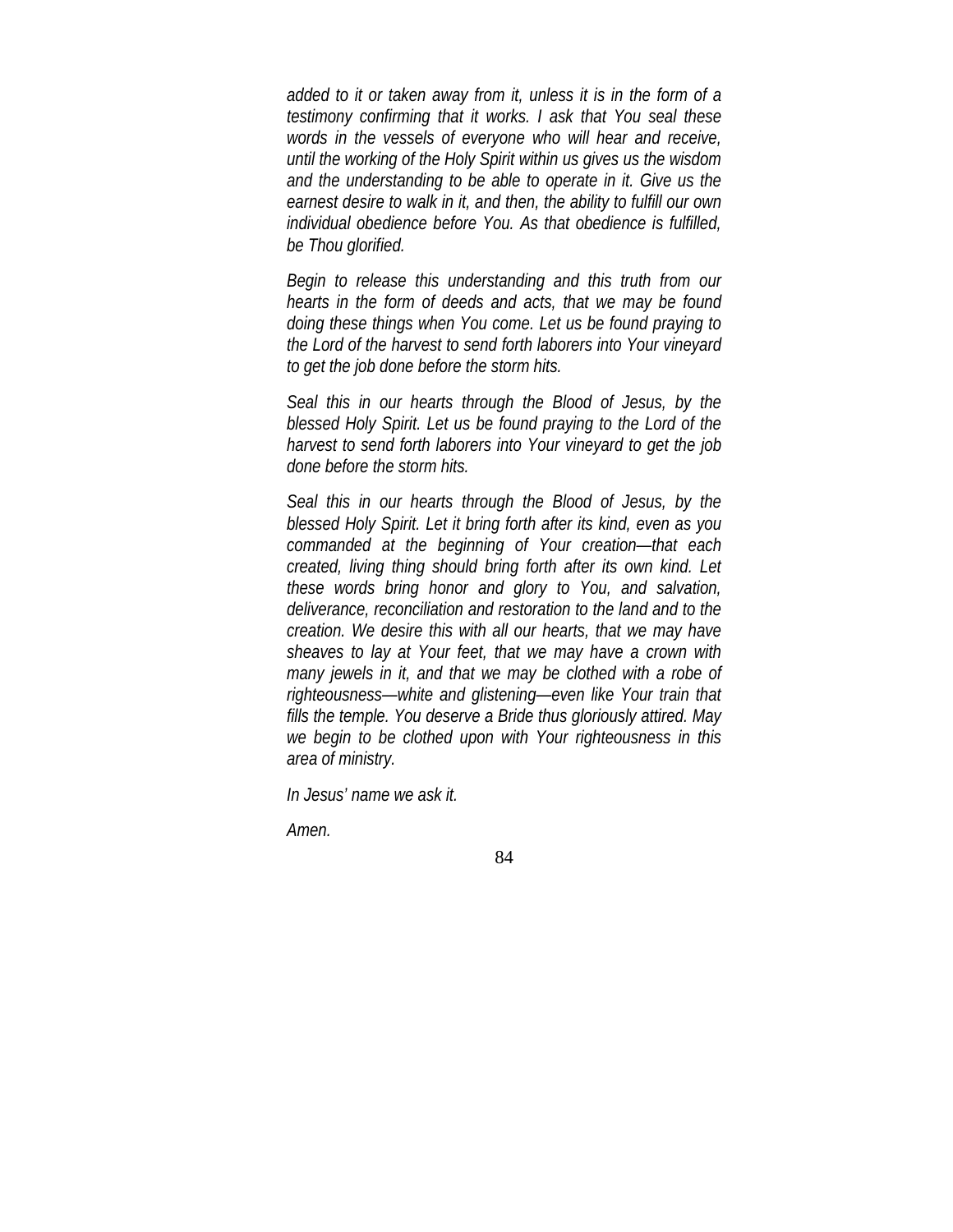# STEP BY STEP INSTRUCTIONS FOR PRAYER-WALKING

## **PREPARATION:**

One must have a vision of God's heart for the area that is to be walked and also for the people that are in the area.

The vision comes through diligently seeking the Lord and receiving the faith to believe it is truly God's will for you to walk and pray on behalf of whatever area you have in mind and on your heart.

Hebrews 11:6—*without faith it is impossible to please Him* (God); *for he that cometh to God must believe that He is* (exists) *and that He is a rewarder of them that diligently seek Him. FAITH is essential. The second criterion is to walk in a "faith that worketh by love*." (Galatians 5:6)

## **How do you get a vision for the area?**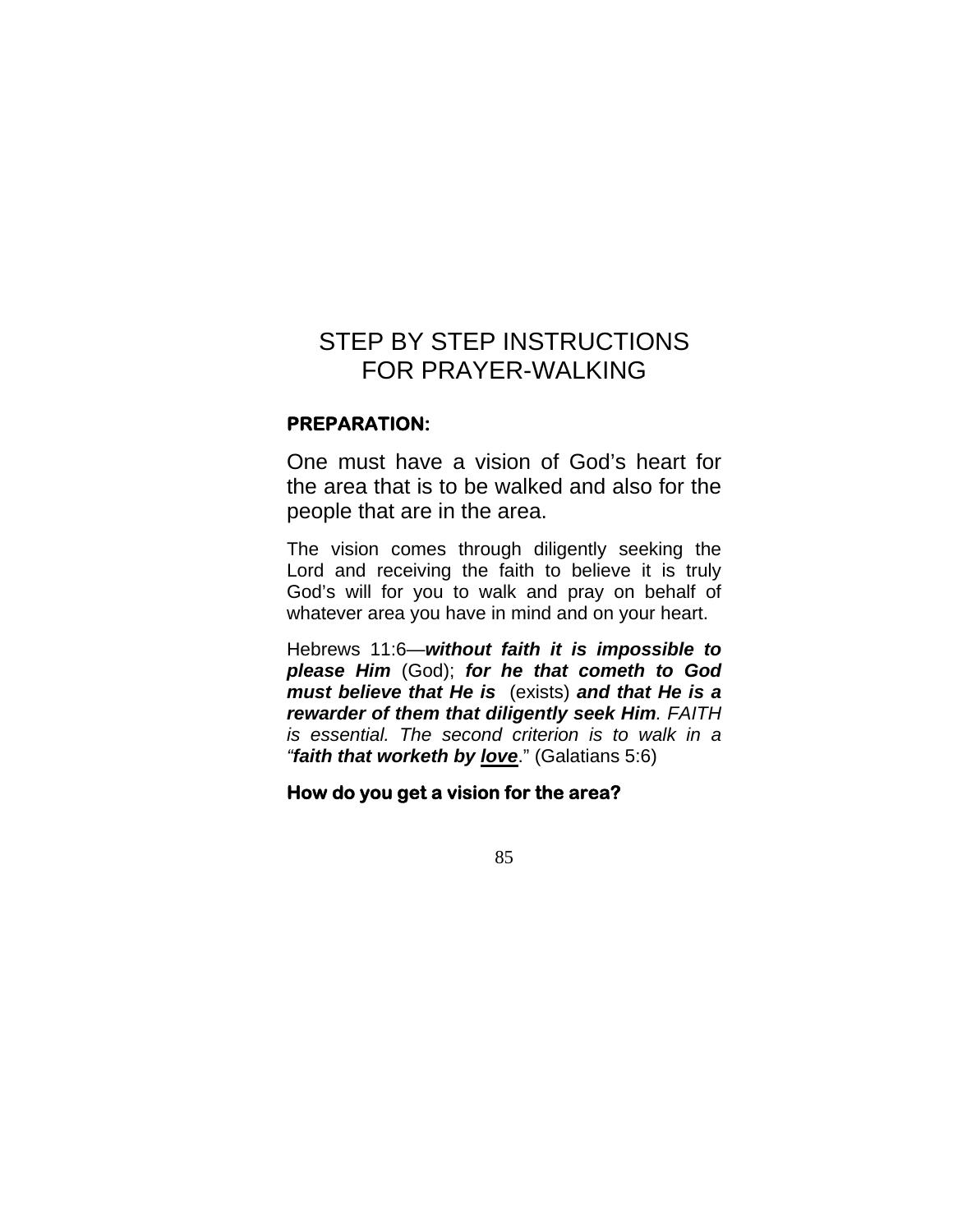You must cry out in your personal time of prayer for a love for the souls of men as it is found in John 3:16. Our Father in heaven *"so loved the world that He gave His only begotten Son."* If what you are doing is connected to the love for souls; then you have a motive for walking and praying. It is not enough to just be out for a stroll and to have a time of "walking in the Garden." Genesis 3:8-a—"*And they* (Adam and Eve) *heard the voice of the Lord God walking in the garden in the cool of the*  day." That is a good experience; but you must have a vision for the Father's value and love for mankind. Getting that vision is what I call the "closet experience". Matthew 6:6—*"But thou, when thou prayest, enter into thy closet, and when thou hast shut thy door, pray to thy Father which is in secret; and thy Father which seeth in secret shall reward thee openly.*"

When beginning to walk, it is essential to understand that this is likened in the natural to a new exercise program. Results that are highly visible and supernatural won't necessarily happen right away. Perhaps you might have faith to begin with just 15 minutes a day. That will begin to get your five senses working.

# Hebrews 5:14—*"But strong meat belongs to them that are of full age, even those who by reason of use have their senses exercised to discern both good and evil."*

This is not the closet relationship…but the closet relationship MUST be kept up. Most people in Christianity today do not have a personal relationship and garden experience of walking with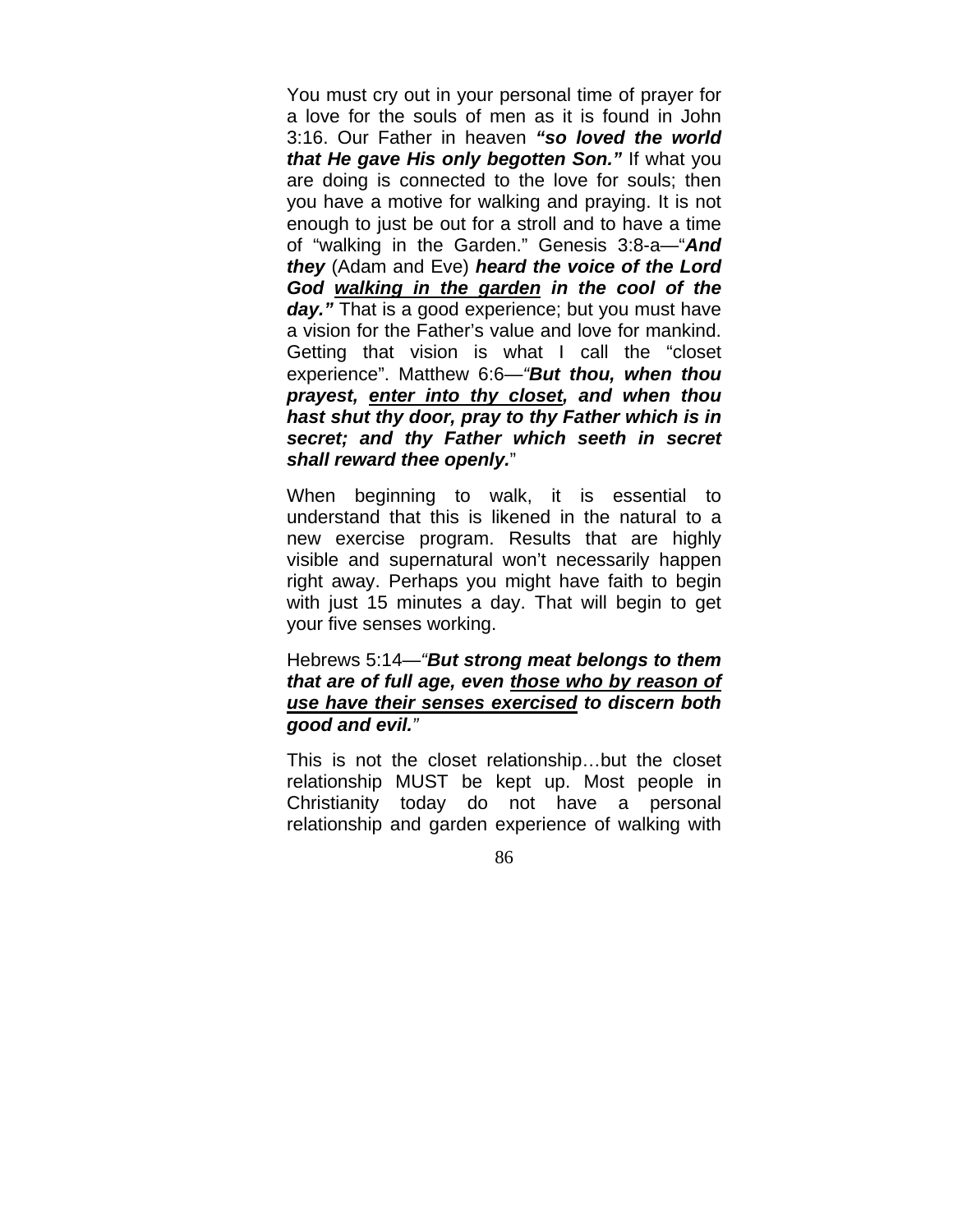the Father. I have found that for 99% of the people who start walking and praying, the most difficult part for them is the actual getting out and doing it. What is done while walking and praying must be done in faith; and most people don't know how to operate in faith. So, much of it must be learned solely as you walk in faith.

When I share these principles and give the high profile testimonies, it must be remembered that those are nuggets gleaned from many mundane, ordinary hours of walking with the Lord. It takes faithfulness and steadfast commitment before these experiences come forth. If you could just go for a walk and find a nugget, everybody would be walking, looking for nuggets. But you can't. It is a hard discipline; and the body and the mind are going to fight it.

# **BACK TO THE BASICS:**

#### **Start in your own home…your property and the surrounding grounds.**

If you are just beginning to prayer-walk, start with small goals and targets. Don't worry if you are only taking the land "little by little." Let the Lord lead you into stronger and greater holds of the enemy, as He sees you are ready. You are not going to walk and pray to go and take down the Devil. The Lord will cast the Devil and his angels into the Lake of Fire. Our goal is to take the captives that the Devil has held. The Lord will take care of the Devil.

### **If there is any sin in your life—get rid of it!**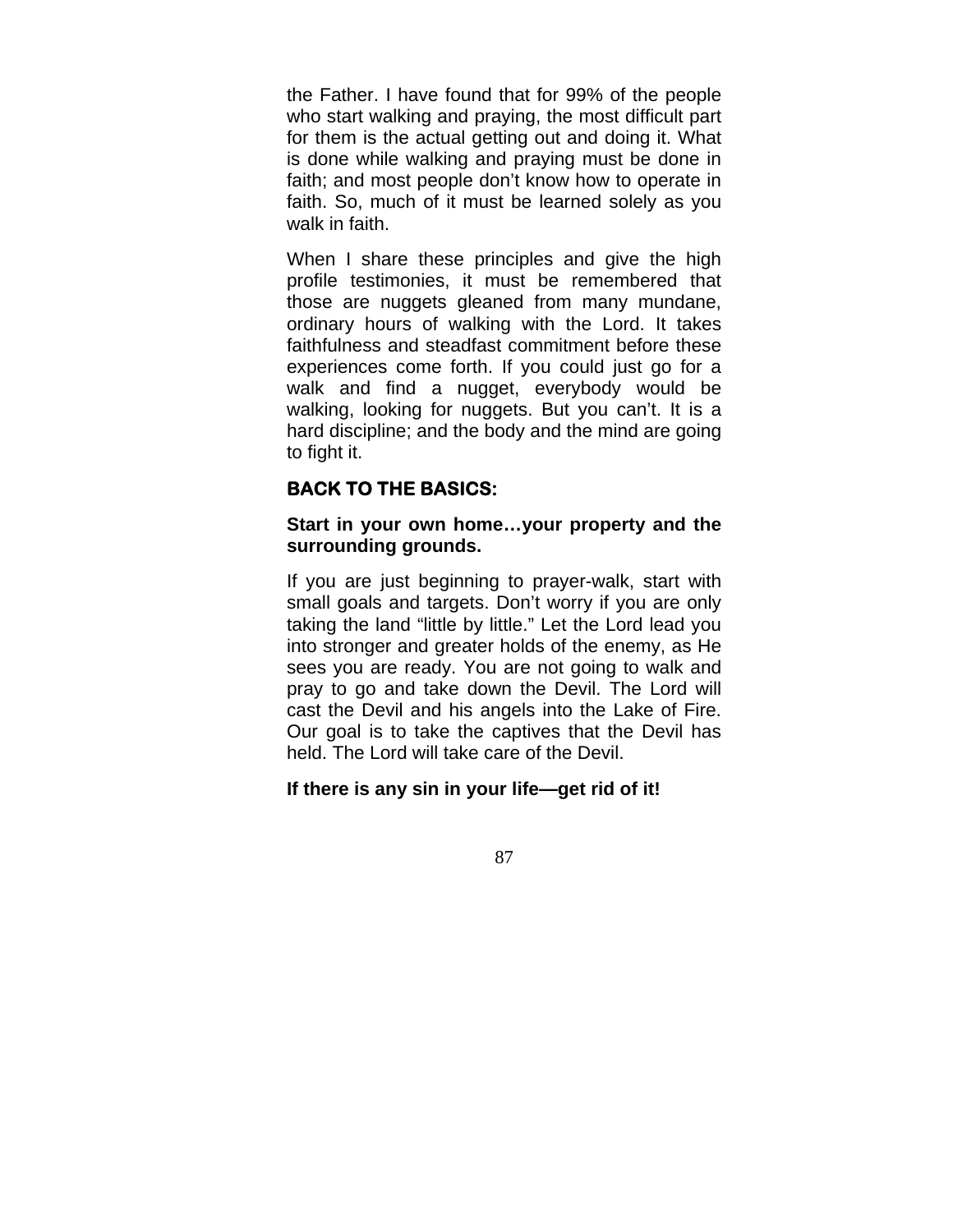Psalm 66:18—*"If I regard iniquity in my heart; the Lord will not hear me."*

Any sin—known, or unknown—will hinder your fellowship with the Father.

I John 1:3-b-10—*"Truly our fellowship is with the Father and with His Son, Jesus Christ…This, then, is the message which we have heard of Him, and declare unto you, 'that God is Light, and in Him is no darkness at all.' If we say that we have fellowship with Him, and walk in darkness, we lie, and do not the truth; but if we walk in the light, as He is in the light, we have fellowship one with another, and the blood of Jesus Christ, His Son, cleanses us from all sin. If we say that we have no sin, we deceive ourselves, and the truth is not in us. If we confess our sin, He is faithful and just to forgive us our sins, and to cleanse us from all unrighteousness. If we say that we have not sinned, we make Him a liar; and His word is not in us."*

Before you start walking, ask the Lord to cleanse you of any sin—known or unknown; and to wash you thoroughly with the precious Blood of Jesus. Claim the covering of the Blood of Jesus over your body, your mind, your subconscious mind, your subliminal mind, your soul, and your spirit.

Also, apply the Blood covering over your home, your family, friends and associates, which will protect you from diversions and distractions created by the enemy, which are designed to keep you from actually walking and praying.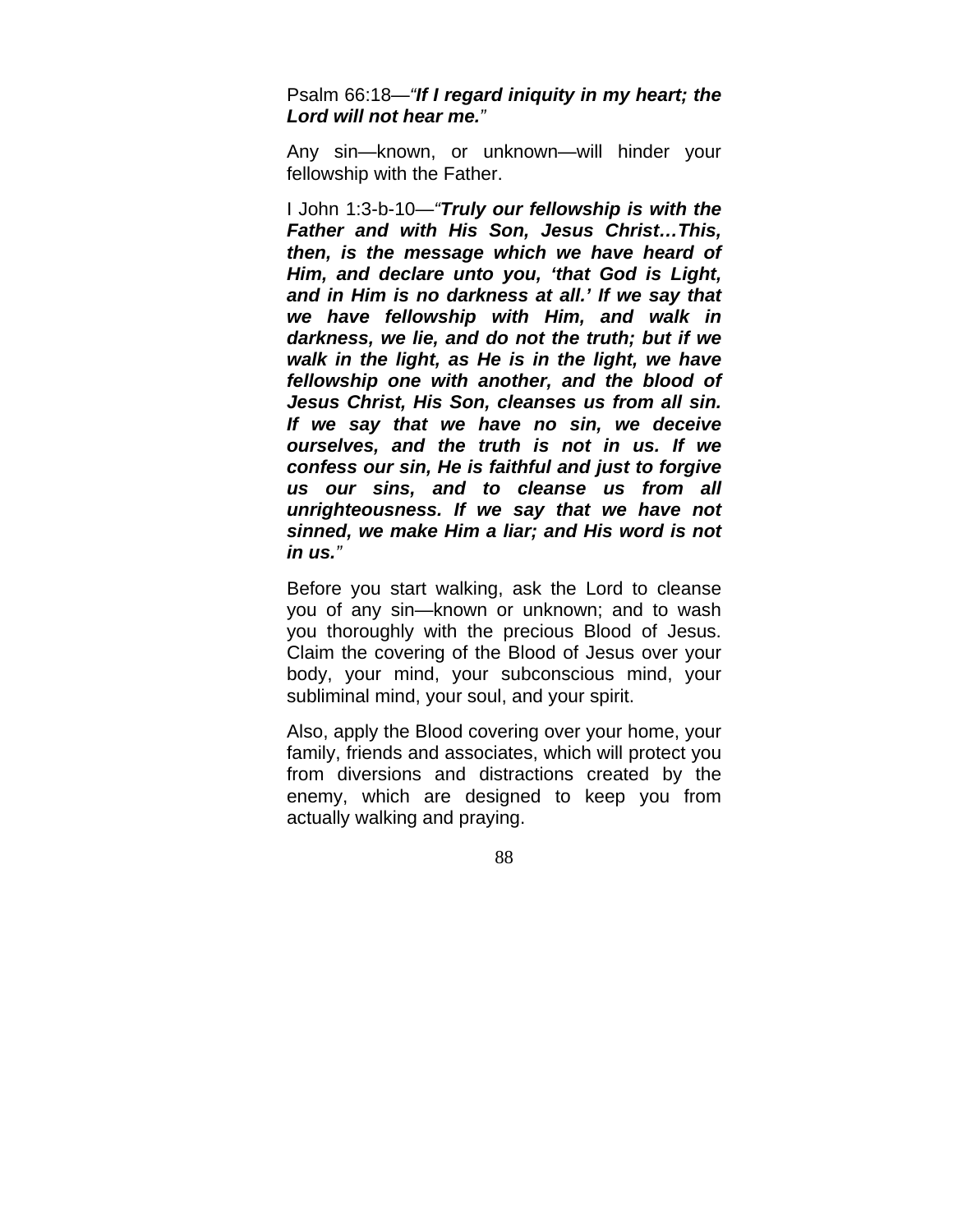Cover every form of communication to, from, around, and concerning you with the Blood of Jesus. This will clear the communication lines between you and the Father, and you can have complete faith that God hears you. You will not have to struggle with your own weaknesses. Once you have confessed them, you will be starting the prayer walking with a clean slate.

*"Blessed are the pure in heart; for they shall see God."—Matthew 5:8.* This is the purpose for walking and praying, that you may relate to God in every circumstance and then see Him move as you commune with Him and get your directions from Him; just like Jesus did while He was on the earth.

John 5:19-b—*"The Son can do nothing of Himself, but what He seeth the Father do; for what things soever He doeth, these also doeth the Son likewise."*

#### **It is necessary to clear the mind of all civil and personal matters before we start walking.**

Don't go walking if you are loaded with cares and troubles. If you have quarreled with your spouse and you are not in agreement, don't go out and walk without making it right with the spouse. It will hinder your prayers.

I Peter 3:7-12—*"Likewise ye husbands, dwell with them* (your wives) *according to knowledge, giving honor unto the wife, as unto the weaker vessel, and as being heirs together of the grace of life—that your prayers be not hindered. Finally, be ye all of one mind, having compassion one of another. Love as brethren,*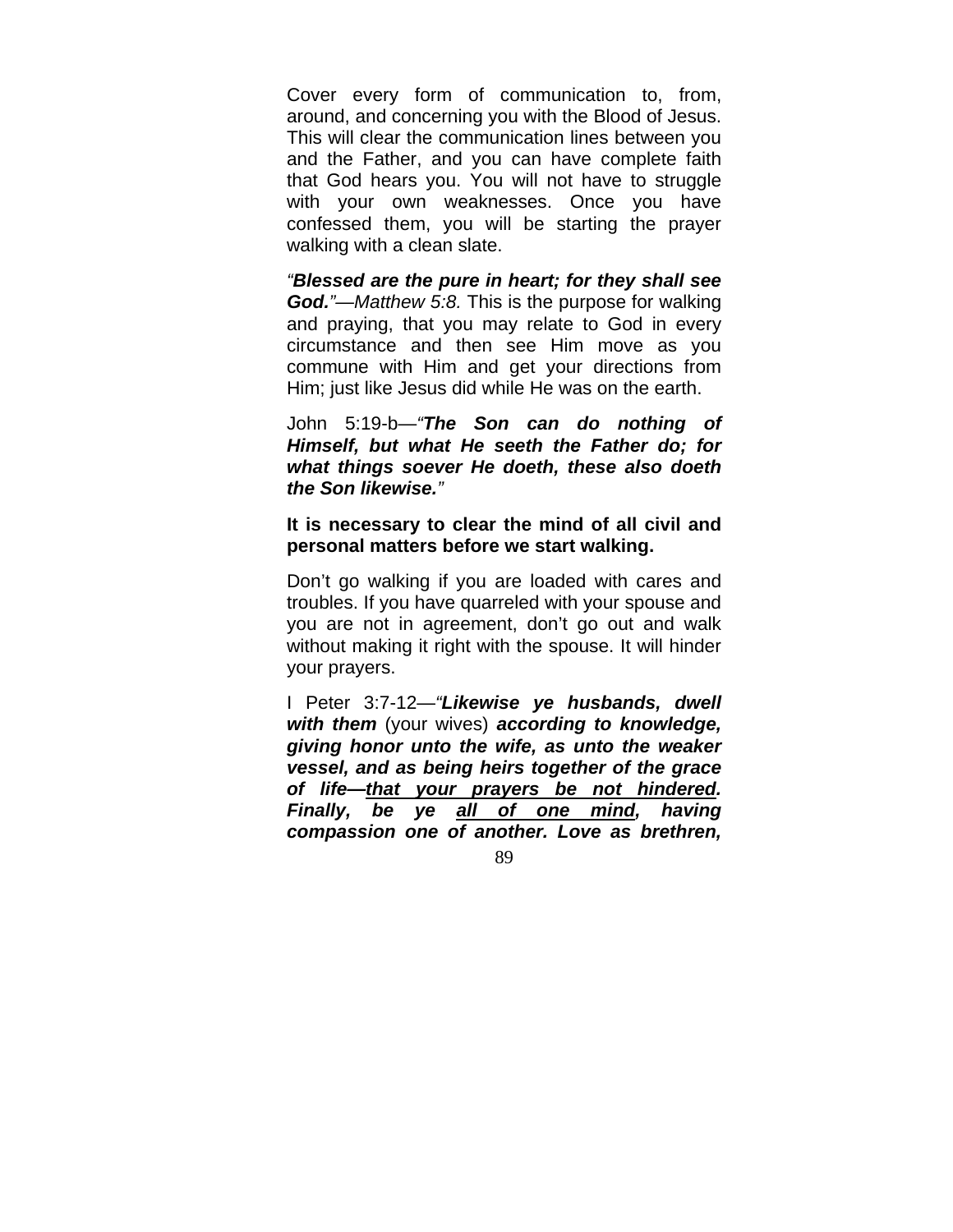*be pitiful, be courteous—not rendering evil for evil, or railing for railing; but contrariwise blessing; knowing that ye are thereunto called, that you should inherit a blessing. For he that will love life and see good days, let him refrain his tongue from evil and his lips that they speak no guile. Let him eschew evil and do good. Let him seek peace and ensue it; for the eyes of the Lord are over the righteous and His ears are open unto their prayers; but the face of the Lord is against them that do evil."*

Prayer walking is also effective, then, as a spiritual housecleaning for your own home. It is also important to consciously put on the Mind of Christ as per John 5:19—quoted previously; and also Philippians 2:5—*"Let this mind be in you, which was also in Christ Jesus."*

These actions are done in faith—believing that the Father wants to fellowship with you and use you. Walking in this manner will bring the Church to the Father.

People believe that the main purpose of walking and praying is to take strongholds down. But the most important thing is to commune with the Lord.

In II Chronicles 20:3, we lean that first, Jehoshaphat *"feared the Lord."* And then he *"set himself to*  **seek the Lord."** However, after experiencing a wonderful victory, we come upon a very telling verse which says, *"Howbeit, the high places were not taken away; for as yet the people had not prepared their hearts unto the God of their fathers."* (verse 33)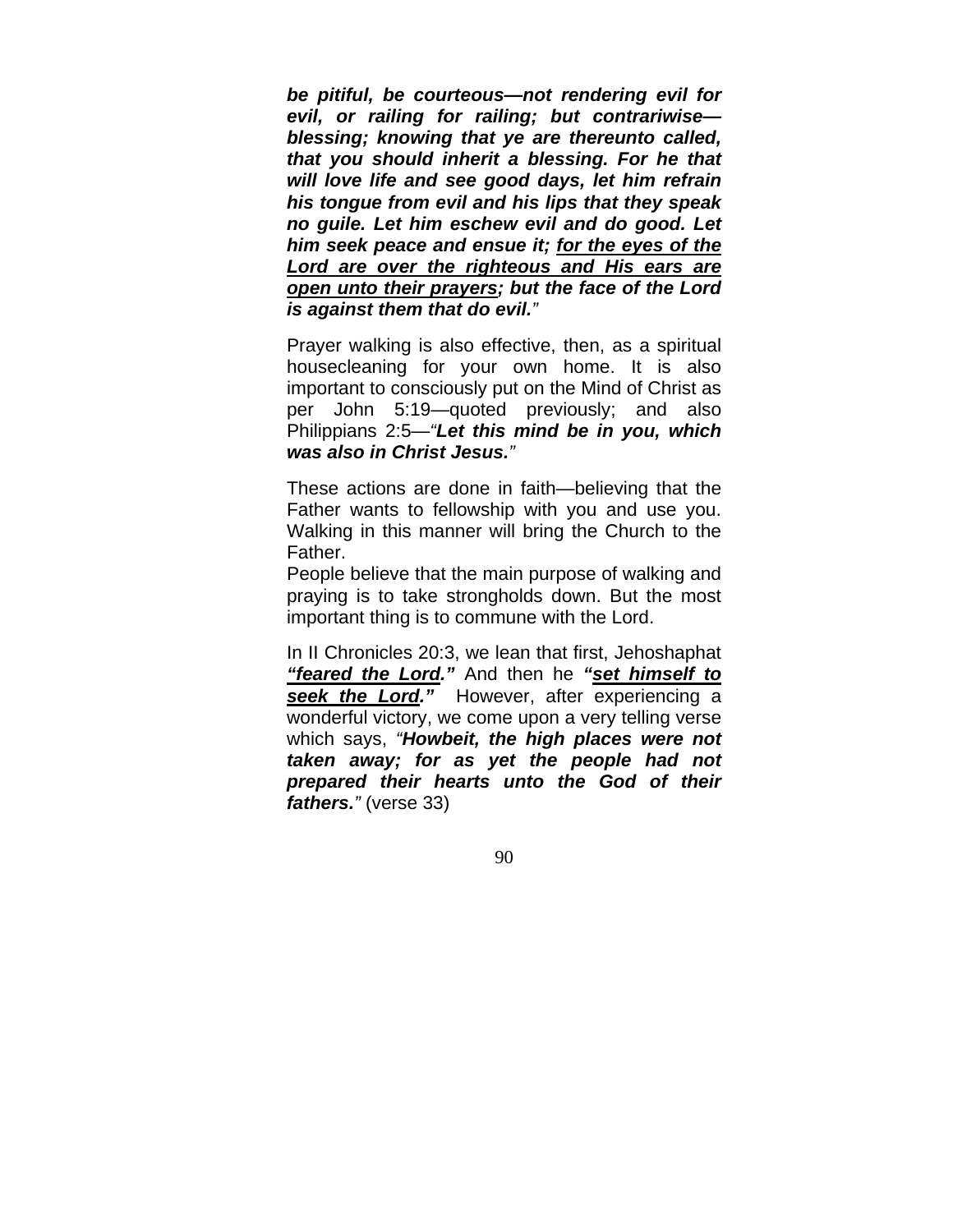If you get nothing more from this guideline than learning to commune with your Father in heaven, you will have gained eternal treasures. For we are getting back the fellowship lost through the fall in the garden.

# **STEP BY STEP**

## **Now you are ready to start walking with the Father.**

You are ready to begin communing with Him; and to begin taking captive the many thoughts that come to mind.

II Corinthians 10:5—*"casting down imaginations and every high thing that exalteth itself against the knowledge of God; and bringing into captivity every thought to the obedience of Christ."*

This will be a conversational walk, which should be mostly taking place in your mind between you and the Father, because other people are probably nearby and wouldn't understand what you are doing or saying. The first problem is: "What do I do with all these intruding thoughts?"

The answer is: Don't take the thoughts personally. What do I mean by that? The Word of God says in Colossians 3:1-3—*"If ye then be risen with Christ, seek those things which are above, where Christ*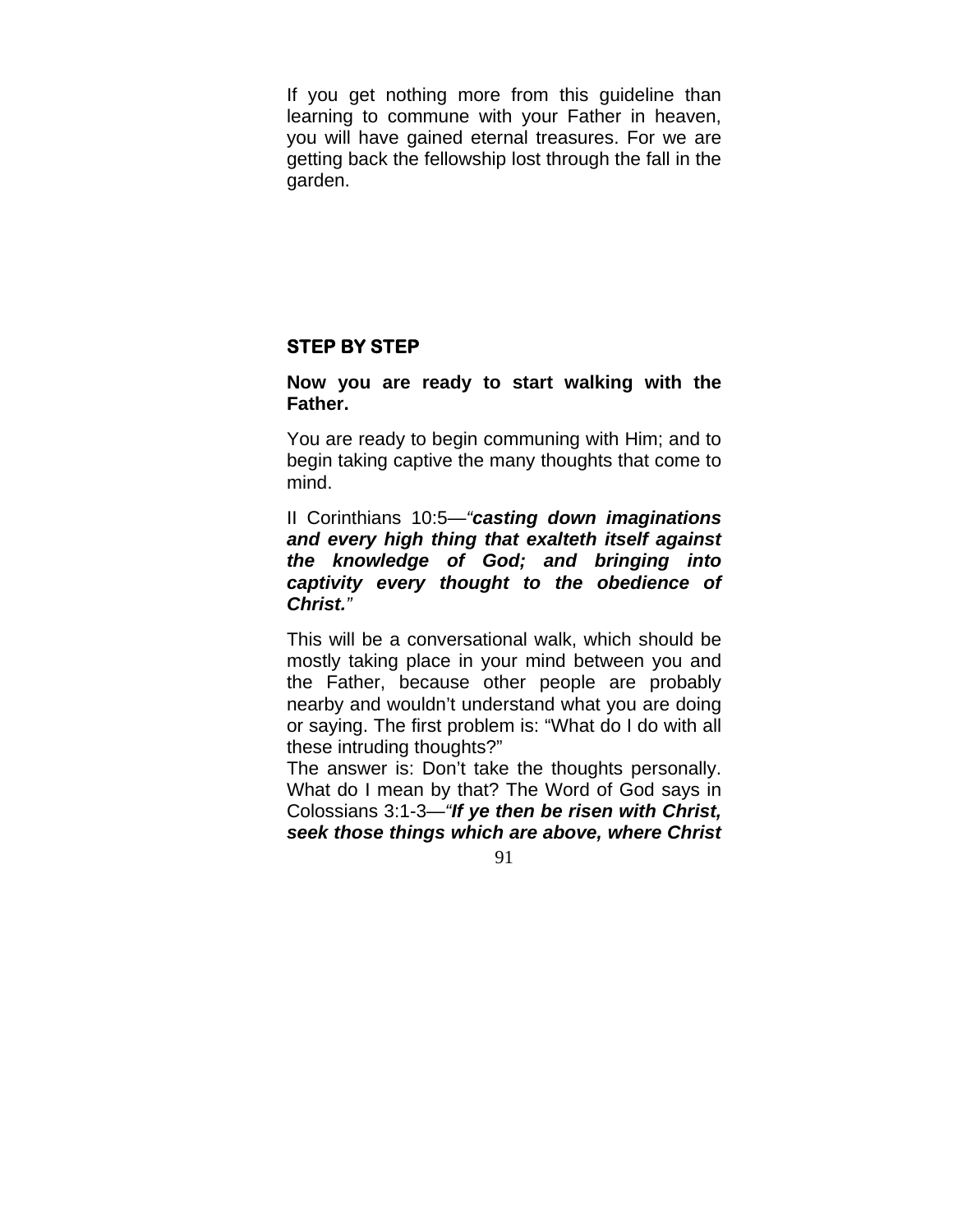## *sitteth on the right hand of God. Set your affections on things above, not on things on the earth; for ye are dead, and your life is hid with Christ in God."*

How does a dead person react? If you truly believe this scripture, you an no longer take a single thought personally; but you must look to the Father above as to how you are, or are not, going to react.

Zero in on one, and only one thought, and say, *"Father, I just had this thought. I refuse to take it personally."* This is the simple, but effective key, to learning to hear the Father's voice.

Your conversation can go something like this: *"Why did this thought about this person walking his dog just come to my mind? Why did that person catch my attention? There are a dozen people out here. There are a dozen other things that could have come to mind. Why did I have this particular thought*?*"*

You are simply asking the Father questions. You are then beginning to communicate with Him. It is like conversation over a cup of tea. If a thought comes to you that has nothing to do with what you are seeing and experiencing with the five senses, don't take it personally. Relate the thought to the circumstance around you. In other words, if children are playing, (or not playing), and you suddenly miss your own children, don't take that thought personally. Check with the Father. Ask Him, *"What children need prayer here, Father? I gave my children to you already today. How can I be used by*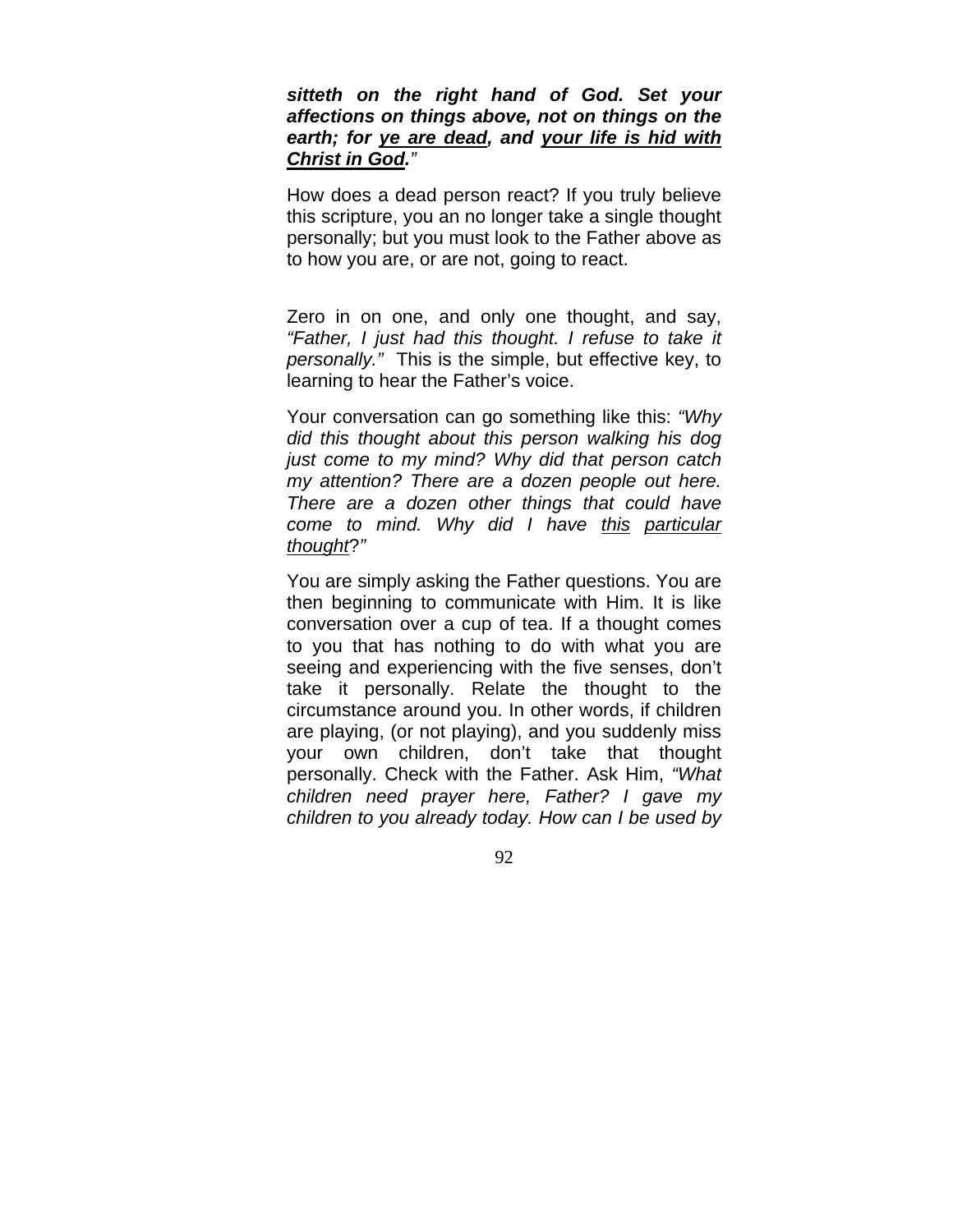*You to pray for the children of this area? Is there anger of bloodshed? Are there needs here that can be addressed in prayer and declaration?"*

Don't be shy about asking the Father about the people and things that come to your mind. Ask Him for things of His heart—not THINGS—ask Him for SOULS. Ask Him, "*What is Your desire for my neighborhood…my own home…my friends…my enemies? You have looked over my home and community and wept. What is Your cry, Father? What is Your desire?"*

If you start doing this, you will come alive with the knowledge of the heart of your Father. Ask Him, *Show me Your heart. I don't know your heart. This person or thing is butting against me and intruding into my heart and spirit. I don't know what to do concerning it' but You have a heart and understanding and knowledge of this person (or circumstance). What do You want to say and tell and teach and cleanse me of?"*

Stay close to the Father—this is the key. His voice will begin to be fine-tuned and you will know that you know that you know that you have heard His voice.

If confusion comes to your mind, start rejoicing in the Lord and praising Him. This will reactivate faith; because confusion destroys faith. Joy will then come into your heart, which will bring desire to hear fro the Father. This builds the love relationship. Without your eyes on the Father, in admiration, you won't hear the Father's heart. That is the most important part of hearing what God wants to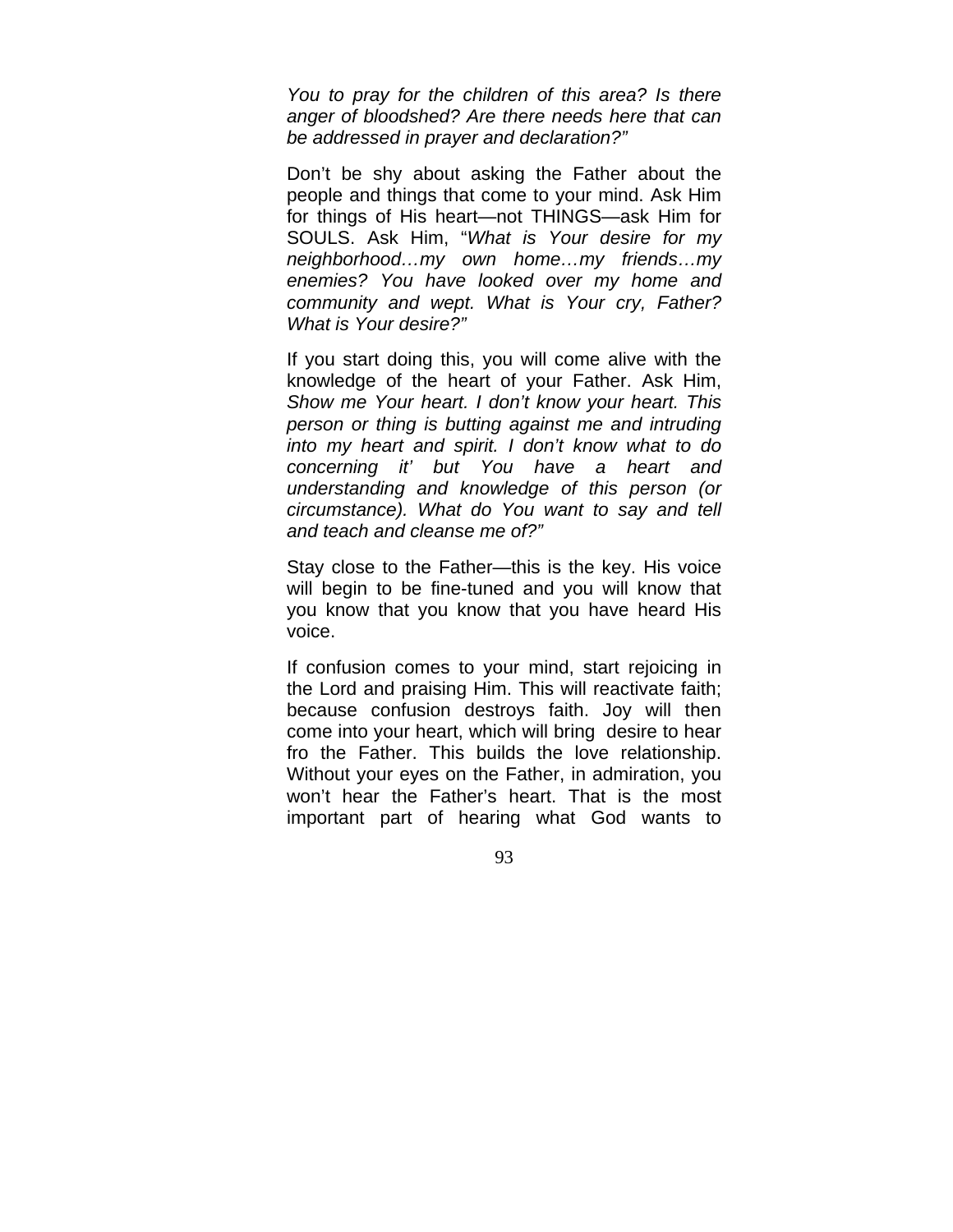communicate to you while you are prayer-walking. Many people say to me, "I can't hear God's voice." Or, I never have heard God's voice." It is time for that to change!

**Next, remit sins of anything you see as obvious sin.**

If you see a person sin an obvious sin, it is your responsibility to remit that sin. John 20:23—*"whose soever sins ye remit; they are remitted unto them. Whose soever sins ye retain; they are retained."* So, you have a choice—either to remit or to retain. To take the sin personally, is to retain it. To give it to the Father and to declare the sin has been paid for by the Blood of Jesus, is remitting it.

**You can then pray that the Father will send His goodness to lead them to repentance.**

**Then ask the Lord if you, personally, have any further responsibility for personal witness, prayer or confrontation.**

If you don't have peace to proceed with personal evangelism, then do as Matthew 9:38 says—*"Pray ye therefore, the Lord of the harvest, that He will send forth laborers into His harvest."* Ask the Father to surround them with Christians that will be a witness to them in every area of their life.

# **WHERE—AND HOW—DO YOU GO FROM HERE?**

**Is the Father showing you it is time to take strongholds?**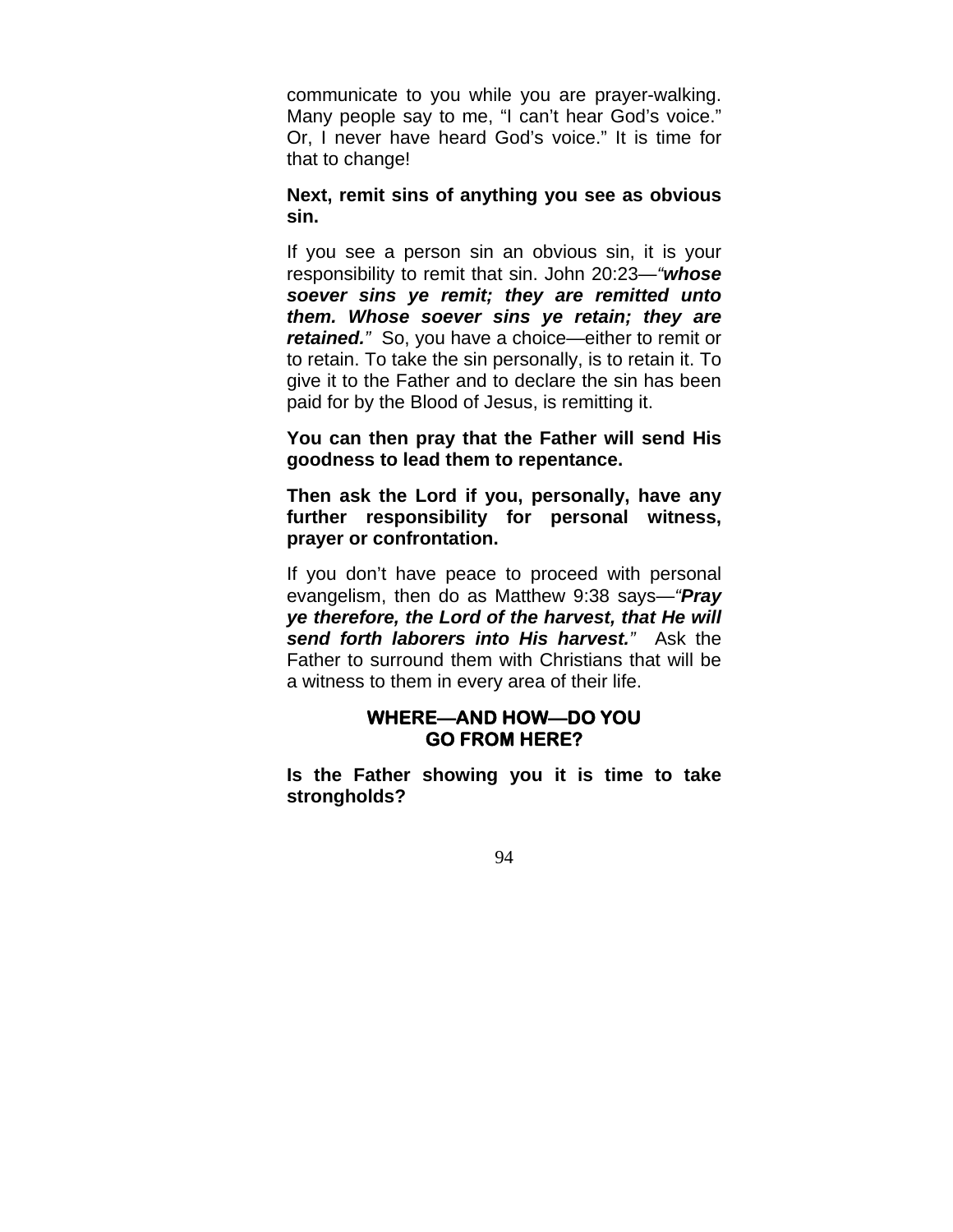Then you need to come to the understanding of the cry of innocent bloodshed. It was then that the Lord began to give me visions of the places and souls where I was walking; and I began to hear the innocent blood crying from the ground.

Genesis 4:10—*"and He* (God) *said, 'What hast thou done? The voice of thy brother's blood crieth unto Me from the ground."* It took me years to develop that sensitivity to the Lord. If you have never heard the innocent blood cry from the ground; then, by walking and faithfully exercising you senses, you will build faith to receive that sensitivity from the Lord. Or, if you have never had a vision from the Lord concerning the people or circumstances of the bloodshed of the area you are walking, then, by walking and faithfully exercising your senses, you will build faith to receive that sensitivity from the Lord.

#### Luke 16:10—*"He that is faithful in that which is least, is faithful also in much."*

With this understanding, more understanding will come on what and how to pray over these areas.

## **What needs to be done? And why—according to the scriptures?**

Innocent bloodshed and wickedness defiles the land. Hosea 4:1-4—*"Hear the word of the Lord, ye children of Israel; for the Lord hath a controversy with the inhabitants of the land, because there is no truth, nor mercy, nor knowledge of God in the land. By swearing, and lying and killing, and stealing, and committing adultery, they break out, and blood toucheth*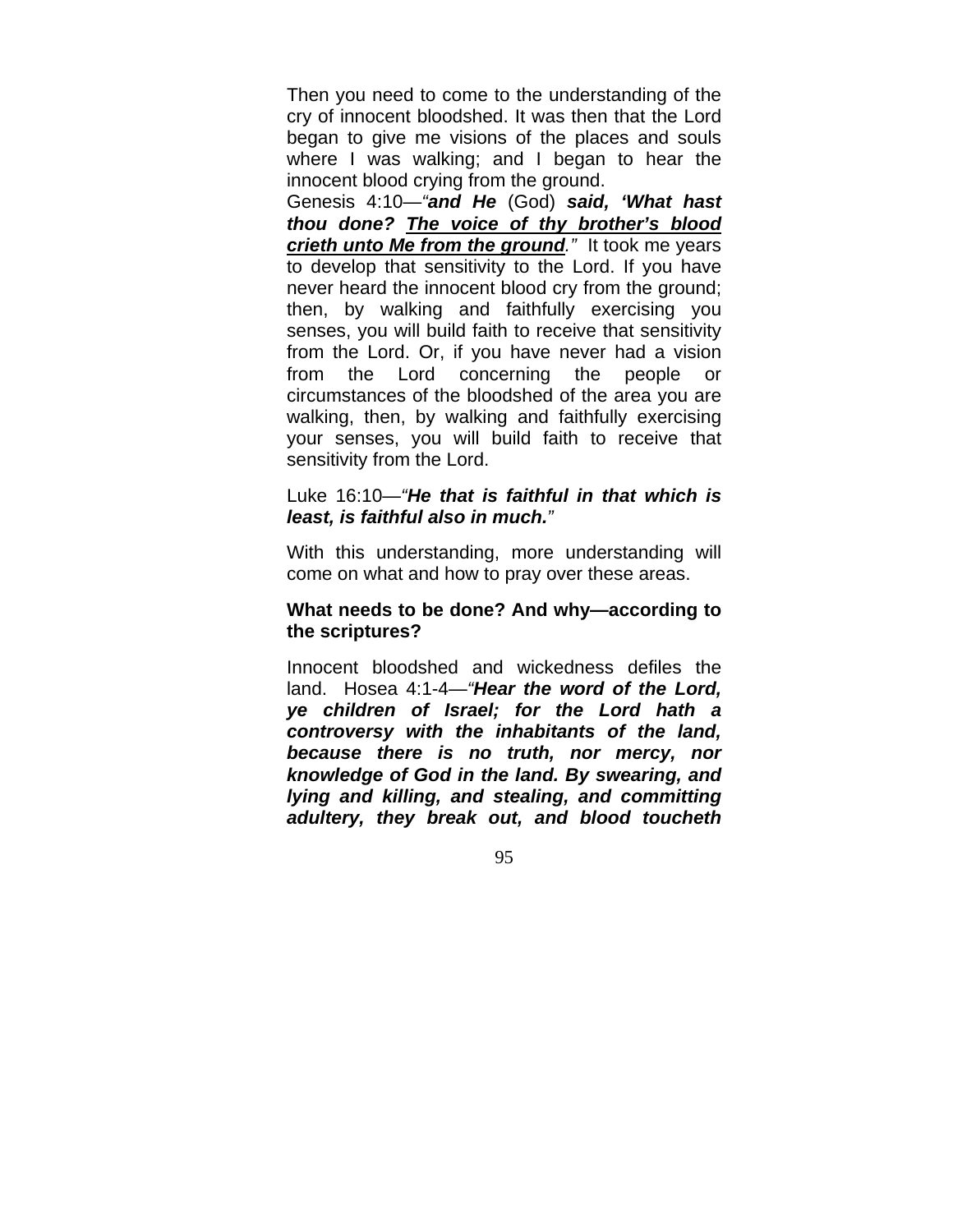*blood. Therefore shall the land mourn, and every one that dwelleth therein shall languish, with the beasts of the field, and with the fowls of heaven; yea, the fishes of the sea also shall be taken away."*

Romans 8:22—*"We know that the whole creation groaneth and travaileth in pain together until now."*

Wicked acts that were committed in the past must be reconciled in the courtroom of heaven. These sins must be remitted according to the understanding of Romans 3:25,26—*"Jesus, Whom God hath set forth to be a propitiation through faith in His blood, to declare His righteousness for the remission of sins that are past, through the forbearance of God; to declare, I say, at this time His righteousness; that He might be just, and the justifier of him which believeth in Jesus."* 

# **A SAMPLE PRAYER AND DECLARATION**

**This prayer may be declared at any site where there is an historical marker or known acts of violence, seduction and murder, involving innocent bloodshed.**

*Father, according to Your Word, and in obedience to Your Word, I come boldly before You into the Courtroom of Heaven (Hebrews 4:16) I come in the name of the Lord Jesus Christ, through the shed Blood of Jesus, the Body of Jesus, and the Mind of Jesus, which You gave so freely.*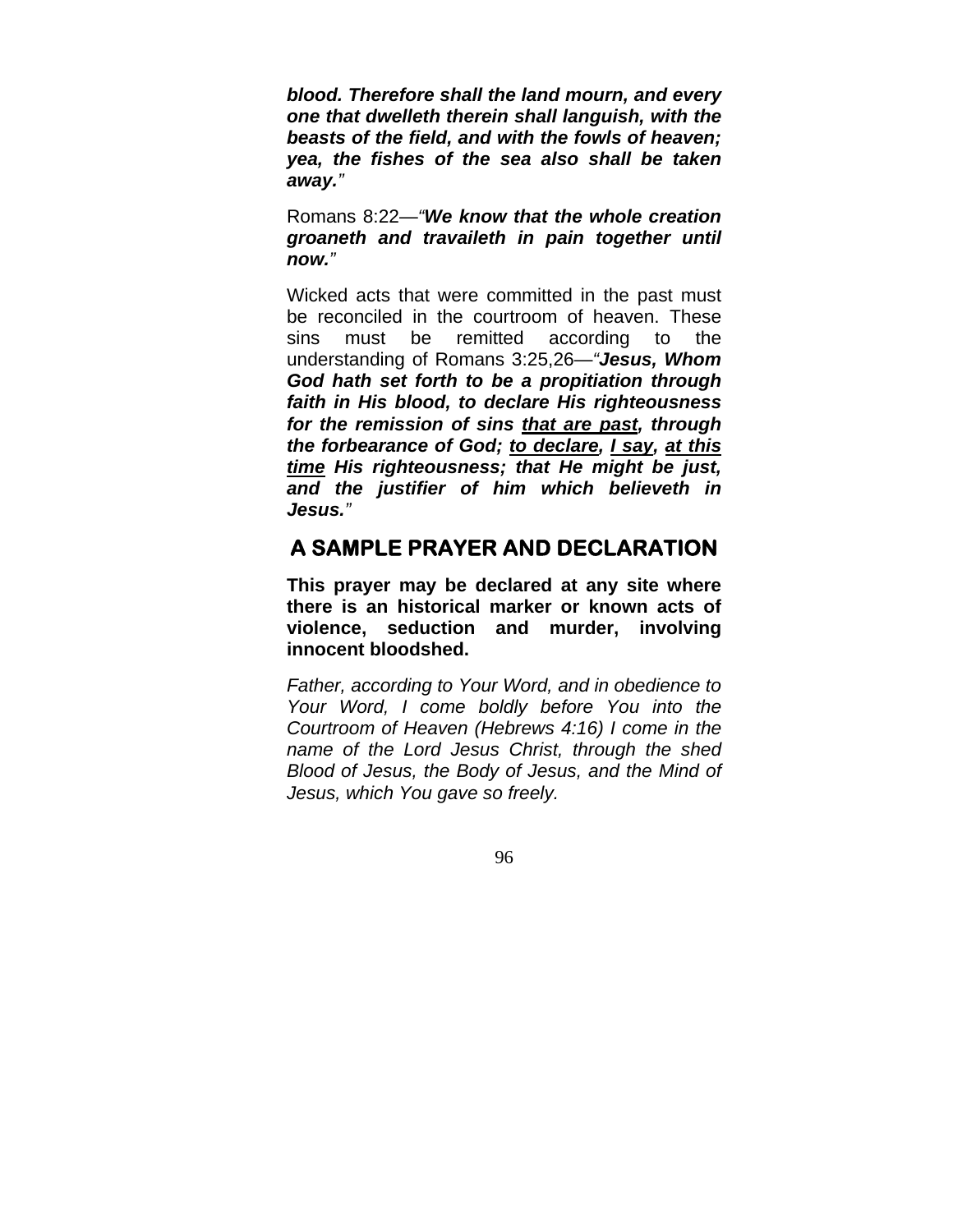*According to Your Word, and in obedience to Your Word, I renounce the sins, iniquities, and the hidden words of darkness all the way back to the first thought, word, deed and gesture, and to as many generations back as needs be. I renounce the corruption, all fetishes, curses, or Satanic ritualistic expressions that have defiled this ground. I render them void of power and expression from this time forth.*

*I remit these sins even unto the descendants of those generations that are alive to this day. I remit their sins and send Your goodness and laborers to finish the work of redemption, healing and reconciliation.*

*I ask You, Father, to cleanse this ground and release it from blood guiltiness. I ask You to return its purity and bring it back from under the curse and its groanings.*

*I say to you, earth, in the name of the Lord Jesus Christ, be free from this innocent blood and all records of transgression against you. Come back and be restored into life and fruitfulness, so that you may be a blessing as you were meant to be. I release you, earth, and call back life, and health, and peace. I lift off the heavy yoke of condemnation from the animals, birds, and humans, from the ground, all the way to heaven, so that the Father can bless.*

Now, you have begun redeeming the people and land back to the Father Who created it all. But more importantly, your personal response and awareness to the Father has been enriched; thus preparing us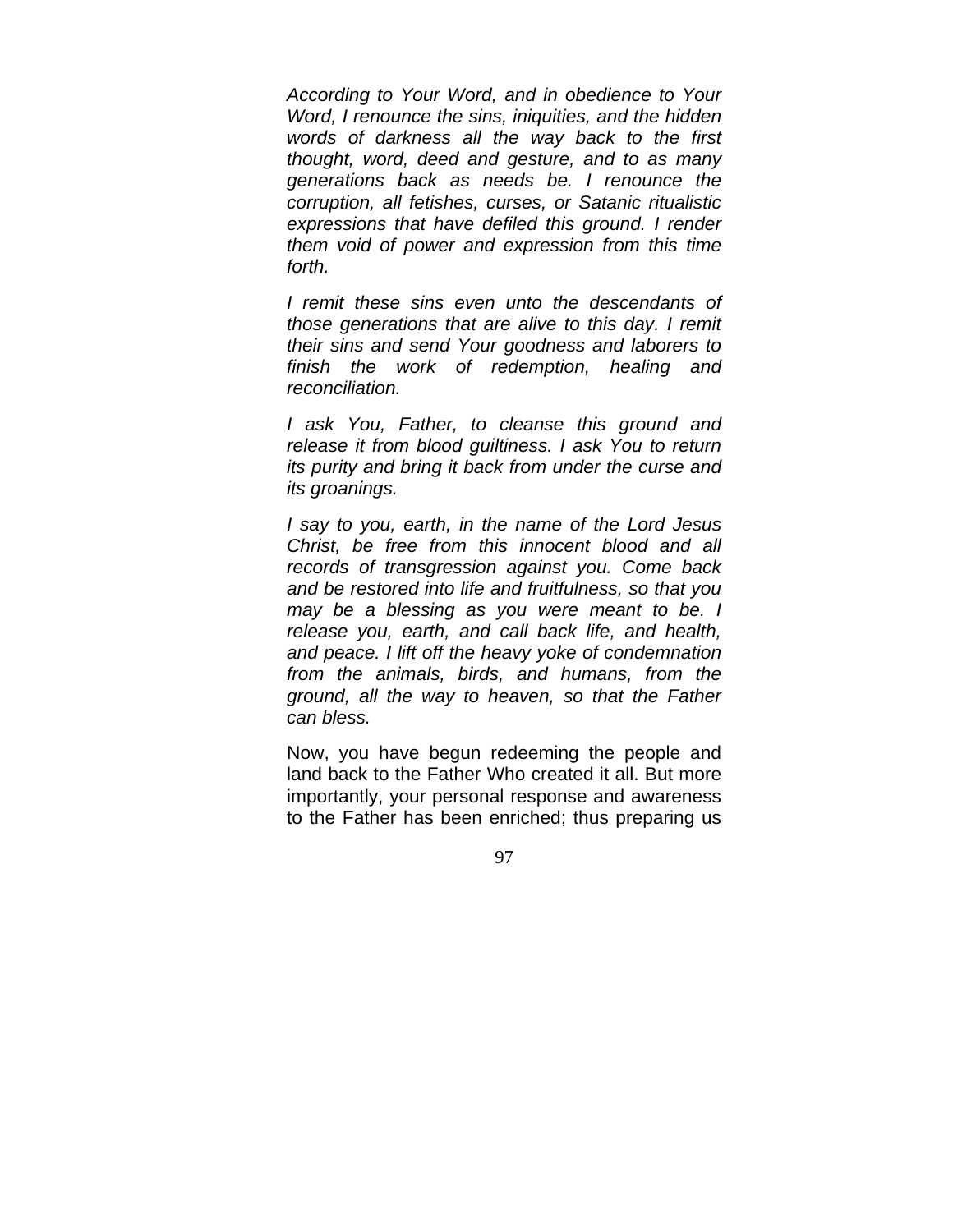as a "glorious church", not having spot or wrinkle, and washed in the Blood of the Lamb. (From Ephesians 5:27). We will become that Bride "that hath made herself ready" for marriage, able to walk the aisle, lovingly, with the Father, arm in arm, to be presented to His precious, and only begotten Son." (Reference scripture: II Corinthians 11:12.)

#### **A SAMPLE PRAYER OF RENUNCIATION**

*Several years ago when I started traveling on foreign fields, the Lord led me to pray the following type of prayer. As the years have passed, I have been led through many circumstances while praying in countries from which our ancestors have come to the United States. During these times I came to a realization of the strongholds that have been built up from the iniquities of many cultures and the repeated sins of preceding generations. These strongholds were created because those repeated sins and iniquities were in direct violation to God's Holy Word; and I also began to understand how they allowed high places to enter into lives, and gave opportunity for Satan to raise up strongholds in the lives of the next generations.* 

*As these sins became commonplace, and even a vital part of those cultures, they then created a deep form of bondage. It is that bondage that needs to be broken off our spirits, souls, bodies, conscious minds, subconscious minds and subliminal minds. The subliminal include every form of communication to, from, around, and concerning us, including intrusive thoughts.* 

*We can then begin anew and remind Satan the slate is clean; and from that time forward, we will not take one thought, word, or deed personally. We will only let it register long enough to take it to the Father, asking Him:*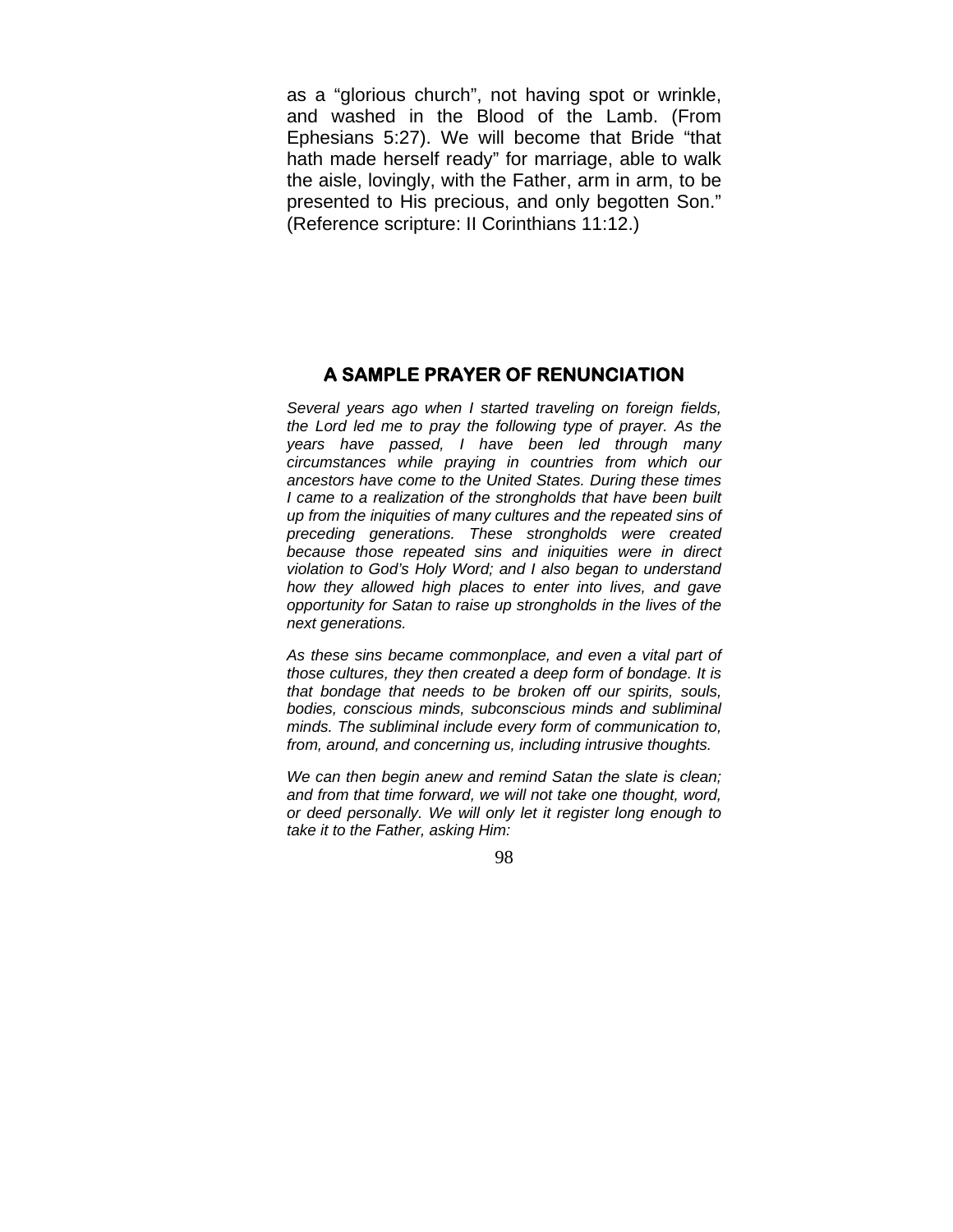Father, this thought that I just had is in an area in which I used to be in bondage. Colossians 3:3 says that I am dead to that old self and life. Now, the only way I can be concerned with it is if it is affecting someone else.

Father, who is battling with this in their life? As You show me, I will pray for them to experience the same victory You have shown me. Unless a burden for that person comes to mind, I will not allow myself to be in any way distracted by the accusing of the brethren (by Satan, that Accuser of the Brethren). I will now go on, while fellowshipping in my Heavenly Father in spirit and in truth.

Therefore, I,

being under the Blood of Jesus, claiming the Mind of Jesus, do hereby present my petition boldly before the Throne of Grace. **(Ephesians 2:13-19; Hebrew 4:14-16; Philippians 2:1-11.)**

I choose by my own will to renounce and reprove all works of darkness in my life and the lives of the generations of those to whom I have been joined. **(Romans 13:12; I Corinthians 4:5; II Corinthians 6:14; Ephesians 5:11.)** I include blood and adoptive relatives and any mates, such as lovers, seducers and rapists, wife/wives, husband/husbands, and children/grand-Children. I hereby renounce any and every oath, covenant, curse, fetish, gesture, and fleshly and immoral intimacies and unions that brought about iniquity in my own life, or anyone meeting the above stated requirements for bringing words of darkness to my own life.

[Take time with this portion, recalling to your conscious mind any known names and circumstances—especially if there have been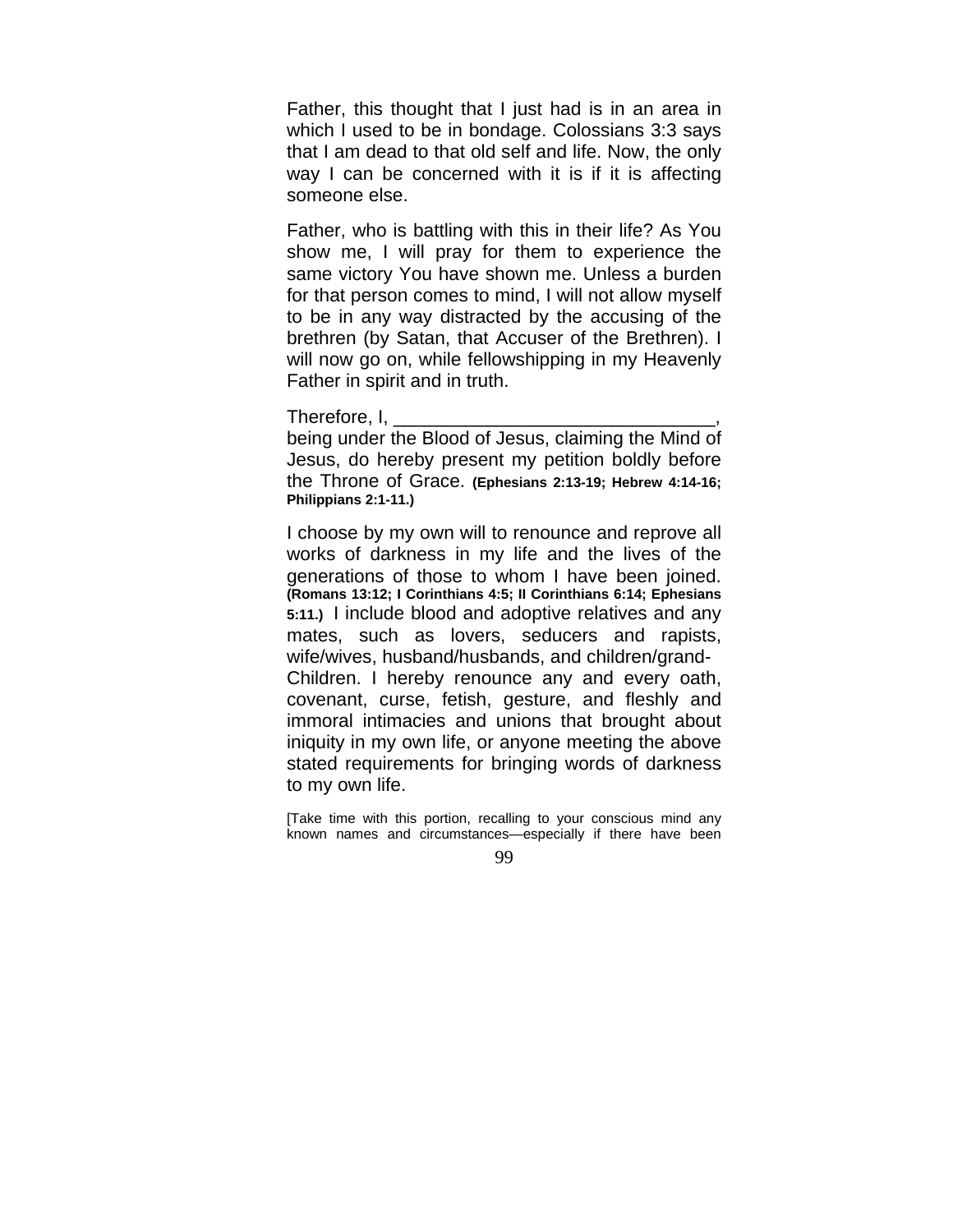rapes or seductions that you know about, from or towards you, or any of your sexual mates. Take each person and circumstance individually to the Throne of Grace.]

I hereby choose to renounce **all** unfruitful works of darkness, and have no further fellowship with them from this time forth. **(Romans 13:12; Ephesians 5:11.)**

I do this through the Name of Jesus Christ, my Lord and Savior:

- Through His Blood that was shed for me.
- Through His precious Body given for me.
- Through His Mind that suffered beyond anything I could ever suffer.
- And through His Spirit that was given up and broken for me.

I do this so that my whole being may be completely set free from every iniquitous work of the past brought about by the sins of those before me.

I do this so that no Luciferian covenant, curse, or fetish from the past be laid against my account—in heaven or in earth. By this act, I hereby serve notice that the handwriting of ordinances written against me and my generations are blotted out—effective as far back as needs be to the very first thought, word, deed, or gesture. **(Ephesians 2:13,14; Colossians 2:14.)**

I do this so that from this day forth, I may go about serving You, Father, Your fear and counsel in everything I do. I submit my life unto you as a living sacrifice—holy and acceptable in Your sight, which is my reasonable service. **(Romans 12:1)**

Dear Heavenly Father, and Judge of the Universe, as I present this petition before Your Royal Courts, I thank You that You have heard me this day, and